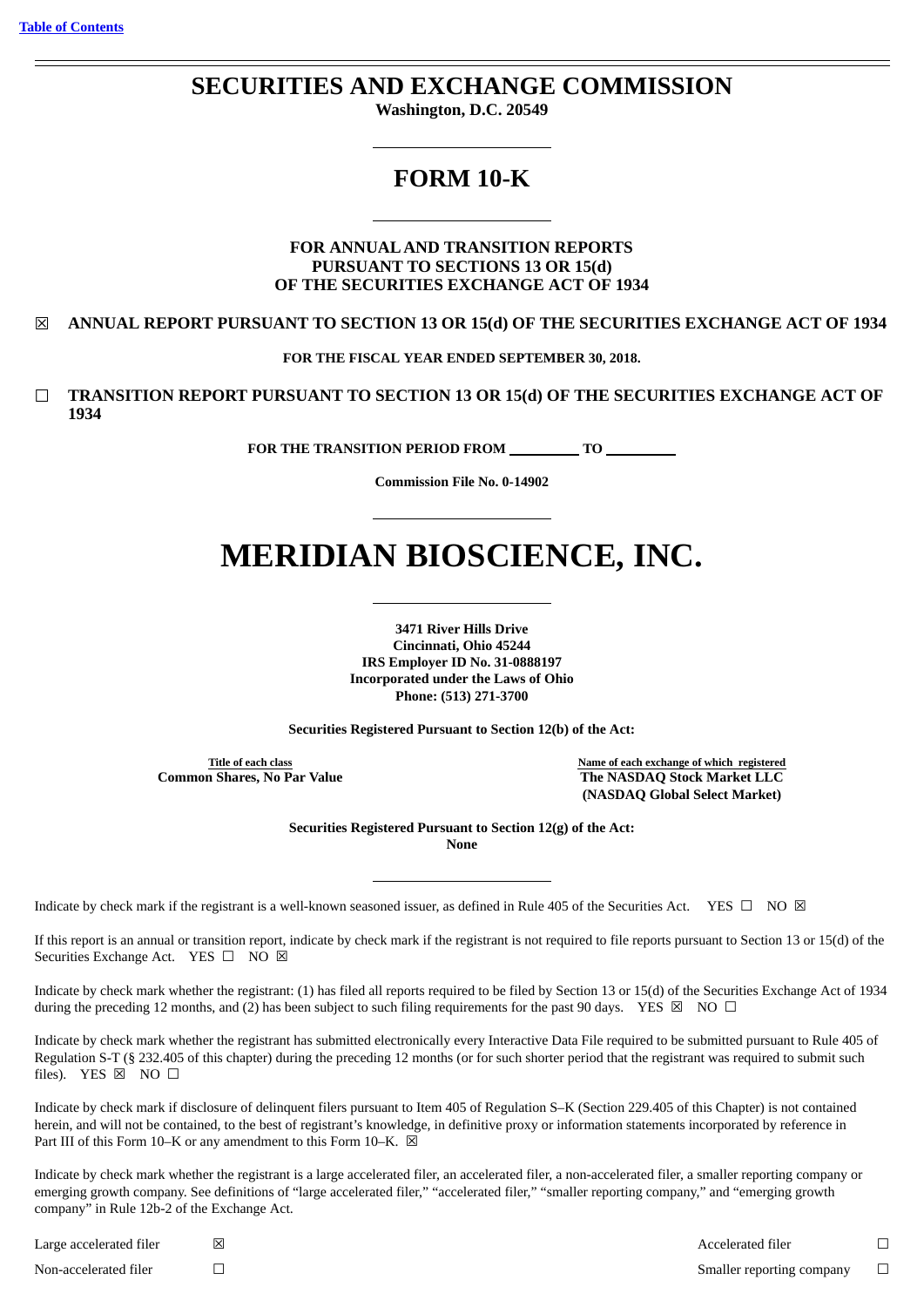Emerging growth company  $\Box$ 

Indicate by check mark whether the registrant is a shell company (as defined in Exchange Act Rule 12b-2). YES  $\Box$  NO  $\boxtimes$ 

If an emerging growth company, indicate by check mark if the registrant has elected not to use the extended transition period for complying with any new or revised financial accounting standards provided pursuant to Section 13(a) of the Exchange Act. □

The aggregate market value of Common Shares held by non-affiliates as of March 31, 2018 was \$592,033,599 based on a closing sale price of \$14.20 per share on March 31, 2018. As of October 31, 2018, 42,402,912 no par value Common Shares were issued and outstanding.

#### DOCUMENTS INCORPORATED BY REFERENCE

Portions of the registrant's proxy statement to be filed with the Commission for its 2019 Annual Shareholders' Meeting are incorporated by reference in Part III as specified.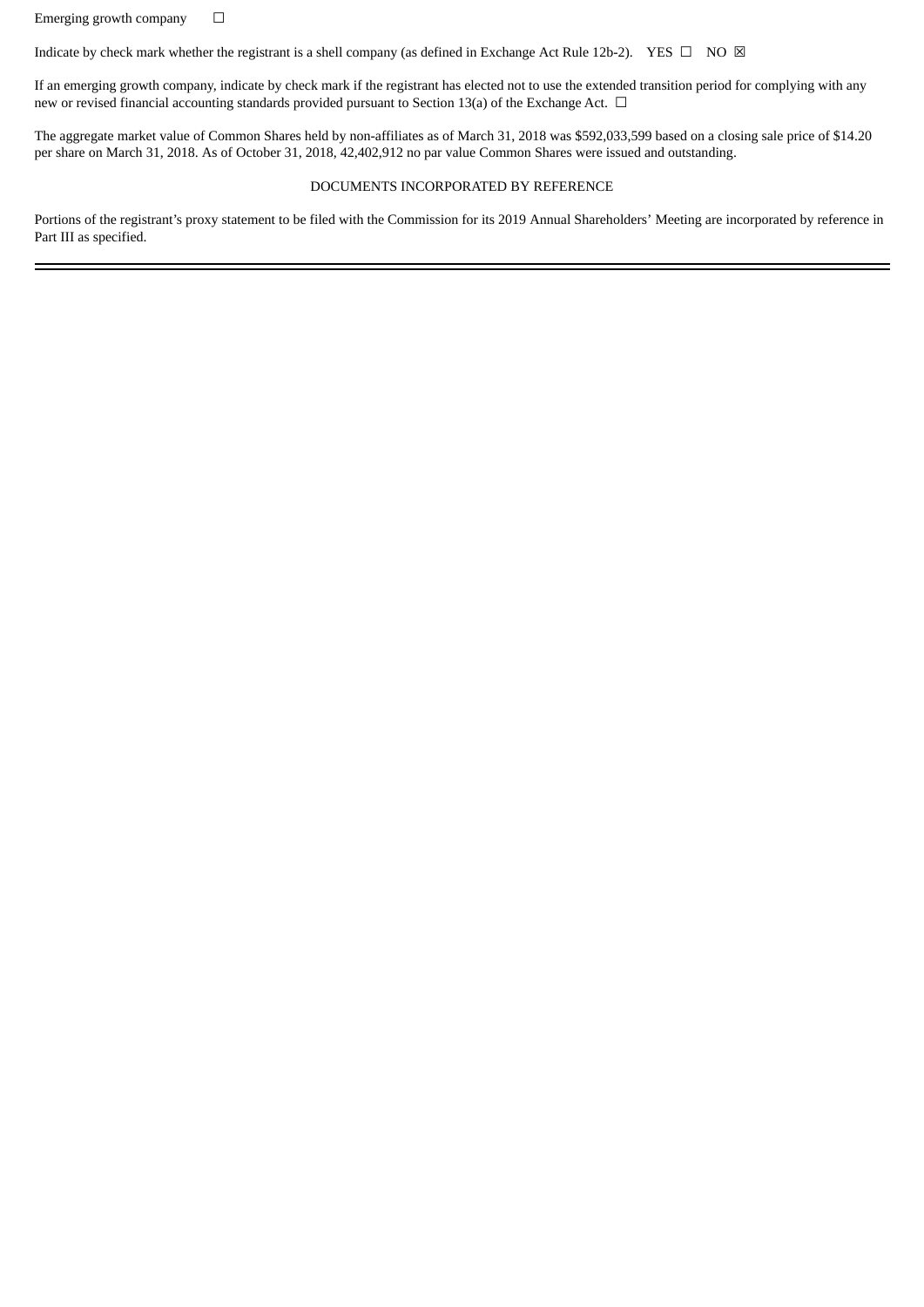# MERIDIAN BIOSCIENCE, INC. INDEX TO ANNUAL REPORT ON FORM 10-K

Page

<span id="page-2-0"></span>

| Part I            |                                                                                                              |    |
|-------------------|--------------------------------------------------------------------------------------------------------------|----|
| Item 1            | <b>Business</b>                                                                                              | 5  |
| Item 1A           | <b>Risk Factors</b>                                                                                          | 14 |
| Item 1B           | <b>Unresolved Staff Comments</b>                                                                             | 26 |
| Item <sub>2</sub> | <b>Properties</b>                                                                                            | 26 |
| Item <sub>3</sub> | <b>Legal Proceedings</b>                                                                                     | 27 |
| Item 4            | <b>Mine Safety Disclosures</b>                                                                               | 28 |
| Part II           |                                                                                                              |    |
| Item 5            | Market for Registrant's Common Equity, Related Stockholder Matters and Issuer Purchases of Equity Securities | 29 |
| Item <sub>6</sub> | <b>Selected Financial Data</b>                                                                               | 30 |
| Item 7            | <b>Management's Discussion and Analysis of Financial Condition and Results of Operations</b>                 | 31 |
| Item 7A           | Quantitative and Qualitative Disclosures about Market Risk                                                   | 47 |
| Item 8            | <b>Financial Statements and Supplementary Data</b>                                                           | 48 |
| Item 9            | <b>Changes in and Disagreements with Accountants on Accounting and Financial Disclosure</b>                  | 80 |
| Item 9A           | <b>Controls and Procedures</b>                                                                               | 80 |
| Item 9B           | <b>Other Information</b>                                                                                     | 80 |
| Part III          |                                                                                                              |    |
| Item 10           | <b>Directors, Executive Officers and Corporate Governance</b>                                                | 81 |
| Item 11           | <b>Executive Compensation</b>                                                                                | 81 |
| Item 12           | <b>Security Ownership of Certain Beneficial Owners and Management and Related Stockholder Matters</b>        | 81 |
| Item 13           | <b>Certain Relationships and Related Transactions, and Director Independence</b>                             | 81 |
| Item 14           | <b>Principal Accountant Fees and Services</b>                                                                | 81 |
| Item 15           | <b>Exhibits and Financial Statement Schedules</b>                                                            | 82 |
| Item 16           | Form 10-K Summary                                                                                            | 85 |
|                   |                                                                                                              |    |

# FORWARD-LOOKING STATEMENTS

This Annual Report on Form 10-K contains forward-looking statements. The Private Securities Litigation Reform Act of 1995 provides a safe harbor from civil litigation for forward-looking statements accompanied by meaningful cautionary statements. Except for historical information, this report contains forward-looking statements within the meaning of Section 27A of the Securities Act of 1933, as amended, and Section 21E of the Securities Exchange Act of 1934, which may be identified by words such as "estimates", "anticipates", "projects", "plans", "seeks", "may", "will", "expects", "intends", "believes", "should" and similar expressions or the negative versions thereof and which also may be identified by their context. All statements that address operating performance or events or developments that Meridian expects or anticipates will occur in the future, including, but not limited to, statements relating to per share diluted earnings and revenue, are forward-looking statements. Such statements, whether expressed or implied, are based upon current expectations of the Company and speak only as of the date made. Specifically, Meridian's forward-looking statements are, and will be, based on management's then-current views and assumptions regarding future events and operating performance. Meridian assumes no obligation to publicly update or revise any forward-looking statements even if experience or future changes make it clear that any projected results expressed or implied therein will not be realized. These statements are subject to various risks, uncertainties and other factors that could cause actual results to differ materially, including, without limitation, the following: Meridian's operating results, financial condition and continued growth depends, in part, on its ability to introduce into the marketplace enhancements of existing products or new products that incorporate technological advances, meet customer requirements and respond to products developed by Meridian's competition, its ability to effectively sell such products and its ability to successfully expand and effectively manage increased sales and marketing operations. While Meridian has introduced a number of internally developed products, there can be no assurance that it will be successful in the future in introducing such products on a timely basis or in protecting its intellectual property, and unexpected or costly manufacturing costs associated with the ramp up of new products could cause actual results to differ from expectations. Meridian relies on proprietary, patented and licensed technologies. As such, the Company's ability to protect its intellectual property rights, as well as the potential for intellectual property litigation, would impact its results. Ongoing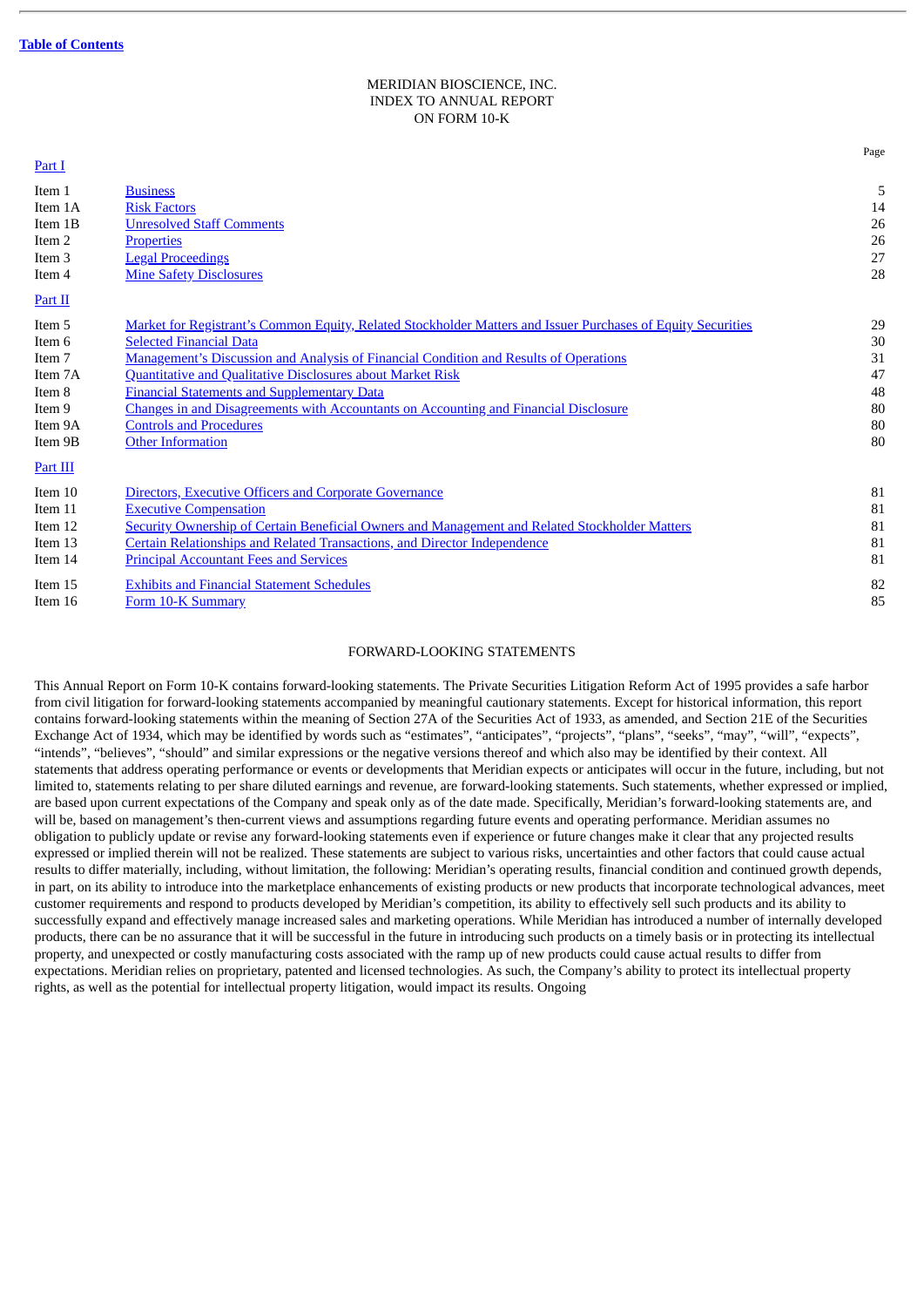consolidations of reference laboratories and formation of multi-hospital alliances may cause adverse changes to pricing and distribution. Recessionary pressures on the economy and the markets in which our customers operate, as well as adverse trends in buying patterns from customers, can change expected results. Costs and difficulties in complying with laws and regulations, including those administered by the United States Food and Drug Administration, can result in unanticipated expenses and delays and interruptions to the sale of new and existing products, as can the uncertainty of regulatory approvals and the regulatory process. The international scope of Meridian's operations, including changes in the relative strength or weakness of the U.S. dollar and general economic conditions in foreign countries, can impact results and make them difficult to predict. One of Meridian's growth strategies is the acquisition of companies and product lines. There can be no assurance that additional acquisitions will be consummated or that, if consummated, will be successful and the acquired businesses will be successfully integrated into Meridian's operations. There may be risks that acquisitions may disrupt operations and may pose potential difficulties in employee retention, and there may be additional risks with respect to Meridian's ability to recognize the benefits of acquisitions, including potential synergies and cost savings or the failure of acquisitions to achieve their plans and objectives. Meridian cannot predict the outcome of goodwill impairment testing and the impact of possible goodwill impairments on Meridian's earnings and financial results. Meridian cannot predict the possible impact of U.S. health care legislation enacted in 2010 – the Patient Protection and Affordable Care Act, as amended by the Health Care and Education Reconciliation Act – and any modification or repeal of any of the provisions thereof initiated by Congress or the presidential administration, and any similar initiatives in other countries on its results of operations. Efforts to reduce the U.S. federal deficit, breaches of Meridian's information technology systems, trade wars, increased tariffs, and natural disasters and other events could have a materially adverse effect on Meridian's results of operations and revenues. In the past, the Company has identified a material weakness in our internal control over financial reporting, which has been remediated, but the Company can make no assurances that a material weakness will not be identified in the future, which if identified and not properly corrected, could materially adversely affect our operations and result in material misstatements in our financial statements. In addition to the factors described in this paragraph, as well as those factors identified from time to time in our filings with the Securities and Exchange Commission, Part I, Item 1A Risk Factors of this Annual Report on Form 10-K contains a list and description of uncertainties, risks and other matters that may affect the Company. Readers should carefully review these forward-looking statements and risk factors and not place undue reliance on our forward-looking statements.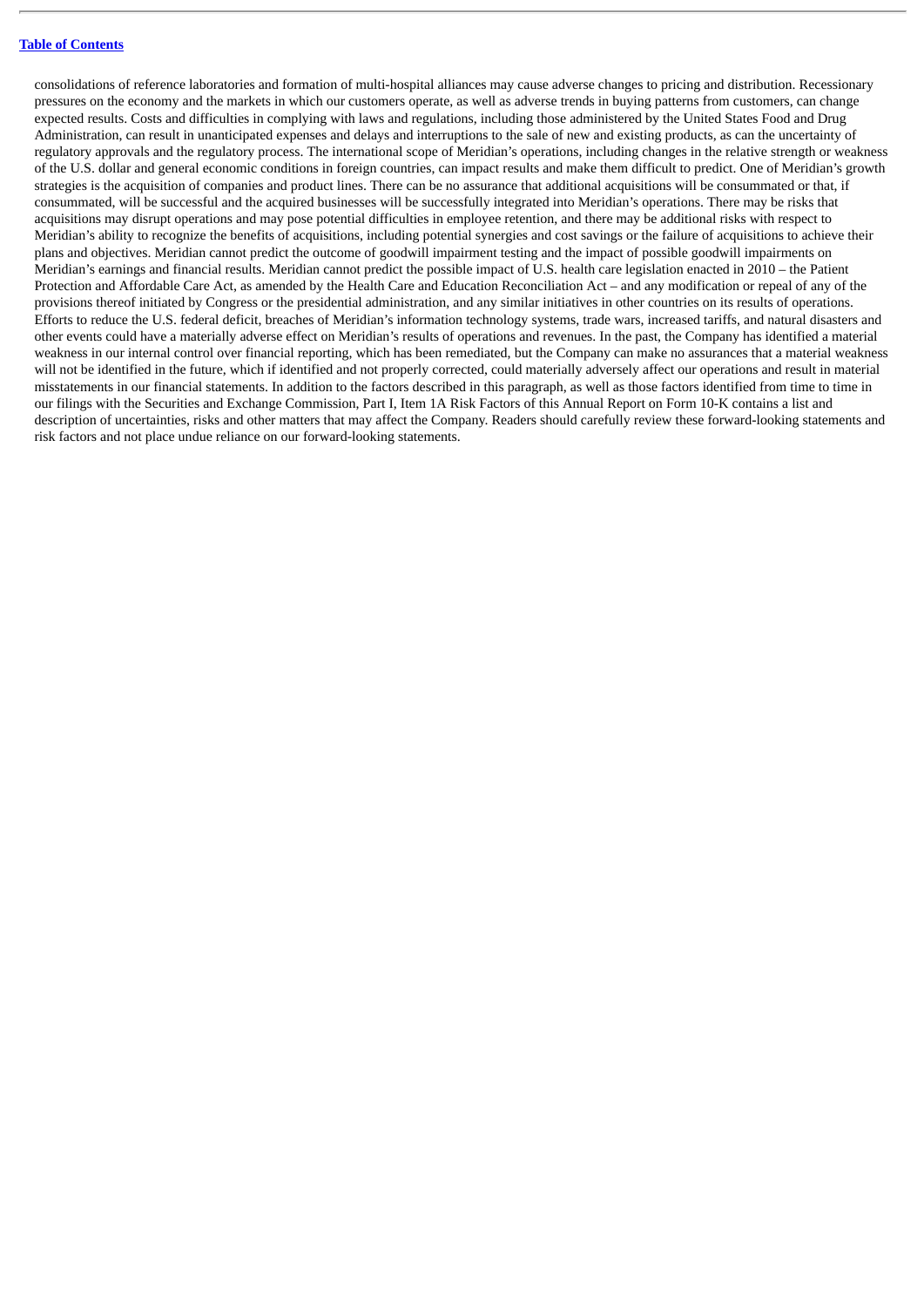#### PART I.

<span id="page-4-0"></span>This Annual Report on Form 10-K includes forward-looking statements about our business and results of operations that are subject to risks and uncertainties. See "Forward-Looking Statements" above. Factors that could cause or contribute to such risks and uncertainties include those discussed in Item 1A. "Risk Factors." In addition to the risk factors discussed herein, we are also subject to additional risks and uncertainties not presently known to us or that we currently deem immaterial. If any of these risks and uncertainties develops into actual events, our business, financial condition or results of operations could be adversely affected.

Unless the context requires otherwise, references in this Annual Report on Form 10-K to "Meridian," "we," "us," "our," or "our company" refer to Meridian Bioscience, Inc. and its subsidiaries.

In the discussion that follows, all dollar amounts and share amounts are in thousands (both tables and text), except per share data.

This Annual Report on Form 10-K refers to trademarks such as Alethia™, Curian™, Immuno*Card®*, Immuno*Card* STAT!*®*, LeadCare*®*, MyTaq™, PREMIER*®*, and SensiFAST™, which are protected under applicable intellectual property laws and are our property. Solely for convenience, our trademarks and tradenames referred to in this Form 10-K may appear without the *®* or ™ symbols, but such references are not intended to indicate in any way that we will not assert, to the fullest extent under applicable law, our rights to these trademarks and tradenames. Our molecular diagnostic test platform, formerly known under the tradenames *illumigene* and *illumipro*, is being rebranded under the tradename Alethia. References to Alethia throughout this Annual Report on Form 10-K refer to our molecular diagnostic tests and instrumentation formerly marketed and sold under the *illumigene* and *illumipro* brands.

#### ITEM 1.

#### BUSINESS

#### <span id="page-4-1"></span>**Overview**

Meridian is a fully-integrated life science company with principal businesses in: (i) the development, manufacture, sale and distribution of diagnostic test kits, primarily for certain gastrointestinal and respiratory infectious diseases, and elevated blood lead levels; and (ii) the manufacture and distribution of bulk antigens, antibodies, PCR/qPCR reagents, nucleotides, competent cells, and bioresearch reagents used by other diagnostic manufacturers and researchers in immunological and molecular tests for human, animal, plant and environmental applications. The Company was incorporated in Ohio in 1976. Our principal corporate offices are located near Cincinnati, Ohio, USA.

- 5 -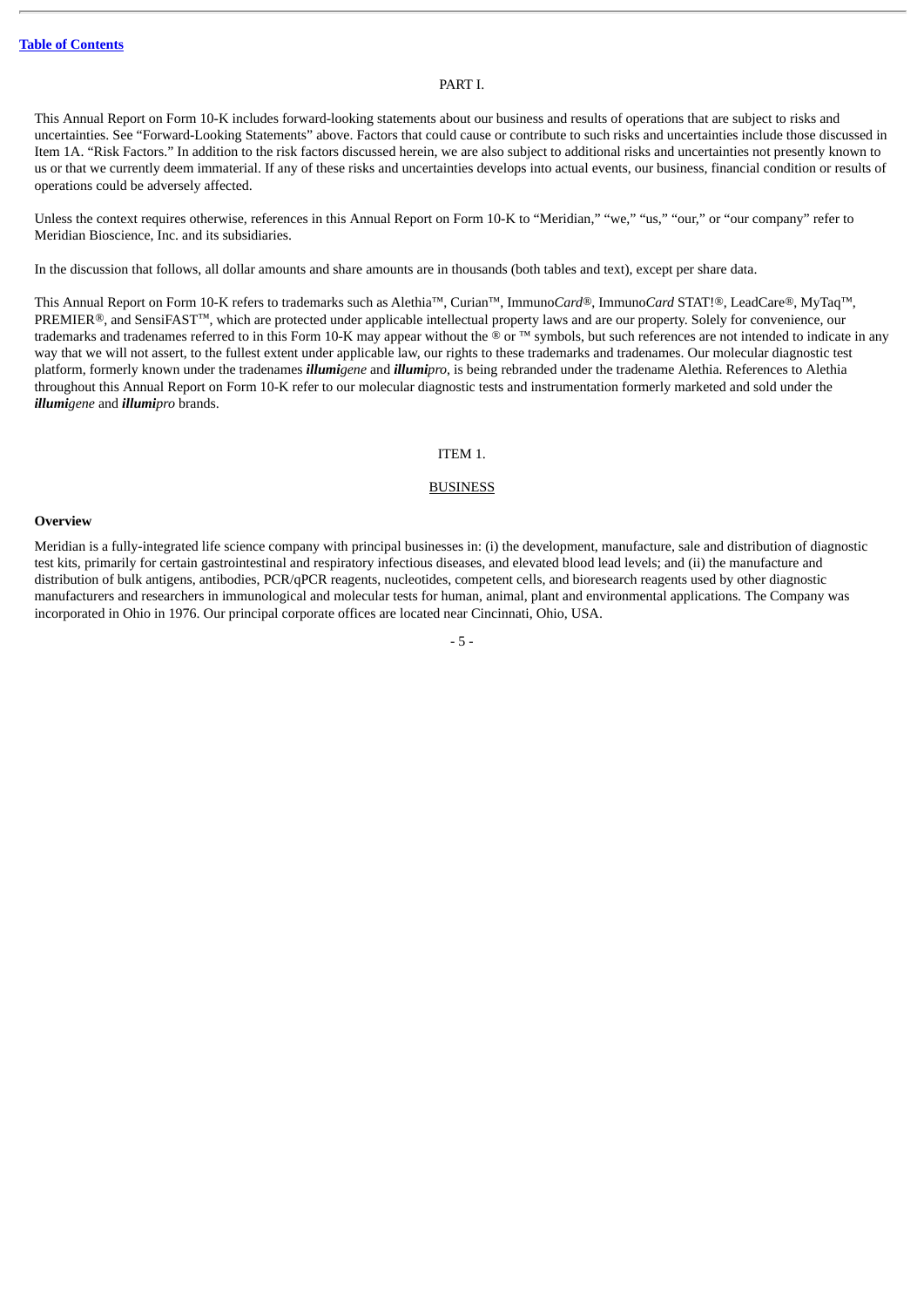Our website is www.meridianbioscience.com. We make available our Annual Reports on Form 10-K, Quarterly Reports on Form 10-Q, Current Reports on Form 8-K, Proxy Statements and any amendments thereto, free of charge through this website, as soon as reasonably practicable after such material has been electronically filed with or furnished to the Securities and Exchange Commission ("SEC"). The SEC maintains an internet site containing these filings and other information regarding Meridian at www.sec.gov. The information on our website is not and should not be considered part of this Annual Report on Form 10-K.

#### **Reportable Segments**

Our reportable segments are Diagnostics and Life Science, both of which are headquartered in Cincinnati, Ohio. Detailed information related to the reportable segments can be found in the following locations within this Annual Report on Form 10-K:

| <b>Type of Segment Information</b> | <b>Location within Annual Report on Form 10-K</b>                                                                      |
|------------------------------------|------------------------------------------------------------------------------------------------------------------------|
| Physical locations and activities  | Item 2. "Properties"                                                                                                   |
| Revenue by geographic region       | Item 7. "Management's Discussion and Analysis<br>of Financial Condition & Results of Operations"<br>(hereafter "MD&A") |
| Financial information              | Note 9 of Consolidated Financial Statements                                                                            |

#### **Diagnostics Segment**

#### *Overview of Products and Markets*

Our largest source of revenues is clinical diagnostic products, with our Diagnostics segment providing 70% of consolidated net revenues for fiscal 2018. As of September 30, 2018, our Diagnostics segment had approximately 400 employees in seven countries.

Our clinical diagnostic products provide accuracy, simplicity and speed; enable early diagnosis and treatment of common, acute medical conditions; and provide for better patient outcomes at reduced costs. We target diagnostics for disease states that: (i) are conditions where rapid diagnosis impacts patient outcomes; (ii) have opportunistic demographic and disease profiles; (iii) are underserved by current diagnostic products; and/or (iv) have difficult sample handling requirements (e.g., stool). This approach has allowed us to establish significant market share in our target disease states, gastrointestinal and respiratory illnesses, and tests for elevated lead levels in blood.

- 6 -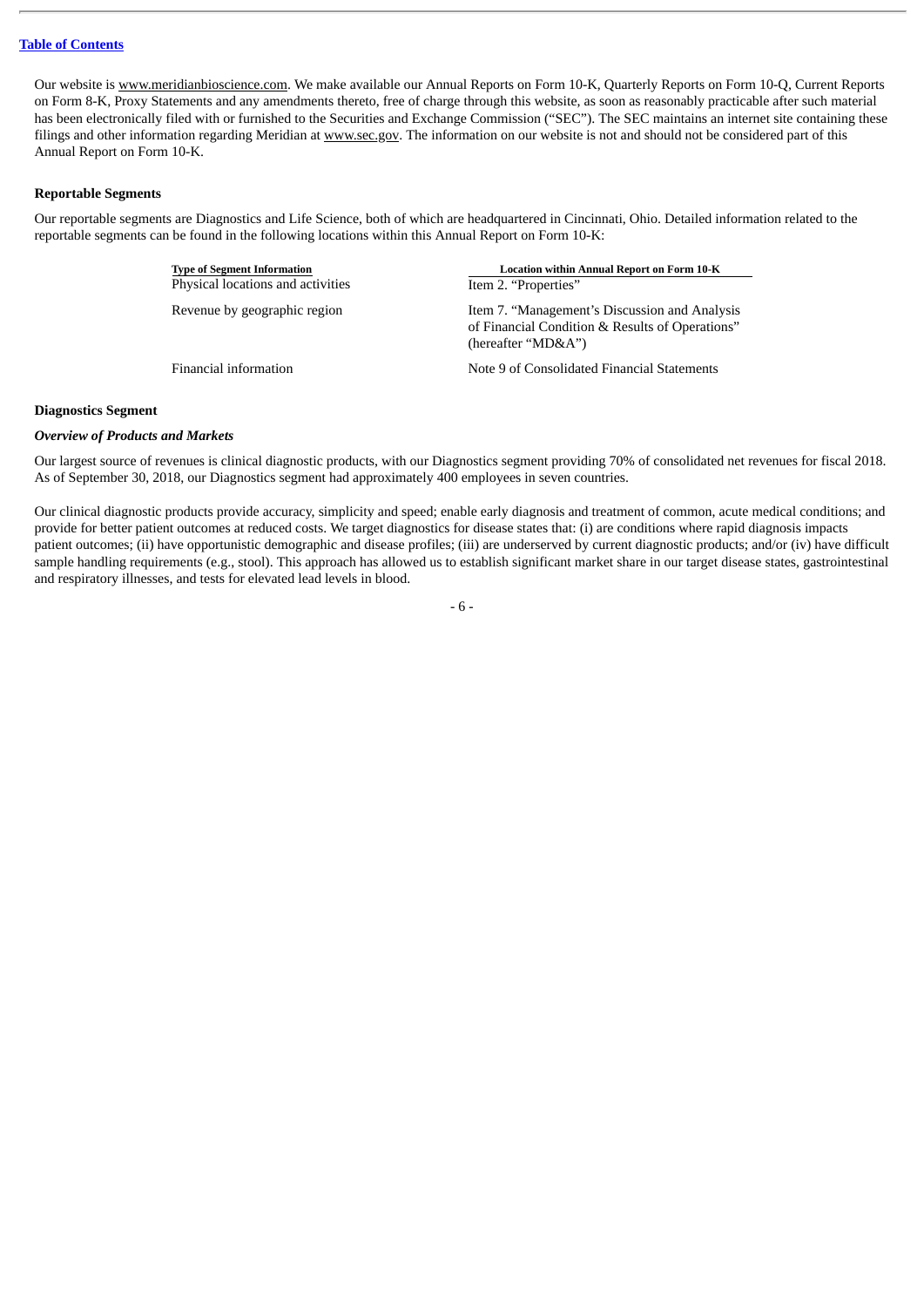Our clinical diagnostic products span a broad menu of testing platforms and technologies, and also include transport media that store and preserve specimen samples from patient collection to laboratory testing. Our testing platforms include:

- **Isothermal DNA Amplification (Alethia brand, formerly** *illumigene***)** high sensitivity, molecular platform that is suitable for virtually any moderately-complex laboratory, whether centralized or decentralized; provides flexibility to process from 1 to 10 tests per run in generally under one hour; and requires no batching of samples.
- **Rapid Immunoassay (Immuno***Card* **and Immuno***Card* **STAT! brands)** single-use immunoassays that have fast turnaround times (generally under 20 minutes); and can reduce expensive send-outs for hospitals and outpatient clinics.
- **Enzyme-linked Immunoassay (PREMIER brand)** batch immunoassay platform that can process up to 96 tests per run; is highly accurate and economical; and is adaptable to automation.
- **Anodic Stripping Voltammetry (LeadCare brand)** electrical chemical sensor platform for quantitative determination of lead levels in blood.

Our clinical diagnostic products are comprised of products used principally in the detection of infectious diseases caused by various bacteria, viruses, parasites and pathogens, along with the LeadCare brand of tests for quantitative determination of blood lead levels. These products are grouped into the following product families:

#### Gastrointestinal Assays

Includes tests for the following, among others: *C. difficile*, Enterohemorrhagic *E. coli*, *Campylobacter jejuni* (Campy), *H. pylori,* Cryptosporidium*, giardia lamblia, and* calprotectin*.*

#### Respiratory Illness Assays

Includes tests for the following, among others: Group A *Streptococcus* (strep throat), Influenza, *M. pneumoniae* (Mycoplasma), *Bordetella pertussis* (whooping cough), and respiratory syncytial virus (RSV).

#### Blood Chemistry Assays

Tests for elevated lead levels in blood.

#### Other Assays

Includes tests for the following, among others: Group B *Streptococcus*, *Chlamydia trachomatis*, *Neisseria gonorrhea*, Herpes Simplex Virus Type 1 & Type 2, and Malaria.

Our product portfolio includes over 140 diagnostic tests and transport media, and is marketed to acute care hospitals, reference laboratories, outpatient clinics and physician office laboratories in over 70 countries around the world.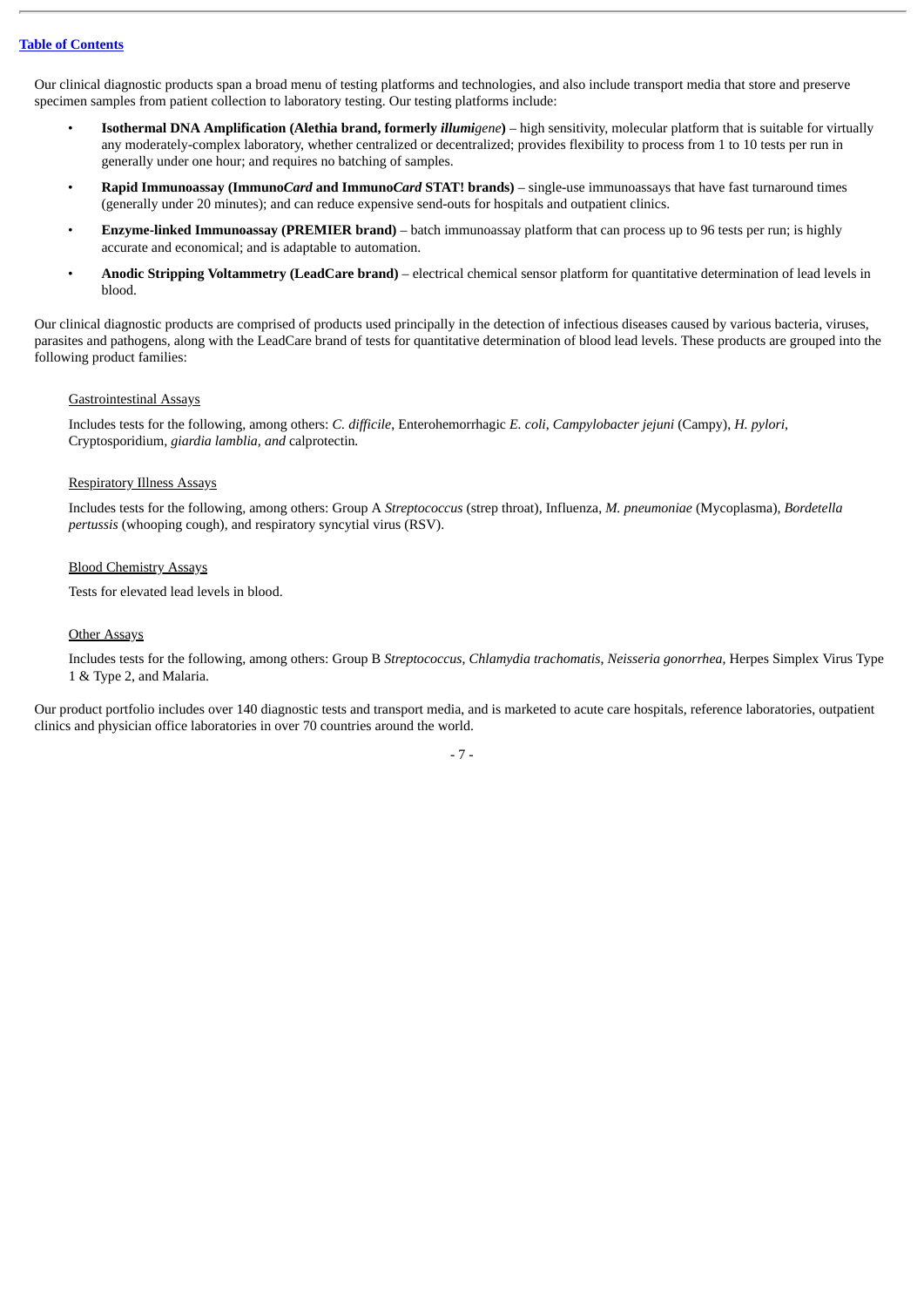Our current research and development pipeline for immunoassay products includes a new instrument that utilizes fluorescent chemistry, which improves workflow and test result readability. This new platform is being branded under the "Curian" name. During fiscal 2019, we expect to submit a 510(k) to the FDA for one or more rapid immunoassay tests for use with the Curian instrument. We expect to develop additional rapid immunoassay tests for use with the Curian instrument beyond 2019. Our current research and development pipeline for molecular products includes a combination test for the detection of *H. pylori* and the resistance of one or more antibiotics. Our congenital cytomegalovirus (CMV) test is currently awaiting FDA 510(k) clearance.

#### *Market Trends*

The global market for infectious disease tests continues to expand as new disease states are identified, new therapies become available, and worldwide standards of living and access to health care improve. More importantly, within this market, there is a continuing shift from conventional testing, which requires highly trained personnel and lengthy turnaround times for test results, to more technologically advanced testing, which can be performed by less highly trained personnel and completed in minutes or hours.

The growing global pressures to contain total health care costs have accelerated the increased use of diagnostic testing. With rapid and accurate diagnoses of infectious diseases, physicians can pinpoint appropriate therapies quickly, leading to faster recovery, shorter hospital stays and lower overall treatment cost. Integrated Delivery Networks ("IDNs") in our U.S. market have the goal of increasing the efficiency of health care delivery, reducing spending and improving clinical outcomes. We believe our product portfolio positions us competitively with IDNs and health care systems that are transitioning from fee-for-service compensation models to value-based reimbursement. Our *C. difficile*, Group B *Streptococcus*, Group A *Streptococcus* and *H. pylori* products are all examples of how a highly accurate diagnostic test on the front end can mitigate or reduce down-stream costs of antibiotic use, symptom-relieving drugs and hospital stays.

We also continue to see aggregation of buying power in our U.S. market via multi-hospital group purchasing organizations and IDNs, consolidation among reference laboratories, hospital laboratories being operated by large reference laboratories, and acquisition of physician practices by hospitals, health systems and for-profit specialty health care companies.

Cost containment pressures have also affected health care systems outside the U.S., particularly in Europe, where the health care systems are generally government-run. The level of government budget deficits can have an adverse effect on the amount of government health care spend.

 $- 8 -$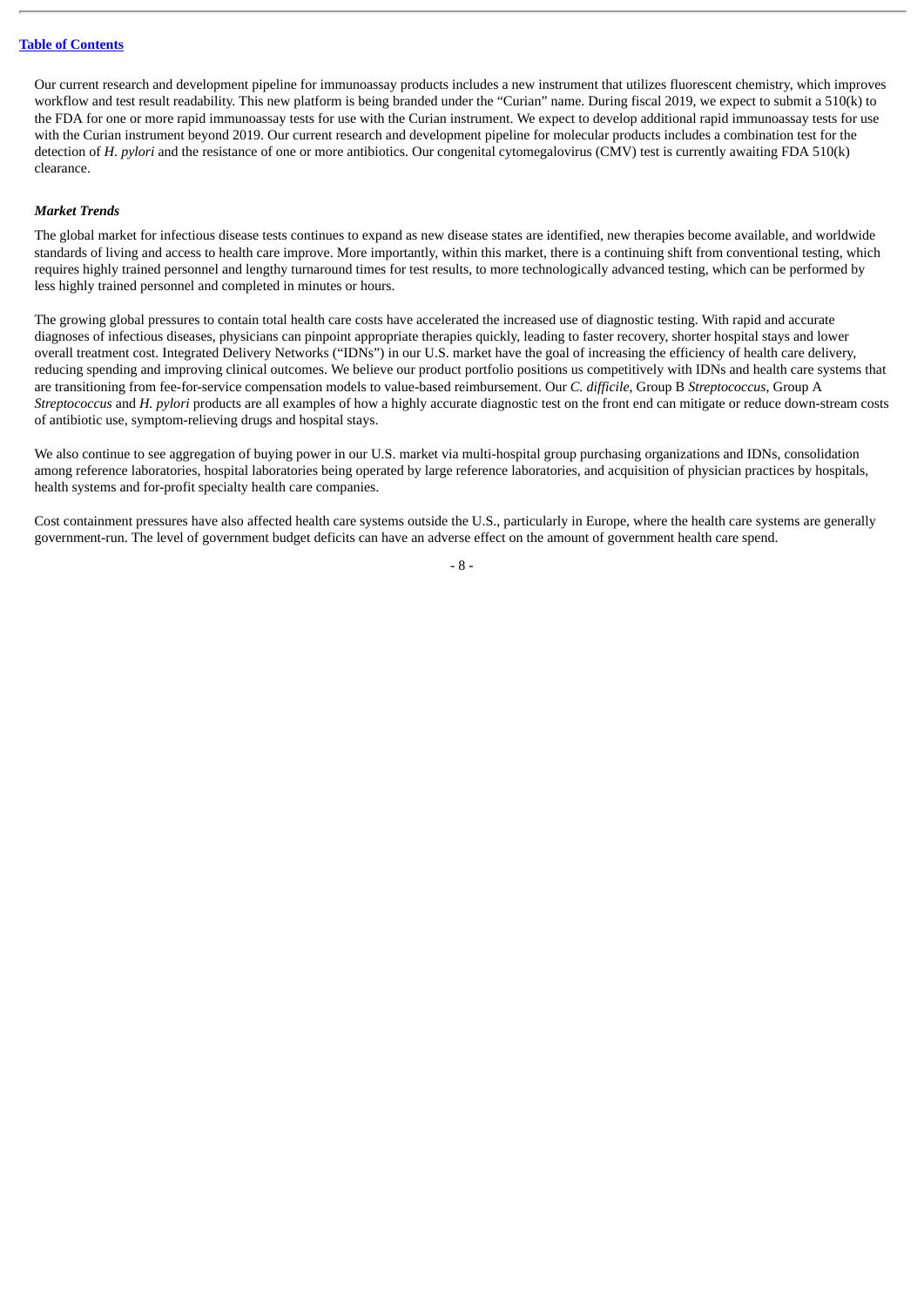#### *Sales, Marketing and Distribution*

Our Diagnostics segment's sales and distribution network consists of the following for each of the broad geographic regions we serve:

#### Americas

In the Americas, our sales and distribution network consists of a direct sales force complemented by independent distributors. The use of independent distributors allows our products to reach any size health care facility and also provides our customers the option to purchase our products directly from Meridian or through an authorized distributor. Two independent distributors accounted for 10% or more of consolidated revenues in fiscal 2018, 2017 and 2016: Cardinal Healthcare Corporation ("Cardinal") and Thermo Fisher Scientific ("Fisher"). Our Diagnostics segment revenues from Cardinal were approximately \$21,000, \$22,000 and \$20,000 during fiscal 2018, 2017 and 2016, respectively. Our Diagnostics segment revenues from Fisher were approximately \$22,000, \$18,000 and \$20,000 during fiscal 2018, 2017 and 2016, respectively.

#### EMEA

In Europe, the Middle East and Africa ("EMEA"), our sales and distribution network consists of direct sales personnel in Belgium, France and Italy, and independent distributors in other European countries, Africa and the Middle East. We maintain a distribution center near Milan, Italy.

#### ROW

With the exception of Australia and China, where we utilize direct sales personnel, we utilize independent distributors throughout the rest of the world ("ROW").

#### *Competition*

Our major competitors in molecular diagnostics are Cepheid (acquired by Danaher) and Becton Dickinson, which have systems with multiple-assay menus. We also face competition in molecular diagnostics, but to a lesser degree, from companies such as Abbott (Alere) and Quidel.

Our major competitors in rapid immunoassay diagnostics are primarily Abbott (Alere) and Quidel. In recent years, companies such as BioMerieux have captured market share in our gastrointestinal category via multi-plex panel tests. However, since their introduction to the market, payors have begun to raise concerns over reimbursement levels relative to clinical utility. For blood lead testing, we believe we have the only FDA-cleared, CLIA-waived point-of-care test available commercially. Other blood lead testing systems in use, marketed by our competitors, include Graphite Furnace Atomic Absorption Spectroscopy, which requires a highly-skilled technician and larger laboratory space to operate, in addition to not being portable or suitable for point-of-care use. We believe that with the breadth and depth of our product portfolio, we are well positioned for the clinical laboratory.

 $-9 -$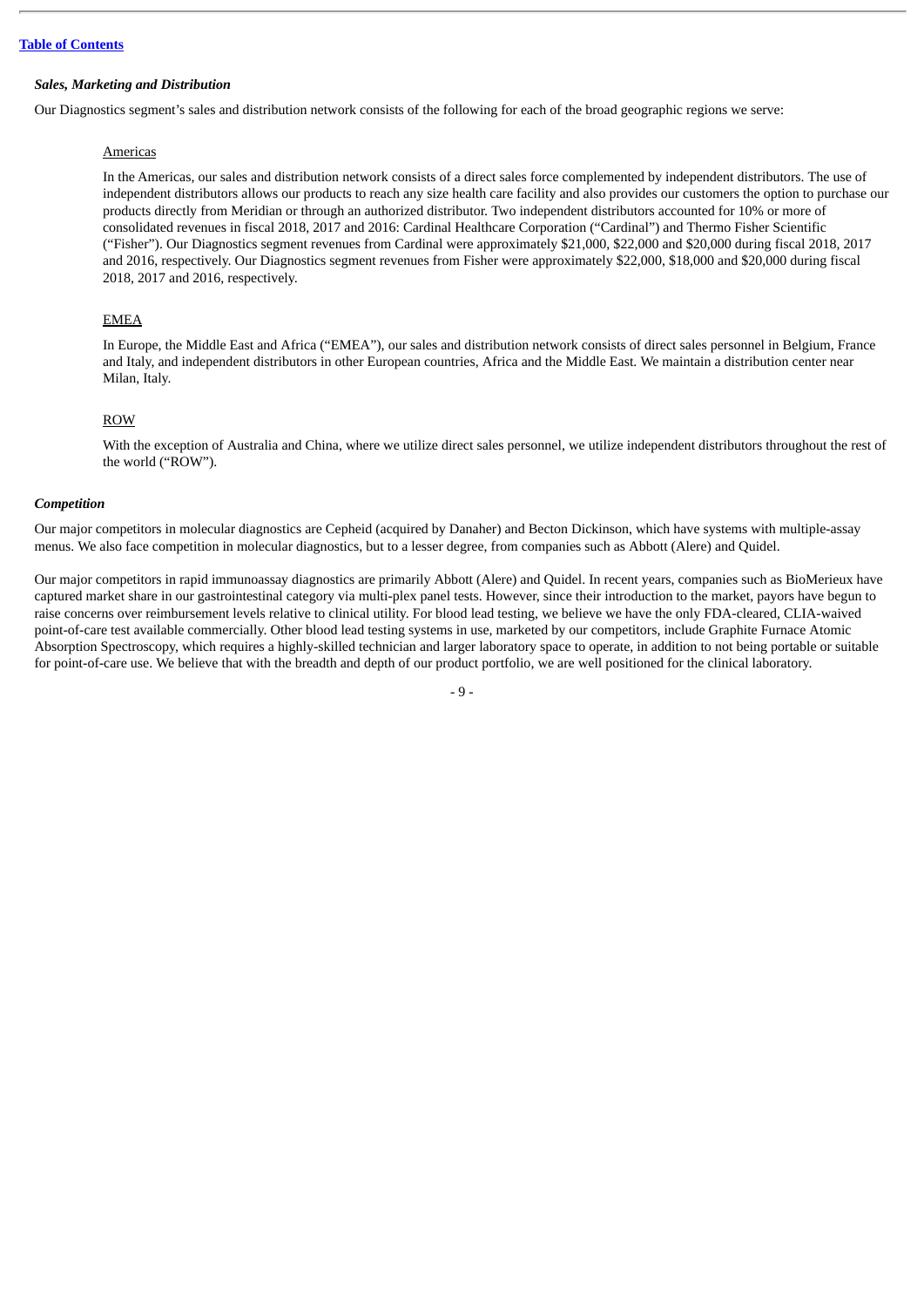#### *Research and Development*

Our Diagnostics segment's research and development organization for infectious disease products is located at our corporate headquarters in Newtown, Ohio, a suburb of Cincinnati, and has expertise in biochemistry, immunology, mycology, bacteriology, virology, parasitology, and molecular biology. Our blood-chemistry products have a dedicated research and development team in Billerica, Massachusetts. Our research and development activities are focused on new product and new technology development, new applications for our existing technologies, and improvements to existing products. Research and development efforts may occur in-house or with collaborative partners. We believe that new product development is a key source for sustaining revenue growth. The products within our Alethia molecular platform, *H. pylori* product family and blood lead testing family were developed solely in-house, or substantially so. See "Operating Expenses" section within MD&A on page 39.

#### *Manufacturing*

Our immunoassay and molecular assay products require the production of highly specialized reagents, primers and enzymes. We produce the vast majority of our own immunoassay requirements. Primers for our Alethia molecular assay products are purchased from outside vendors. Our blood lead testing products require the production of electrical chemical sensors, which we manufacture using critical raw materials purchased from outside vendors. We believe that we have sufficient manufacturing and sourcing capacity for anticipated growth over the next several years.

#### *Intellectual Property, Patents and Licenses*

We own or license U.S. and foreign patents, most of which are for select products manufactured by our Diagnostics segment. These patents are used in our manufacturing processes for select products (e.g., method patents) or may relate to the design of the test device technology format (e.g., design patents). In the absence of patent protection, we may be vulnerable to competitors who successfully replicate our production and manufacturing technologies and processes. Our employees are required to sign confidentiality and non-disclosure agreements designed to protect our proprietary products.

The patents for our Alethia products, which represented 16%, 17% and 20% of consolidated revenues for fiscal 2018, 2017 and 2016, respectively, are licensed from a third party, Eiken Chemical Co., Ltd., under a non-exclusive license agreement and expire between 2020 and 2022. These patents were issued in the U.S., European Community and other countries. The term of our license agreement runs until the last patent expires in 2022, at which point we will be free to practice the patents without any restriction or royalty obligation.

 $-10-$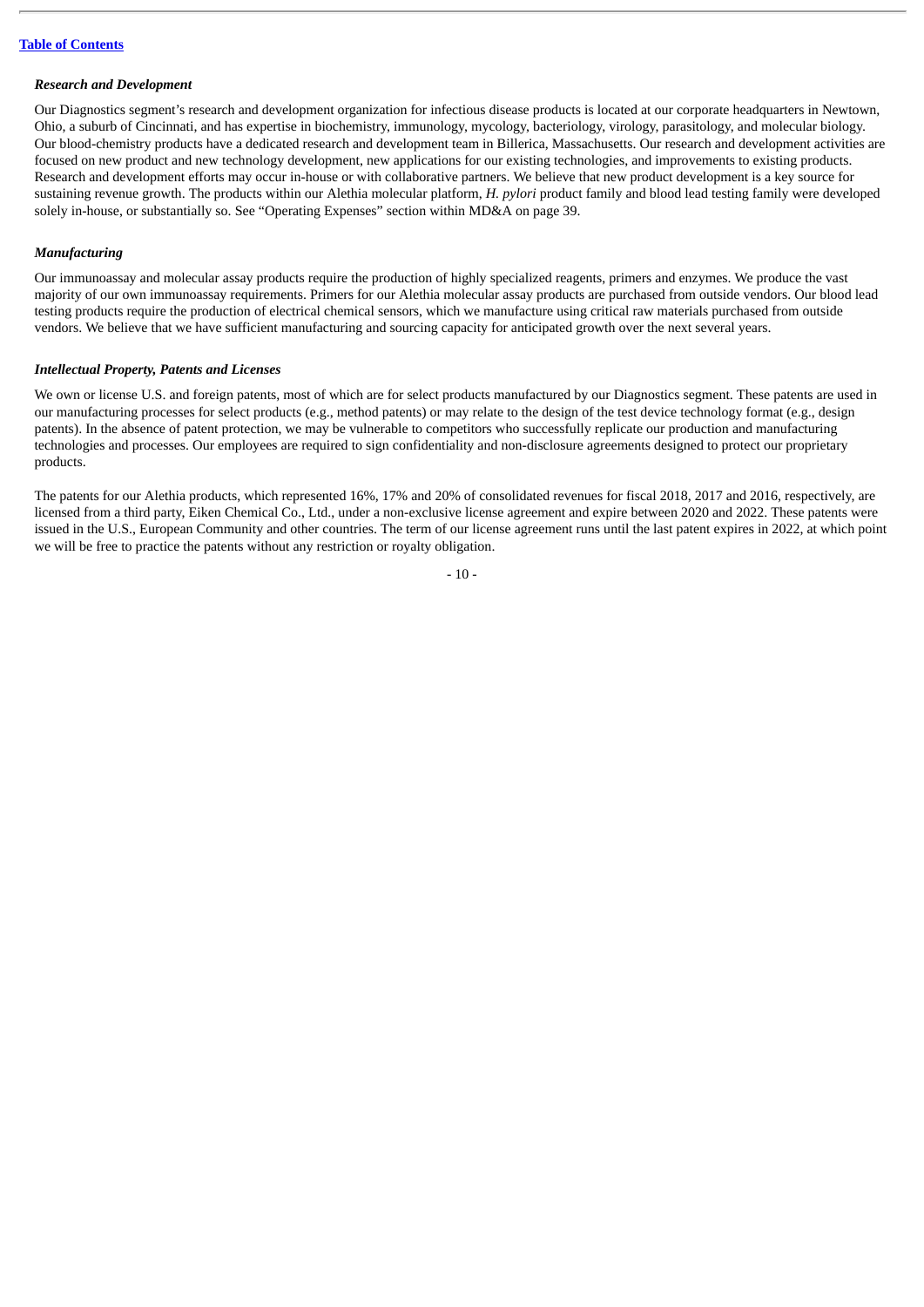The patents for our *H. pylori* products, owned by us and which represented approximately 16%, 15% and 16% of consolidated revenues for fiscal 2018, 2017 and 2016, respectively, expired in May 2016 in the U.S. and in May 2017 in countries outside the U.S. We expect competition with respect to our *H. pylori* products to increase in the near future, and such competition may have an adverse impact on our selling prices for these products, or our ability to retain business at prices acceptable to us, and consequently, adversely affect our future results of operations and liquidity, including revenues and gross profit. Our product development pipeline includes new product initiatives for the detection of *H. pylori*, and we recently entered into a strategic collaboration with DiaSorin to sell *H. pylori* tests. We have executed multi-year supply agreements with our two largest reference laboratory customers for *H. pylori* tests to secure volume, albeit at lower selling prices. We are unable to provide assurances that we will be successful with any strategy or that any strategy will prevent an adverse effect on our future results of operations and liquidity, including revenues and gross profit.

#### *Government Regulation*

Our diagnostic products are regulated by the FDA as "devices" pursuant to the Federal Food, Drug, and Cosmetic Act ("FDCA"). Under the FDCA, medical devices are classified into one of three classes (i.e., Class I, II or III). Class I and II devices are not expressly approved by the FDA, but, instead, are "cleared" for marketing. Class III devices generally must receive "pre-market approval" from the FDA as to safety and effectiveness. Our diagnostics manufacturing facilities in Cincinnati and Billerica are subject to periodic inspection by the FDA. See page 32 within MD&A for discussion regarding the FDA's inspection of our Billerica facility.

Each of the diagnostic products currently marketed by us in the United States has been cleared by the FDA pursuant to the 510(k) clearance process or is exempt from such requirements. We believe that most, but not all, products under development will be classified as Class I or II medical devices and, in the case of most of our Class I and all Class II devices, will be eligible for 510(k) clearance; however, we can make no assurances in this regard.

Sales of our diagnostic products in foreign countries are subject to foreign government regulation, which is similar to that of the FDA.

Our Diagnostics facilities are certified to ISO 13485:2016.

#### *Seasonal Factors and Sporadic Outbreaks*

Our principal business is the sale of a broad range of clinical diagnostic test kits for common gastrointestinal and respiratory infectious diseases, and elevated blood lead levels. Certain infectious diseases may be seasonal in nature, while others may be associated with sporadic outbreaks, such as foodborne illnesses or pandemics such as an influenza outbreak. While we believe that the breadth of our diagnostic product lines reduces the risk that infections subject to seasonality and sporadic outbreaks will cause significant variability in diagnostic revenues, we can make no assurance that revenues will not be impacted period over period by such factors.

- 11 -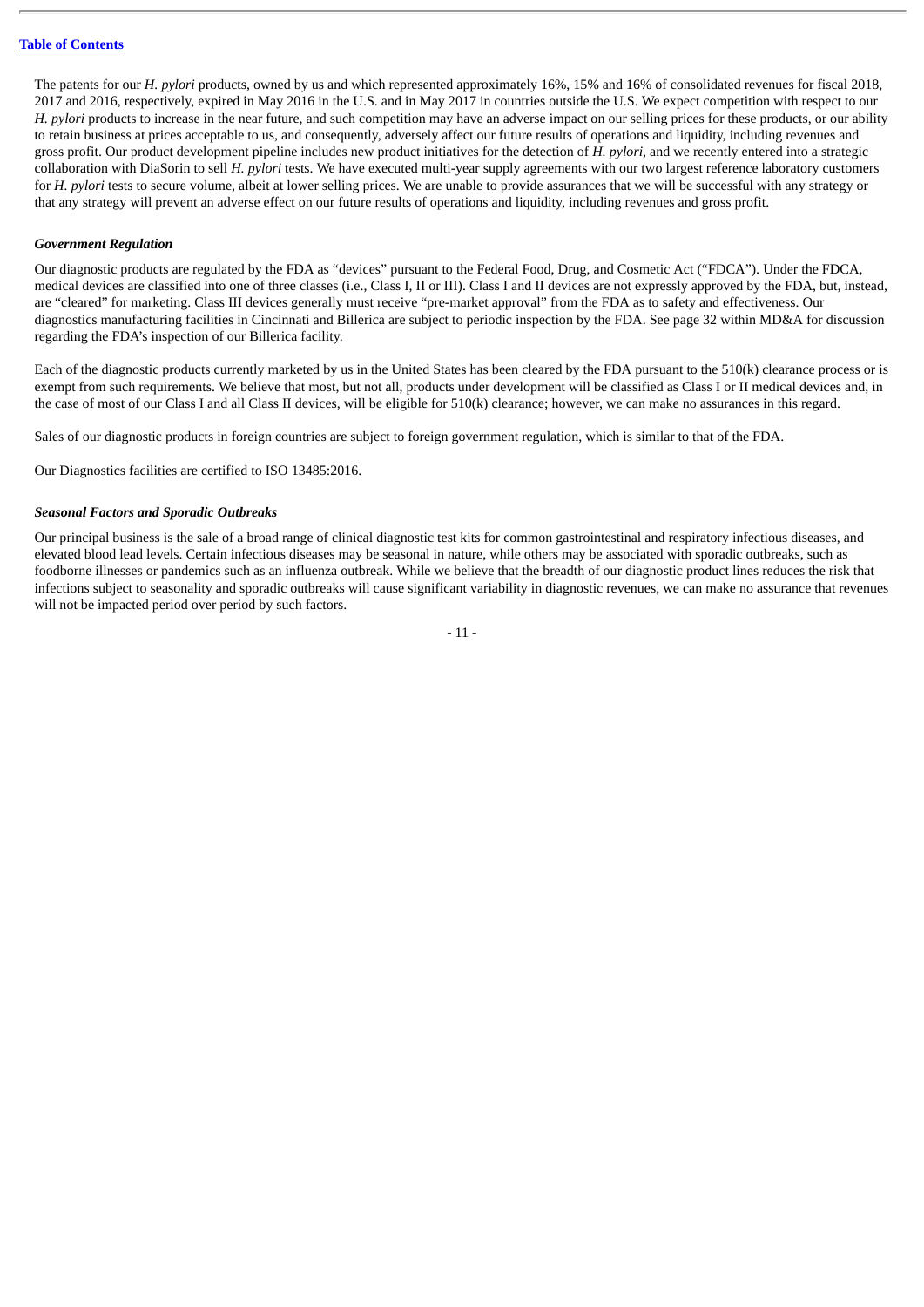#### **Life Science Segment**

#### *Overview of Products and Markets*

Our Life Science segment focuses on the development, manufacture, sale and distribution of bulk antigens, antibodies, PCR/qPCR reagents, nucleotides, competent cells, and bioresearch reagents used by researchers, agri-bio companies and other diagnostic manufacturing companies. As of September 30, 2018, our Life Science segment had approximately 185 employees in five countries.

Most of the revenues for our Life Science segment currently come from the manufacture, sale and distribution of bulk antigens, antibodies, PCR/qPCR reagents, nucleotides, competent cells, and bioresearch reagents used by other diagnostic manufacturing companies focused on the development of immunoassay and molecular assay tests. Approximately 76% of Life Science revenues are generated from the industrial market, defined as diagnostic manufacturers. This continues to be an increasing focus for our molecular reagent products, which historically have been marketed to the academic/research customers that comprise the remaining 24% of Life Science revenues. We utilize direct sales teams in key countries such as the U.S., the U.K., France, Germany, and Australia. In order to further pursue revenue opportunities in Asia, and China in particular, during fiscal 2017 we established a wholly foreign owned enterprise ("WFOE") location in Beijing, China, after having operated a representative office there since fiscal 2015. The WFOE employs a business development staff and imports product for sale to customers in China. We utilize a network of distributors in other major countries. During fiscal 2018, 18% of third-party revenues for this segment were from two diagnostic manufacturing customers.

Products such as antibodies, antigens and reagents are marketed primarily to diagnostic manufacturing customers as a source of raw materials for their immunoassay products, or as an outsourced step in their manufacturing processes. For example, we supply a number of major diagnostic manufacturers with proteins used to detect hepatitis A virus and rubella virus. These products are typically sold in bulk quantities, and may also be custom-designed for a particular manufacturer's requirements. Sales efforts are focused on multi-year supply arrangements in order to provide stability in volumes and pricing. We believe this benefits both us and our customers.

Molecular biology products such as PCR/qPCR reagents, nucleotides and competent cells are marketed to academic/research and industrial customers. These products are used in measuring DNA and RNA in human, animal, plant and environmental applications. These reagents improve the purity, yield and speed of PCR reactions. Products such as MyTaq and SensiFAST are examples of this type of PCR/qPCR reagent.

#### *Market Trends*

As certain global markets become increasingly accessible to us, most notably the Asia-Pacific region, geographic expansion continues to be a significant strategy for our Life Science segment, along with further penetration into industrial markets with our molecular component products.

 $-12-$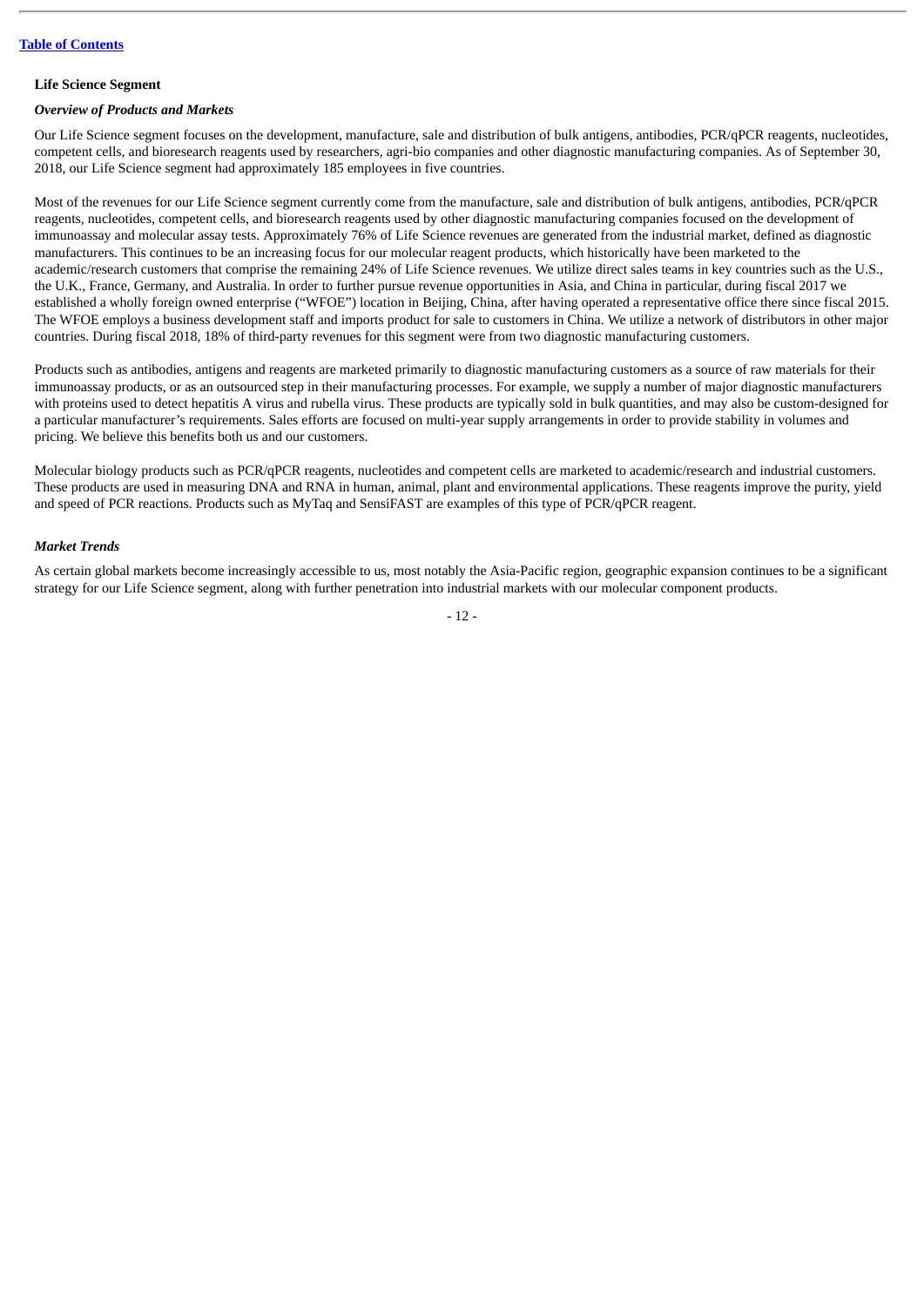#### *Competition*

The market for bulk biomedical reagents is highly competitive. Important competitive factors include product quality, price, customer service and reputation. We face competitors, many of which have greater financial, research and development, sales and marketing, and manufacturing resources, and where sole-source supply arrangements do not exist. Customers also may choose to manufacture their biomedical reagents in-house rather than purchase from outside vendors such as Meridian.

The academic/research market is highly fragmented. Individual purchases are typically of small quantities. The breadth of product offerings, quality, price and service, including on-line capabilities and technical resources, are important factors to building customer loyalty and repeat purchases.

#### *Research and Development*

The focus of this research and development activity is development of new molecular and immunological reagent products. See "Operating Expenses" section within MD&A on page 39.

#### *Manufacturing and Government Regulation*

Our Life Science facilities are ISO 13485:2016 certified. Additionally, where appropriate, our Life Science facilities comply with Regulation EC 1069:2009.

#### **Acquisitions**

Acquisitions have played an important role in the growth of our businesses. Our acquisition objectives include, among other things: (i) enhancing product offerings; (ii) improving product distribution capabilities; (iii) providing access to new markets; and/or (iv) providing access to key biologicals or new technologies that lead to new products. Although we cannot provide assurance that we will consummate additional acquisitions in the future, nor can we provide assurance that any acquisitions will accomplish these objectives, we expect that the potential for acquisitions will continue to provide opportunities for revenue and earnings growth in the future.

During March 2016, we acquired all of the outstanding common stock of Magellan. Details of the Magellan acquisition are set forth in Note 3 of the accompanying Consolidated Financial Statements.

#### **International Markets**

International markets are an important source of revenues and future growth opportunities for both of our segments. For both segments combined, revenues from customers located outside of the Americas approximated \$66,000 or 31% of consolidated fiscal 2018 revenues, \$61,000 or 30% of consolidated fiscal 2017 revenues, and \$53,000 or 27% of consolidated fiscal 2016 revenues. We expect to continue to look to key European markets and China as a source of revenue growth in the future.

 $-13 -$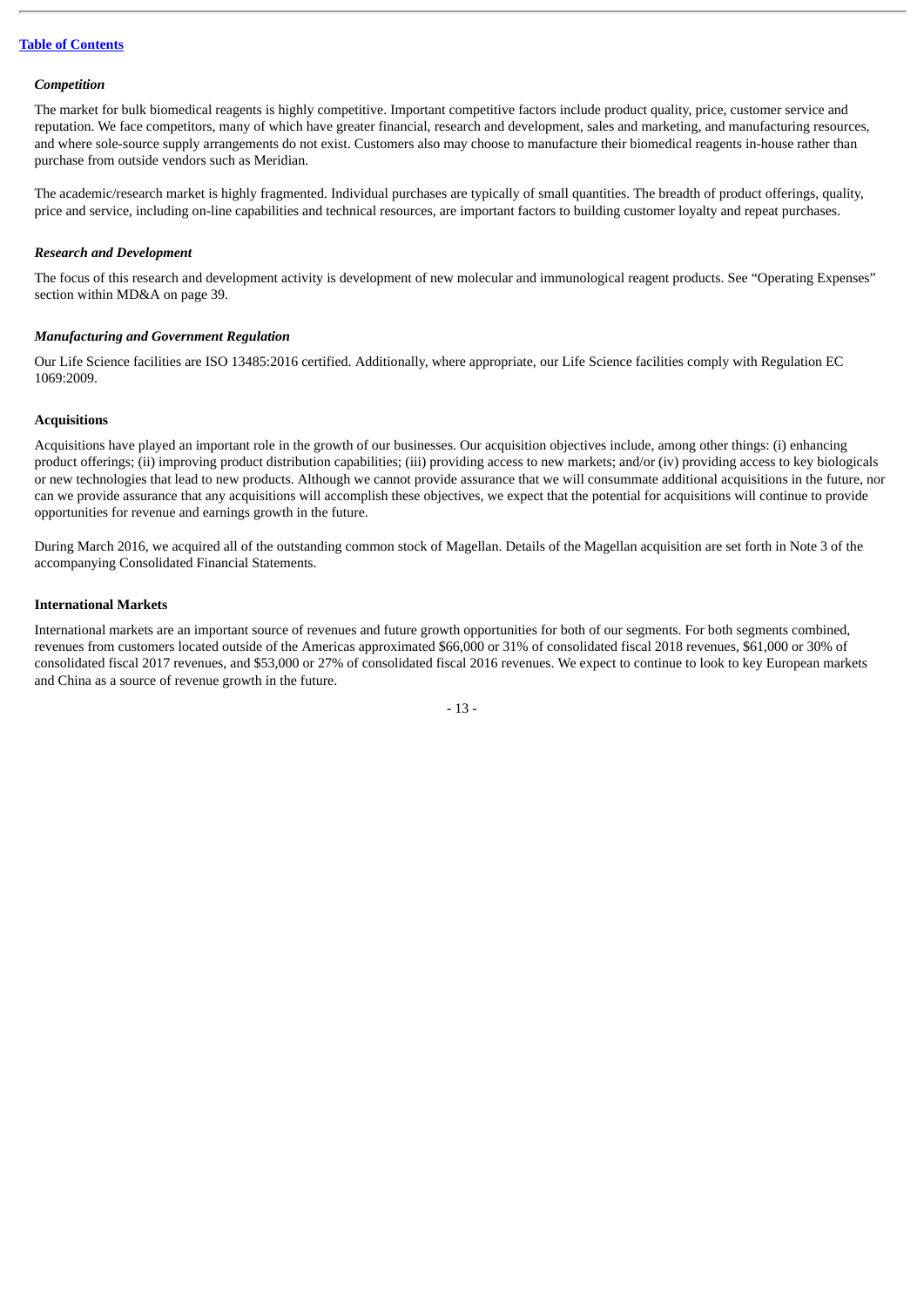Fluctuations in foreign currency exchange rates since fiscal 2017 had an approximate \$2,200 favorable impact on fiscal 2018 revenues; \$1,400 within the Diagnostics segment and \$800 within the Life Science segment. This compares to year-to-year currency exchange rates having an approximate \$1,200 unfavorable impact on revenues in fiscal 2017; \$400 within the Diagnostics segment and \$800 within the Life Science segment. Due to natural hedge relationships with expenses, both cost of sales and operating expenses, the overall impact of exchange rate fluctuations on operating income was not significant during fiscal 2018, 2017 or 2016.

#### **Environmental**

<span id="page-13-0"></span>We are in compliance with applicable portions of the federal and state hazardous waste regulations and have never been a party to any environmental proceeding.

#### ITEM 1A.

#### RISK FACTORS

In addition to the other information set forth in this report, you should carefully consider the following factors, which could materially affect our business, financial condition, cash flows or future results. Any one of these factors could cause our actual results to vary materially from recent results or from anticipated future results. The risks described below are not the only risks facing our company. Additional risks and uncertainties not currently known to us, or that we currently deem to be immaterial, also may materially adversely affect our business, financial condition and/or operating results.

#### **Risks Affecting Growth and Profitability of our Business**

#### We may be unable to develop new products and services or acquire products and services on favorable terms.

The medical diagnostic and life science industries are characterized by ongoing technological developments and changing customer requirements. As such, our results of operations and continued growth depend, in part, on our ability in a timely manner to develop or acquire rights to, and successfully introduce into the marketplace, enhancements of existing products and services, or new products and services that incorporate technological advances, meet customer requirements and/or respond to products developed by our competition. We cannot provide any assurance that we will be successful in developing or acquiring such rights to products and services on a timely basis, or that such products and services will adequately address the changing needs of the marketplace, either of which could adversely affect our results of operations.

In addition, we must regularly allocate considerable resources to research and development of new products, services and technologies. The research and development process generally takes a significant amount of time from research to product launch. This process is conducted in various stages. During each stage, there is a risk that we will not achieve our goals on a timely basis, or at all, and we may have to abandon a product in which we have invested substantial resources.

 $-14-$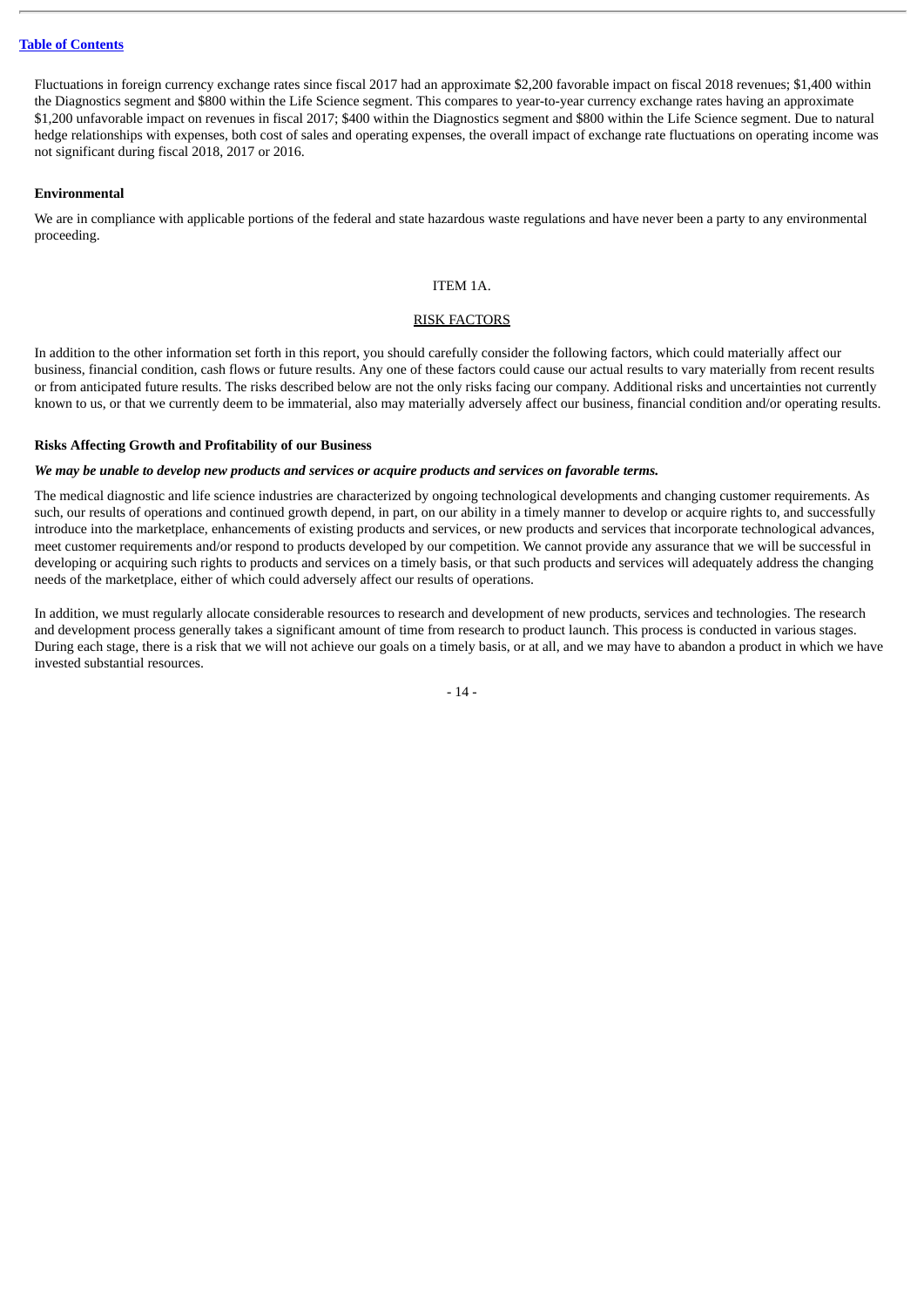#### We may be unable to successfully integrate operations or to achieve expected cost savings from acquisitions we make.

One of our growth strategies is the acquisition of companies and/or products. Although additional acquisitions of companies and products may enhance the opportunity to increase net earnings over time, such acquisitions could result in greater administrative burdens, increased exposure to the uncertainties inherent in marketing new products, financial risks of additional operating costs, and risk of asset impairments if future revenues and cash flows are deficient. The principal benefits expected to result from any acquisitions we make will not be achieved fully unless we are able to successfully integrate the operations of the acquired entities with our operations and realize the anticipated synergies, cost savings and growth opportunities from integrating these businesses into our existing businesses. We cannot provide assurance that we will be able to identify and complete additional acquisitions on terms we consider favorable or that, if completed, will be successfully integrated into our operations. Furthermore, we cannot predict the outcome of goodwill impairment testing and the impact of goodwill impairments on the Company's earnings and financial results.

# Revenues for our Diagnostics segment may be impacted by our reliance upon two key distributors in North America, seasonal factors and sporadic *outbreaks, and changing diagnostic market conditions.*

#### *Key Distributors*

Our Diagnostics segment's revenues from sales through two U.S. distributors were approximately 29% and 28% of the Diagnostics segment's total revenues for fiscal 2018 and fiscal 2017, respectively, or approximately 20% of each fiscal year's consolidated revenues. These parties distribute our products and other laboratory products to end-user customers. The loss of either of these distributors could negatively impact our revenues and results of operations unless suitable alternatives were timely found or lost sales to one distributor were absorbed by another distributor. Finding a suitable alternative on satisfactory terms may pose challenges in our industry's competitive environment. As an alternative, we could expand our efforts to distribute and market our products directly. This alternative, however, would require substantial investment in additional sales, marketing and logistics resources, including hiring additional sales and customer service personnel, which would significantly increase our future selling, general and administrative expenses.

In addition, buying patterns of these two distributors may fluctuate from quarter to quarter, potentially leading to uneven concentration levels on a quarterly basis.

#### *Seasonal Factors and Sporadic Outbreaks*

Our principal business is the sale of a broad range of diagnostic test kits for common gastrointestinal and respiratory infectious diseases, and elevated blood lead levels. Certain infectious diseases may be seasonal in nature, while others may be associated with sporadic outbreaks, such as foodborne illnesses or pandemics such as an influenza outbreak. While we believe that the breadth of our diagnostic product lines reduces the risk that infections subject to seasonality and sporadic outbreaks will cause significant variability in diagnostic revenues, we can make no assurance that revenues will not be negatively impacted period over period by such factors.

- 15 -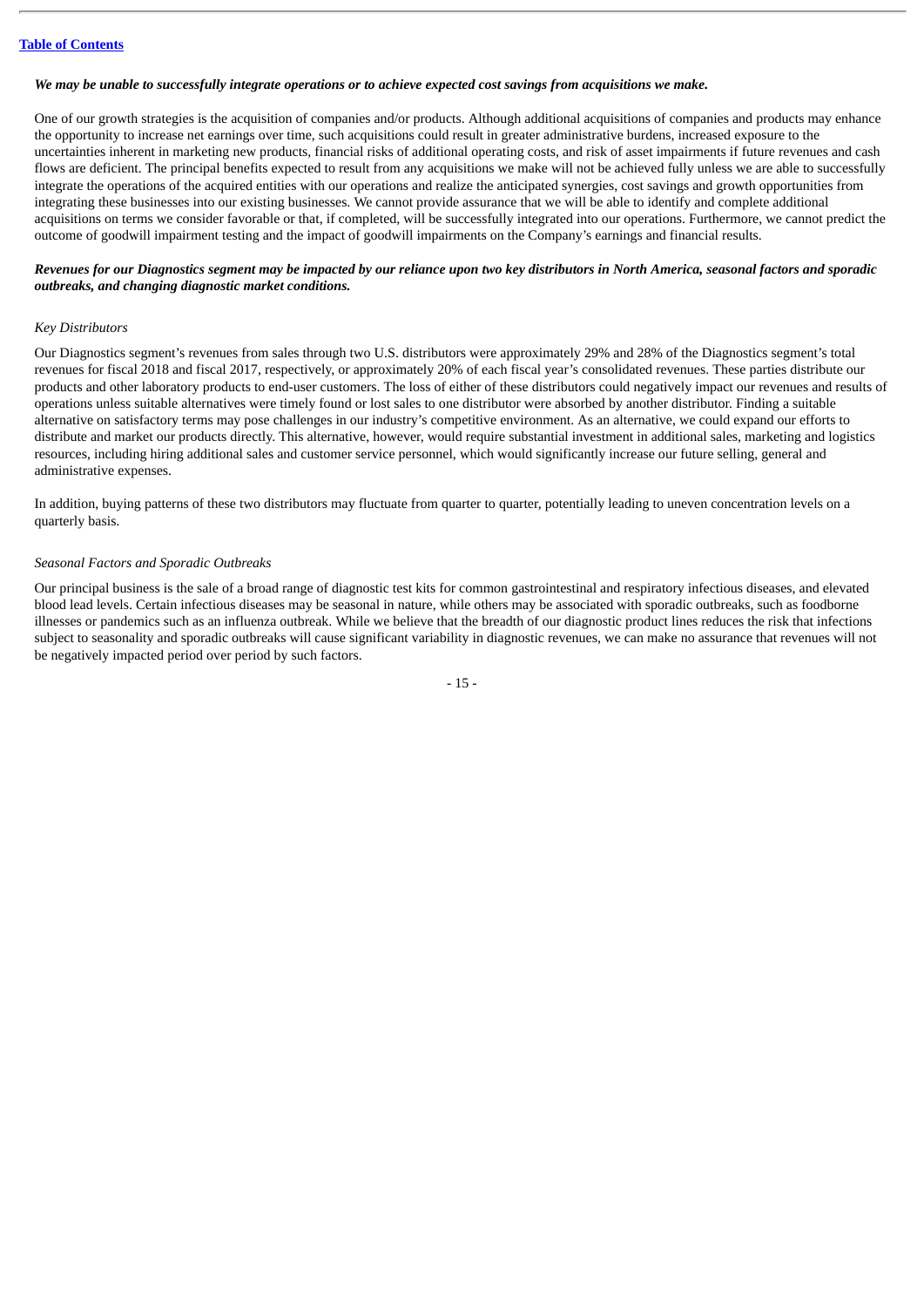#### *Changing Diagnostic Market Conditions*

Changes in the U.S. health care delivery system have resulted in consolidation among reference laboratories, hospital laboratories being operated by large reference laboratories, and the formation of multi-hospital alliances, reducing the number of institutional customers for diagnostic test products. Consolidation in the U.S. health care industry has also led to the creation of group purchasing organizations ("GPOs") and IDNs that aggregate buying power for hospital groups and put pressure on our selling prices. Due to such consolidation, we may not be able to enter into and/or sustain contractual or other marketing or distribution arrangements on a satisfactory commercial basis with institutional customers, GPOs and IDNs, which could adversely affect our results of operations.

#### *We could be adversely affected by health care reform legislation.*

Third-party payers for medical products and services, including state, federal and foreign governments, are increasingly concerned about escalating health care costs and can indirectly affect the pricing or the relative attractiveness of our products by regulating the maximum amount of reimbursement they will provide for diagnostic testing services. Following years of increasing pressure, during 2010 the U.S. government enacted comprehensive health care reform with the enactment of the Patient Protection and Affordable Care Act, as amended by the Health Care and Education Reconciliation Act, which made changes that significantly impact the pharmaceutical and medical device industries. The Protecting Access to Medicare Act of 2014 requires applicable laboratories to report all private payor reimbursement rates and the volumes for each test they perform. The statute requires that Medicare establish reimbursement rates based on the weighted median of private insurance reimbursement rates effective January 1, 2017. The new Medicare rates would be subject to a maximum reduction of 10% a year for the initial three year period and a maximum of 15% a year for the subsequent three year period. There is no limit on the amount of potential rate increases. As a result, some of our customers in the United States may experience lower Medicare reimbursement rates for our products, which may adversely affect our business, financial condition and results of operations. We are seeing some effect on the reimbursement rates for our products. If reimbursement amounts for diagnostic testing services decrease further in the future, such decreases may reduce the amount that will be reimbursed to hospitals or physicians for such services and consequently, could place constraints on the levels of overall pricing, which could have a material effect on our revenues and/or results of operations.

Having been subject to the now-repealed 2.3% medical device tax originally established as part of the U.S. health care reform legislation through December 31, 2015, the Company is unable to predict any future legislative changes or developments related to this excise tax or any other excise tax.

- 16 -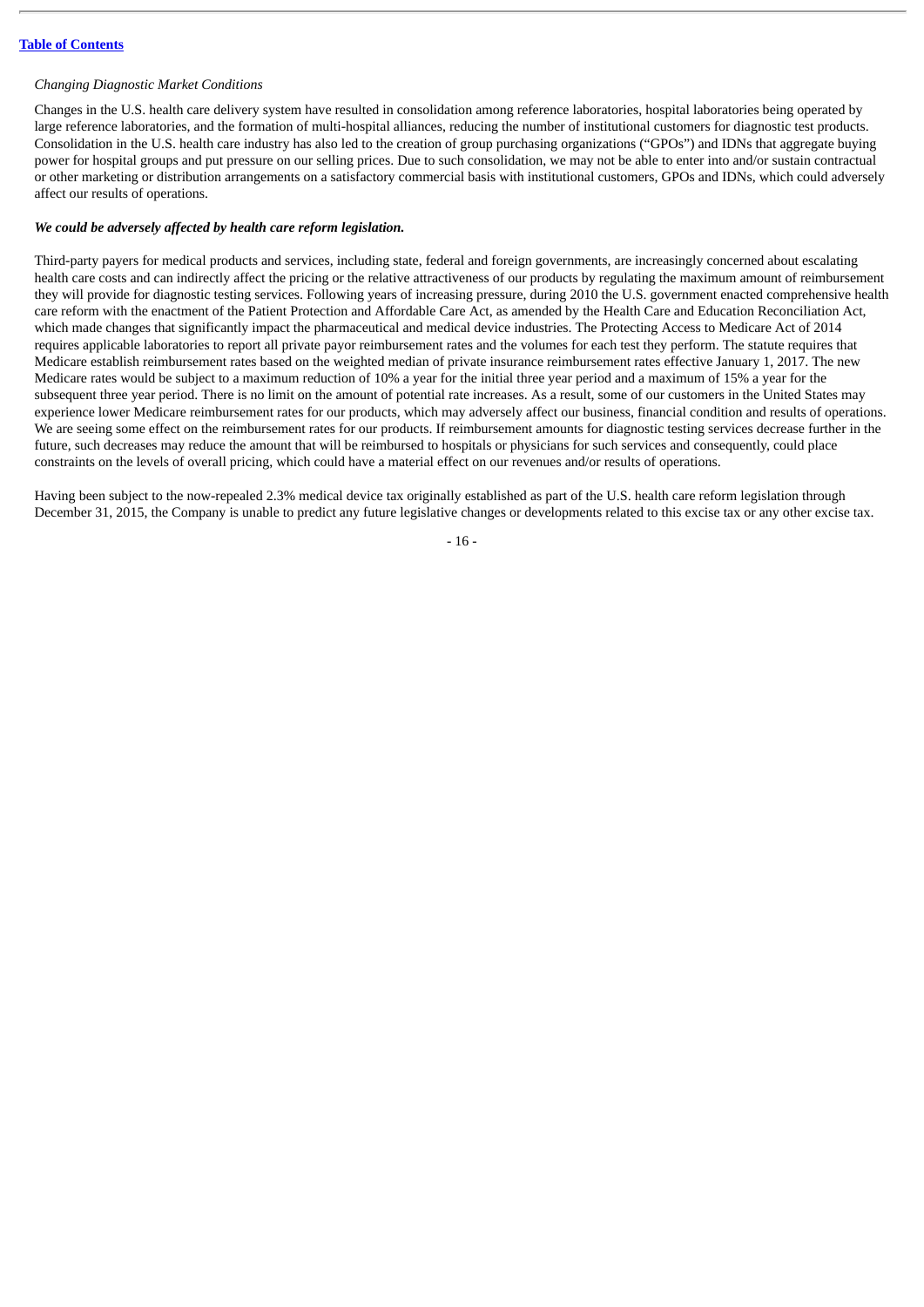Additional state and federal health care reform measures may be adopted in the future, any of which could have a material adverse effect on our ability to successfully commercialize our products and on our industry in general. For example, the United States government has in the past considered, is currently considering and may in the future consider, health care policies and proposals intended to curb rising health care costs, including those that could significantly affect both private and public reimbursement for health care services. Further, state and local governments, as well as a number of foreign governments, are also considering or have adopted similar types of policies. Future significant changes in the health care system in the United States or elsewhere, and current uncertainty about whether and how changes may be implemented, could have a negative impact on the demand for our products. We are unable to predict whether health care policies, including policies stemming from legislation or regulations affecting our business, may be proposed or enacted in the future, what effect such policies would have on our business, or the effect that ongoing uncertainty about these matters will have on the purchasing decisions of our customers.

#### *Efforts to reduce the U.S. federal deficit could adversely affect our results of operations.*

As part of the Budget Control Act passed in August 2011 to extend the federal debt limit and reduce government spending, \$1.2 trillion in automatic spending cuts (known as sequestration) were implemented in 2013. The sequestration requires a 2% cut in Medicare payments for all services, including our diagnostic tests, which, due to subsequent legislative amendments to the statute, will remain in effect through 2024 unless Congressional action is otherwise taken. Government research funding has also been reduced as a result of the sequestration. On January 2, 2013, the American Taxpayer Relief Act of 2012 also was signed into law, which, among other things, further reduces Medicare payments to providers such as hospitals, imaging centers and cancer treatment centers, and increases the statute of limitations period for the government to recover overpayments to providers from three to five years.

Such reductions in government health care spending or research funding could result in reduced demand for our products or additional pricing pressure. Further, there is ongoing uncertainty regarding the federal budget and federal spending levels, including the possible impacts of a failure to increase the "debt ceiling." Any U.S. government default on its debt could have broad macroeconomic effects that could, among other things, raise our borrowing costs. Any future shutdown of the federal government or failure to enact annual appropriations could also have a material adverse impact on our business.

#### *Revenues for our Life Science segment may be impacted by customer concentrations and buying patterns.*

Our Life Science segment's revenues from two diagnostic manufacturing customers were 18% and 17% of the Life Science segment's total revenues for fiscal 2018 and fiscal 2017, respectively; and 5% of our consolidated revenues for each of fiscal 2018 and fiscal 2017. Our Life Science segment has five other significant customers, which together comprised 12% and 10% of the segment's total revenues for fiscal 2018 and fiscal 2017, respectively. Any significant alteration of buying patterns from these customers could adversely affect our period over period revenues and results of operations.

- 17 -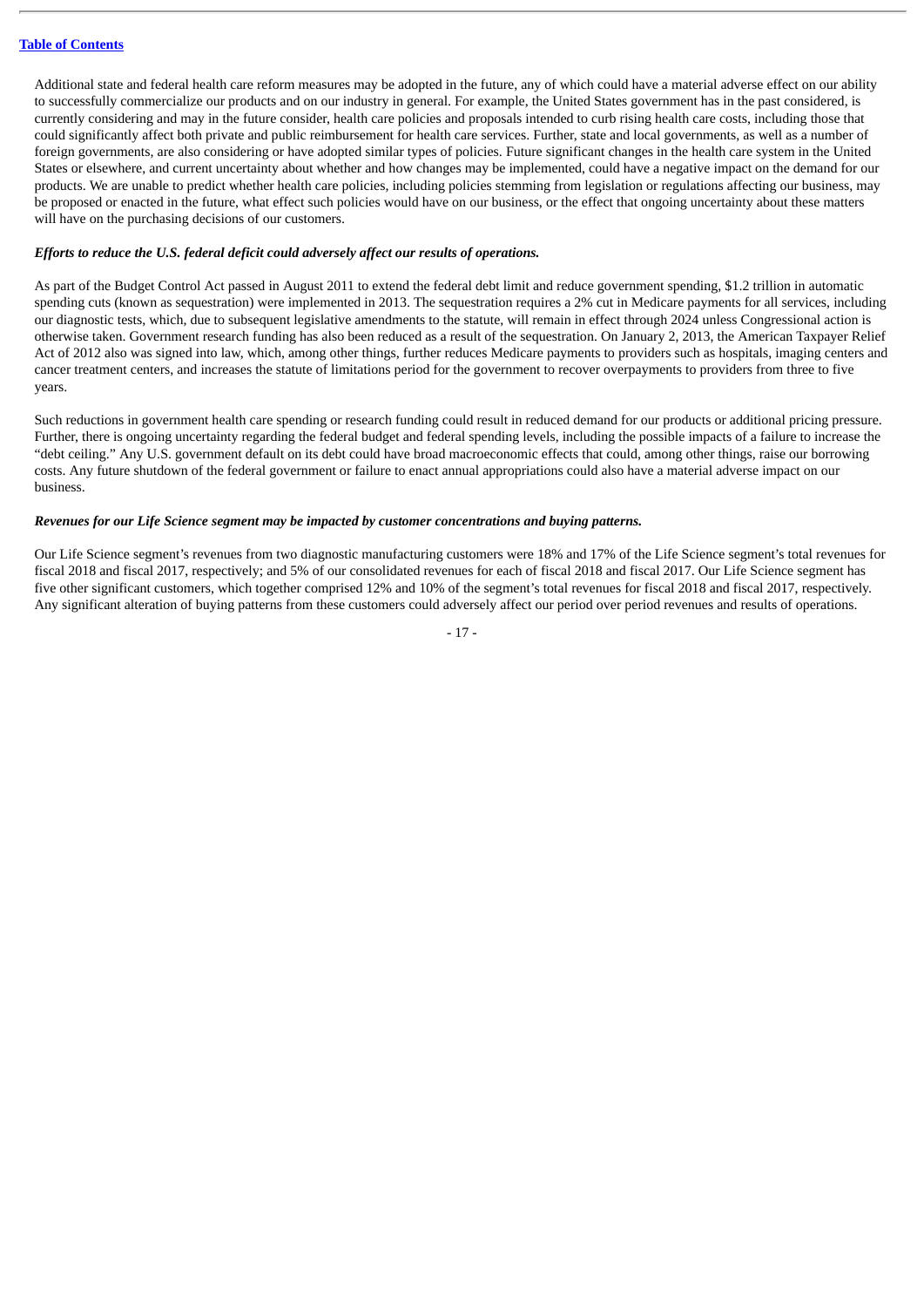# *Intense competition could adversely affect our profitability.*

The markets for our products and services are characterized by substantial competition and rapid change. Hundreds of companies around the world supply diagnostic tests and immunoassay and molecular reagents. These companies range from multinational health care entities, for which diagnostics is one line of business, to small start-up companies. Many of our competitors have significantly greater financial, technical, manufacturing and marketing resources than we do. We cannot provide assurance that our products and services will be able to compete successfully with the products and services of our competitors.

# *We expect to face increased competition resulting from expiration of our H. pylori patents.*

The patents for our *H. pylori* products, owned by us, expired in May 2016 in the U.S. and in May 2017 in countries outside the U.S. We expect competition with respect to our *H. pylori* products, high margin products which represent approximately 16% of our total revenues, to increase in the near future, as we currently are one of only four companies that market FDA-cleared tests to detect *H. pylori* antigen in stool samples in the U.S. market, one of which is DiaSorin Inc., with whom we recently entered a collaboration agreement to sell *H. pylori* tests. At present, we are also aware of at least one other company that has commenced clinical trials of *H. pylori* products in the U.S. Such competition may have an adverse impact on our selling prices for these products, or our ability to retain business at prices acceptable to us, and consequently, adversely affect our future results of operations and liquidity, including revenues and gross profit. Therefore, among other things, we have entered into the above-noted collaboration agreement with DiaSorin, and we are researching and experimenting with new products and working to secure significant customers under long-term contracts. We are unable to provide assurances that we will be successful with any strategy or that any strategy will prevent an adverse effect on our future results of operations and liquidity, including revenues and gross profit.

# We depend on international revenues, and our financial results may be adversely impacted by foreign currency, regulatory or other developments *affecting international markets.*

We sell products and services into approximately 70 countries. Approximately 31% and 30% of our net revenues for fiscal 2018 and 2017, respectively, were attributable to markets outside of the Americas. For fiscal 2018, approximately 20% of our consolidated revenues were transacted in currencies other than the U.S. dollar. We are subject to the risks associated with fluctuations in the exchange rates for the Australian dollar, British pound, Chinese yuan and Euro. We are also subject to other risks associated with international operations, including longer customer payment cycles, trade wars, increased tariffs, requirements for export licenses, instability of foreign governments, and governmental requirements with respect to the importation and distribution of medical devices and immunodiagnostic and molecular biology reagents, all of which may vary by country.

- 18 -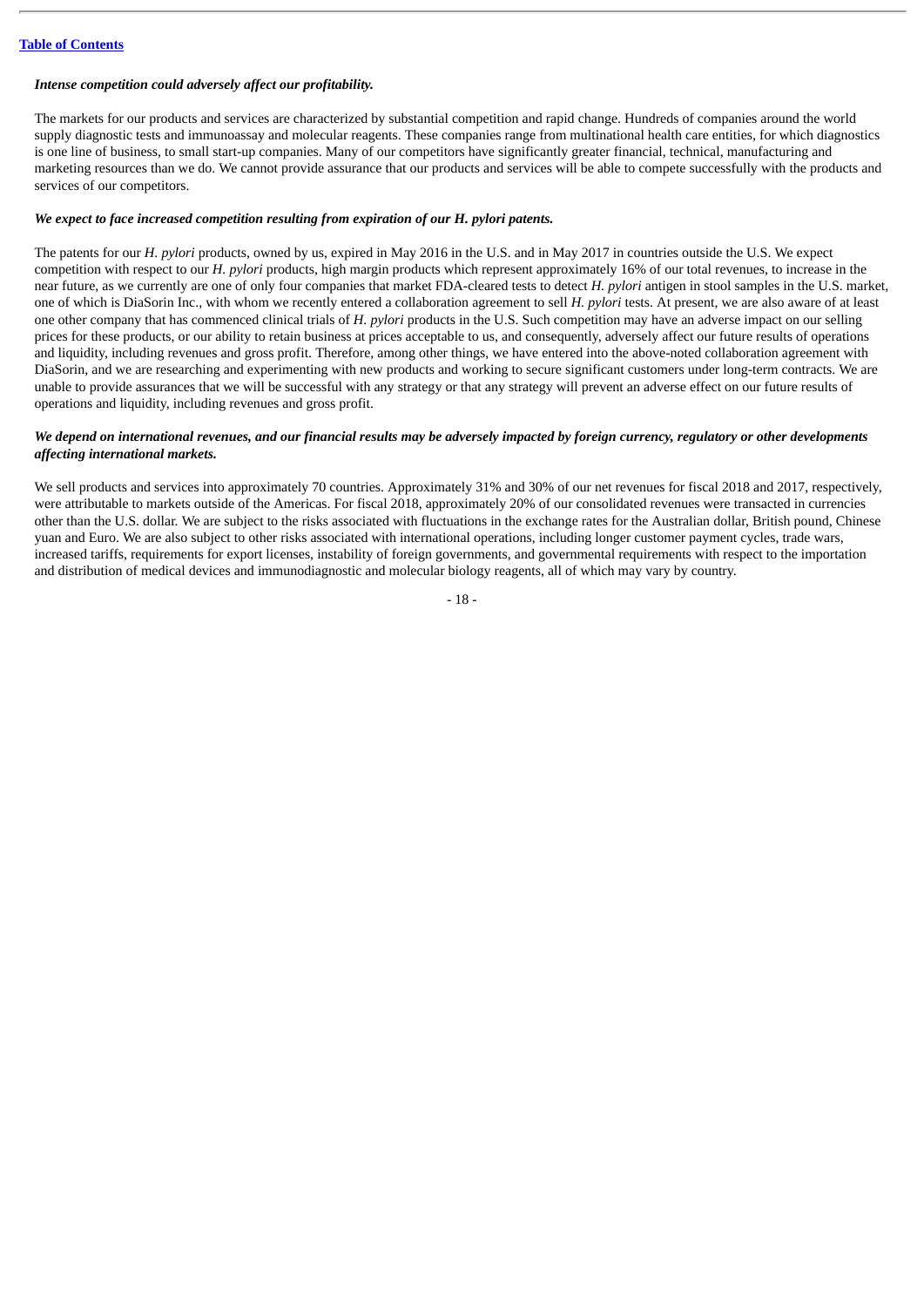# **Risks Affecting our Manufacturing Operations**

# We are subject to comprehensive regulation, and our ability to earn profits may be restricted by these regulations.

Medical device diagnostics is a highly regulated industry. We cannot provide assurance that we will be able to obtain necessary governmental clearances or approvals, or timely clearances or approvals, to market future products in the United States and other countries. Costs and difficulties in complying with laws and regulations administered by the U.S. Food and Drug Administration, the U.S. Department of Agriculture, the U.S. Department of Commerce, the U.S. Drug Enforcement Agency, the Centers for Disease Control, or other regulators can result in unanticipated expenses and delays, and interruptions to the sale of new and existing products.

Regulatory approval can be a lengthy, expensive and uncertain process, making the timing and costs of approvals difficult to predict. Failure to comply with these regulations can result in delays in obtaining authorization to sell products, seizure or recall of products, suspension or revocation of authority to manufacture or sell products, and other civil or criminal sanctions.

# If we or our third-party vendors fail to comply with FDA regulations relating to the manufacturing of our products or any component part, we may be subject to fines, injunctions and penalties, and our ability to commercially distribute and sell our products may be negatively impacted.

Our diagnostics manufacturing facilities, and the manufacturing facilities of any of our third-party diagnostic component manufacturers or critical suppliers, are required to comply with the FDA's Quality System Regulation ("QSR") which sets forth minimum standards for the procedures, execution and documentation of the design, testing, production, control, quality assurance, labeling, packaging, sterilization, storage, and shipping of the products we sell. The FDA may evaluate our compliance with the QSR, among other ways, through periodic announced or unannounced inspections which could disrupt our operations and interrupt our manufacturing. If in conducting an inspection of our manufacturing facilities, or the manufacturing facilities of any of our third-party component manufacturers or critical suppliers, an FDA investigator observes conditions or practices believed to violate the QSR, the investigator may document their observations on a Form FDA 483 that is issued at the conclusion of the inspection. A manufacturer that receives an FDA 483 may respond in writing and explain any corrective actions taken in response to the inspectional observations. The FDA will typically review the facility's written response and may re-inspect to determine the facility's compliance with the QSR and other applicable regulatory requirements. Failure to take adequate and timely corrective actions to remedy objectionable conditions listed on an FDA 483 could result in the FDA taking administrative or enforcement actions. Among these may be the FDA's issuance of a Warning Letter to a manufacturer, which informs it that the FDA considers the observed violations to be of "regulatory significance" that, if not corrected, could result in further enforcement action.

FDA enforcement actions, which include seizure, injunction and criminal prosecution, could result in total or partial suspension of a facility's production and/or distribution, product recalls, fines, suspension of the FDA's review of product applications, and/or the FDA's issuance of adverse publicity. Thus, an adverse inspection could force a shutdown of our manufacturing operations or a recall of our products. Adverse inspections could also delay FDA approval of our products and could have an adverse effect on our production, sales and profitability.

- 19 -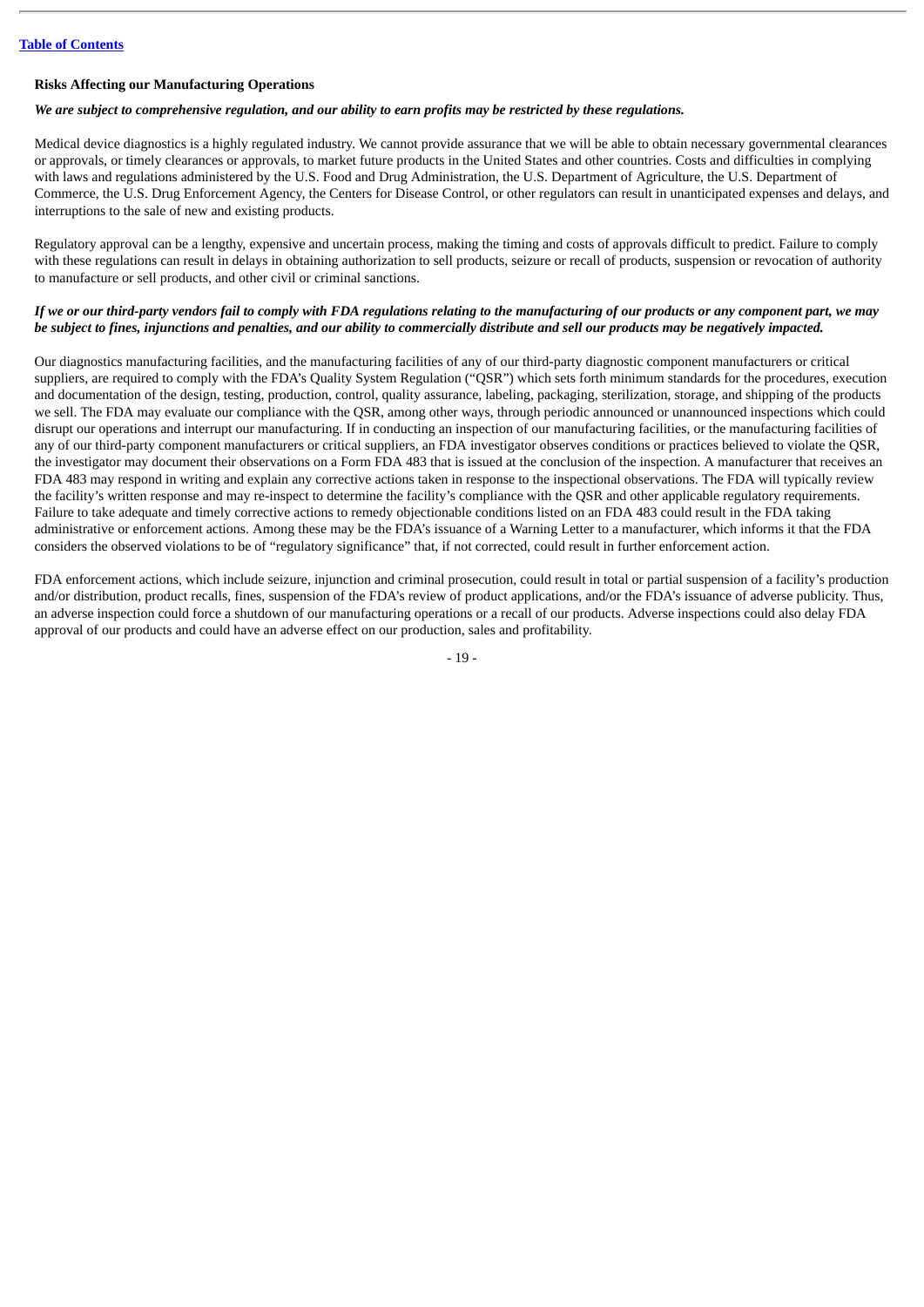We and any of our third-party vendors may also encounter other problems during manufacturing including failure to follow specific protocols and procedures, equipment malfunction, and environmental factors, any of which could delay or impede our ability to meet demand. The manufacture of our product also subjects us to risks that could harm our business, including problems relating to our facilities and errors in manufacturing components that could negatively affect the efficacy or safety of our products or cause delays in shipment of our products. Any interruption or delay in the manufacture of the product, or any of its components could impair our ability to meet the demand of our customers and cause them to cancel orders or switch to competitive products, which could, therefore, have a material adverse effect on our business, financial condition and results of operations.

On June 29, 2017, the FDA, in connection with its Safety Notification related to Magellan's lead testing systems for venous blood samples, issued its Form 483, Inspectional Observations, to Magellan. This was followed by the FDA issuing a Warning Letter related to the matter on October 23, 2017. While we remain committed to strengthening Magellan's quality system and ensuring that all aspects of the system are in full compliance, we can provide no assurance that our remediation efforts will be successful to a degree acceptable by the FDA.

Additionally, as set forth in Item 3. "Legal Proceedings", on April 17, 2018, Magellan received a subpoena from the United States Department of Justice ("DOJ") regarding its LeadCare product line. The subpoena outlines documents to be produced, and we are cooperating with the DOJ in this matter. We maintain rigorous policies and procedures to promote compliance with applicable regulatory agencies and requirements, and are working with the DOJ to promptly respond to the subpoena. However, we cannot predict when the investigation will be resolved, the outcome of the investigation, or its potential impact on Meridian.

See a more detailed discussion of these matters within MD&A on page 32.

#### Significant interruptions in production at our principal manufacturing facilities and/or third-party manufacturing facilities would adversely affect *our business and operating results.*

Products and services manufactured at facilities we own or lease comprised a majority of our revenues. Our global supply of these products and services is dependent on the uninterrupted and efficient operation of these facilities. In addition, we currently rely on a small number of third-party manufacturers to produce certain of our diagnostic products and product components. The operations of our facilities or these third-party manufacturing facilities could be adversely affected by power failures, or natural or other disasters such as earthquakes, floods, tornadoes or terrorist threats. Although we carry insurance to protect against certain business interruptions at our facilities, there can be no assurance that such coverage will be adequate or that such coverage will continue to remain available on acceptable terms, if at all. Any significant interruption in the Company's or a third-party supplier's manufacturing capabilities could materially and adversely affect our operating results.

- 20 -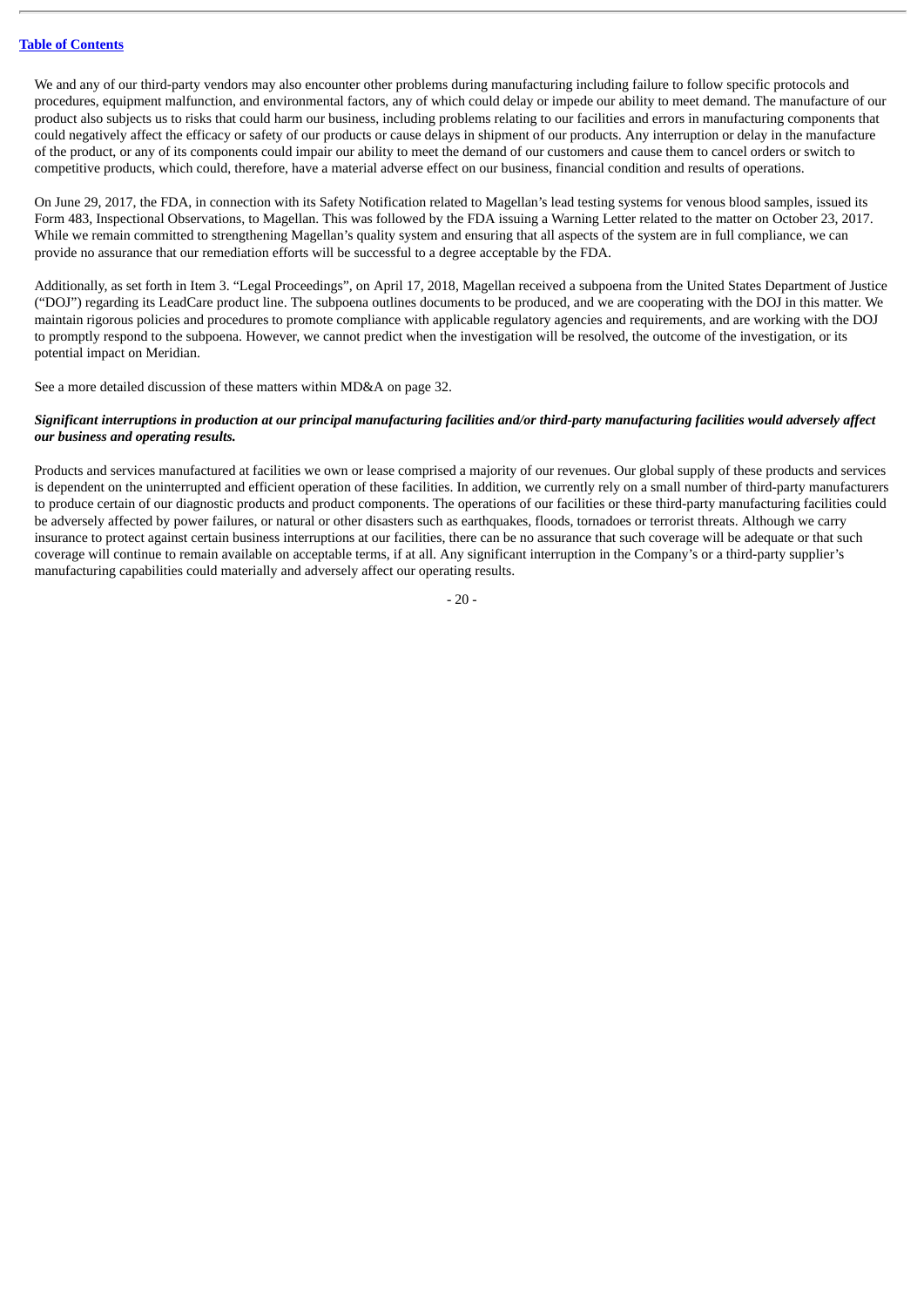## We depend on sole-source suppliers for certain critical raw materials, components and finished products. A supply interruption could adversely *affect our business.*

#### *Raw Materials and Components*

Our diagnostic products are made from a wide variety of raw materials that are biological or chemical in nature, and that generally are available from multiple sources of supply. We sole-source certain raw materials and components, which makes it time consuming and costly to switch raw materials and components in FDA-cleared products. If certain suppliers fail to supply required raw materials or components, we will need to secure other sources which may require us to conduct additional development and testing and obtain regulatory approval. These activities require significant time and resources, and there is no assurance that new sources will be secured or regulatory approvals, if necessary, will be obtained.

We utilize third-party manufacturers for our instrumentation. One third party manufactures our proprietary Alethia Incubator/Reader (instrument), a component of our Alethia molecular system, and a separate third party currently assembles our proprietary LeadCare instruments. Upon commercialization in fiscal 2019, an additional third party will manufacture our Curian instrument. These instruments are manufactured exclusively for Meridian according to our specifications. While other manufacturers for these types of instruments are available, we source each instrument solely from one manufacturer to limit the costs involved in clearing the system for marketing in the United States. If these third-party manufacturers fail to supply us with instruments, we will need to secure another manufacturer, and it may take as long as 12 months to transfer instrument manufacturing. An interruption in the manufacturing of these instruments could have a material adverse effect on our operating results.

Additionally, one third party manufactures a certain reagent for use with our Alethia assays. While alternative suppliers exist, we elect to utilize this third party exclusively in order to maintain consistency in our materials, which is critical in complying with FDA regulatory requirements. An interruption in the manufacturing of these reagents could have a material adverse effect on our operating results.

#### *Finished Products*

We outsource the manufacturing for certain finished diagnostic products to third parties. A disruption in the supply of these finished products could have a material adverse effect on our business until we find another supplier or bring manufacturing in-house.

Four products manufactured exclusively for us by two separate and independent companies accounted for 11%, 11% and 12% of consolidated revenues in fiscal 2018, 2017 and 2016, respectively. Meridian owns all rights and title to the FDA 510(k) clearances for these products.

- 21 -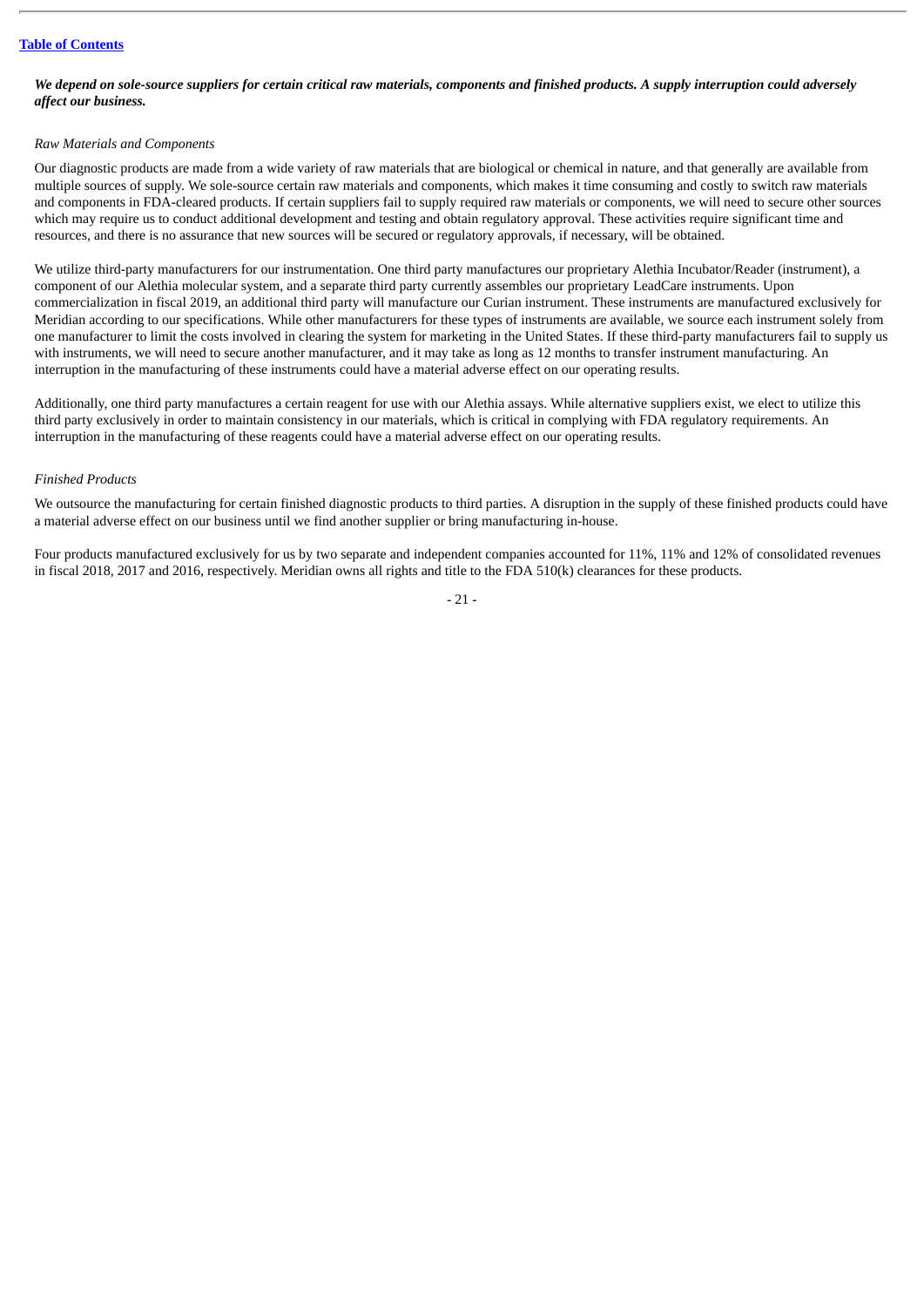Activities undertaken by Meridian to reduce the risk of these sole-supplier arrangements include maintaining adequate inventory levels, supplier qualification procedures, supplier audits, site visits, and frequent communication. Additionally, we have identified potential alternate suppliers.

#### **Risks Related to Intellectual Property and Product Liability**

#### *We may be unable to protect or obtain proprietary rights that we utilize or intend to utilize.*

In developing and manufacturing our products, we employ a variety of proprietary and patented technologies. In addition, we have licensed, and expect to continue to license, various complementary technologies and methods from academic institutions and public and private companies. We cannot provide assurance that the technologies that we own or license provide protection from competitive threats or from challenges to our intellectual property. In addition, we cannot provide assurances that we will be successful in obtaining and retaining licenses or proprietary or patented technologies in the future.

See Item 3. "Legal Proceedings" for a discussion of the status of certain litigation related to our intellectual property.

#### Product infringement claims by other companies could result in costly disputes and could limit our ability to sell our products.

Litigation over intellectual property rights is prevalent in the diagnostic industry. As the market for diagnostics continues to grow and the number of participants in the market increases, we may increasingly be subject to patent infringement claims. It is possible that a third party may claim infringement against us. If found to infringe, we may attempt to obtain a license to such intellectual property; however, we may be unable to do so on favorable terms, or at all. Additionally, if our products are found to infringe on third-party intellectual property, we may be required to pay damages for past infringement and lose the ability to sell certain products, causing our revenues to decrease. Any substantial loss resulting from such a claim could have a material adverse effect on our profitability, and the damage to our reputation in the industry could have a material adverse effect on our business.

#### If product liability lawsuits are successfully brought against us, we may incur substantial liabilities and may have to limit or cease sales of our *products.*

The testing, manufacturing and marketing of medical diagnostic products involves an inherent risk of product liability claims. If we cannot successfully defend ourselves against product liability claims, we may incur substantial liabilities or be required to limit or cease sales of our products. We currently carry product liability insurance at a level we believe is commercially reasonable, although there is no assurance that it will be adequate to cover claims that may arise. In certain customer contracts, we indemnify third parties for certain product liability claims related to our products. These indemnification obligations may cause us to pay significant sums of money for claims that are covered by these indemnifications. In addition, a defect in the design or manufacture of our products could have a material adverse effect on our reputation in the industry and subject us to claims of liability for injury and otherwise. Any substantial underinsured loss resulting from such a claim could have a material adverse effect on our profitability, and the damage to our reputation in the industry could have a material adverse effect on our business.

- 22 -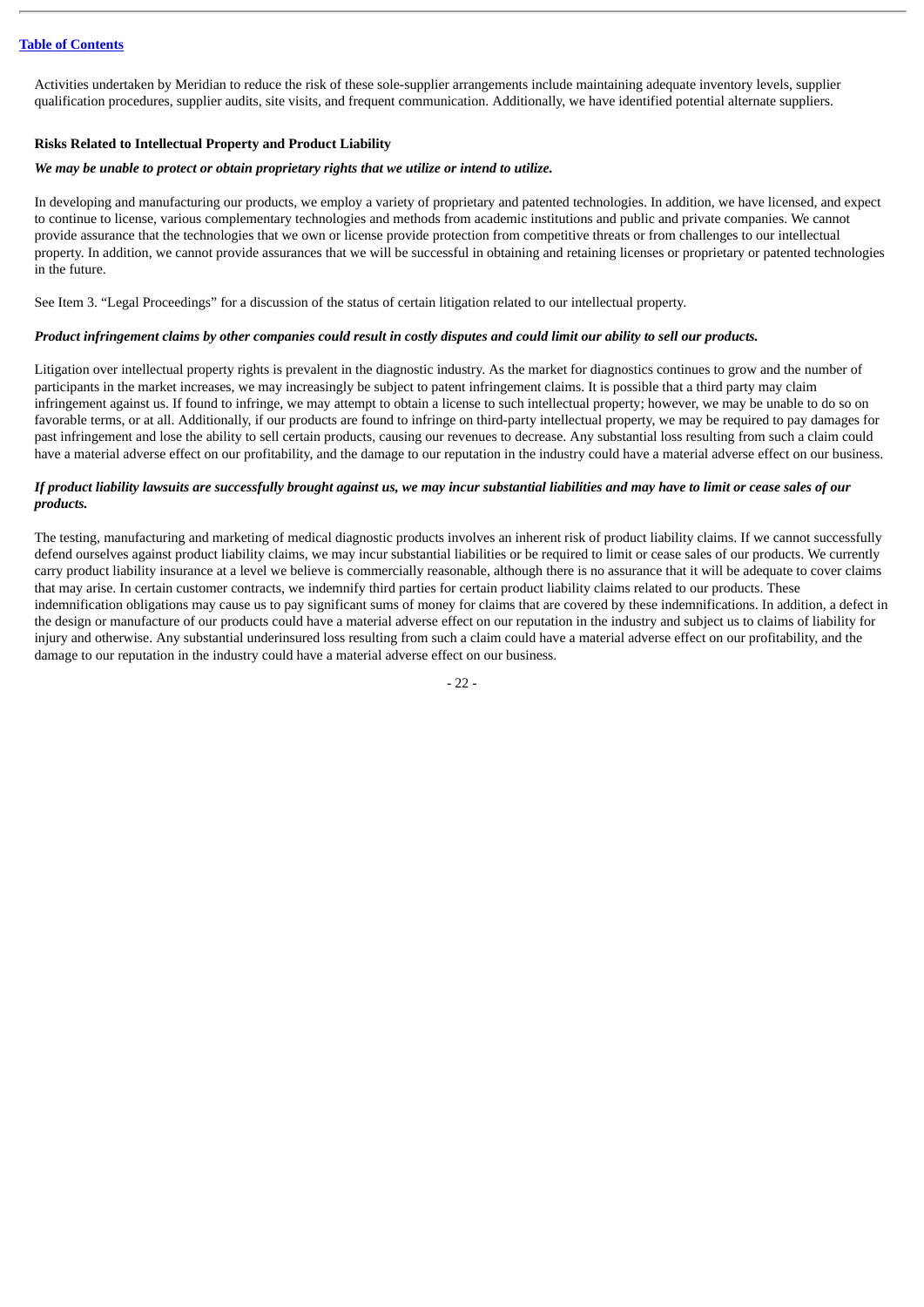#### **Other Risks Affecting Our Business**

#### *Our business could be negatively affected if we are unable to attract, hire and retain key personnel.*

Our future success depends on our continued ability to attract, hire and retain highly qualified personnel, including our executive officers and scientific, technical, sales and marketing employees, and their ability to manage growth successfully. If such key employees were to leave and we were unable to obtain adequate replacements, our operating results could be adversely affected.

#### *Our bank credit agreements impose restrictions with respect to our operations.*

Our bank credit agreements contain a number of financial covenants that require us to meet certain financial ratios and tests. If we fail to comply with the obligations in the credit agreements, we would be in default under the credit agreements. If an event of default is not cured or waived, it could result in acceleration of any indebtedness under our credit agreements, which could have a material adverse effect on our business. At September 30, 2018, we have \$50,250 outstanding on a five-year term loan entered into in connection with the Magellan acquisition and no borrowings are outstanding under our \$30,000 bank revolving credit facility.

#### *We face risks related to global economic conditions.*

We currently generate significant operating cash flows, which combined with access to the credit markets, provides us with discretionary funding capacity for research and development and other strategic activities. However, as an enterprise with global operations and markets, our operations and financial performance are in part dependent upon global economic conditions, and we could be negatively impacted by a global, regional or national economic crisis, including sovereign risk in the event of deterioration in the credit worthiness of or a default by local governments. We are particularly susceptible to the economic conditions in countries where government-sponsored health care systems are the primary payers for health care, including those countries within the European Union that are reducing their public expenditures in an effort to achieve cost savings. The uncertainty in global economic conditions poses a risk to the overall economy that could impact demand for our products, as well as our ability to manage normal commercial relationships with our customers, suppliers and creditors, including financial institutions. As such, if global economic conditions deteriorate significantly, our business could be negatively impacted, including such areas as reduced demand for our products from a slow-down in the general economy, supplier or customer disruptions resulting from tighter credit markets, and/or temporary interruptions in our ability to conduct day-to-day transactions through our financial intermediaries involving the payment to or collection of funds from our customers, vendors and suppliers. While to-date such factors have not had a significant negative impact on our results or operations, we continue to monitor and plan for the potential impact of these global economic factors.

- 23 -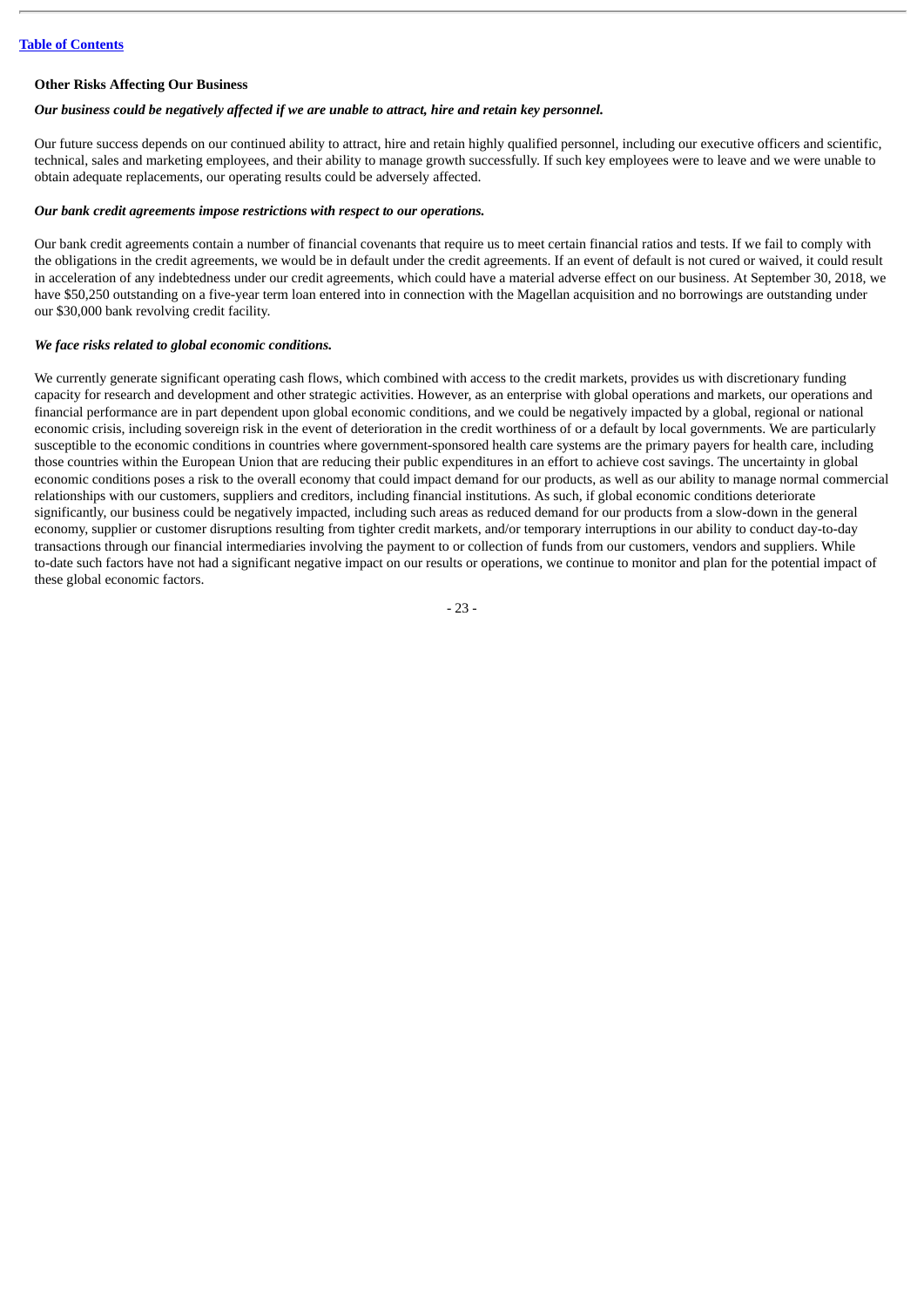While the impact of the United Kingdom's planned separation from the European Union (commonly referred to as "Brexit"), a final agreement on which is expected in the very near future, remains uncertain, the resulting immediate changes in foreign currency exchange rates have had a limited overall impact due to natural hedging. However, any predicted deterioration in the United Kingdom and European economic outlook may have an adverse effect on revenue growth, but the extent of such effect cannot yet be quantified. In the longer term, it is possible that we will be directly impacted in a number of key areas including, without limitation, the hiring and retention of qualified staff, regulatory affairs, manufacturing, logistics, and increased tariffs. We are closely monitoring the Brexit developments in order to determine, quantify and proactively address changes as they become clear. Despite the Brexit developments, we do not expect macroeconomic conditions to have a significant impact on our liquidity needs, financial condition or results of operations, although no assurances can be made in this regard. We intend to continue to fund our working capital requirements and dividends from current cash flows from operating activities and cash on hand. If needed, we also have an additional source of liquidity through our \$30,000 bank revolving credit facility. Our liquidity needs may change if overall economic conditions worsen and/or liquidity and credit within the financial markets tightens for an extended period of time, and such conditions impact the collectability of our customer accounts receivable or impact credit terms with our vendors, or disrupt the supply of raw materials and services.

#### *Breaches of our information technology systems could have a material adverse effect on our operations.*

We rely on information technology systems to process, transmit and store electronic information in our day-to-day operations. The secure processing, maintenance and transmission of this information is critical to our operations. Like many multinational corporations, our information technology systems may be subjected to computer viruses or other malicious codes, unauthorized access attempts, and cyber- or phishing-attacks. We also store certain information with third parties that could be subject to these types of attacks. Any such breach could compromise our networks, and the information stored therein could be accessed, publicly disclosed, lost or stolen. Such attacks could result in our intellectual property and other confidential information being lost or stolen, disruption of our operations, and other negative consequences, such as increased costs for security measures or remediation costs, and diversion of management attention. Any such access, disclosure or other loss of information could result in legal claims or proceedings, liability under laws that protect the privacy of personal information, regulatory penalties, disruption of our operations, damage to our reputation, and/or cause a loss of confidence in our products and services, all of which could adversely affect our business revenues and competitive position. While we will continue to implement additional protective measures to reduce the risk of and detect cyber incidents, cyber-attacks are becoming more sophisticated and frequent, and the techniques used in such attacks change rapidly. There can be no assurances that our protective measures will prevent attacks that could have a significant impact on our business.

# *Natural disasters, war and other events could adversely affect our future revenues and operating income.*

Natural disasters (including pandemics), war, terrorism, labor disruptions and international conflicts, and actions taken by the United States and other governments or by our customers or suppliers in response to such events, could cause significant economic disruption and political and social instability in the United States and in areas outside of the United States in which we operate. These events could result in decreased demand for our products, adversely affect our manufacturing and distribution capabilities, or increase the costs for, or cause interruptions in, the supply of materials from our suppliers.

- 24 -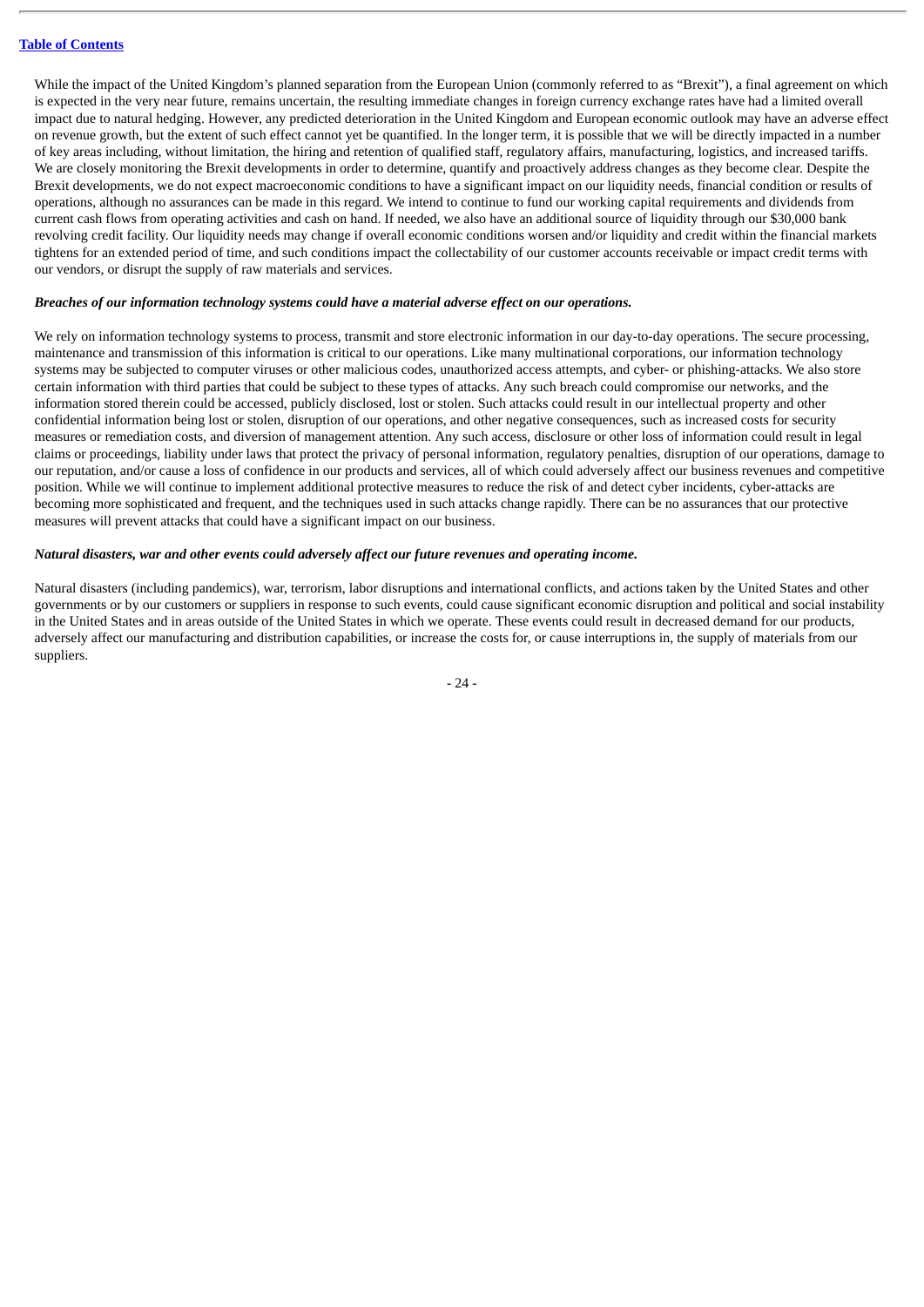# **Risks Related to Our Common Stock**

# Material weaknesses in our internal control over financial reporting could be identified, which if not properly corrected, could materially adversely *affect our operations and result in material misstatements in our financial statements.*

During fiscal 2017, the Company identified a material weakness in internal control over financial reporting, which has been remediated. However, the Company can make no assurances that a material weakness will not be identified in the future or that, if identified, it will be properly corrected. In the event we are unable to remediate a material weakness identified in the future, we may be unable to provide holders of our securities with required financial information in a timely and reliable manner, and we may incorrectly report financial information. Either of these events could have a material adverse effect on our operations, investor, supplier and customer confidence in our reported financial information and/or the trading price of our common stock.

# *Additional stock issuance authorizations.*

Our board of directors has the authority to issue up to 1,000 shares of undesignated preferred stock and to determine the rights, preferences, privileges and restrictions, including voting rights, of such shares without any future vote or action by the shareholders. The issuance of preferred stock under certain circumstances could have the effect of delaying or preventing a change in control of our company. Ohio corporation law contains provisions that may discourage takeover bids for our company that have not been negotiated with the board of directors. Such provisions could limit the price that investors might be willing to pay in the future for shares of our common stock. In addition, sales of substantial amounts of shares in the public market could adversely affect the market price of our common stock and our ability to raise additional capital at a price favorable to us.

# The market price of our common stock may be volatile and fluctuate significantly, which could result in substantial losses for stockholders and *subject us to litigation.*

The market price of our common stock may be subject to significant fluctuations due to numerous factors, including but not limited to the risks described in this "Risk Factors" section. In addition, the stock market in general, The NASDAQ Global Market and the market for diagnostics companies in particular may experience a loss of investor confidence. A loss of investor confidence may result in extreme price and volume fluctuations in our common stock that are unrelated or disproportionate to the operating performance of our business, our financial condition or results of operations. These broad market and industry factors may materially harm the market price of our common stock and expose us to securities class-action litigation. Class-action litigation, even if unsuccessful, could be costly to defend and divert management's attention and resources, which could further materially harm our financial condition and results of operations.

- 25 -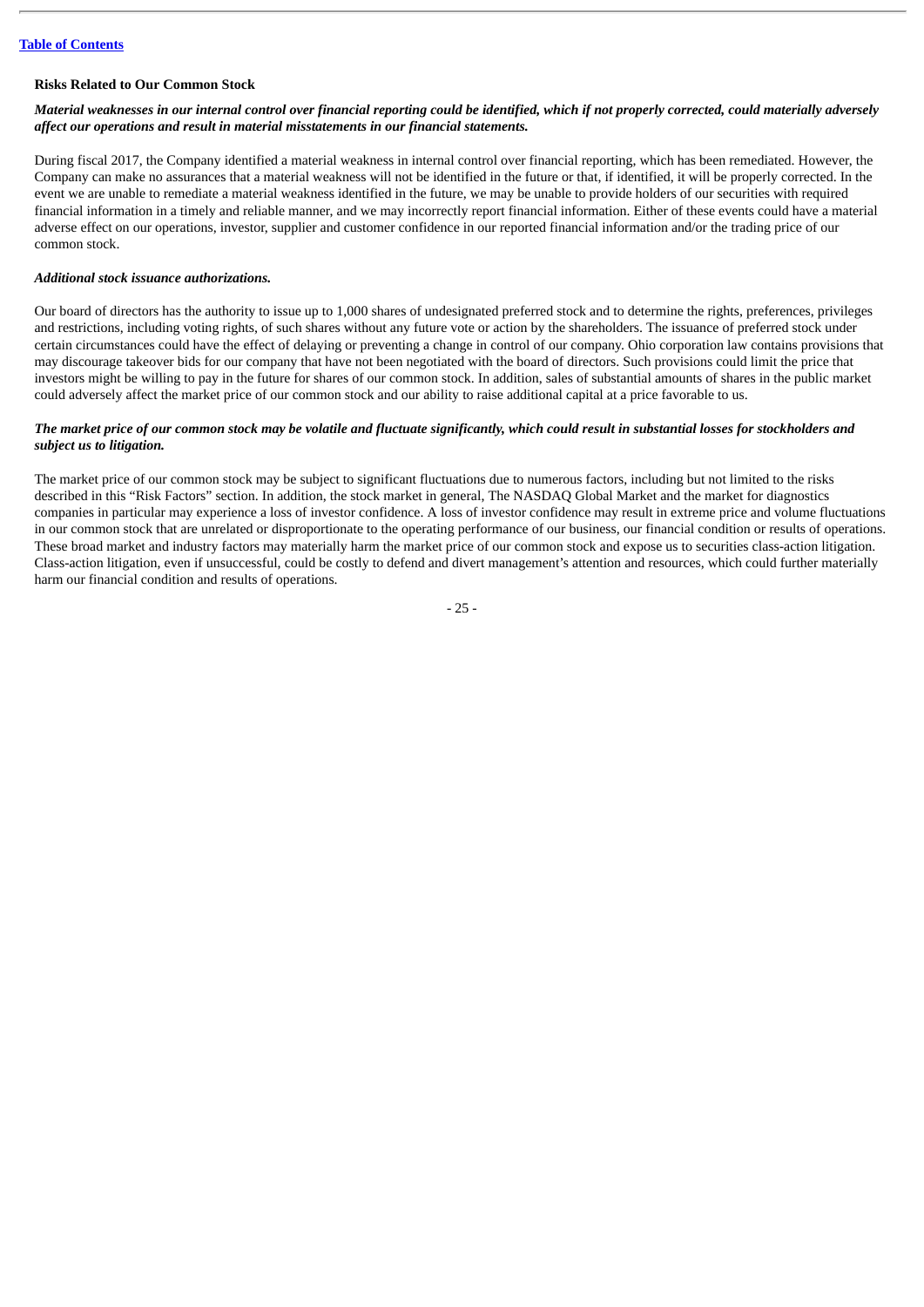#### *There can be no assurance that we will continue to pay dividends.*

The declaration, amount and timing of the Company's dividends are subject to capital availability and determinations by our board of directors that cash dividends are in the best interest of our stockholders and are in compliance with all respective laws and our agreements applicable to the declaration and payment of cash dividends. Our continuing ability to pay dividends will depend upon, among other factors, our cash balances and potential future capital requirements for strategic transactions, including acquisitions, debt service requirements, results of operations, financial condition and other factors beyond our control that our board of directors may deem relevant. A reduction in or elimination of our dividend payments, or our dividend program could have a negative effect on our stock price.

#### ITEM 1B.

#### UNRESOLVED STAFF COMMENTS

<span id="page-25-1"></span><span id="page-25-0"></span>None.

#### ITEM 2.

#### PROPERTIES

Our corporate offices, infectious disease Diagnostics manufacturing facility, and infectious disease Diagnostics research and development facility are located in five buildings totaling approximately 120,000 square feet on 10 acres of land in the Village of Newtown, a suburb of Cincinnati, Ohio. These properties are owned by us. Our blood-chemistry manufacturing and research and development operations are located in an approximately 30,000 square foot leased facility in Billerica, Massachusetts. We also operate a Diagnostics sales and distribution center near Milan, Italy in an approximately 18,000 square foot building. This facility is owned by our wholly-owned Italian subsidiary, Meridian Bioscience Europe s.r.l. We also rent office space in Paris, France and Braine-l'Alleud, Belgium for sales and administrative functions.

Our Life Science operations are conducted in several facilities in Memphis, Tennessee; Boca Raton, Florida; London, England; Luckenwalde, Germany; Sydney, Australia; and Beijing, China. Our facility in Memphis, Tennessee consists of two buildings totaling approximately 44,000 square feet and is owned by us. Our leased facility in Boca Raton, Florida contains approximately 7,500 square feet of manufacturing space. Following are details of our other Life Science facilities, all of which are leased: London – approximately 21,000 square feet of sales, warehouse, distribution, research and development, manufacturing and administrative office space; Luckenwalde – approximately 10,000 square feet of sales, warehouse and manufacturing space; Sydney – approximately 5,000 square feet of sales and warehouse space; Beijing – less than 1,000 square feet of sales and business development space.

- 26 -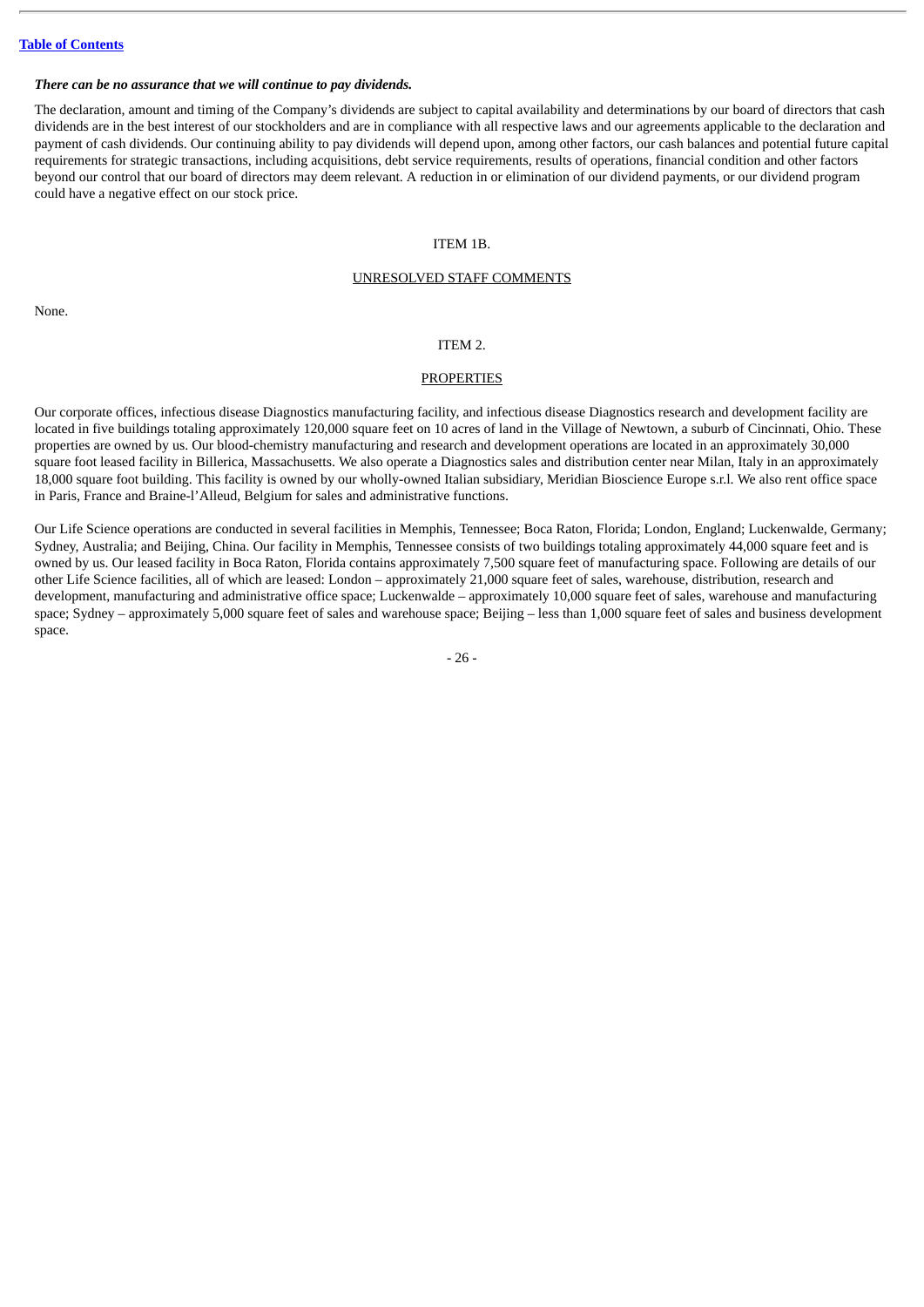#### ITEM 3.

#### LEGAL PROCEEDINGS

<span id="page-26-0"></span>We are a party to various litigation matters that we believe are in the normal course of business. Aside from the matters discussed below, the ultimate resolution of these matters is not expected to have a material adverse effect on our financial position, results of operations or cash flows, and no material provision has been made in the accompanying Consolidated Financial Statements for these matters.

On November 15, 2017, Barbara Forman filed a class action complaint in the United States District Court for the Southern District of Ohio naming Meridian, its Chief Executive Officer and Chief Financial Officer (in their capacities as such) as defendants. An amended complaint was filed on April 16, 2018 and the Company believes the essential elements of the amended complaint are the same. The complaint and the amended complaint are hereafter referred to as the "Complaint". The Complaint seeks compensatory damages and attorneys' fees. Meridian has filed a motion to dismiss the Complaint, to which the plaintiff responded on August 14, 2018. The motion has been fully briefed and remains pending before the court. We are unable to determine or predict the ultimate outcome or estimate the range of possible losses, if any. Accordingly, no provision for litigation losses has been included within the accompanying Consolidated Statement of Operations for fiscal 2018 or 2017.

On December 6, 2017, Michael Edelson filed a derivative complaint in the United States District Court for the Southern District of Ohio naming Meridian, its Chief Executive Officer, Chief Financial Officer and certain members of Meridian's Board of Directors and Audit Committee (in their capacities as such) as defendants. The complaint alleges that Meridian made false and misleading representations concerning certain of Magellan's lead test systems at or around the time of Meridian's acquisition of Magellan and subsequent thereto, and the complaint alleges that certain members of the Board of Directors and Audit Committee breached their fiduciary duties in their oversight of the Company's public disclosures and corporate governance matters. The complaint seeks compensatory damages, equitable relief relating to corporate governance matters and attorneys' fees. The case has been stayed by agreement of the parties pending resolution of the motion to dismiss the class action described above. We are unable to determine or predict the ultimate outcome or estimate the range of possible losses, if any. Accordingly, no provision for litigation losses has been included within the accompanying Consolidated Statement of Operations for fiscal 2018 or 2017.

- 27 -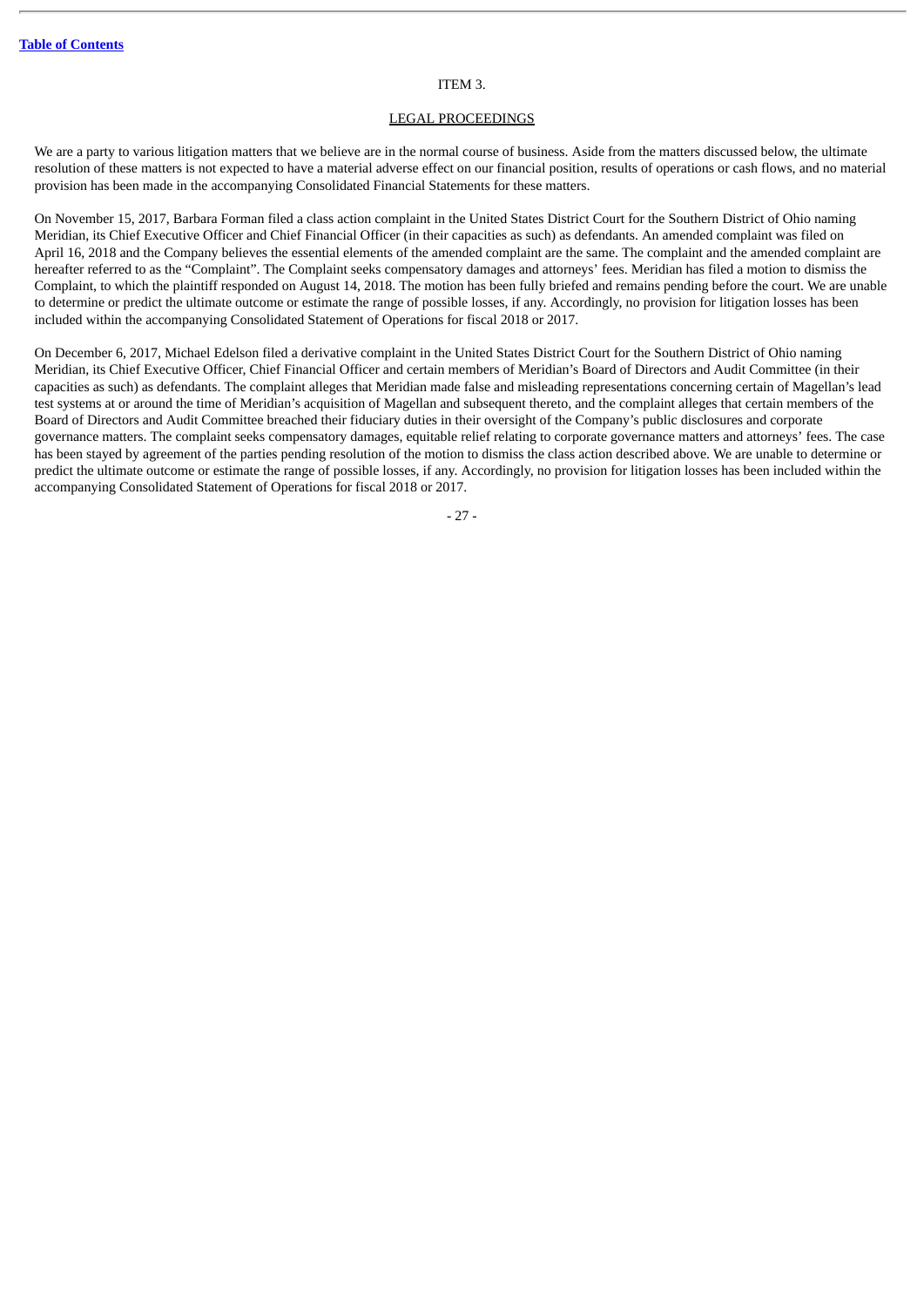Approximately \$600 of expense for attorneys' fees related to the above two class action matters is included within the accompanying Consolidated Statement of Operations for fiscal 2018. The Company maintains an insurance policy covering these matters, which has a \$500 deductible.

On April 17, 2018, Magellan received a subpoena from the United States Department of Justice ("DOJ") regarding its LeadCare product line. The subpoena outlines documents to be produced, and the Company is cooperating with the DOJ in this matter. The Company maintains rigorous policies and procedures to promote compliance with applicable regulatory agencies and requirements, and is working with the DOJ to promptly respond to the subpoena. However, the Company cannot predict when the investigation will be resolved, the outcome of the investigation, or its potential impact on the Company. Approximately \$775 of expense for attorneys' fees related to this matter is included within the accompanying Condensed Consolidated Statement of Operations for fiscal 2018.

On October 9, 2018, the Company and DiaSorin Inc. entered into a strategic collaboration to sell DiaSorin's *Helicobacter pylori* stool antigen test to detect *H. pylori* for use on its automated LIAISON platform under the Meridian brand name worldwide. The new collaboration results in the termination of all pending legal disputes between the two parties and will expand the previous agreement between DiaSorin and Meridian, which focused on the sale, by DiaSorin, of co-developed products in major countries in continental Europe.

#### ITEM 4.

#### MINE SAFETY DISCLOSURES

<span id="page-27-0"></span>Not applicable.

- 28 -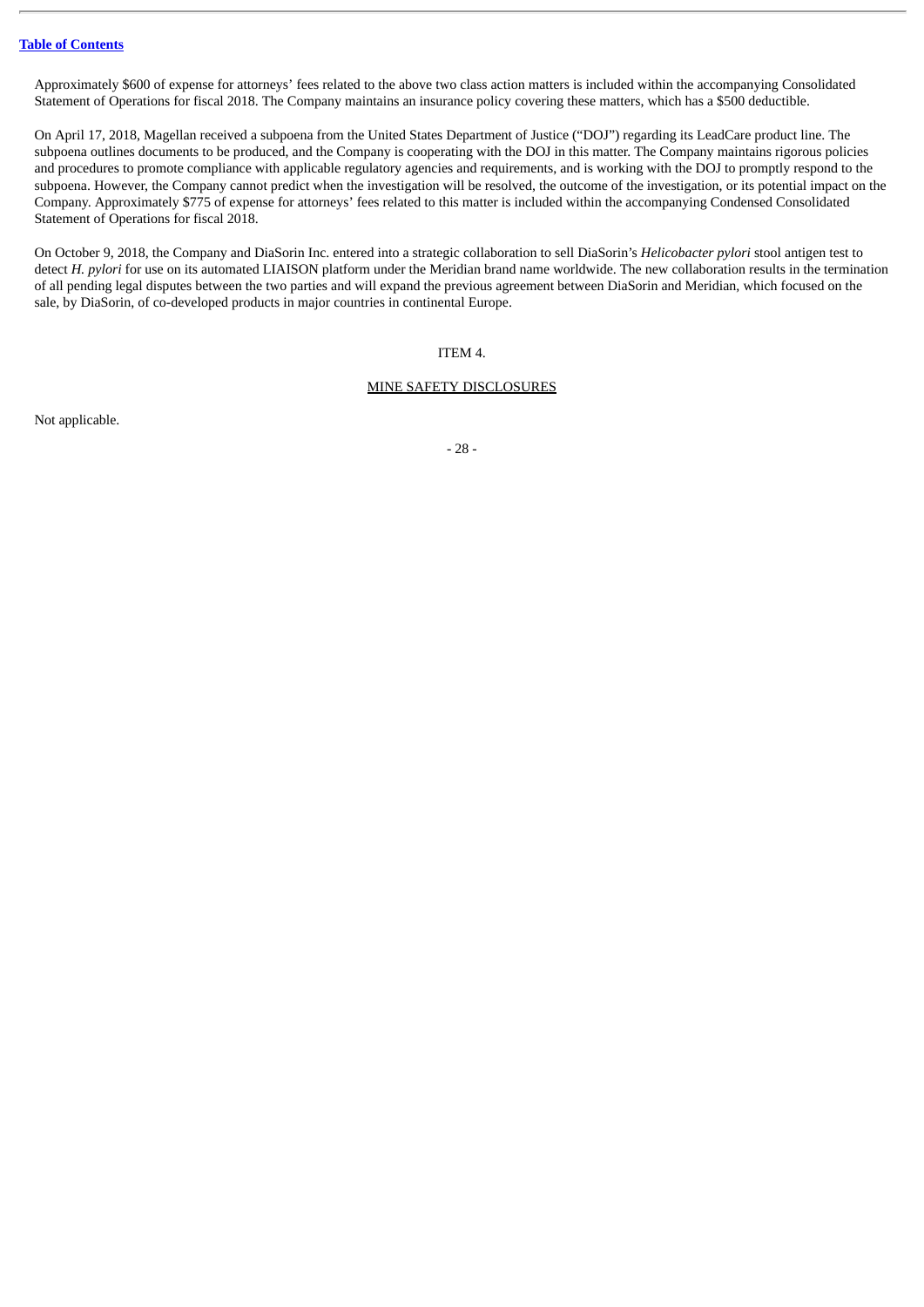#### PART II.

# ITEM 5.

# MARKET FOR REGISTRANT'S COMMON EQUITY, RELATED STOCKHOLDER MATTERS AND ISSUER PURCHASES OF EQUITY SECURITIES

<span id="page-28-1"></span><span id="page-28-0"></span>Refer to "Forward-Looking Statements" following the Index in front of this Form 10-K and Item 1A "Risk Factors" on pages 14 through 26 of this *Annual Report.*

#### *Market Information*

Our common stock trades on the NASDAQ Global Select Market under the symbol VIVO.

#### *Holders of our Common Stock*

As of September 30, 2018, there were approximately 635 holders of record and approximately 13,200 beneficial owners of our common shares.

#### *Dividends*

"Quarterly Financial Data (Unaudited)" relating to our dividends in Note 11 of the Consolidated Financial Statements are incorporated herein by reference.

During fiscal 2018 and 2017, the indicated annual cash dividend rate was established at \$0.50 per share (down from \$0.80 per share in fiscal 2016). The declaration and amount of dividends will be determined by the board of directors in its discretion based upon its evaluation of earnings, cash flow requirements and future business developments and opportunities, including acquisitions. At its meeting on November 7, 2018, the board of directors announced a continuation of the \$0.50 indicated annual dividend rate per share for fiscal 2019. We paid dividends of \$0.50, \$0.575 and \$0.80 per share in fiscal 2018, 2017 and 2016, respectively. Except as may otherwise be prohibited by applicable law, there are no restrictions on cash dividend payments.

#### *Stock Total Return Performance*

The following graph shows the yearly percentage change in Meridian's cumulative total shareholder return on its common stock as measured by dividing the sum of (A) the cumulative amount of dividends, assuming dividend reinvestment, during the periods presented, and (B) the difference between Meridian's share price at the end and the beginning of the periods presented; by the share price at the beginning of the periods presented with the NASDAQ Composite Index and a Peer Group Index. The 2017 Peer Group consists of bioMerieux S.A., Bio-Rad Laboratories, Inc., GenMark Diagnostics, Inc., IDEXX Laboratories, Inc., Luminex Corporation, Myriad Genetics, Inc., Neogen Corporation, OraSure Technologies, Inc., Quidel Corporation and Trinity Biotech Plc. The 2018 Peer Group consists of bioMerieux S.A., Bio-Rad Laboratories, Inc., GenMark Diagnostics, Inc., Luminex Corporation, Myriad Genetics, Inc., OraSure Technologies, Inc., Quidel Corporation and Trinity Biotech Plc.

- 29 -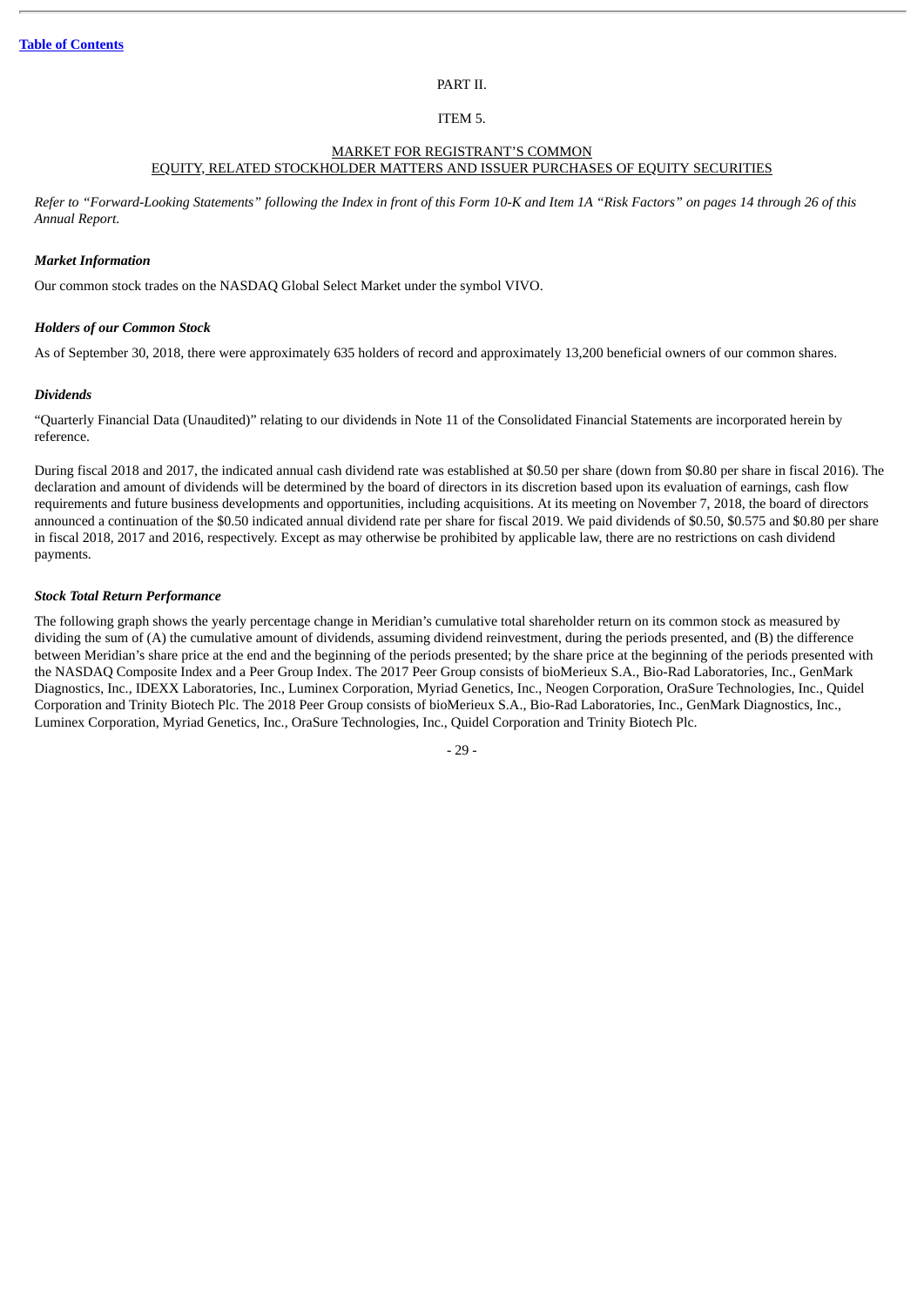

**COMPARISON OF 5 YEAR CUMULATIVE TOTAL RETURN\*** 

\*\$100 invested on 9/30/13 in stock or index, including reinvestment of dividends. Fiscal year ending September 30.

#### ITEM 6.

# SELECTED FINANCIAL DATA

<span id="page-29-0"></span>Income Statement Information (Amounts in thousands, except per share data)

Balance Sheet Information

| For the Year Ended September 30,  | 2018             | 2017                       | 2016      | 2015                       | 2014          |
|-----------------------------------|------------------|----------------------------|-----------|----------------------------|---------------|
| Net revenues                      | \$213,571        | \$200,771                  | \$196,082 | \$194,830                  | \$188,832     |
| Gross profit                      | 130.461          | 124,292                    | 127,212   | 121.882                    | 117,243       |
| <b>Operating income</b>           | 31,584           | 37,382                     | 51,378    | 56,060                     | 52,392        |
| Net earnings                      | 23.849           | 21,557                     | 32,229    | 35.540                     | 34,743        |
| Basic earnings per share          | 0.56             | $0.51 \text{ }$ \$<br>- \$ | 0.77      | $0.85 \quad $$<br>-S       | 0.84          |
| Diluted earnings per share        | 0.56             | $0.51 \text{ }$ \$<br>- \$ | 0.76      | $0.85 \text{ }$ \$<br>- \$ | 0.83          |
| Cash dividends declared per share | 0.500<br>S.      | 0.575 S<br>- \$            | 0.800     | 0.800<br>- \$              | 0.790<br>- \$ |
| Book value per share              | $4.14\mathrm{S}$ | $4.02 \quad $$             | 3.95      | 3.96 <sup>5</sup><br>- \$  | 3.87          |
|                                   |                  |                            |           |                            |               |

| As of September 30,        | 2018      | 2017    | 2016    | 2015                                    | 2014              |
|----------------------------|-----------|---------|---------|-----------------------------------------|-------------------|
| Current assets             | \$139,053 |         |         | \$133,875 \$126,791 \$119,422 \$108,832 |                   |
| Current liabilities        | 24.173    | 22,887  | 22.571  | 15.251                                  | 13,735            |
| Total assets               | 251,377   | 249,777 | 252,028 | 183.282                                 | 176,929           |
| Long-term debt obligations | 50,180    | 54.647  | 58,360  | $\hspace{0.05cm}$                       | $\hspace{0.05cm}$ |
| Shareholders' equity       | 175,418   | 169.585 | 166,472 | 165,873                                 | 161,029           |
|                            |           |         |         |                                         |                   |

- 30 -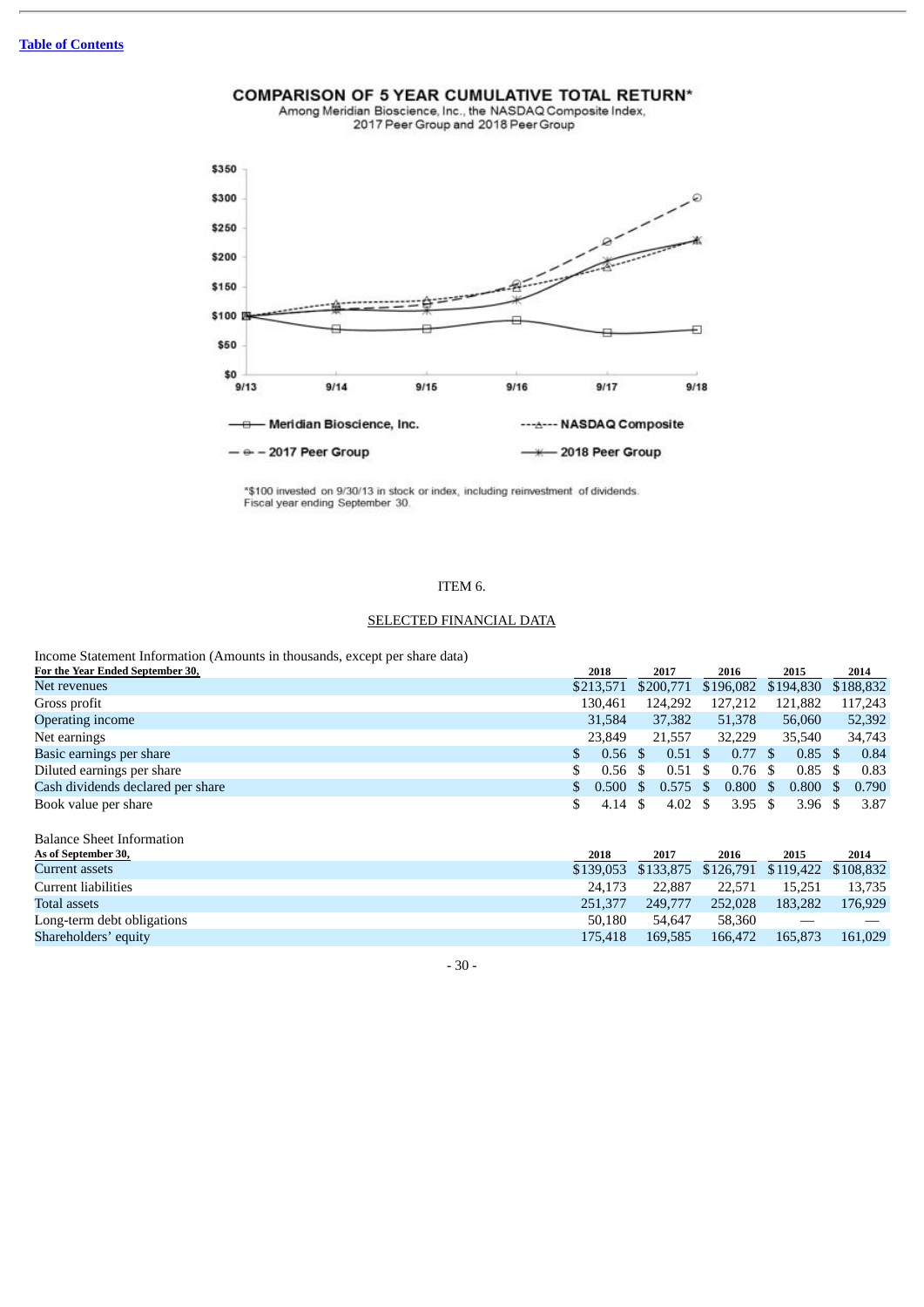#### ITEM 7.

#### MANAGEMENT'S DISCUSSION AND ANALYSIS OF FINANCIAL CONDITION AND RESULTS OF OPERATIONS

<span id="page-30-0"></span>Refer to "Forward-Looking Statements" following the Index in front of this Form 10-K and Item 1A "Risk Factors" on pages 14 through 26 of this *Annual Report.*

In the discussion that follows, all dollar amounts are in thousands (both tables and text), except per share data*.*

#### **Results of Operations:**

#### *Fourth Quarter*

Net earnings for the fourth quarter of fiscal 2018 decreased 5% to \$5,434, or \$0.13 per diluted share, from net earnings for the fourth quarter of fiscal 2017 of \$5,726, or \$0.13 per diluted share. The fiscal 2018 fourth quarter results include \$4,576 of costs associated with the transition to our new CEO, other restructuring costs and litigation costs (collectively, "restructuring and litigation costs"), along with certain one-time tax effects of the U.S. tax reform act enacted in December 2017 (combined impact on net earnings of \$3,145, or \$0.07 per diluted share). The fiscal 2017 fourth quarter results included \$762 of restructuring and litigation costs (impact on net earnings of \$495, or \$0.01 per diluted share). Consolidated revenues for the fourth quarter of fiscal 2018 totaled \$53,100, an increase of 7% compared to the fourth quarter of fiscal 2017, also increasing 7% on a constant-currency basis.

Revenues for the Diagnostics segment for the fourth quarter of fiscal 2018 increased 2% compared to the fourth quarter of fiscal 2017 (also 2% on a constant-currency basis), comprised of a 6% decrease in molecular assay products and a 5% increase in immunoassay and blood chemistry assay products. With a 9% increase in its molecular reagents products and a 27% increase in its immunological reagents products, revenues for our Life Science segment increased 19% in the fourth quarter of fiscal 2018 compared to the fourth quarter of fiscal 2017. On a constant-currency basis, revenues for our Life Science Segment increased 20%.

The fourth quarter revenues reflect improvement in our respiratory illness and blood chemistry assay product lines, being partially offset by decreased revenues for our gastrointestinal assays. Both Life Science product categories performed well, reflecting continued growth in the Asia-Pacific region and high volume sales to IVD manufacturer customers.

#### *Fiscal Year*

Net earnings for fiscal 2018 increased 11% to \$23,849, or \$0.56 per diluted share, from net earnings for fiscal 2017 of \$21,557, or \$0.51 per diluted share. Fiscal 2018 results include \$13,051 of restructuring and litigation costs, along with certain one-time tax effects of the U.S. tax reform act enacted in December 2017 (combined impact on net earnings of \$7,856, or \$0.18 per diluted share). Fiscal 2017 results include \$762 of restructuring and litigation costs, and a \$6,628 impairment charge against Diagnostics segment goodwill (combined impact on net earnings of \$7,123, or \$0.17 per diluted share). Consolidated revenues increased 6% to \$213,571 for fiscal 2018 compared to fiscal 2017, increasing 5% on a constant-currency basis.

- 31 -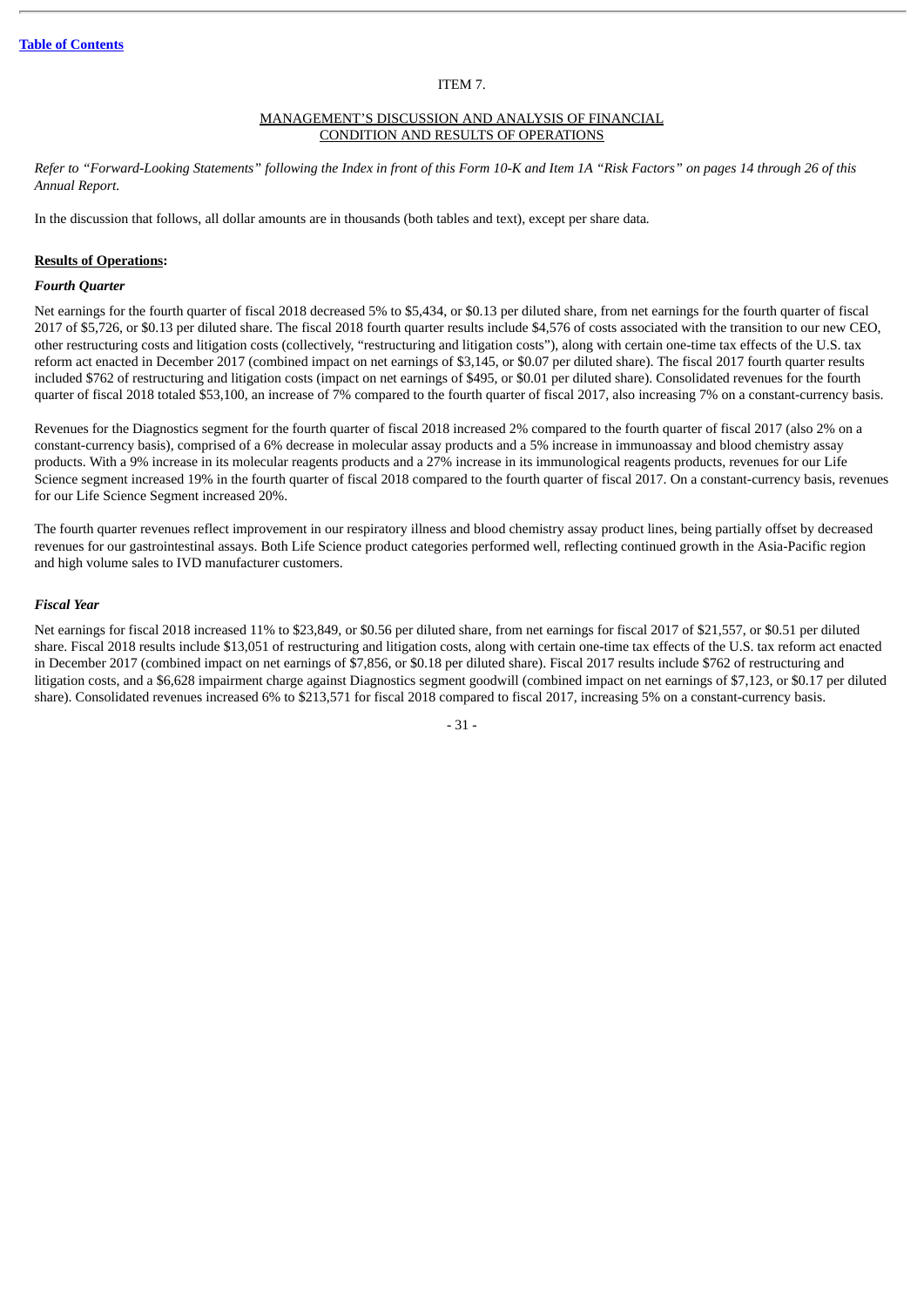In fiscal 2018, revenues for the Diagnostics segment increased 5% compared to fiscal 2017 (4% on a constant-currency basis). This increase is comprised of relatively flat revenues for our molecular assay products and a 6% increase in immunoassay and blood chemistry assay products. With a 12% increase in its molecular reagents business and a 9% increase in its immunological reagents business, revenues of our Life Science segment increased 10% during fiscal 2018 compared to fiscal 2017, increasing 9% on a constant-currency basis.

#### **Update on Lead Testing**

We offer multiple lead testing systems that are capable of processing both capillary and venous blood samples. Our LeadCare Plus and LeadCare Ultra systems, which accounted for approximately 10% of lead testing annual revenues in fiscal 2016, are used predominantly with venous blood samples. Typically, the Ultra and Plus systems are used in a reference lab setting. Our LeadCare II system is predominantly used with capillary blood samples and is typically used in a physician office setting. LeadCare II system revenue represented approximately 90% of our lead testing product revenues in fiscal 2016. The LeadCare II system is the only point-of-care system for testing lead exposure, receiving CLIA-waived status. Other methods for testing blood lead levels include Graphite Furnace Atomic Absorption Spectroscopy and Mass Spectrometry, which are typically performed in hospital and reference laboratory settings.

On May 17, 2017, the FDA issued a field safety notice advising customers to discontinue use of our lead testing systems with venous blood samples. This field safety notice was followed by product recall notices on May 25th and June 5th. Subsequent to the issuances of these field safety and product recall notices, the FDA completed an inspection of our Quality System for our lead testing manufacturing facility in Billerica, Massachusetts, and issued its Form 483, Inspectional Observations, on June 29, 2017, which was expectedly followed by a Warning Letter issued on October 23, 2017. During our 2017 third fiscal quarter, it was determined that a potential impairment of goodwill recorded in connection with the acquisition of Magellan had occurred (i.e., a "triggering event"). An impairment charge of \$6,628, on both a pre-tax and after-tax basis, was recorded during the fiscal 2017 third quarter as set forth in Note 1(h) *"Summary of Significant Accounting Policies – Intangible Assets"* of the accompanying Consolidated Financial Statements.

The Warning Letter requires periodic reporting on our remediation progress. To date, we have satisfied our post-Warning Letter reporting requirements with the FDA. During fiscal 2018 and 2017, we incurred approximately \$1,600 in aggregate remediation costs, primarily related to regulatory consultants and studies required to reinstate our venous blood sample claim, and we expect to incur additional costs during fiscal 2019. In the course of remediation, we may encounter additional matters that warrant notifications to the FDA and/or customers regarding the use of its products. At this time, we do not believe that any such notifications would impact the ability to use the LeadCare systems with capillary blood samples.

- 32 -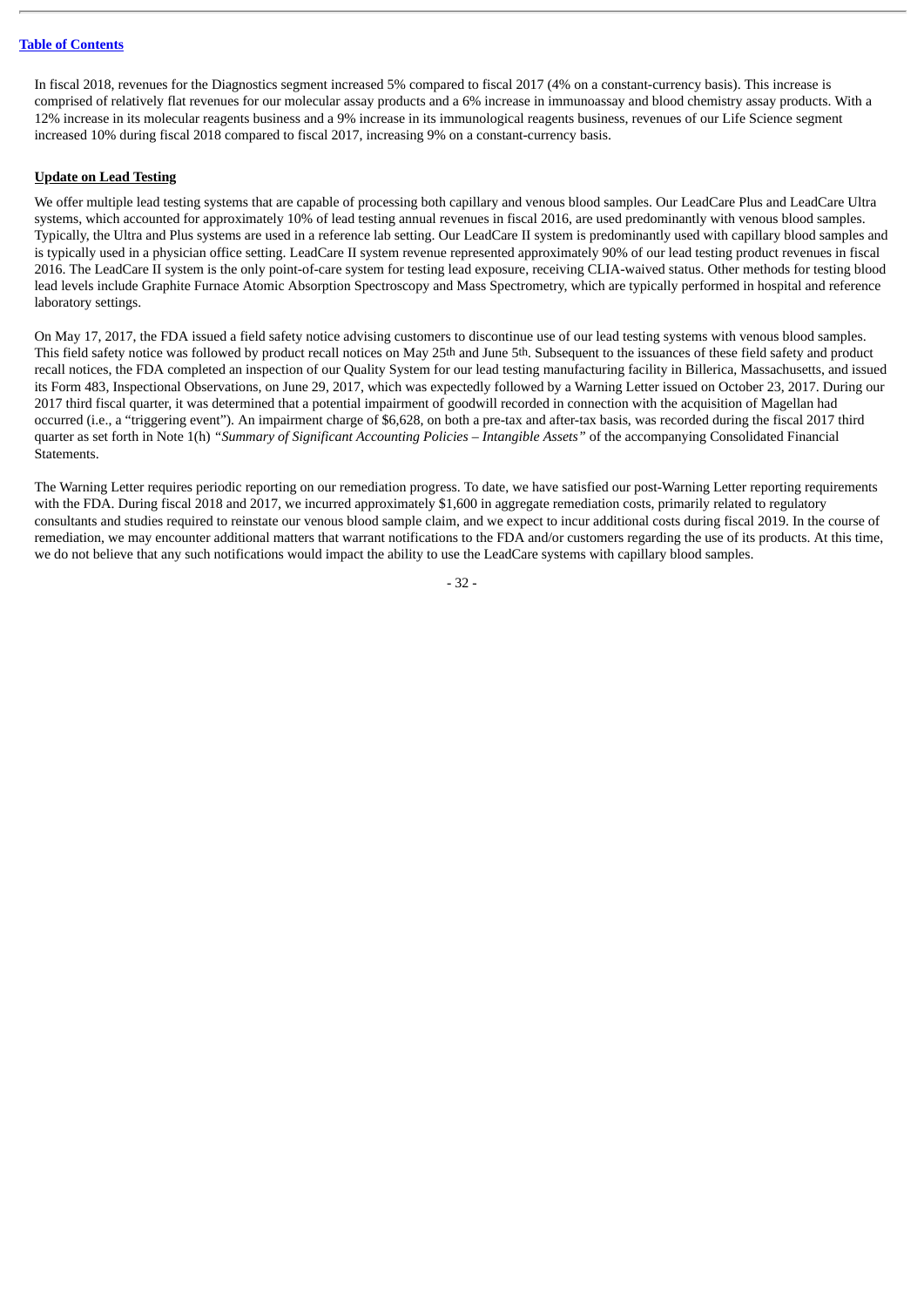As set forth in Item 3. "Legal Proceedings", on April 17, 2018, Magellan received a subpoena from the United States Department of Justice ("DOJ") regarding its LeadCare product line. The subpoena outlines documents to be produced, and we are cooperating with the DOJ in this matter. We maintain rigorous policies and procedures to promote compliance with applicable regulatory agencies and requirements, and are working with the DOJ to promptly respond to the subpoena. However, we cannot predict when the investigation will be resolved, the outcome of the investigation, or its potential impact on Meridian.

#### **USE OF NON-GAAP MEASURES**

We have supplemented our reported GAAP financial information with information on net earnings, basic earnings per share and diluted earnings per share excluding the effects of: (i) restructuring and litigation costs (fiscal 2018, 2017 and 2016); (ii) the impairment charge against Diagnostics segment goodwill (fiscal 2017); (iii) acquisition-related costs (fiscal 2016); and (iv) certain one-time tax effects of the tax reform act – each of which is a non-GAAP measure. We have provided in the tables below reconciliations to the net earnings, basic earnings per share and diluted earnings per share amounts reported under U.S. Generally Accepted Accounting Principles. We believe that this information is useful to those who read our financial statements and evaluate our operating results because:

- 1. These measures help to appropriately evaluate and compare the results of operations from period to period by removing the impacts of these non-routine items; and
- 2. These measures are used by our management for various purposes, including evaluating performance against incentive bonus achievement targets, comparing performance from period to period in presentations to our board of directors, and as a basis for strategic planning and forecasting.

Revenue reported on a constant-currency basis is also a non-GAAP measure and is calculated by applying current period average foreign currency exchange rates to each of the comparable periods. Management analyzes revenue on a constant-currency basis to better measure the comparability of results between periods. Because changes in foreign currency exchange rates have a non-operating impact on revenue, management believes that evaluating revenue changes on a constant-currency basis provides an additional and meaningful assessment of revenue to both management and investors.

- 33 -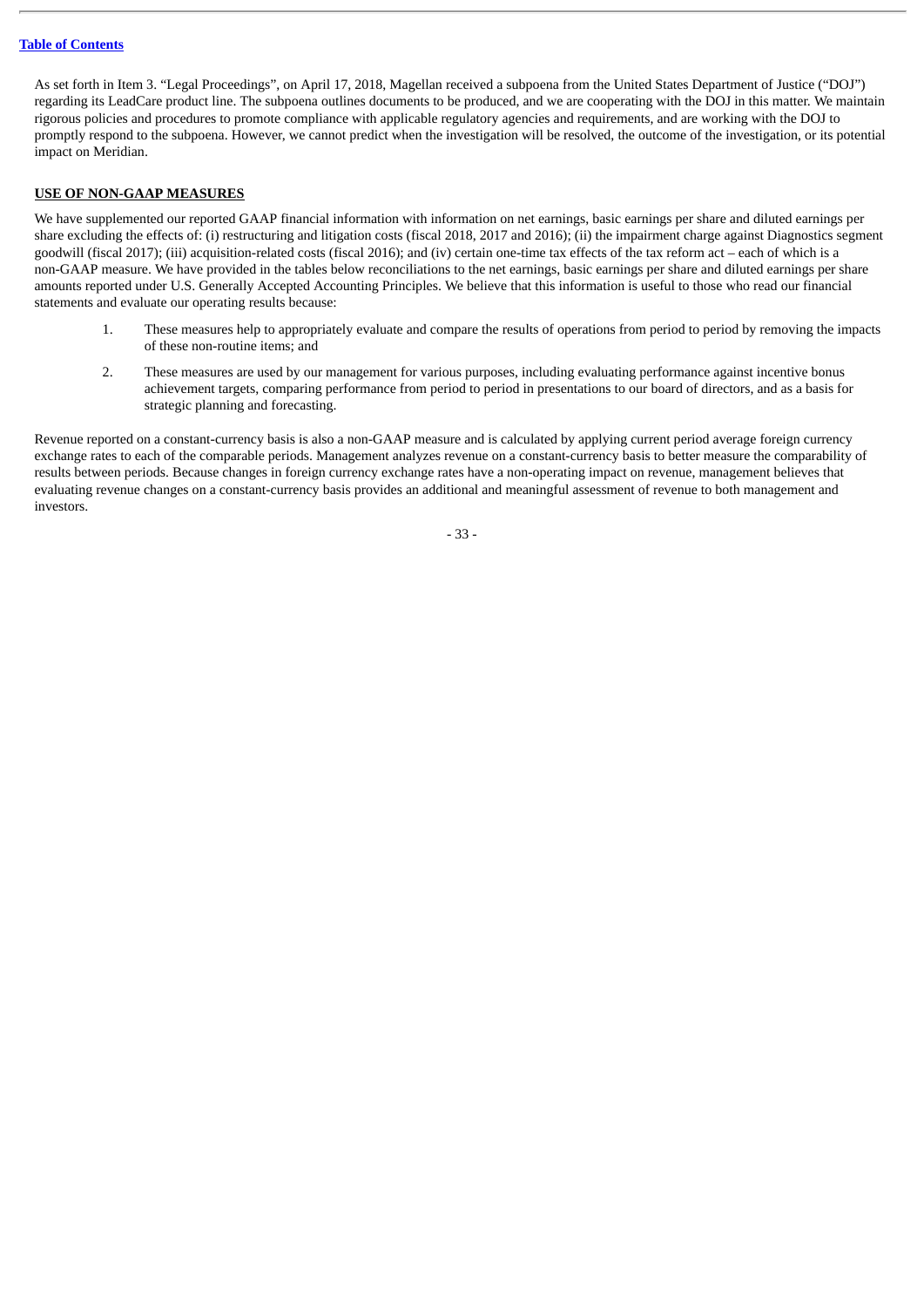These non-GAAP measures may be different from non-GAAP measures used by other companies. In addition, these non-GAAP measures are not based on any comprehensive set of accounting rules or principles. Non-GAAP measures have limitations, in that they do not reflect all amounts associated with our results as determined in accordance with U.S. GAAP. Therefore, these measures should only be used to evaluate our results in conjunction with corresponding GAAP measures.

|                                         | 2018        | 2017       | 2016       |
|-----------------------------------------|-------------|------------|------------|
| Net Earnings -                          |             |            |            |
| <b>U.S. GAAP basis</b>                  | \$23,849    | \$21,557   | \$32,229   |
| Restructuring costs (1)                 | 6,430       | 87         | 431        |
| Litigation costs $(1)$                  | 3,205       | 408        |            |
| Goodwill impairment charge (2)          |             | 6,628      |            |
| Acquisition-related costs (1)           |             |            | 1,233      |
| One-time benefit from tax law change    | (2,655)     |            |            |
| Repatriation transition tax             | 876         |            |            |
| Adjusted earnings                       | \$31,705    | \$28,680   | \$33,893   |
| Net Earnings per Basic Common Share -   |             |            |            |
| U.S. GAAP basis                         | \$.<br>0.56 | \$<br>0.51 | \$<br>0.77 |
| Restructuring costs (1)                 | 0.15        |            | 0.01       |
| Litigation costs (1)                    | 0.08        | 0.01       |            |
| Goodwill impairment charge (2)          |             | 0.16       |            |
| Acquisition-related costs (1)           |             |            | 0.03       |
| One-time benefit from tax law change    | (0.06)      |            |            |
| Repatriation transition tax             | 0.02        |            |            |
| <b>Adjusted Basic EPS</b>               | \$<br>0.75  | \$<br>0.68 | \$<br>0.81 |
| Net Earnings per Diluted Common Share - |             |            |            |
| <b>U.S. GAAP basis</b>                  | \$<br>0.56  | \$<br>0.51 | \$<br>0.76 |
| Restructuring costs (1)                 | 0.15        |            | 0.01       |
| Litigation costs (1)                    | 0.07        | 0.01       |            |
| Goodwill impairment charge (2)          |             | 0.16       |            |
| Acquisition-related costs (1)           |             |            | 0.03       |
| One-time benefit from tax law change    | (0.06)      |            |            |
| Repatriation transition tax             | 0.02        |            |            |
| Adjusted Diluted EPS (3)                | \$<br>0.74  | \$<br>0.67 | \$<br>0.80 |

(1) These restructuring costs, litigation costs, and acquisition-related costs are net of income tax effects of \$3,416, \$267 and \$494 in fiscal 2018, 2017 and 2016, respectively, which were calculated using the effective tax rates of the jurisdictions in which the costs were incurred.

(2) Since the goodwill impairment charge was not deductible for tax purposes, there are no income tax effects.

(3) Net Earnings per Diluted Common Share for fiscal 2017 does not sum to the total Adjusted Diluted EPS due to rounding.

- 34 -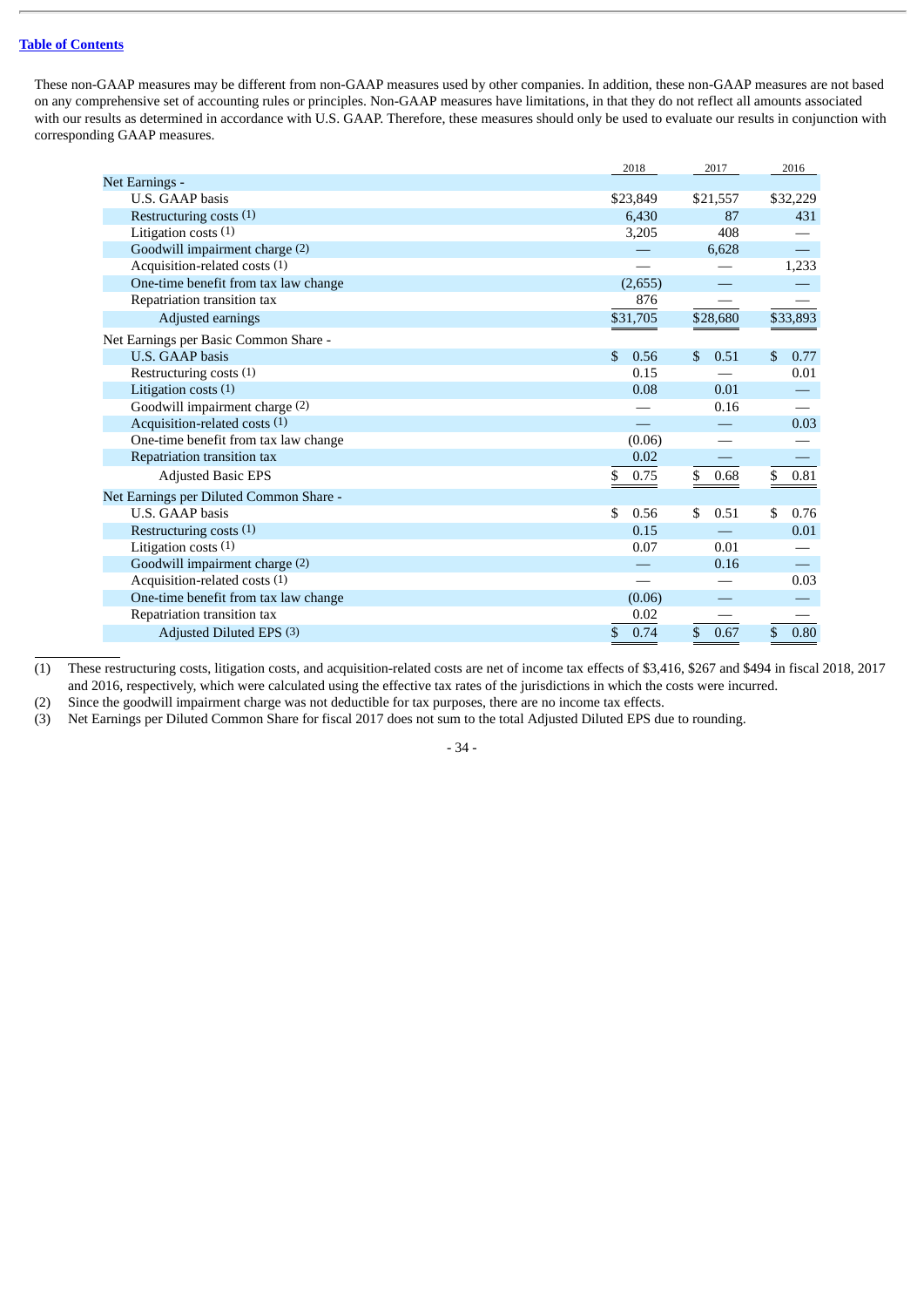# **REVENUE OVERVIEW**

Below are analyses of the Company's revenue, by reportable segment, provided for each of the following:

- By Geographic Region
- By Product Platform/Type

#### **Revenue Overview- By Reportable Segment & Geographic Region**

Our reportable segments are Diagnostics and Life Science. The Diagnostics segment consists of manufacturing operations for infectious disease diagnostic products in Cincinnati, Ohio and manufacturing operations for products detecting elevated lead levels in blood in Billerica, Massachusetts (near Boston). These diagnostic test products are sold and distributed in the countries comprising North and Latin America (the "Americas"); Europe, Middle East and Africa ("EMEA"); and other countries outside of the Americas and EMEA (rest of the world, or "ROW"). The Life Science segment consists of manufacturing operations in Memphis, Tennessee; Boca Raton, Florida; London, England; and Luckenwalde, Germany, and the sale and distribution of bulk antigens, antibodies, PCR/qPCR reagents, nucleotides, competent cells, and bioresearch reagents domestically and abroad, including a sales and business development facility, with outsourced distribution capabilities, in Beijing, China to further pursue growing revenue opportunities in Asia.

Revenues for the Diagnostics segment, in the normal course of business, may be affected from quarter to quarter by buying patterns of major distributors, seasonality and the severity of seasonal diseases and outbreaks, and foreign currency exchange rates. Revenues for the Life Science segment, in the normal course of business, may be affected from quarter to quarter by buying patterns of major customers, and foreign currency exchange rates. We believe that the overall breadth of our product lines serves to reduce the variability in consolidated revenues due to these factors.

Revenues for each of our segments and the geographic regions therein are shown below.

|           |           |           | 2018 vs.<br>2017 | 2017 vs.<br>2016<br>Inc (Dec) |
|-----------|-----------|-----------|------------------|-------------------------------|
|           |           |           |                  |                               |
| \$126,647 | \$119,685 | \$123,187 | 6%               | (3)%                          |
| 21,231    | 20,273    | 19,024    | 5%               | $7\%$                         |
| 2,576     | 3,563     | 2,903     | (28)%            | 23%                           |
| 150,454   | 143,521   | 145,114   | 5%               | (1)%                          |
|           |           |           |                  |                               |
| 20,792    | 19,978    | 19,484    | 4%               | 3%                            |
| 24,530    | 21,968    | 20,075    | 12%              | 9%                            |
| 17,795    | 15,304    | 11,409    | 16%              | 34%                           |
| 63,117    | 57,250    | 50,968    | 10%              | 12%                           |
| \$213,571 | \$200,771 | \$196,082 | 6%               | 2%                            |
|           |           |           |                  |                               |
| 70%       | 71%       | 74%       |                  |                               |
| 30%       | 29%       | 26%       |                  |                               |
| 100%      | 100%      | 100%      |                  |                               |
| 31%       | 30%       | 27%       |                  |                               |
|           | 2018      | 2017      | 2016             | Inc $(Dec)$                   |

- 35 -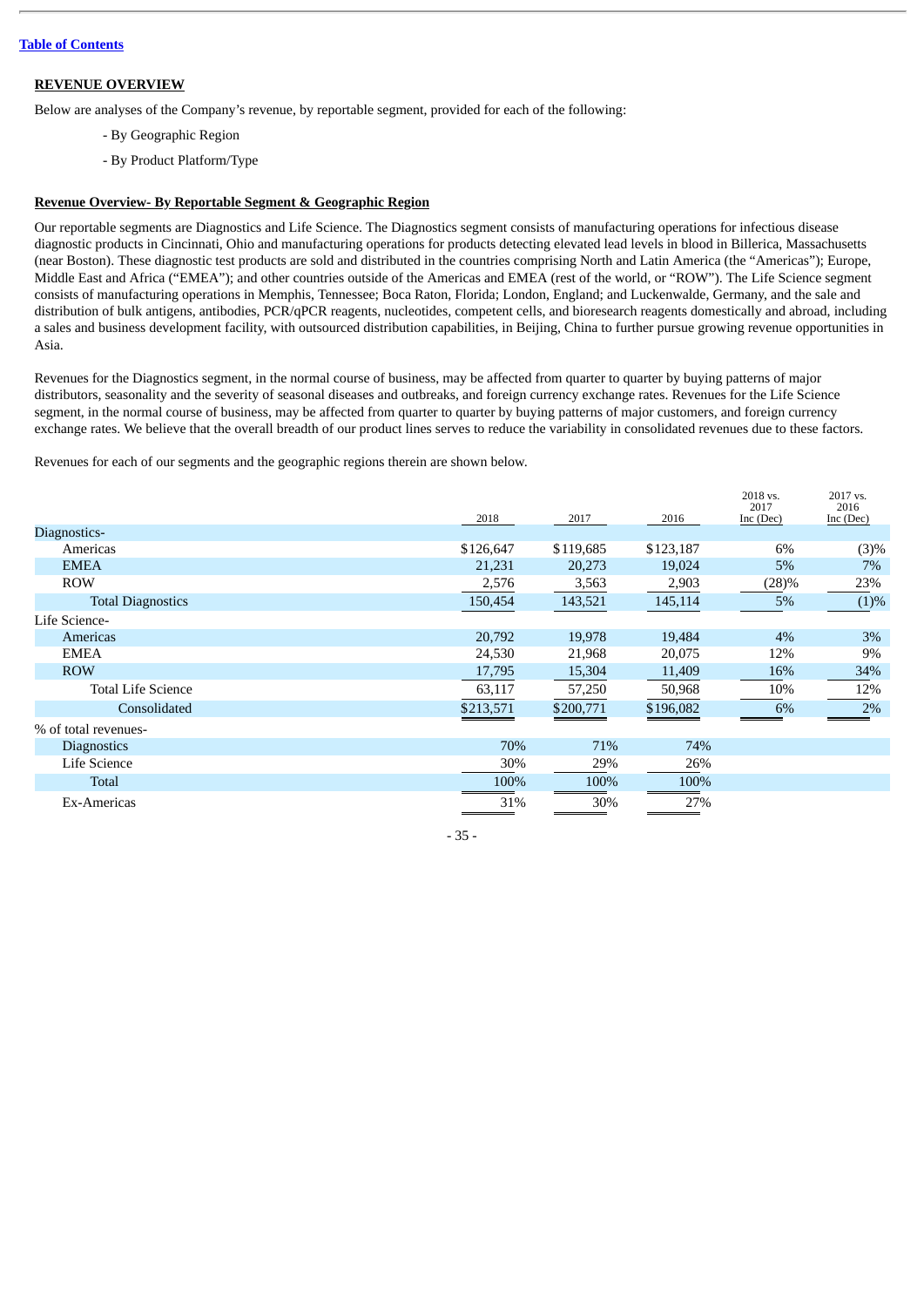# **Revenue Overview- By Product Platform/Type**

The revenues generated by each of our reportable segments result primarily from the sale of the following segment-specific categories of products:

# **Diagnostics**

- 1) Molecular assays that operate on our Alethia platform (formerly branded as *illumigene*)
- 2) Immunoassays and blood chemistry assays on multiple technology platforms

# Life Science

- 1) Molecular reagents
- 2) Immunological reagents

|                                       | 2018      | 2017      | 2016      | 2018 vs.<br>2017<br>Inc (Dec) | 2017 vs.<br>2016<br>Inc (Dec) |
|---------------------------------------|-----------|-----------|-----------|-------------------------------|-------------------------------|
| Diagnostics-                          |           |           |           |                               |                               |
| Molecular assays                      | \$ 34,011 | \$ 33,901 | \$ 38,302 | $-$ %                         | (11)%                         |
| Immunoassays & blood chemistry assays | 116,443   | 109,620   | 106,812   | 6%                            | 3%                            |
| <b>Total Diagnostics</b>              | \$150,454 | \$143,521 | \$145,114 | 5%                            | (1)%                          |
| Life Science-                         |           |           |           |                               |                               |
| Molecular reagents                    | \$24,613  | \$21,998  | \$ 20,506 | 12%                           | 7%                            |
| Immunological reagents                | 38,504    | 35,252    | 30,462    | 9%                            | 16%                           |
| <b>Total Life Science</b>             | \$63,117  | \$57,250  | \$50,968  | 10%                           | 12%                           |
| % of Diagnostics revenues-            |           |           |           |                               |                               |
| Molecular assays                      | 23%       | 24%       | 26%       |                               |                               |
| Immunoassays & blood chemistry assays | 77%       | 76%       | 74%       |                               |                               |
| <b>Total Diagnostics</b>              | 100%      | 100%      | 100%      |                               |                               |
| % of Life Science revenues-           |           |           |           |                               |                               |
| Molecular reagents                    | 39%       | 38%       | 40%       |                               |                               |
| Immunological reagents                | 61%       | 62%       | 60%       |                               |                               |
| <b>Total Life Science</b>             | 100%      | 100%      | 100%      |                               |                               |

- 36 -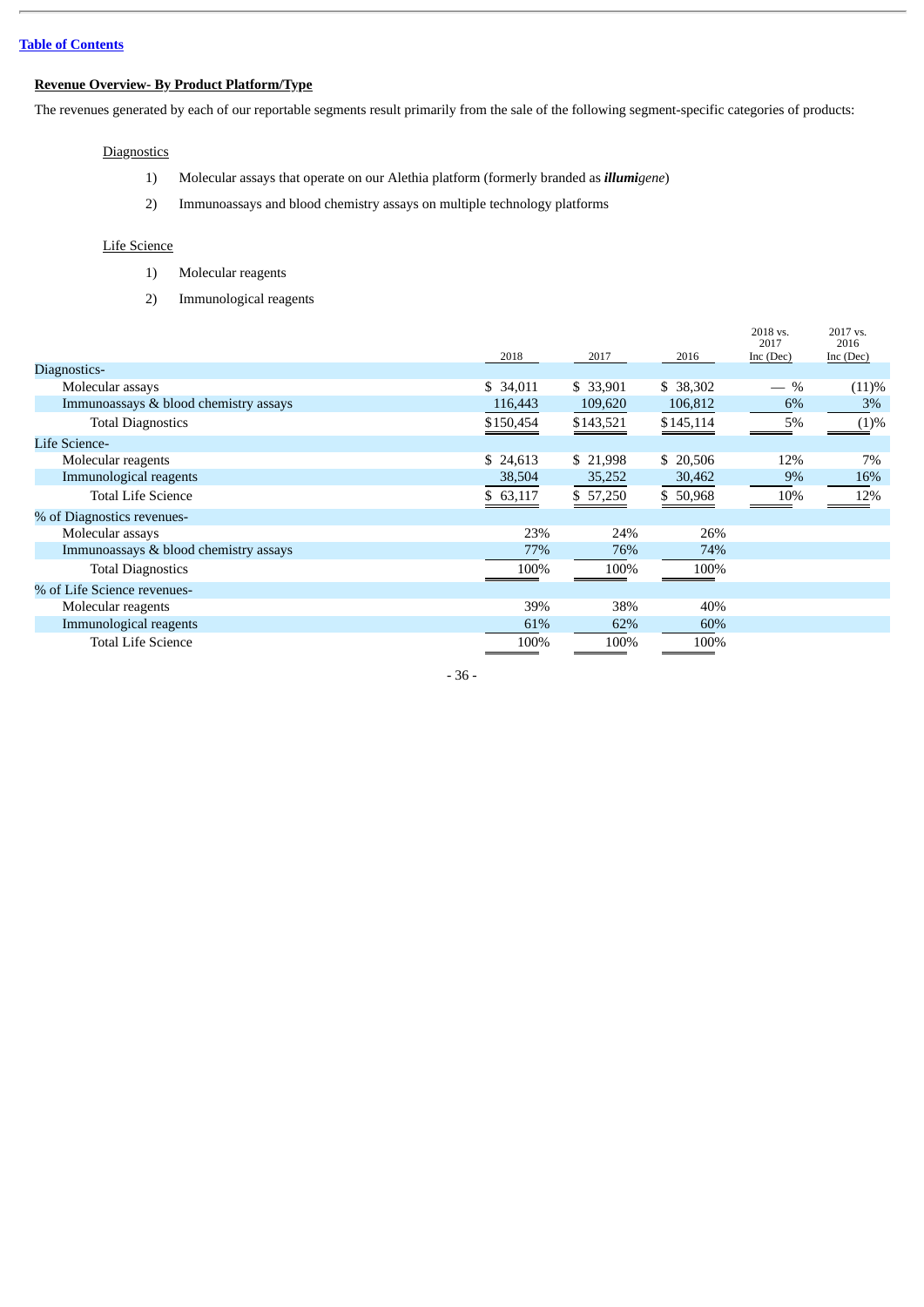Following is a discussion of the revenues generated by these product platforms/types and/or disease states:

### **Diagnostics Products**

### *Gastrointestinal Assays*

During fiscal 2018, revenues from our gastrointestinal products, which include tests for *C. difficile*, *H. pylori* and certain foodborne pathogens, among others, totaled \$78,803. This represents a 1% increase from fiscal 2017 and follows a 12% decrease during fiscal 2017. We continue to face pricing and volume pressures within this product category that will carry into fiscal 2019 and beyond for our current products. We have executed multi-year supply agreements with our two largest reference laboratory customers for *H. pylori* tests to secure volume, albeit at lower selling prices. We continue to believe there are ongoing benefits to be realized from our partnerships with managed care companies in promoting: (i) the health and economic benefits of a test and treat strategy; (ii) changes in policies that discourage the use of traditional serology methods and promote the utilization of active infection testing methods; and (iii) physician behavior movement away from serology-based testing and toward direct antigen testing.

Contributing to the competitive pressures being faced in this product category, the patents for our *H. pylori* products, owned by us, expired in May 2016 in the U.S. and in May 2017 in countries outside the U.S. We expect competition with respect to our *H. pylori* products to increase in the near future, and such competition may have an adverse impact on our selling prices for these products, or our ability to retain business at prices acceptable to us, and consequently, adversely affect our future results of operations and liquidity, including revenues and gross profit. Our product development pipeline includes new product initiatives for the detection of *H. pylori*, and we recently entered into a strategic collaboration with DiaSorin to sell *H. pylori* tests. We are unable to provide assurances that we will be successful with any strategy or that any strategy will prevent an adverse effect on our future results of operations and liquidity, including revenues and gross profit.

### *Respiratory Illness Assays*

Including tests for influenza, RSV, Group A Strep, Pertussis, and Mycoplasma pneumonia, among others, our respiratory illness product revenues increased 22% in fiscal 2018, following a 2% increase in fiscal 2017. These increased revenues reflect volume growth from a particularly strong 2017 – 2018 flu season, as measured by the rate of laboratory-confirmed influenza hospitalizations (published by the CDC).

## *Blood Chemistry Assays*

Revenues from our sale of products to test for elevated levels of lead in blood increased 5% during fiscal 2018 to a total of \$19,109. This follows fiscal 2017 revenues from such products increasing 2% over the twelve months ended September 30, 2016, of which the six months ended March 31, 2016 were prior to Meridian's ownership of Magellan. These increases were achieved despite the effect on venous blood testing revenue of the previouslynoted FDA-related activities.

- 37 -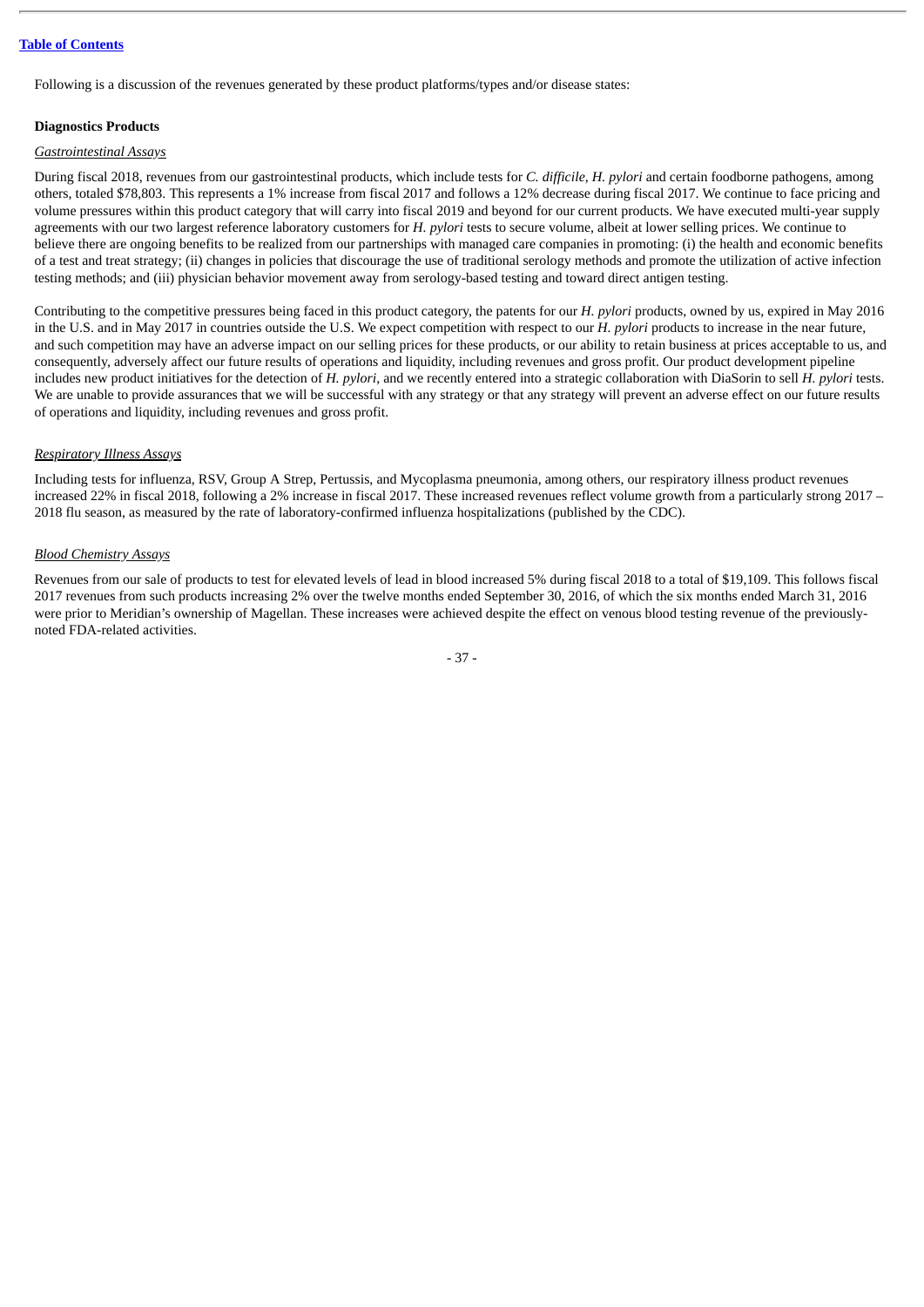### **Life Science Products**

During fiscal 2018, revenues from our Life Science segment increased 10%, with revenues from molecular reagent sales increasing 12% compared to fiscal 2017 and revenues from immunological reagent sales increasing 9%. Life Science segment revenues increased 12% in fiscal 2017, with revenues from molecular reagent sales increasing 7% compared to fiscal 2016 and revenues from immunological reagent sales increasing 16%. Our Life Science segment's growth was impacted by the movement in currency exchange rates since fiscal 2017, with revenues increasing 9% on a constant-currency basis over fiscal 2017. During fiscal 2018, our Life Science segment continued to benefit from increased revenue from sales into China, with such sales totaling approximately \$8,300 during fiscal 2018 – representing an approximate 41% increase over fiscal 2017.

### *Foreign Currency*

Fluctuations in foreign currency exchange rates since fiscal 2017 had an approximate \$2,200 favorable impact on fiscal 2018 revenues; \$1,400 within the Diagnostics segment and \$800 within the Life Science segment. This compares to year-to-year currency exchange rates having an approximate \$1,200 unfavorable impact on revenues in fiscal 2017; \$400 within the Diagnostics segment and \$800 within the Life Science segment. Due to natural hedge relationships with expenses, both cost of sales and operating expenses, the overall impact of exchange rate fluctuations on net earnings was not significant during fiscal 2018, 2017 or 2016.

### *Significant Customers*

Revenue concentrations related to certain customers within our Diagnostics and Life Science segments are set forth in Note 9 of the accompanying Consolidated Financial Statements.

### **Gross Profit:**

|                     |           |           |           | 2018 vs.  | 2017 vs.    |
|---------------------|-----------|-----------|-----------|-----------|-------------|
|                     |           |           |           | 2017      | 2016        |
|                     | 2018      | 2017      | 2016      | Inc (Dec) | Inc $(Dec)$ |
| Gross Profit        | \$130,461 | \$124,292 | \$127,212 | 5%        | (2)%        |
| Gross Profit Margin | 61%       | 62%       | 65%       | -1 point  | -3 points   |

The overall gross profit margin decrease during fiscal 2018 primarily results from the combined effects of: (i) pricing pressure in our Diagnostics segment; (ii) mix of products sold, particularly decreased contribution from certain of our higher margin gastrointestinal assays; and (iii) operating segment mix. The overall decrease in the gross profit margin from fiscal 2016 to fiscal 2017 reflects the combined effects of: (i) mix of products sold, particularly decreased contribution from certain of our higher margin gastrointestinal assays; (ii) customer mix; (iii) operating segment mix; and (iv) decreased production levels in certain of our production facilities designed to reduce inventory levels.

- 38 -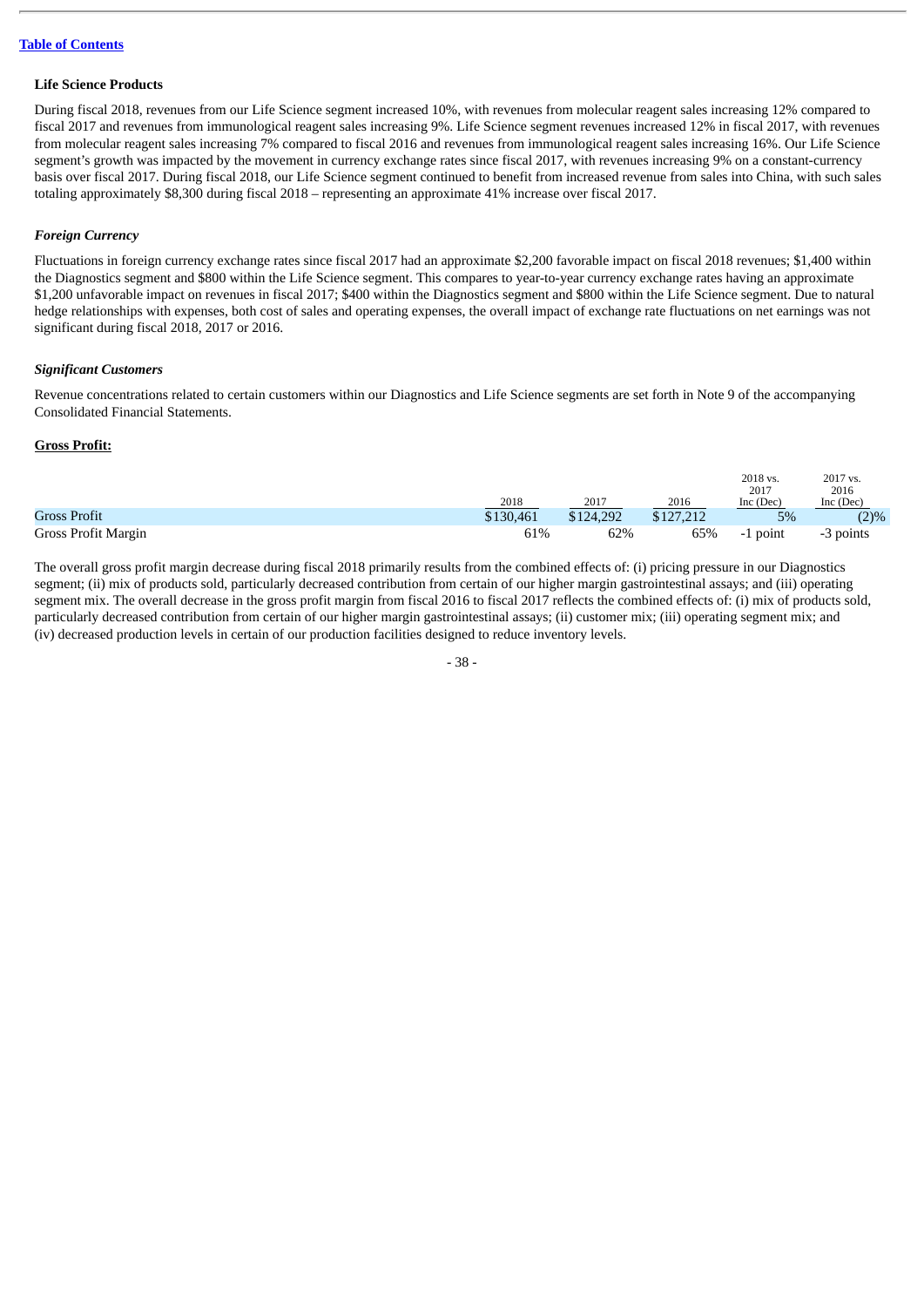Our overall operations consist of the sale of diagnostic test kits for various disease states and in alternative test formats, as well as bioresearch reagents, bulk antigens and antibodies, PCR/qPCR reagents, nucleotides, competent cells, and proficiency panels. Product revenue mix shifts, in the normal course of business, can cause the consolidated gross profit margin to fluctuate by several points.

# **Operating Expenses -**

**Segment Detail**

|                            |     | Research &<br><b>Development</b> | Selling &<br><b>Marketing</b> | <b>General &amp;</b><br>Administrative | Other    | <b>Total Operating</b><br><b>Expenses</b> |
|----------------------------|-----|----------------------------------|-------------------------------|----------------------------------------|----------|-------------------------------------------|
| <b>Fiscal 2016:</b>        |     |                                  |                               |                                        |          |                                           |
| <b>Diagnostics</b>         | \$  | 11,412                           | \$21,339                      | \$<br>21,483                           | \$       | \$<br>54,234                              |
| Life Science               |     | 2,779                            | 8,717                         | 7,946                                  |          | 19,442                                    |
| Unallocated expenses       |     |                                  |                               |                                        | 2,158    | 2,158                                     |
| <b>Total 2016 Expenses</b> |     | 14,191                           | \$ 30,056                     | \$<br>29,429                           | \$2,158  | \$<br>75,834                              |
| <b>Fiscal 2017:</b>        |     |                                  |                               |                                        |          |                                           |
| <b>Diagnostics</b>         | \$. | 13,433                           | \$22,942                      | \$<br>23,603                           | \$.      | \$<br>59,978                              |
| Life Science               |     | 2,603                            | 9,446                         | 7,493                                  |          | 19,542                                    |
| Unallocated expenses       |     |                                  |                               |                                        | 7,390    | 7,390                                     |
| <b>Total 2017 Expenses</b> |     | 16,036                           | \$32,388                      | \$<br>31,096                           | \$7,390  | \$<br>86,910                              |
| <b>Fiscal 2018:</b>        |     |                                  |                               |                                        |          |                                           |
| Diagnostics                | \$. | 13,772                           | \$24,990                      | \$<br>26,257                           | \$       | \$<br>65,019                              |
| Life Science               |     | 3,098                            | 9,478                         | 8,231                                  |          | 20,807                                    |
| Unallocated expenses       |     |                                  |                               |                                        | 13,051   | 13,051                                    |
| <b>Total 2018 Expenses</b> | \$  | 16,870                           | \$34,468                      | \$<br>34,488                           | \$13,051 | \$<br>98,877                              |

- 39 -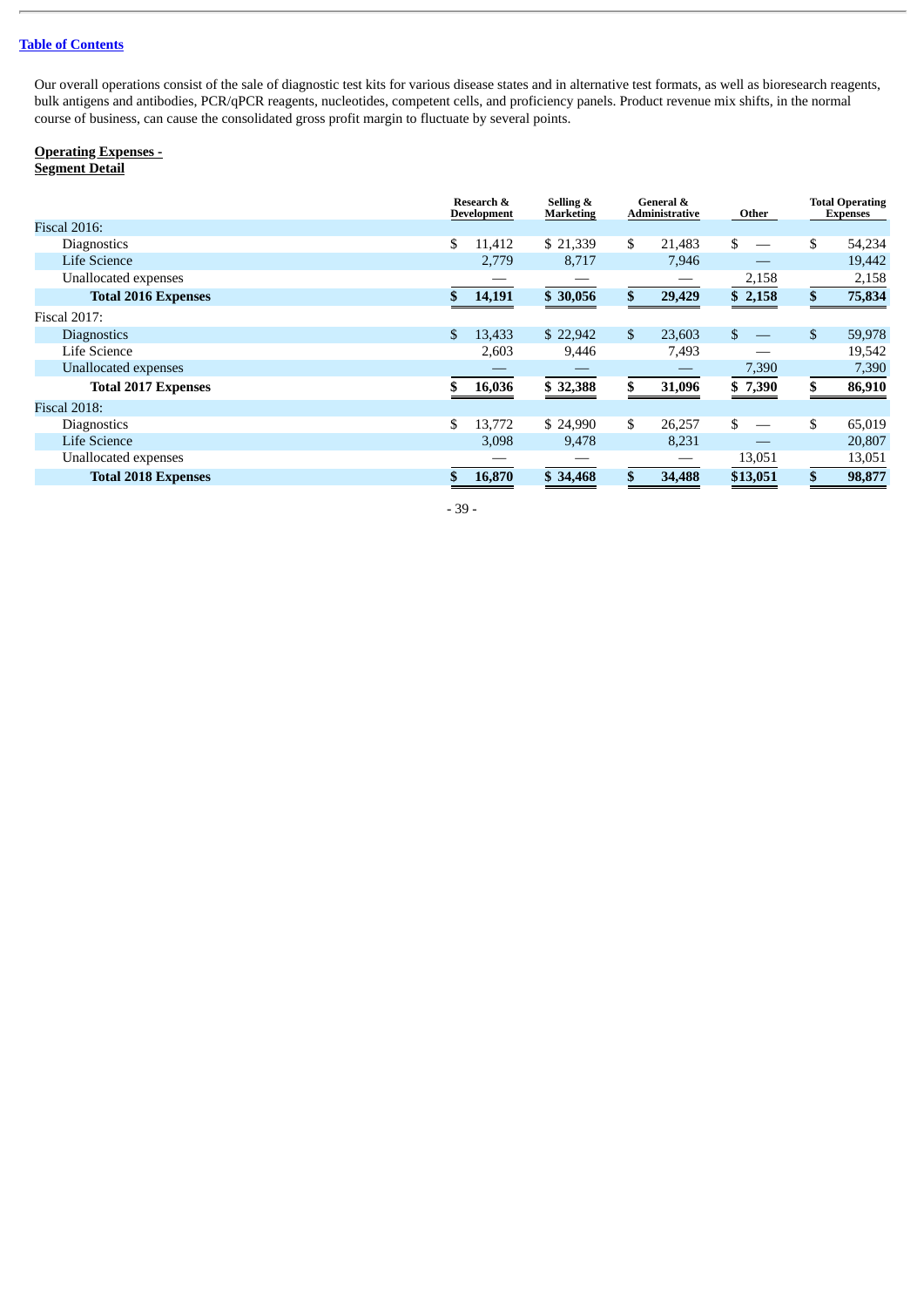## **Operating Expenses - Comparisons to Prior Year Periods**

|                                    | Research &<br><b>Development</b> | Selling &<br><b>Marketing</b> | <b>General &amp;</b><br>Administrative |        | Other    | <b>Total Operating</b><br><b>Expenses</b> |
|------------------------------------|----------------------------------|-------------------------------|----------------------------------------|--------|----------|-------------------------------------------|
| <b>2016 Expenses</b>               | 14,191                           | \$30,056                      | \$                                     | 29,429 | \$2,158  | \$<br>75,834                              |
| % of Revenues                      | 7%                               | 15%                           |                                        | 15%    | 1%       | 39%                                       |
| Fiscal 2017 Increases (Decreases): |                                  |                               |                                        |        |          |                                           |
| <b>Diagnostics</b>                 | 2,021                            | 1,603                         |                                        | 2,120  |          | 5,744                                     |
| Life Science                       | (176)                            | 729                           |                                        | (453)  |          | 100                                       |
| Restructuring costs                |                                  |                               |                                        |        | (543)    | (543)                                     |
| <b>Litigation costs</b>            |                                  |                               |                                        |        | 628      | 628                                       |
| Goodwill impairment charge         |                                  |                               |                                        |        | 6,628    | 6,628                                     |
| Acquisition-related costs          |                                  |                               |                                        |        | (1,481)  | (1,481)                                   |
| 2017 Expenses                      | \$<br>16,036                     | \$32,388                      | \$                                     | 31,096 | \$7,390  | \$<br>86,910                              |
| % of Revenues                      | 8%                               | 16%                           |                                        | 15%    | 4%       | 43%                                       |
| % Increase                         | 13%                              | 8%                            |                                        | 6%     | 242%     | 15%                                       |
| Fiscal 2018 Increases (Decreases): |                                  |                               |                                        |        |          |                                           |
| <b>Diagnostics</b>                 | 339                              | 2,048                         |                                        | 2,654  |          | 5,041                                     |
| Life Science                       | 495                              | 32                            |                                        | 738    |          | 1,265                                     |
| Restructuring costs                |                                  |                               |                                        |        | 8,572    | 8,572                                     |
| Litigation costs                   |                                  |                               |                                        |        | 3,717    | 3,717                                     |
| Goodwill impairment charge         |                                  |                               |                                        |        | (6,628)  | (6,628)                                   |
| 2018 Expenses                      | \$<br>16,870                     | \$34,468                      |                                        | 34,488 | \$13,051 | \$<br>98,877                              |
| % of Revenues                      | 8%                               | 16%                           |                                        | 16%    | 6%       | 46%                                       |
| % Increase                         | 5%                               | 6%                            |                                        | 11%    | 77%      | 14%                                       |

Total operating expenses increased during both fiscal 2018 and fiscal 2017, resulting primarily from the combined effects of the following:

# **Diagnostics**

# Fiscal 2018 increase

- Increased Selling & Marketing costs, reflecting increased commission and bonus payments made in connection with the increased revenue levels, along with costs associated with the new branding strategy; and
- Increased General & Administrative costs due in large part to the cash incentive compensation resulting from the revenue and net earnings results achieved, along with increased Quality System remediation costs related to Magellan.

# - 40 -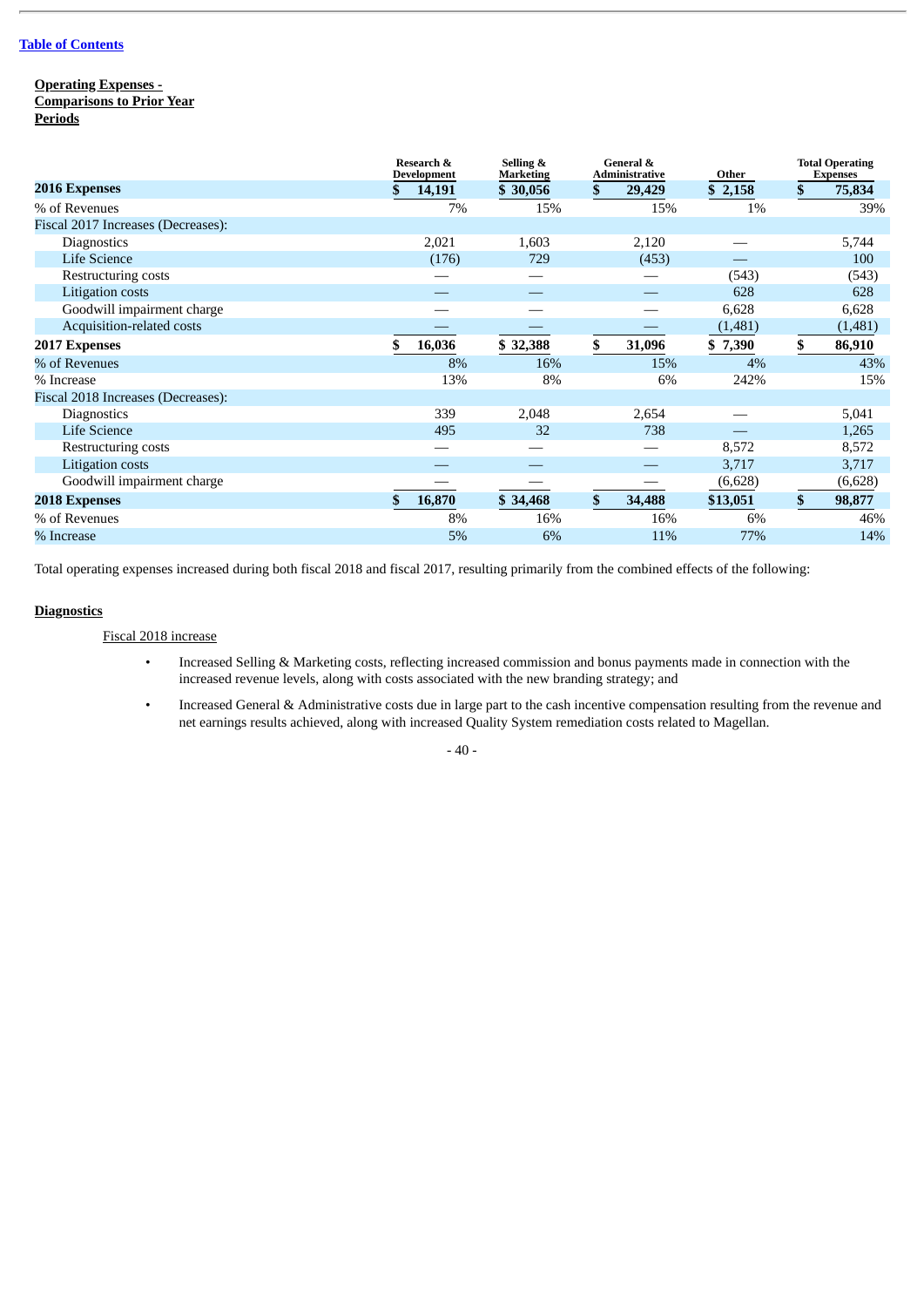# Fiscal 2017 increase

- Incremental Magellan operating expenses due to six additional months of Meridian ownership in fiscal 2017; and
- Increased Research & Development costs in connection with instrumentation development programs.

# **Life Science**

## Fiscal 2018 increase

- Increased Research & Development costs related to new molecular reagent products; and
- Increased General & Administrative costs due in large part to the cash incentive compensation resulting from the revenue and net earnings results achieved.

## Fiscal 2017 increase

• Increased investment in Sales & Marketing activities, including costs associated with the WFOE established in Beijing, China during fiscal 2017.

## **Other**

## Fiscal 2018 and fiscal 2017 activity

- Restructuring costs (reflected within "Other" in the above tables) totaled \$8,706 and \$134 in fiscal 2018 and fiscal 2017, respectively. These costs reflect: (i) compensation and benefits for our previous Executive Chairman and CEO throughout fiscal 2018, the period during which we also have the compensation and benefits of a new CEO; and (ii) the costs of terminations and related expenses incurred in connection with realigning our business structure.
- Litigation costs (reflected within "Other" in the above tables) totaled \$4,345 and \$628 in fiscal 2018 and fiscal 2017, respectively, and relate to the matters discussed in Item 3. "Legal Proceedings".
- A goodwill impairment charge totaling \$6,628 was recorded in fiscal 2017, with no such additional charges occurring in fiscal 2018.
- Costs were incurred in fiscal 2016 in connection with: (i) acquisition activities, most notably related to the acquisition of Magellan; and (ii) restructuring Sales & Marketing leadership, primarily related to severance obligations for former employees.

## *Operating Income*

Operating income decreased 15% and 27% in fiscal 2018 and 2017, respectively, as a result of the factors discussed above, including the restructuring and litigation costs in fiscal 2018 and the Magellan goodwill impairment charge and restructuring and litigation costs in fiscal 2017.

 $-41-$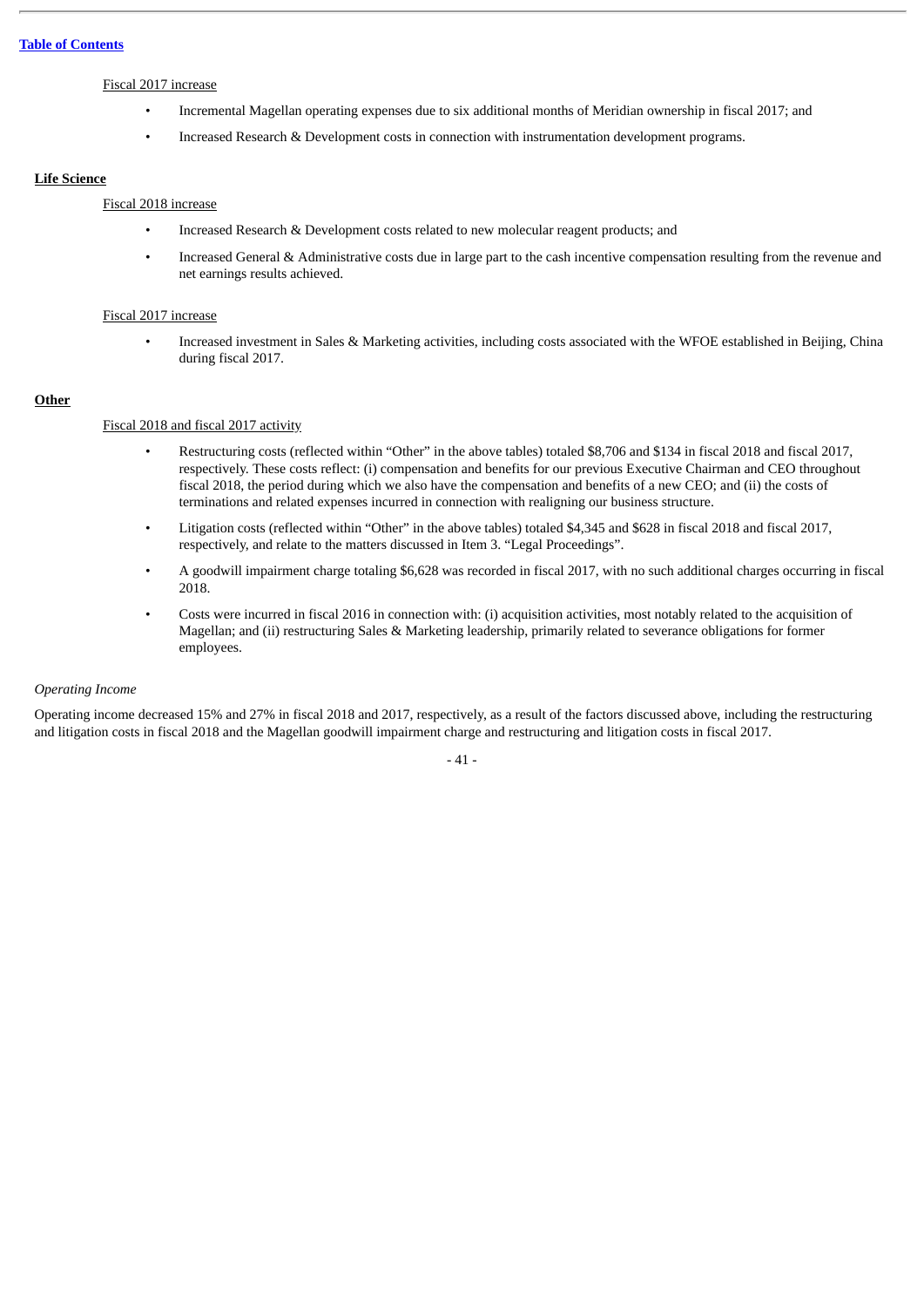### *Other Income and Expense*

Other income and expense in fiscal 2018 and fiscal 2017 includes interest costs on the term loan used to fund the acquisition of Magellan. The effective interest rate on this term loan is 2.76%.

### *Income Taxes*

The effective rate for income taxes was 21%, 41% and 36% for fiscal 2018, 2017 and 2016, respectively. The lower fiscal 2018 taxes primarily result from the combined net impact of the following effects of the recently-enacted tax reform act (see Note 6 *"Income Taxes"* of the accompanying Consolidated Financial Statements):

- Application of an approximate 24.5% blended federal rate due to the lowering of the applicable federal rate from 35% to 21%;
- Recognizing a one-time \$2,655 tax benefit including the re-measurement of deferred tax balances at the lower rate; and
- Recording a one-time \$876 tax expense related to the estimated repatriation transition tax on foreign earnings.

The increased fiscal 2017 rate results primarily from the non-deductibility of the Magellan goodwill impairment charge. Excluding the effects of the Magellan goodwill impairment charge, the effective tax rate was 35% for fiscal 2017.

# *Impact of Inflation*

To the extent feasible, we have consistently followed the practice of adjusting our prices to reflect the impact of inflation on salaries and fringe benefits for employees and the cost of purchased materials and services. Inflation and changing prices did not have a material adverse impact on our gross margin, revenues or operating income in fiscal 2018, 2017 or 2016.

# **Liquidity and Capital Resources:**

# *Liquidity*

Our cash flow and financing requirements are determined by analyses of operating and capital spending budgets, debt service, consideration of acquisition plans, and consideration of common share dividends. We have historically maintained a credit facility to augment working capital requirements and to respond quickly to acquisition opportunities.

- 42 -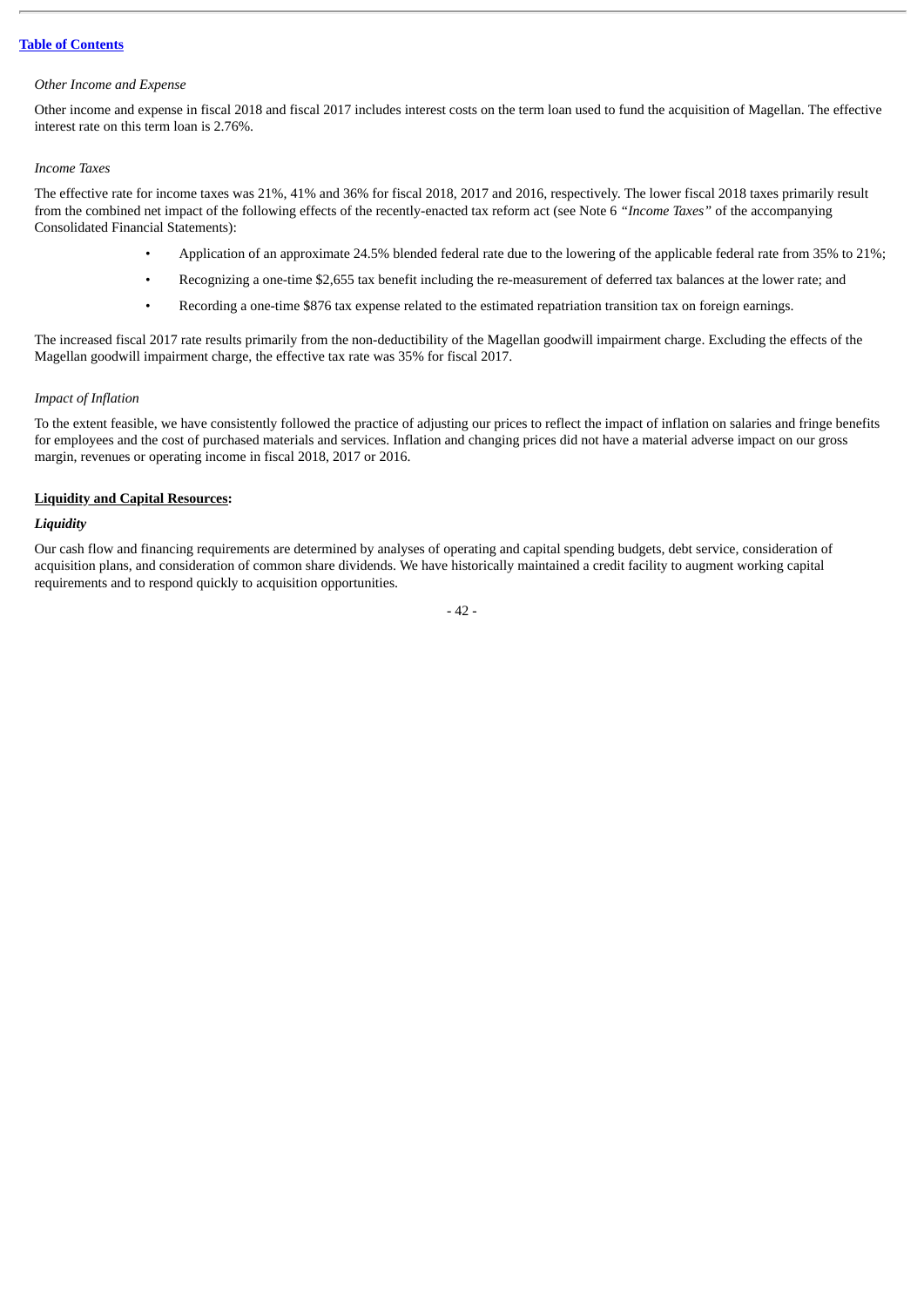We have an investment policy that guides the holdings of our investment portfolio, which presently consists of bank savings accounts and institutional money market mutual funds. Our objectives in managing the investment portfolio are to: (i) preserve capital; (ii) provide sufficient liquidity to meet working capital requirements and fund strategic objectives such as acquisitions; and (iii) capture a market rate of return commensurate with market conditions and our policy's investment eligibility criteria. As we look forward, we will continue to manage the holdings of our investment portfolio with preservation of capital being the primary objective.

Considering the various worldwide geo-political and geo-economic conditions (including Brexit, as more fully discussed within the "Risk Factors" section of Part 1A), we do not expect macroeconomic conditions to have a significant impact on our liquidity needs, financial condition or results of operations, although no assurances can be made in this regard. We intend to continue to fund our working capital requirements and dividends from current cash flows from operating activities and cash on hand. If needed, we also have an additional source of liquidity through our \$30,000 bank revolving credit facility. Our liquidity needs may change if overall economic conditions worsen and/or liquidity and credit within the financial markets tightens for an extended period of time, and such conditions impact the collectability of our customer accounts receivable, impact credit terms with our vendors, or disrupt the supply of raw materials and services.

Fluctuations in overall stock market valuations may raise questions as to the potential impairment of goodwill and other long-lived assets. Our annual goodwill impairment review takes place as of June 30th each year, and is performed at the reporting unit level. While these annual reviews to-date have not resulted in the recording of any impairments, a \$6,628 impairment charge was recorded in fiscal 2017 on the goodwill resulting from the Magellan acquisition due to certain FDA activities related to our lead testing system utilizing venous blood samples (see full description previously within this MD&A). As of September 30, 2018, our stock price was \$14.90 per share, compared to our book value per share of \$4.14. This relationship, stock price trading at a 3.6x multiple of book value, is an indicator that the fluctuation in overall stock market valuations and its impact on our stock price has not been a triggering event for further impairment of our goodwill and other long-lived assets.

As of September 30, 2018, our cash and equivalents balance is \$59,763 or \$2,691 higher than at the end of fiscal 2017. This increase results in large part from the cash flows from operating activities being more than sufficient to cover capital expenditures, shareholder dividends and debt service. Net cash flows from operating activities and cash on hand are anticipated to be adequate to fund working capital requirements, capital expenditures and shareholder dividends during the next 12 months.

The indicated annual cash dividend rate for fiscal 2018 was established at \$0.50 per share. Consistent with this annual indicated dividend rate, a cash dividend of \$0.125 was declared for each of the quarters of fiscal 2018.

- 43 -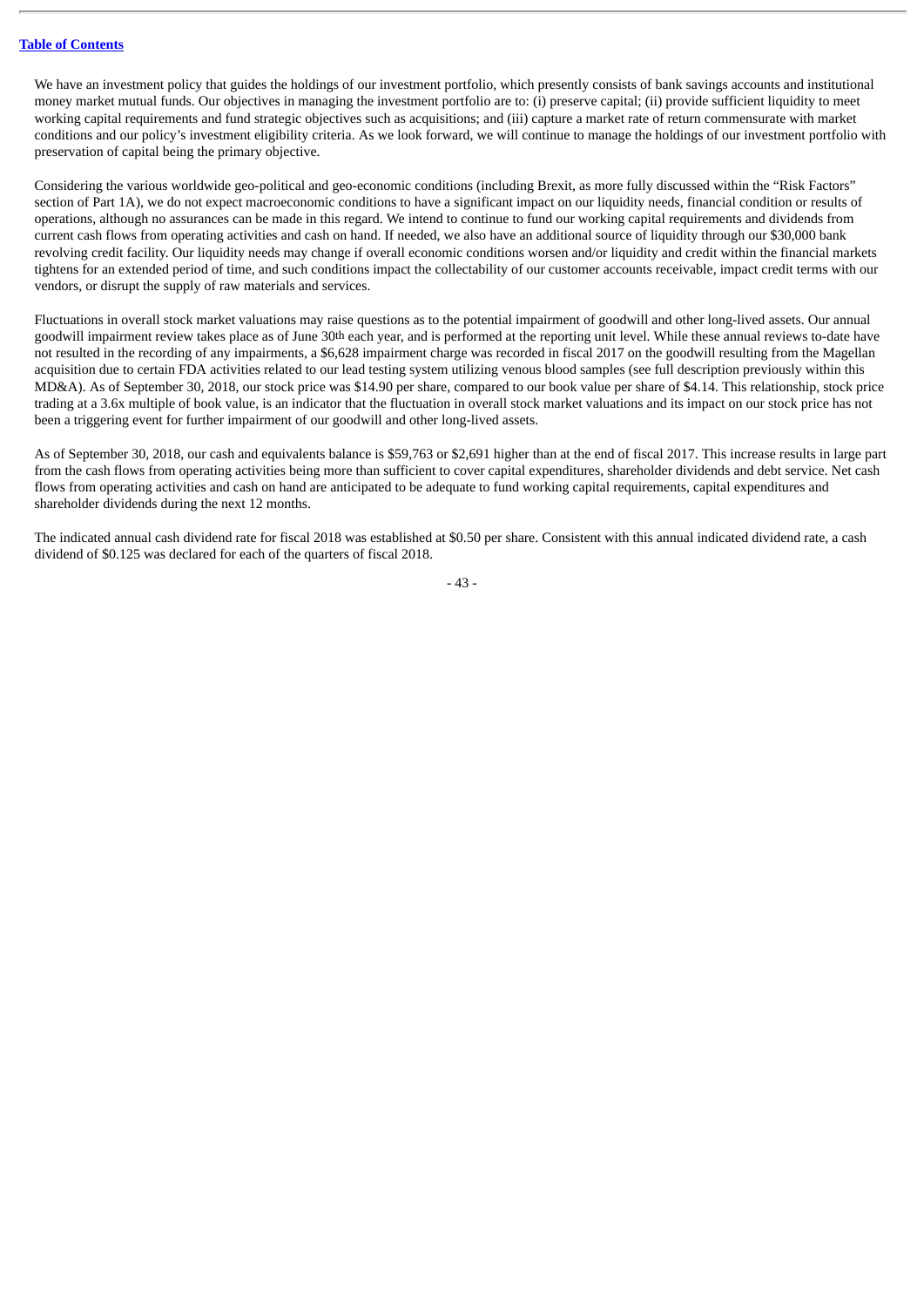### *Capital Resources*

In connection with the acquisition of Magellan, the Company entered into a \$60,000 five-year term loan and related interest rate swap agreement with a commercial bank, the details of which are set forth in Note 5 of the accompanying Consolidated Financial Statements. In addition, we have a \$30,000 revolving credit facility (discussed above) with a commercial bank that expires March 31, 2021. As of November 22, 2018, there were no borrowings outstanding on this facility and we had 100% borrowing capacity available to us. We have had no borrowings outstanding under this revolving credit facility during fiscal 2018, 2017 or 2016.

Our capital expenditures totaled \$4,201 for fiscal 2018 and were largely related to laboratory equipment, manufacturing equipment and a new business intelligence system. During fiscal 2019 our capital expenditures are estimated to range between approximately \$4,000 to \$5,000, with the actual amount dependent upon actual operating results and the phasing of certain projects. Such expenditures may be funded with cash and equivalents on hand, operating cash flows and/or availability under the \$30,000 revolving credit facility discussed above.

## **Known Contractual Obligations:**

Known contractual obligations and their related due dates were as follows as of September 30, 2018:

|                                                           | Total    | Less than 1<br>Year | 1-3 Years | 4-5 Years | More than<br>5 Years |
|-----------------------------------------------------------|----------|---------------------|-----------|-----------|----------------------|
| Operating leases $(1)$                                    | \$7,914  | 1,866               | \$4,139   | \$1,480   | 429                  |
| Purchase obligations (2)                                  | 11,398   | 11,271              | 117       | 10        |                      |
| Loan principal payments (3)                               | 50,250   | 5,250               | 45,000    |           |                      |
| Scheduled interest payments (3)                           | 3,094    | 1,358               | 1,736     |           |                      |
| Uncertain income tax positions liability and interest (4) | 423      | 423                 |           |           |                      |
| Total                                                     | \$73,079 | \$20,168            | \$50,992  | \$1,490   | 429                  |

(1) Meridian and its subsidiaries are lessees of: (i) office and warehouse buildings in Ohio, Massachusetts, Florida, Australia, Belgium, France, Germany, China and the U.K.; (ii) automobiles for use by the diagnostic direct sales forces in the U.S. and Europe; and (iii) certain office equipment such as facsimile and copier machines across all business units, under operating lease agreements that expire at various dates.

- (2) Purchase obligations relate primarily to outstanding purchase orders for inventory, including instruments, service items, and research and development activities. These contractual commitments are not in excess of expected production requirements over the next twelve months.
- (3) These principal and interest payments relate to the \$60,000 five-year term loan with a commercial bank entered into in connection with the acquisition of Magellan, and reflect the impact of an interest rate swap agreement with the commercial bank, which effectively converts the variable interest rate on the term loan to a fixed rate of 2.76%. The details of the loan and the interest rate swap are set forth in Note 5 of the accompanying Consolidated Financial Statements.
- (4) Due to inherent uncertainties in the timing of settlement of tax positions, we are unable to estimate the timing of the effective settlement of these obligations.

- 44 -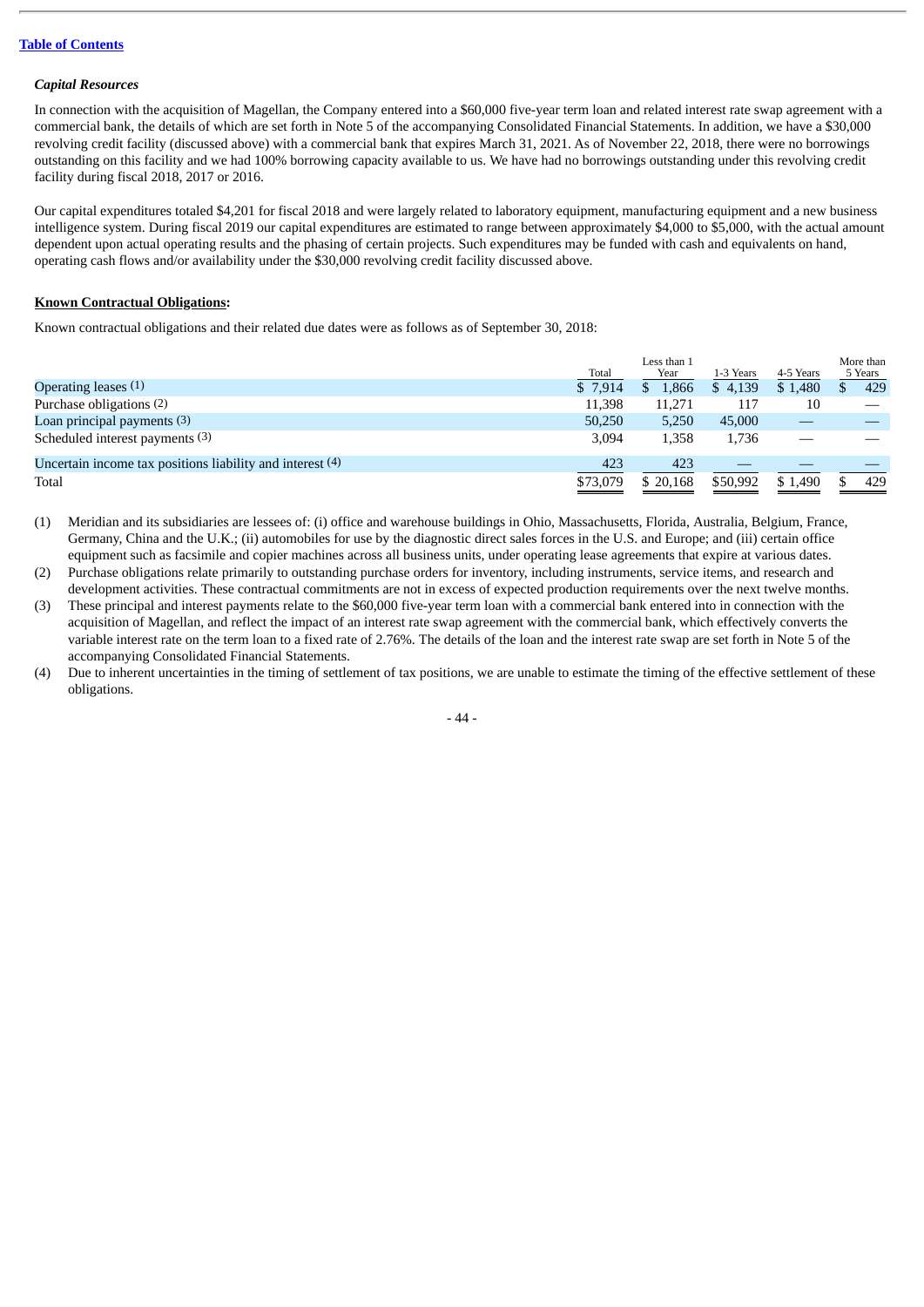# **Other Commitments and Off-Balance Sheet Arrangements:**

## *License Agreements*

Meridian has entered into various license agreements that require payment of royalties based on a specified percentage of sales of related products. Approximately 86% of our royalty expenses relate to our Diagnostics operating segment, where the royalty rates range from 4% to 8%. Meridian expects that payments under these agreements will amount to approximately \$2,700 in fiscal 2019.

## *Off-Balance Sheet Arrangements*

We do not utilize special-purpose financing vehicles or have undisclosed off-balance sheet arrangements.

# **Market Risk Exposure:**

### *Foreign Currency Risk*

We have market risk exposure related to foreign currency transactions from our operations outside the United States, as well as certain suppliers to our domestic businesses located outside the United States. The foreign currencies where we have market risk exposure are the Australian dollar, British pound, Chinese yuan and Euro. Assessing foreign currency exposures is a component of our overall ongoing risk management process, with such currency risks managed as we deem appropriate.

### *Concentration of Customers/Products Risk*

Our Diagnostics segment's revenues from sales through two U.S. distributors were 29% of the segment's total revenues or 20% of consolidated revenues for fiscal 2018. Additionally, our three major product families – gastrointestinal, respiratory illnesses and blood chemistry – accounted for 84% of our Diagnostics segment's third-party revenues during fiscal 2018, and 59% of our fiscal 2018 consolidated revenues.

Our Life Science segment's revenues from sales of purified antigens and reagents to two diagnostics manufacturing customers were 18% of the segment's total revenues for fiscal 2018, and 5% of our fiscal 2018 consolidated revenues.

## **Critical Accounting Policies:**

The consolidated financial statements included in this Annual Report on Form 10-K have been prepared in accordance with accounting principles generally accepted in the United States. Such accounting principles require management to make judgments about estimates and assumptions that affect the reported amounts of assets, liabilities, revenues, expenses and related disclosures. Listed below are the accounting policies management believes to be critical to understanding the accompanying Consolidated Financial Statements, along with reference to location of the policy discussion within the accompanying financial statements. The listed policies are considered critical due to the fact that application of such polices requires the use of significant estimates and assumptions, and the carrying values of related assets and liabilities are material.

 $-45-$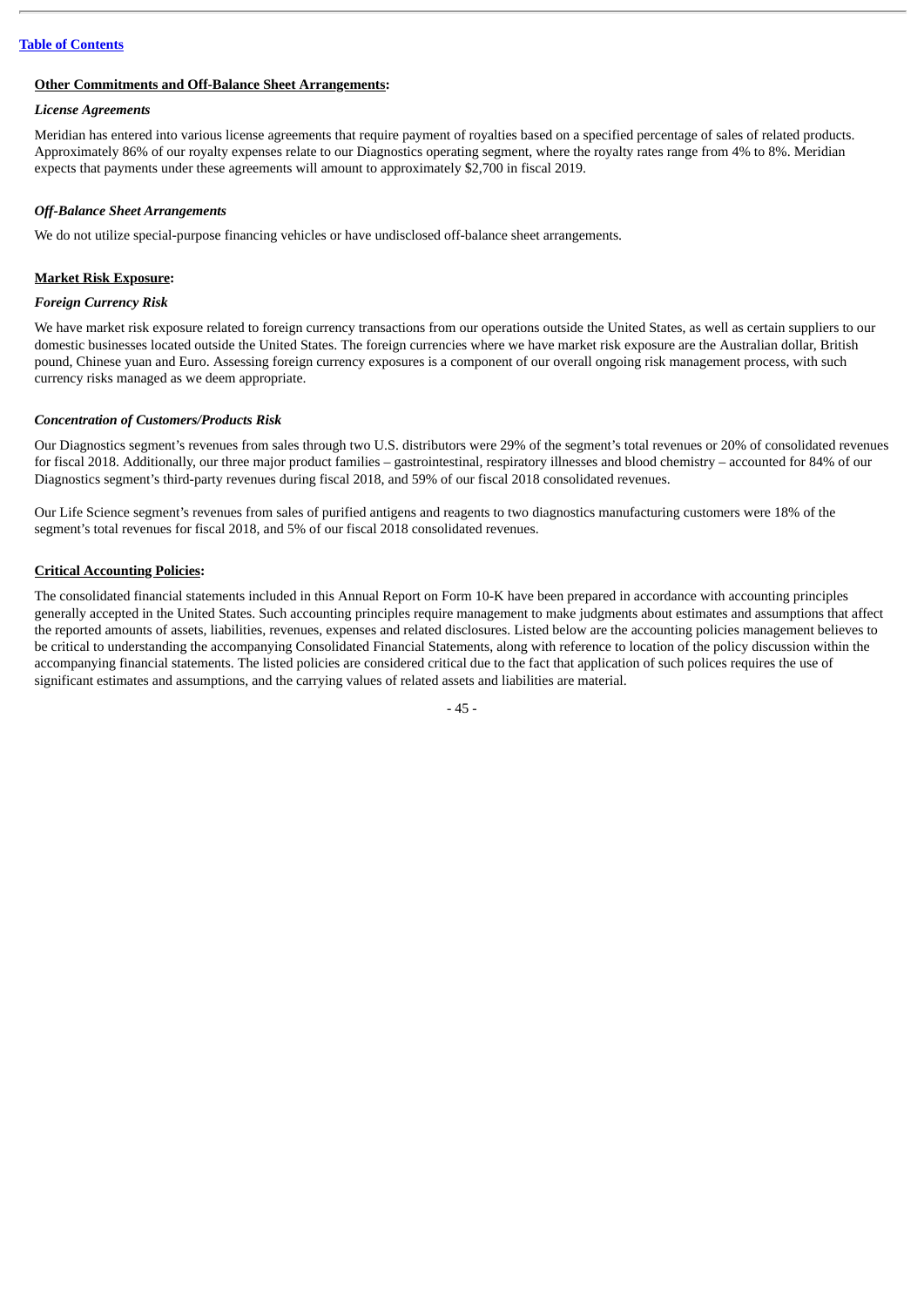| <b>Accounting Policy</b>   | Location<br><b>Within Consolidated</b><br><b>Financial Statements</b> | <b>Examples of Key Estimate Assumptions</b>             |
|----------------------------|-----------------------------------------------------------------------|---------------------------------------------------------|
| Inventories                | Note $1(f)$                                                           | Slow-moving, excess & obsolete inventories              |
| Intangible Assets          | Note $1(h)$                                                           | Triggering events and impairment conditions             |
| <b>Revenue Recognition</b> | Note $1(i)$                                                           | Distributor price adjustments and fee accruals          |
| Income Taxes               | Note $1(k)$ and Note 6                                                | Uncertain tax positions and state apportionment factors |

### **Recent Accounting Pronouncements:**

In May 2014, the FASB issued ASU No. 2014-09, *Revenue from Contracts with Customers*, which supersedes and replaces nearly all currently-existing U.S. GAAP revenue recognition guidance including related disclosure requirements. This guidance, including any clarification guidance thereon, is effective for the Company beginning October 1, 2018 (fiscal 2019). The Company anticipates that adoption of ASU 2014-09 on a modified retrospective basis will result in the recording of an immaterial adjustment to retained earnings of approximately \$150 and expanding certain disclosures, as required.

In February 2016, the FASB issued ASU 2016-02, *Leases*, which amends the accounting guidance related to leases. These changes, which are designed to increase transparency and comparability among organizations for both lessees and lessors, include, among other things, requiring recognition of lease assets and liabilities on the balance sheet and disclosing key information about leasing arrangements. Adoption and implementation of the guidance is not required by the Company until the beginning of fiscal 2020, although early adoption is permitted. The Company expects to begin its assessment of the impact that adoption of this guidance will have on its financial statements in fiscal 2019.

In March 2016, the FASB issued ASU 2016-09, *Improvements to Employee Share-Based Payment Accounting*, which amends the accounting for sharebased payment transactions. These changes, which are designed for simplification, involve several aspects of the accounting for share-based transactions, including the income tax consequences, classification of awards as either equity or liabilities, and classification on the statement of cash flows. The Company adopted this guidance in the first quarter of fiscal 2018, and as a result recorded \$160 to the income tax provision, which under previous guidance would have been recorded in additional paid-in capital. While the future effect of this guidance is dependent on numerous factors (e.g., the market price of the Company's common stock on the equity award grant date, the exercise/lapse dates of equity awards, and the market price of the Company's common stock on such exercise/lapse dates), the effect is not expected to be material. During fiscal 2018, our tax provision included a \$180 charge for application of ASU 2016-09.

 $-46-$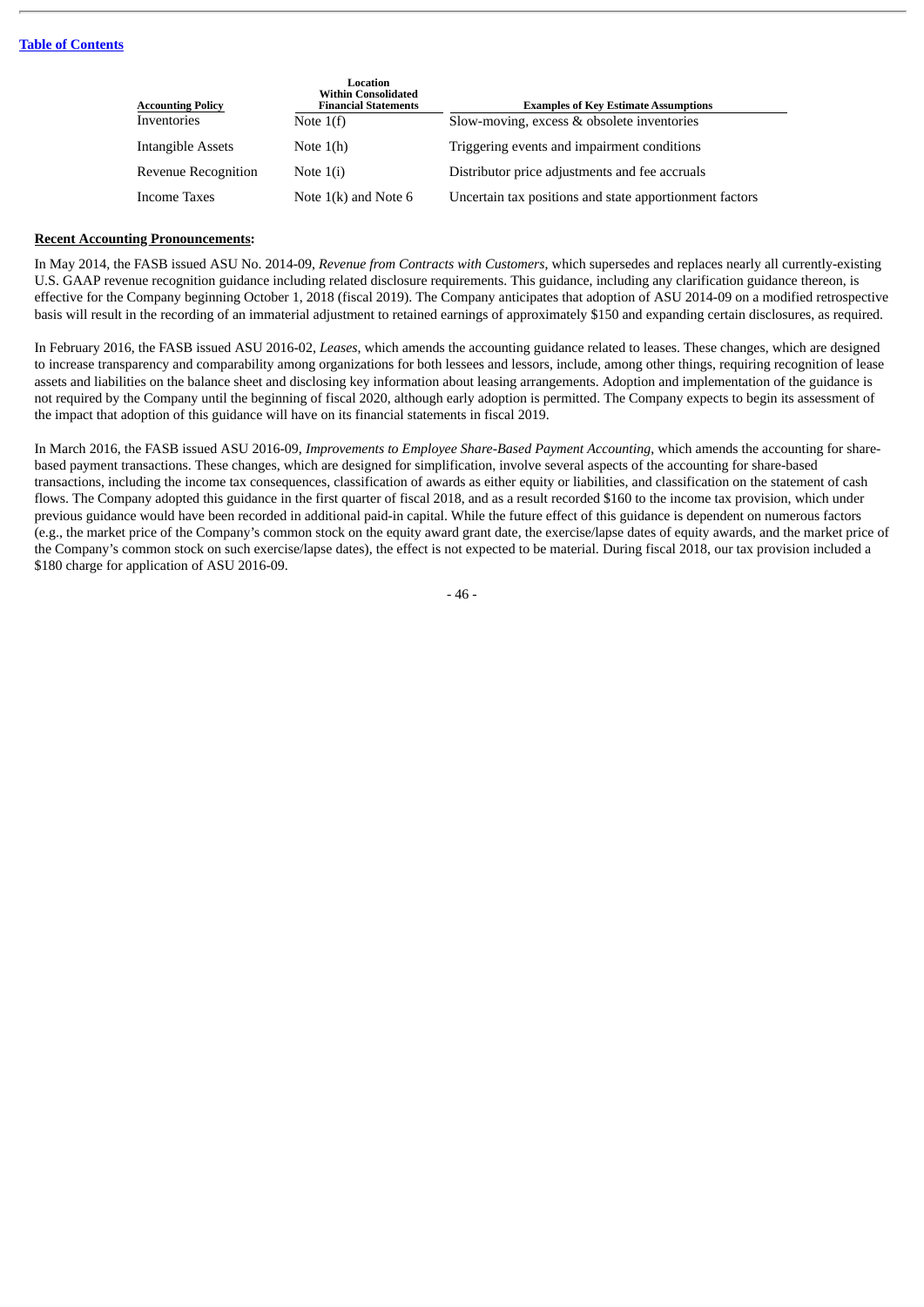In August 2016, the FASB issued ASU 2016-15, *Classification of Certain Cash Receipts and Cash Payments*. The update addresses certain specific cash flows and their treatment, with the objective being to reduce the existing diversity in how the items are presented and classified within the statement of cash flows. Adoption and implementation of the guidance is not required by the Company until the beginning of fiscal 2019, although early adoption is permitted. Adoption of this guidance is not expected to have a significant impact on the Company's statement of cash flows.

## ITEM 7A.

## QUANTITATIVE AND QUALITATIVE DISCLOSURES ABOUT MARKET RISK

See Market Risk Exposure and Capital Resources under Item 7 above beginning on page 31.

- 47 -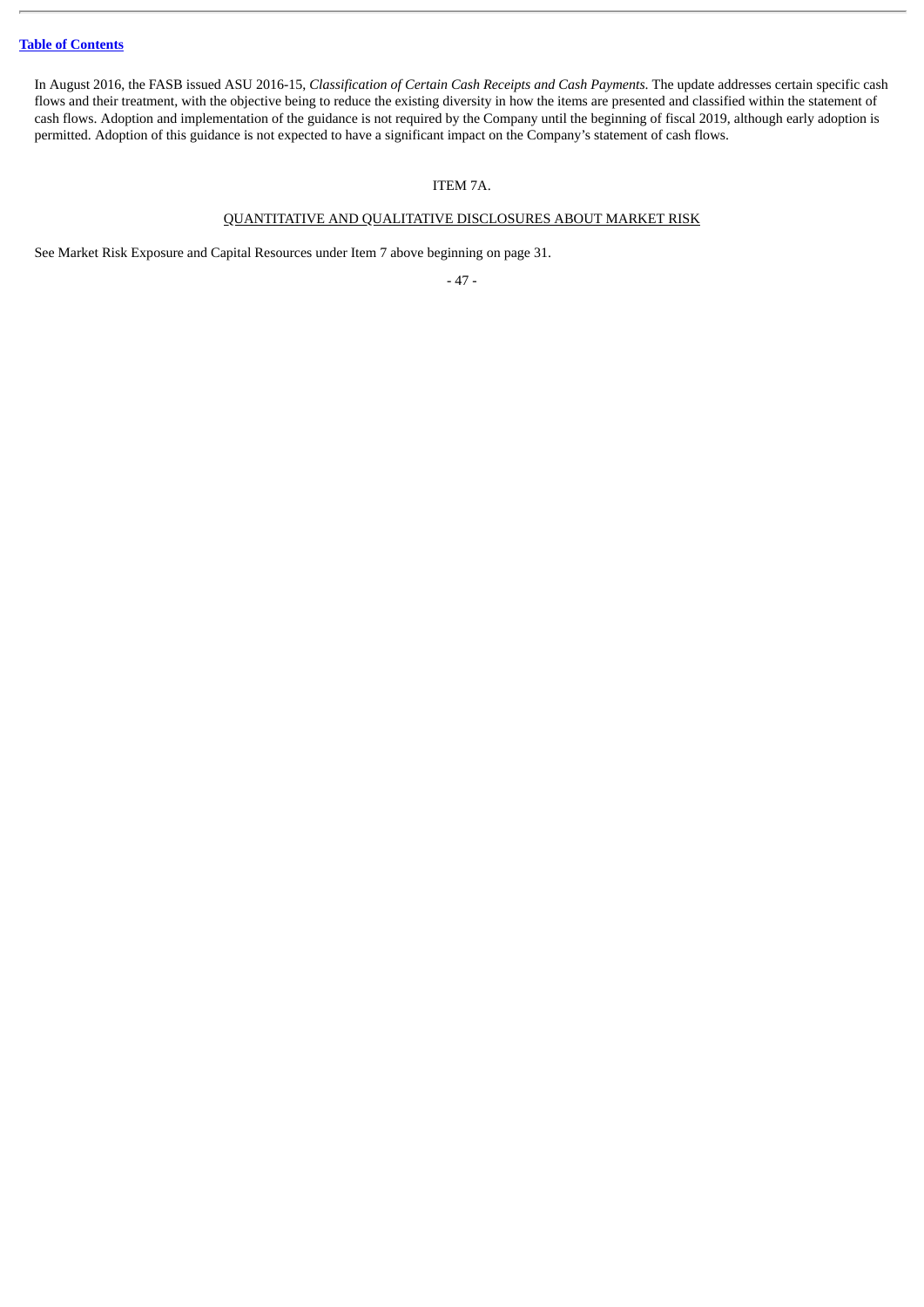# ITEM 8.

# FINANCIAL STATEMENTS AND SUPPLEMENTARY DATA

# Index to Consolidated Financial Statements

| Management's Report on Internal Control over Financial Reporting                                          | 49 |
|-----------------------------------------------------------------------------------------------------------|----|
| <b>Reports of Independent Registered Public Accounting Firm</b>                                           | 50 |
| Consolidated Statements of Operations for the years ended September 30, 2018, 2017 and 2016               | 53 |
| Consolidated Statements of Comprehensive Income for the years ended September 30, 2018, 2017 and 2016     | 54 |
| Consolidated Statements of Cash Flows for the years ended September 30, 2018, 2017 and 2016               | 55 |
| Consolidated Balance Sheets as of September 30, 2018 and 2017                                             | 56 |
| Consolidated Statements of Shareholders' Equity for the years ended September 30, 2018, 2017 and 2016     | 58 |
| <b>Notes to Consolidated Financial Statements</b>                                                         | 59 |
| Schedule No. II – Valuation and Qualifying Accounts for the years ended September 30, 2018, 2017 and 2016 | 87 |

All other supplemental schedules are omitted due to the absence of conditions under which they are required or because the information is shown in the Consolidated Financial Statements or Notes thereto.

- 48 -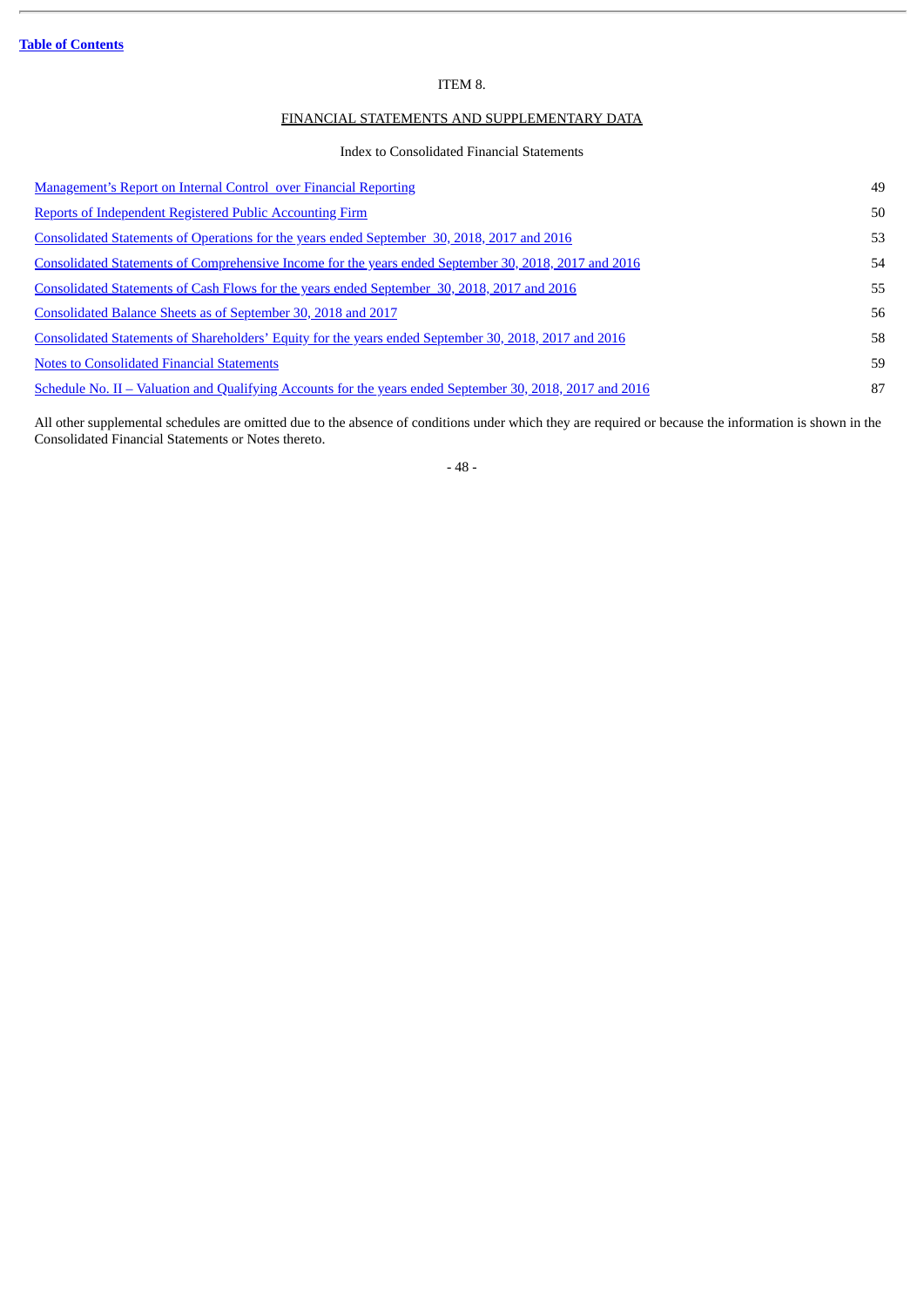### Management's Report on Internal Control over Financial Reporting

<span id="page-48-0"></span>Management is responsible for establishing and maintaining adequate internal control over financial reporting, as defined in Exchange Act Rule 13a-15(f).

The Company's internal control over financial reporting includes those policies and procedures that: (i) pertain to the maintenance of records that, in reasonable detail, accurately and fairly reflect the transactions and dispositions of the assets of the Company; (ii) provide reasonable assurance that transactions are recorded as necessary to permit preparation of financial statements in accordance with generally accepted accounting principles, and that receipts and expenditures of the Company are being made only in accordance with authorizations of management and directors of the Company; and (iii) provide reasonable assurance regarding prevention or timely detection of unauthorized acquisition, use or disposition of the Company's assets that could have a material effect on the financial statements.

Because of its inherent limitations, internal control over financial reporting can only provide reasonable assurance and may not prevent or detect misstatements. Also, projections of any evaluation of effectiveness to future periods are subject to the risk that controls may become inadequate because of changes in conditions, or that the degree of compliance with the policies or procedures may deteriorate.

Under the supervision and with the participation of our management, including the Chief Executive Officer and the Chief Financial Officer, we conducted an evaluation of the effectiveness of our internal control over financial reporting as of September 30, 2018, based on the framework and criteria in the 2013 *Internal Control – Integrated Framework,* issued by the Committee of Sponsoring Organizations of the Treadway Commission ("COSO"). Based on management's evaluation and those criteria, the Company concluded that its system of internal control over financial reporting was effective as of September 30, 2018.

The Company's independent registered public accounting firm has issued an attestation report on the registrant's internal control over financial reporting.

**Jack Kenny** Melissa A. Lueke

/s/ Jack Kenny /s/ Melissa A. Lueke

Chief Executive Officer and Executive Officer and Executive Vice President and November 29. 2018 Chief Financial Officer November 29, 2018

- 49 -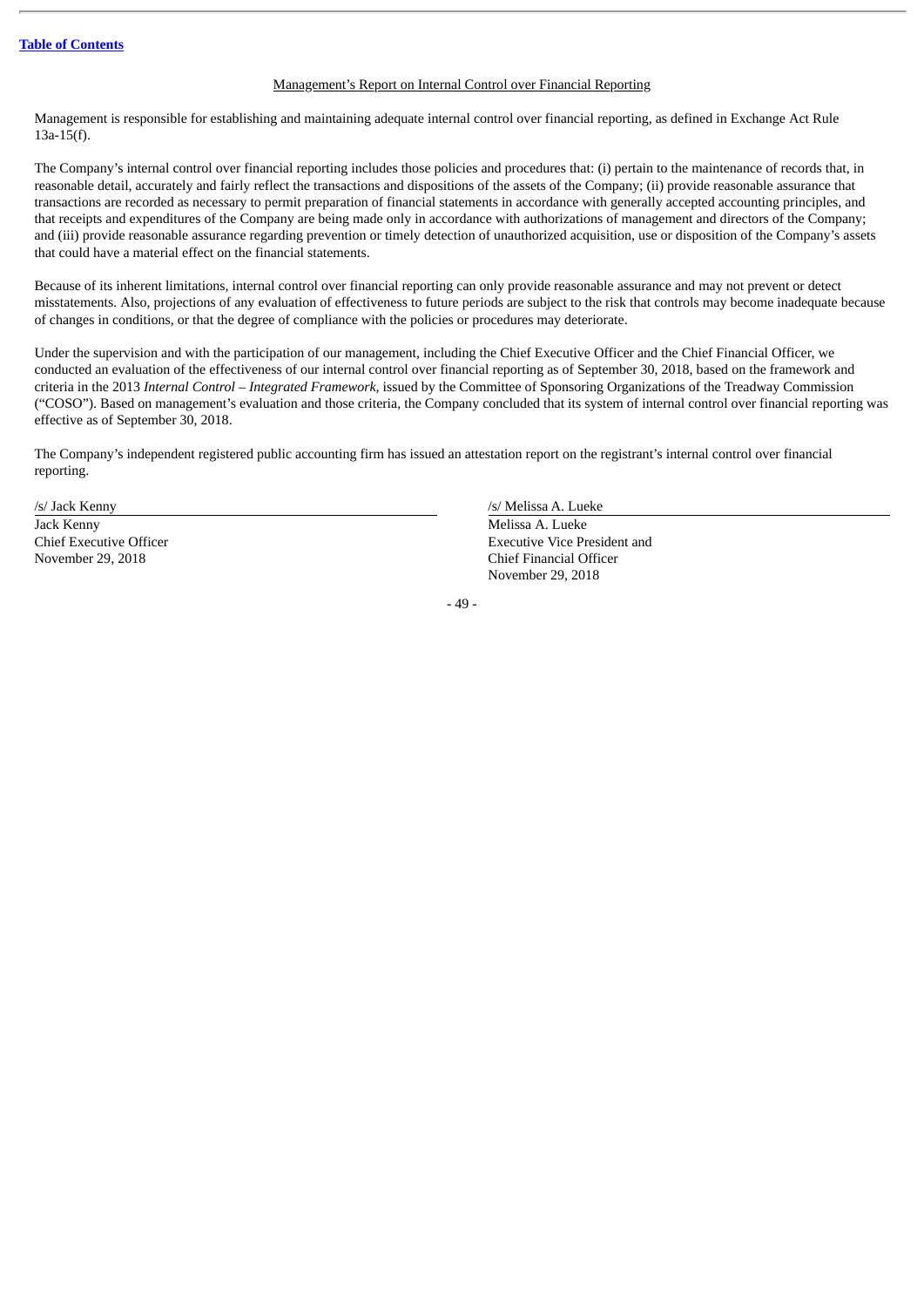# <span id="page-49-0"></span>**REPORT OF INDEPENDENT REGISTERED PUBLIC ACCOUNTING FIRM**

Board of Directors and Shareholders Meridian Bioscience, Inc.

Opinion on the financial statements

We have audited the accompanying consolidated balance sheets of Meridian Bioscience, Inc. (an Ohio corporation) and subsidiaries (the "Company") as of September 30, 2018 and 2017, the related consolidated statements of operations, comprehensive income, shareholders' equity, and cash flows for each of the three years in the period ended September 30, 2018, and the related notes and financial statement schedule listed in the index appearing under Schedule No. II (collectively referred to as the "financial statements"). In our opinion, the financial statements present fairly, in all material respects, the financial position of the Company as of September 30, 2018 and 2017, and the results of its operations and its cash flows for each of the three years in the period ended September 30, 2018, in conformity with accounting principles generally accepted in the United States of America.

We also have audited, in accordance with the standards of the Public Company Accounting Oversight Board (United States) ("PCAOB"), the Company's internal control over financial reporting as of September 30, 2018, based on criteria established in the 2013 *Internal Control—Integrated Framework* issued by the Committee of Sponsoring Organizations of the Treadway Commission ("COSO"), and our report dated November 29, 2018 expressed an unqualified opinion.

### Basis for opinion

These financial statements are the responsibility of the Company's management. Our responsibility is to express an opinion on the Company's financial statements based on our audits. We are a public accounting firm registered with the PCAOB and are required to be independent with respect to the Company in accordance with the U.S. federal securities laws and the applicable rules and regulations of the Securities and Exchange Commission and the PCAOB.

We conducted our audits in accordance with the standards of the PCAOB. Those standards require that we plan and perform the audit to obtain reasonable assurance about whether the financial statements are free of material misstatement, whether due to error or fraud. Our audits included performing procedures to assess the risks of material misstatement of the financial statements, whether due to error or fraud, and performing procedures that respond to those risks. Such procedures included examining, on a test basis, evidence supporting the amounts and disclosures in the financial statements. Our audits also included evaluating the accounting principles used and significant estimates made by management, as well as evaluating the overall presentation of the financial statements. We believe that our audits provide a reasonable basis for our opinion.

### /s/ GRANT THORNTON LLP

We have served as the Company's auditor since 2005.

Cincinnati, Ohio November 29, 2018

- 50 -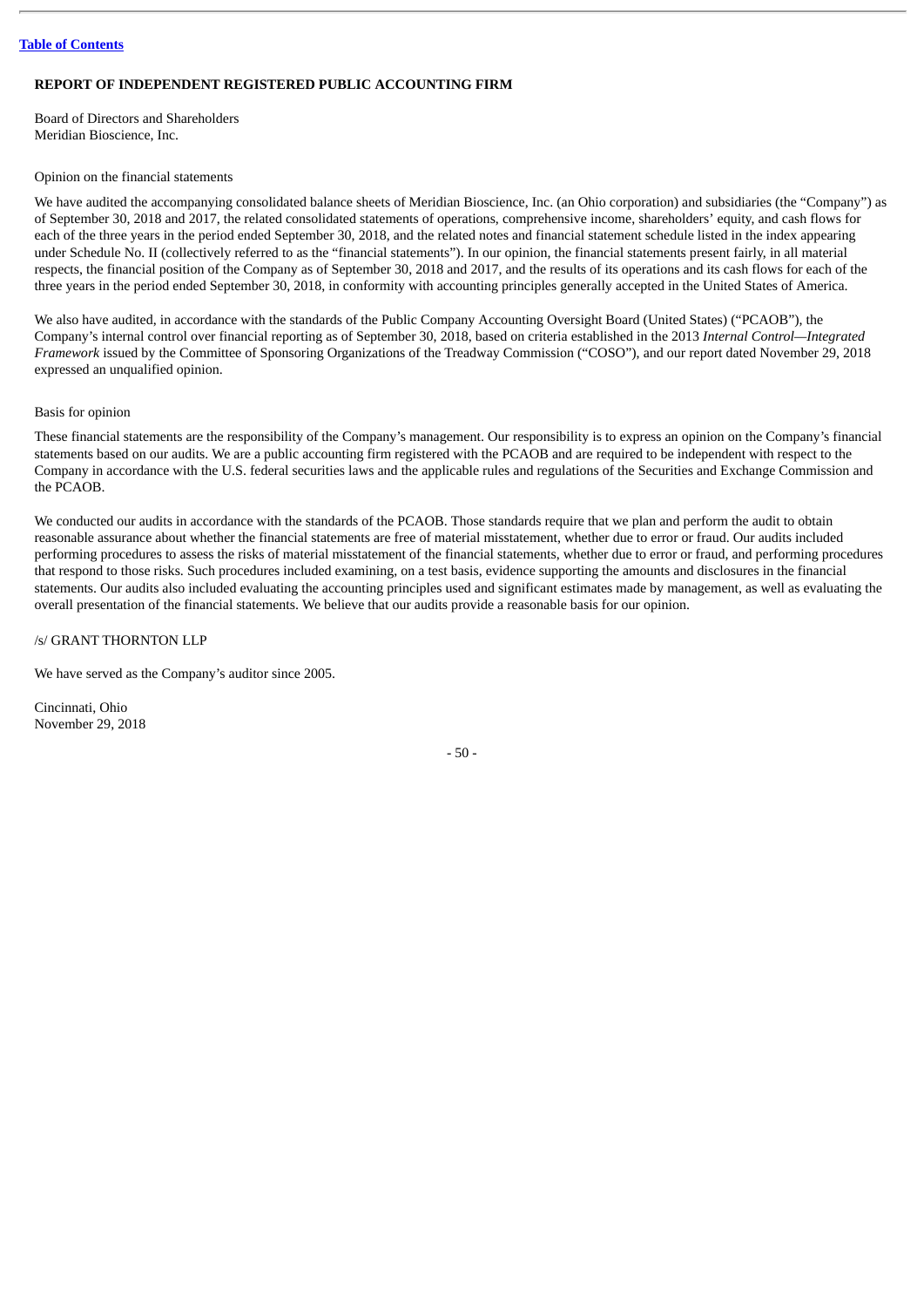# **REPORT OF INDEPENDENT REGISTERED PUBLIC ACCOUNTING FIRM**

Board of Directors and Shareholders Meridian Bioscience, Inc.

### Opinion on internal control over financial reporting

We have audited the internal control over financial reporting of Meridian Bioscience, Inc. (an Ohio corporation) and subsidiaries (the "Company") as of September 30, 2018, based on criteria established in the 2013 *Internal Control—Integrated Framework* issued by the Committee of Sponsoring Organizations of the Treadway Commission ("COSO"). In our opinion, the Company maintained, in all material respects, effective internal control over financial reporting as of September 30, 2018, based on criteria established in the 2013 *Internal Control—Integrated Framework* issued by COSO.

We also have audited, in accordance with the standards of the Public Company Accounting Oversight Board (United States) ("PCAOB"), the consolidated financial statements of the Company as of and for the year ended September 30, 2018, and our report dated November 29, 2018 expressed an unqualified opinion on those financial statements.

### Basis for opinion

The Company's management is responsible for maintaining effective internal control over financial reporting and for its assessment of the effectiveness of internal control over financial reporting, included in the accompanying Management's Report on Internal Control over Financial Reporting. Our responsibility is to express an opinion on the Company's internal control over financial reporting based on our audit. We are a public accounting firm registered with the PCAOB and are required to be independent with respect to the Company in accordance with the U.S. federal securities laws and the applicable rules and regulations of the Securities and Exchange Commission and the PCAOB.

We conducted our audit in accordance with the standards of the PCAOB. Those standards require that we plan and perform the audit to obtain reasonable assurance about whether effective internal control over financial reporting was maintained in all material respects. Our audit included obtaining an understanding of internal control over financial reporting, assessing the risk that a material weakness exists, testing and evaluating the design and operating effectiveness of internal control based on the assessed risk, and performing such other procedures as we considered necessary in the circumstances. We believe that our audit provides a reasonable basis for our opinion.

### Definition and limitations of internal control over financial reporting

A company's internal control over financial reporting is a process designed to provide reasonable assurance regarding the reliability of financial reporting and the preparation of financial statements for external purposes in accordance with generally accepted accounting principles. A company's internal control over financial reporting includes those policies and procedures that (1) pertain to the maintenance of records that, in reasonable detail, accurately and fairly reflect the transactions and dispositions of the assets of the company; (2) provide reasonable assurance that transactions are recorded as necessary to permit preparation of financial statements in accordance with generally accepted accounting principles, and that receipts and expenditures of the company are being made only in accordance with authorizations of management and directors of the company; and (3) provide reasonable assurance regarding prevention or timely detection of unauthorized acquisition, use, or disposition of the company's assets that could have a material effect on the financial statements.

- 51 -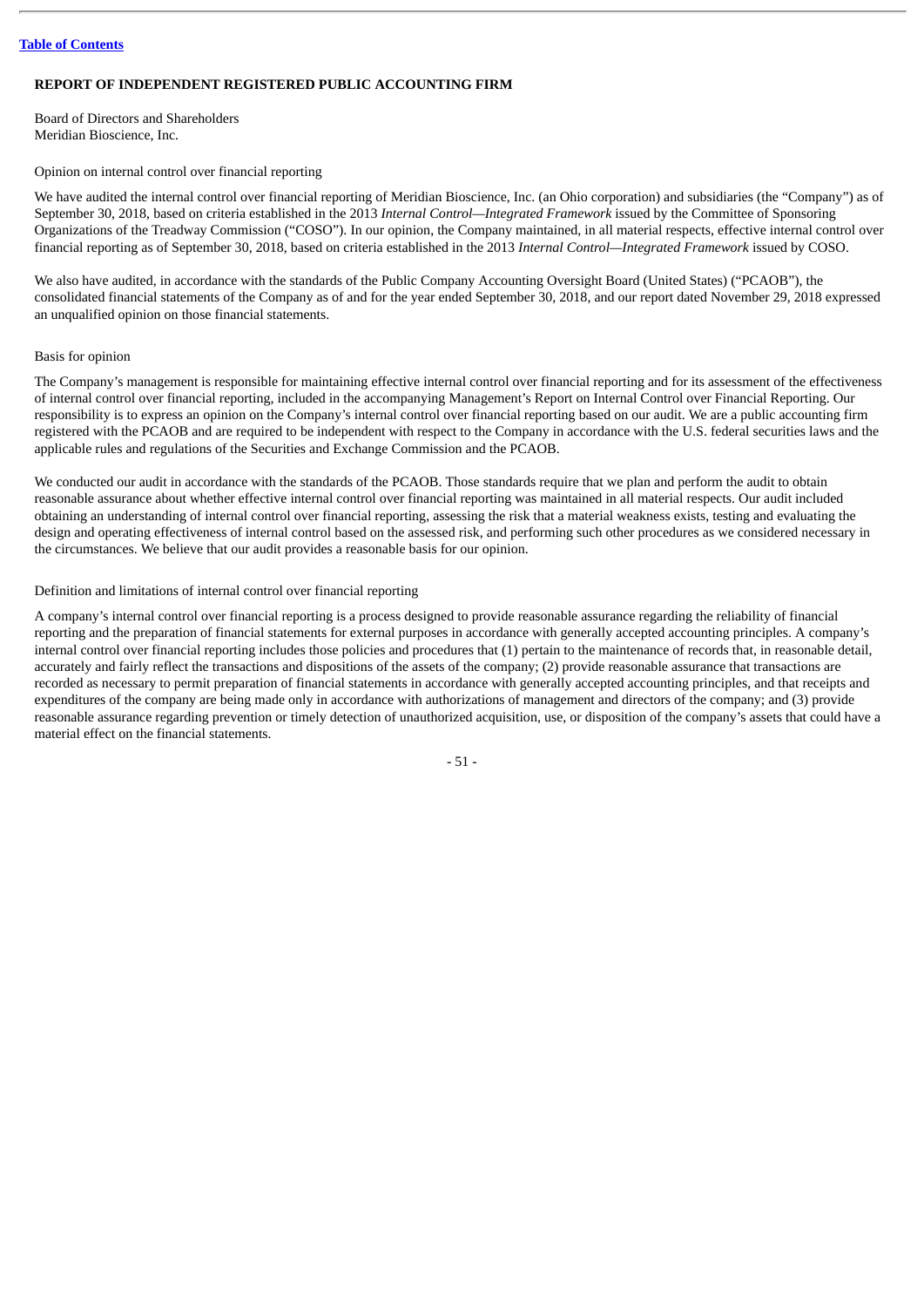Because of its inherent limitations, internal control over financial reporting may not prevent or detect misstatements. Also, projections of any evaluation of effectiveness to future periods are subject to the risk that controls may become inadequate because of changes in conditions, or that the degree of compliance with the policies or procedures may deteriorate.

/s/ GRANT THORNTON LLP

Cincinnati, Ohio November 29, 2018

- 52 -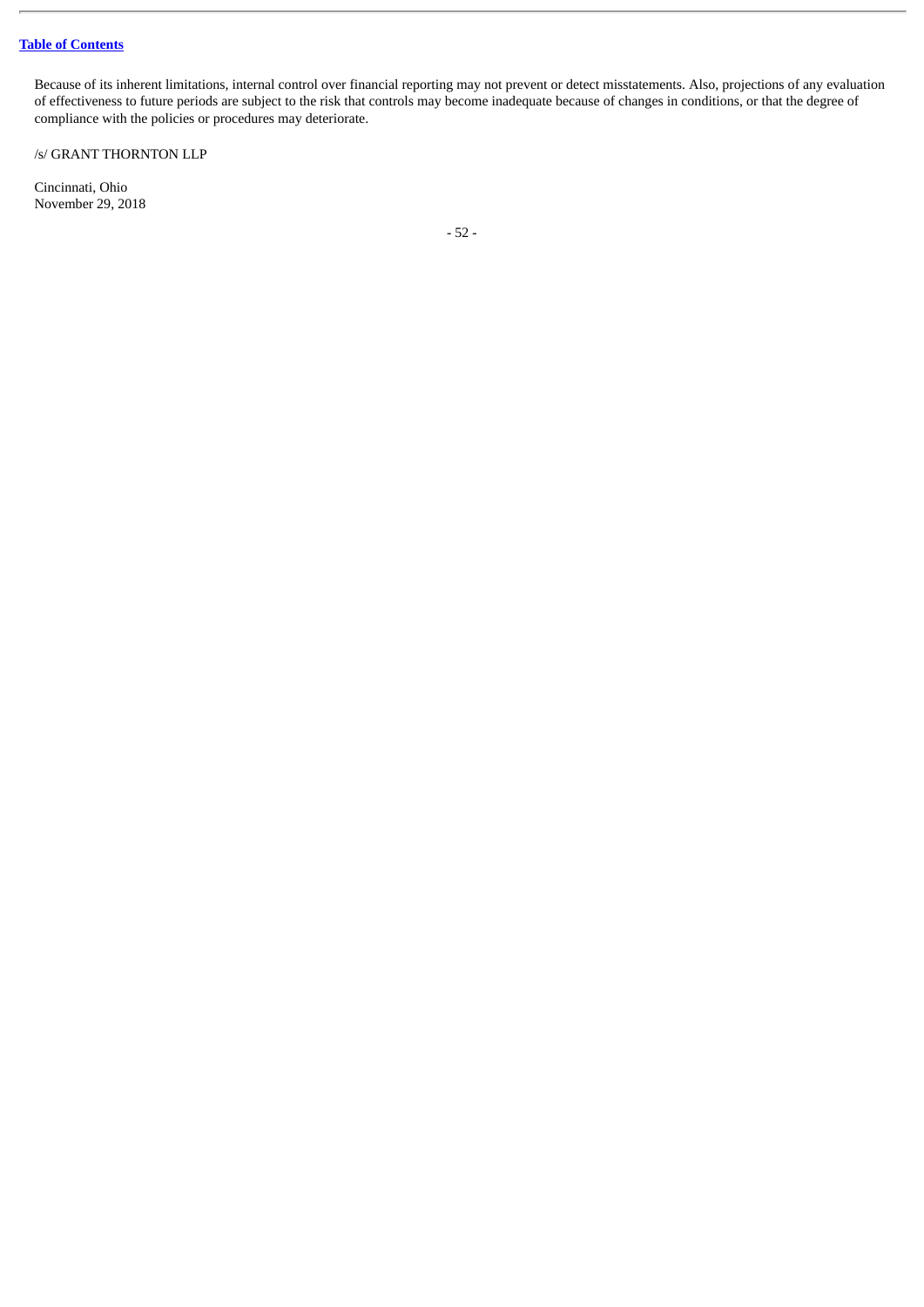### <span id="page-52-0"></span>**CONSOLIDATED STATEMENTS OF OPERATIONS (in thousands, except per share data) Meridian Bioscience, Inc. and Subsidiaries**

| For the Year Ended September 30,                            | 2018        | 2017        | 2016        |
|-------------------------------------------------------------|-------------|-------------|-------------|
| <b>Net Revenues</b>                                         | \$213,571   | \$200,771   | \$196,082   |
| <b>Cost of Sales</b>                                        | 83,110      | 76,479      | 68,870      |
| <b>Gross Profit</b>                                         | 130,461     | 124,292     | 127,212     |
| <b>Operating Expenses:</b>                                  |             |             |             |
| Research and development                                    | 16,870      | 16,036      | 14,191      |
| Selling and marketing                                       | 34,468      | 32,388      | 30,056      |
| General and administrative                                  | 34,488      | 31,096      | 29,429      |
| Restructuring costs                                         | 8,706       | 134         | 677         |
| Litigations costs                                           | 4,345       | 628         |             |
| Goodwill impairment charge                                  |             | 6,628       |             |
| Acquisition-related costs                                   |             |             | 1,481       |
| Total operating expenses                                    | 98,877      | 86,910      | 75,834      |
| <b>Operating Income</b>                                     | 31,584      | 37,382      | 51,378      |
| Other Income (Expense):                                     |             |             |             |
| Interest income                                             | 418         | 171         | 67          |
| Interest expense                                            | (1,520)     | (1,642)     | (897)       |
| Other, net                                                  | (102)       | 518         | 96          |
| Total other expense                                         | (1,204)     | (953)       | (734)       |
| Earnings Before Income Taxes                                | 30,380      | 36,429      | 50,644      |
| <b>Income Tax Provision</b>                                 | 6,531       | 14,872      | 18,415      |
| <b>Net Earnings</b>                                         | \$23,849    | \$21,557    | \$ 32,229   |
| Earnings Per Share Data:                                    |             |             |             |
| Basic earnings per common share                             | \$<br>0.56  | \$<br>0.51  | \$<br>0.77  |
| Diluted earnings per common share                           | \$<br>0.56  | \$<br>0.51  | \$<br>0.76  |
| Common shares used for basic earnings per common share      | 42,325      | 42,188      | 42,010      |
| Effect of dilutive stock options and restricted share units | 429         | 383         | 383         |
| Common shares used for diluted earnings per common share    | 42,754      | 42,571      | 42,393      |
| Dividends declared per common share                         | \$<br>0.500 | \$<br>0.575 | \$<br>0.800 |
| <b>Anti-dilutive Securities:</b>                            |             |             |             |
| Common share options and restricted share units             | 1,007       | 873         | 462         |

The accompanying notes are an integral part of these consolidated financial statements.

- 53 -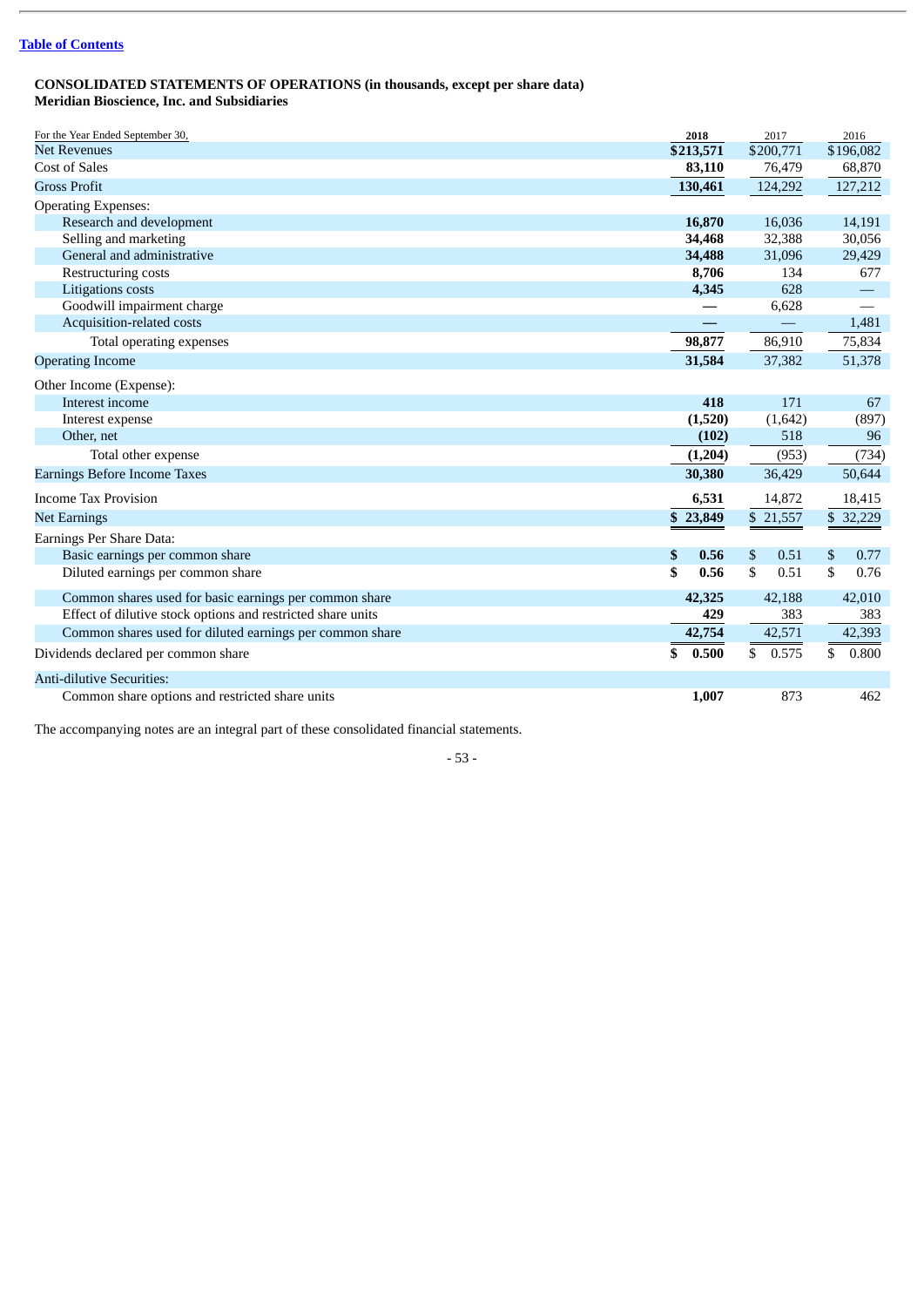### <span id="page-53-0"></span>**CONSOLIDATED STATEMENTS OF COMPREHENSIVE INCOME (dollar amounts in thousands) Meridian Bioscience, Inc. and Subsidiaries**

| For the Year Ended September 30,                            | 2018     | 2017     | 2016     |
|-------------------------------------------------------------|----------|----------|----------|
| <b>Net Earnings</b>                                         | \$23,849 | \$21,557 | \$32,229 |
| Other comprehensive income (loss):                          |          |          |          |
| Foreign currency translation adjustment                     | (1,075)  | 1,616    | (2,732)  |
| Unrealized gain (loss) on cash flow hedge                   | 907      | 1.544    | (729)    |
| Income taxes related to items of other comprehensive income | (263)    | (590)    | 275      |
| Other comprehensive income (loss), net of tax               | (431)    | 2,570    | (3, 186) |
| Comprehensive Income                                        | \$23,418 | \$24,127 | \$29,043 |

The accompanying notes are an integral part of these consolidated financial statements.

- 54 -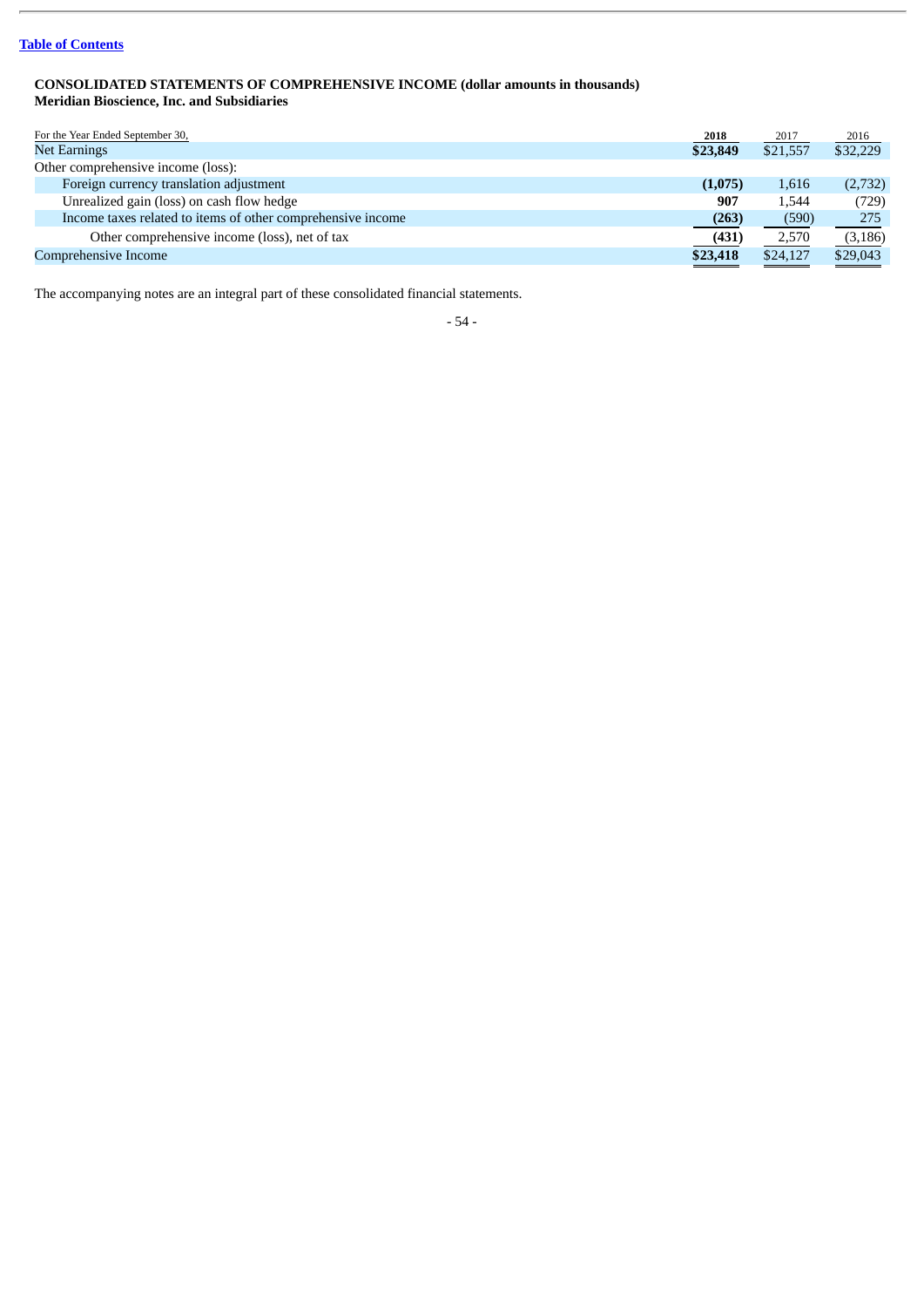### <span id="page-54-0"></span>**CONSOLIDATED STATEMENTS OF CASH FLOWS (dollar amounts in thousands) Meridian Bioscience, Inc. and Subsidiaries**

| For the Year Ended September 30,                               | 2018        | 2017      | 2016                     |
|----------------------------------------------------------------|-------------|-----------|--------------------------|
| <b>Cash Flows From Operating Activities</b>                    |             |           |                          |
| Net earnings                                                   | \$23,849    | \$21,557  | \$32,229                 |
| Non-cash items included in net earnings:                       |             |           |                          |
| Depreciation of property, plant and equipment                  | 4,491       | 4,342     | 3,937                    |
| Amortization of intangible assets                              | 3,433       | 3,776     | 2,690                    |
| Amortization of deferred instrument costs                      | 764         | 972       | 1,091                    |
| Stock-based compensation                                       | 3,402       | 3,381     | 2,911                    |
| Goodwill impairment charge                                     |             | 6,628     |                          |
| Deferred income taxes                                          | (300)       | 1,474     | (233)                    |
| Losses on long-lived assets                                    |             |           | 659                      |
| Change in:                                                     |             |           |                          |
| Accounts receivable                                            | (4, 447)    | (1,211)   | 119                      |
| Inventories                                                    | (1, 142)    | 3,467     | (8,225)                  |
| Prepaid expenses and other current assets                      | 323         | 1,225     | (9)                      |
| Accounts payable and accrued expenses                          | 4,124       | (3, 151)  | 1,773                    |
| Income taxes payable                                           | (524)       | (384)     | 464                      |
| Other, net                                                     | 810         | (721)     | (183)                    |
| Net cash provided by operating activities                      | 34,783      | 41,355    | 37,223                   |
| <b>Cash Flows From Investing Activities</b>                    |             |           |                          |
| Purchase of property, plant and equipment                      | (4,201)     | (4, 467)  | (4,004)                  |
| Purchase of equity method investment                           |             |           | (600)                    |
| Acquisition of Magellan, net of cash acquired                  |             |           | (62,091)                 |
| Net cash used for investing activities                         | (4,201)     | (4, 467)  | (66, 695)                |
| <b>Cash Flows From Financing Activities</b>                    |             |           |                          |
| Dividends paid                                                 | (21, 170)   | (24, 266) | (33, 649)                |
| Proceeds from term loan, net of issuance costs                 |             |           | 59,860                   |
| Payments on term loan                                          | (4,500)     | (3,750)   | (1,500)                  |
| Proceeds and tax benefits from exercises of stock options      | 187         | 303       | 2,494                    |
| Payment of acquisition consideration                           | (2, 110)    |           | $\overline{\phantom{0}}$ |
| Net cash provided by (used for) financing activities           | (27, 593)   | (27, 713) | 27,205                   |
| <b>Effect of Exchange Rate Changes on Cash and Equivalents</b> | (298)       | 671       | (480)                    |
| <b>Net Increase (Decrease) in Cash and Equivalents</b>         | 2,691       | 9,846     | (2,747)                  |
| <b>Cash and Equivalents at Beginning of Period</b>             | 57,072      | 47,226    | 49,973                   |
| <b>Cash and Equivalents at End of Period</b>                   | \$59,763    | \$57,072  | \$47,226                 |
| <b>Supplemental Cash Flow Information</b>                      |             |           |                          |
| Cash paid for interest                                         | 1,487<br>\$ | \$1,605   | 879<br>\$                |
| Cash paid for income taxes                                     | \$<br>6,555 | \$12,613  | \$17,915                 |

The accompanying notes are an integral part of these consolidated financial statements.

- 55 -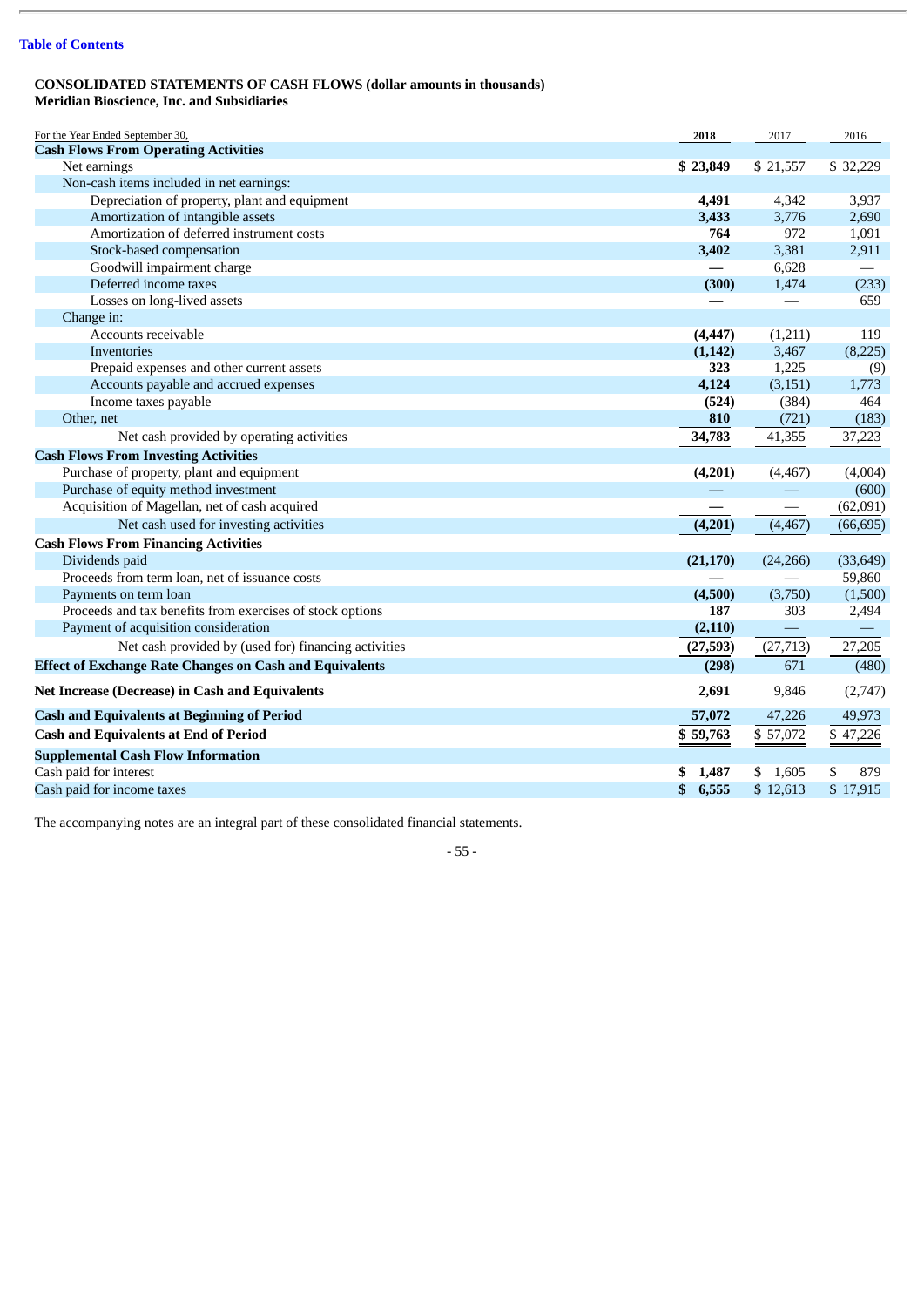### <span id="page-55-0"></span>**CONSOLIDATED BALANCE SHEETS (dollar amounts in thousands) Meridian Bioscience, Inc. and Subsidiaries**

| As of September 30,                                                   | 2018      | 2017      |
|-----------------------------------------------------------------------|-----------|-----------|
| <b>Assets</b>                                                         |           |           |
| <b>Current Assets:</b>                                                |           |           |
| Cash and equivalents                                                  | \$59,763  | \$57,072  |
| Accounts receivable, less allowances of \$310 and \$307, respectively | 32,336    | 29,106    |
| <b>Inventories</b>                                                    | 41,993    | 41,493    |
| Prepaid expenses and other current assets                             | 4,961     | 6,204     |
| Total current assets                                                  | 139,053   | 133,875   |
| Property, Plant and Equipment, at Cost:                               |           |           |
| Land                                                                  | 1,160     | 1,162     |
| Buildings and improvements                                            | 32,444    | 32,207    |
| Machinery, equipment and furniture                                    | 50,606    | 48,836    |
| Construction in progress                                              | 1,631     | 1,895     |
| Subtotal                                                              | 85,841    | 84,100    |
| Less: accumulated depreciation and amortization                       | 55,846    | 53,590    |
| Net property, plant and equipment                                     | 29,995    | 30,510    |
| <b>Other Assets:</b>                                                  |           |           |
| Goodwill                                                              | 54,637    | 54,926    |
| Other intangible assets, net                                          | 23,113    | 26,704    |
| Restricted cash                                                       | 1,000     | 1,000     |
| Deferred instrument costs, net                                        | 1,239     | 1,368     |
| Fair value of interest rate swap                                      | 1,722     | 815       |
| Deferred income taxes                                                 | 130       | 158       |
| Other assets                                                          | 488       | 421       |
| Total other assets                                                    | 82,329    | 85,392    |
| <b>Total assets</b>                                                   | \$251,377 | \$249,777 |

The accompanying notes are an integral part of these consolidated financial statements.

- 56 -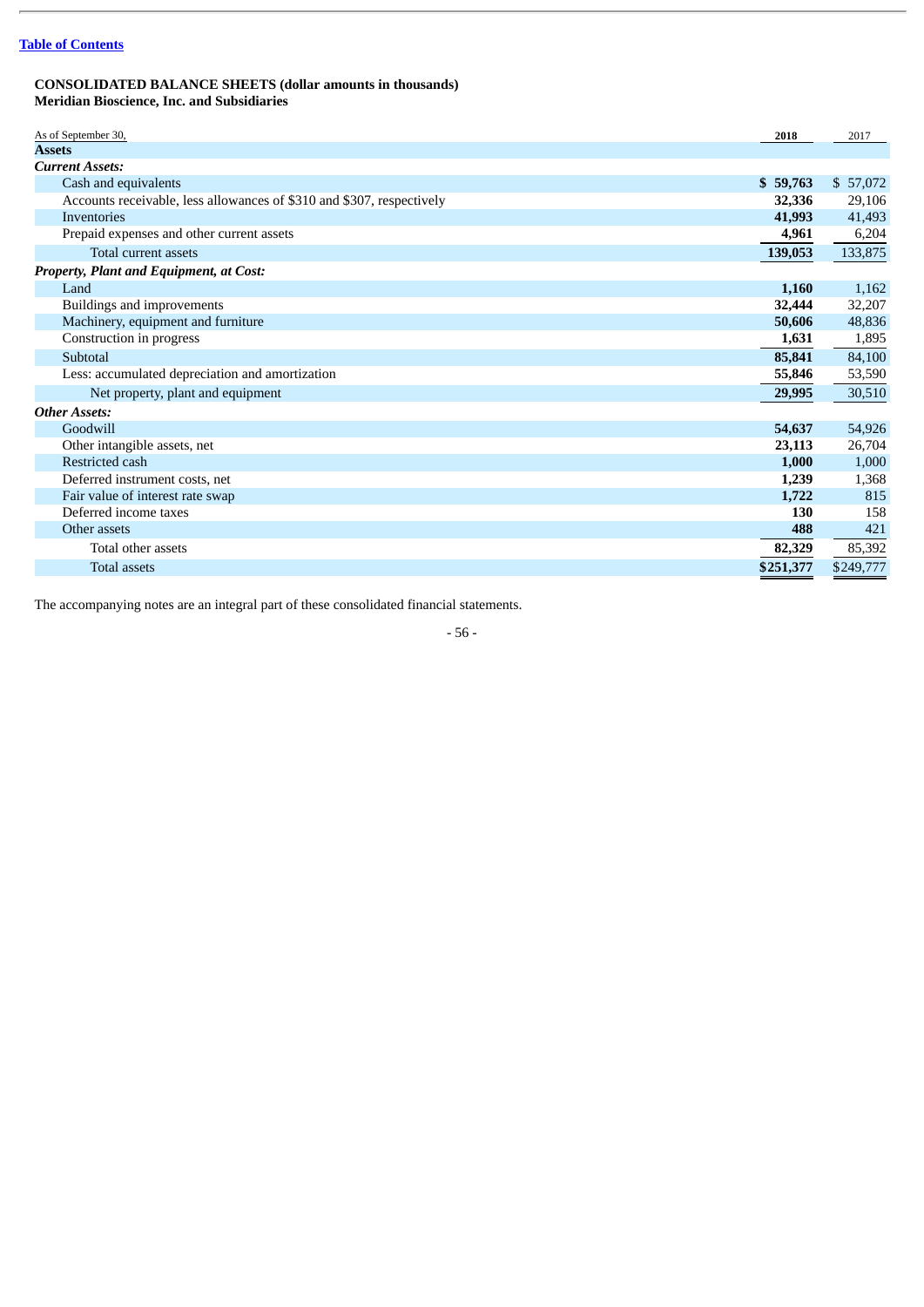### **CONSOLIDATED BALANCE SHEETS (dollar amounts in thousands) Meridian Bioscience, Inc. and Subsidiaries**

| As of September 30,                          | 2018        | 2017                  |
|----------------------------------------------|-------------|-----------------------|
| <b>Liabilities and Shareholders' Equity</b>  |             |                       |
| <b>Current Liabilities:</b>                  |             |                       |
| Accounts payable                             | 6,260<br>S. | $\mathbb{S}$<br>7,719 |
| Accrued employee compensation costs          | 7,263       | 4,536                 |
| Current portion of acquisition consideration |             | 2,095                 |
| Other accrued expenses                       | 5,065       | 2,789                 |
| Current portion of long-term debt            | 5,250       | 4,500                 |
| Income taxes payable                         | 335         | 1,248                 |
| Total current liabilities                    | 24,173      | 22,887                |
| <b>Non-Current Liabilities</b>               |             |                       |
| Acquisition consideration                    |             | 235                   |
| Post-employment benefits                     | 2,646       | 2,468                 |
| Long-term debt                               | 44,930      | 50,147                |
| Long-term income taxes payable               | 441         |                       |
| Deferred income taxes                        | 3,769       | 4,455                 |
| Total non-current liabilities                | 51,786      | 57,305                |
| <b>Commitments and Contingencies</b>         |             |                       |
| <b>Shareholders' Equity:</b>                 |             |                       |

| Preferred stock, no par value; 1,000,000 shares authorized; none issued                                   |           |           |
|-----------------------------------------------------------------------------------------------------------|-----------|-----------|
| Common shares, no par value; 71,000,000 shares authorized, 42,399,962 and 42,207,317 issued, respectively |           |           |
| Additional paid-in capital                                                                                | 129,193   | 125,608   |
| Retained earnings                                                                                         | 49,602    | 46.923    |
| Accumulated other comprehensive loss                                                                      | (3, 377)  | (2,946)   |
| Total shareholders' equity                                                                                | 175,418   | 169,585   |
| Total liabilities and shareholders' equity                                                                | \$251,377 | \$249,777 |
|                                                                                                           |           |           |

The accompanying notes are an integral part of these consolidated financial statements.

# - 57 -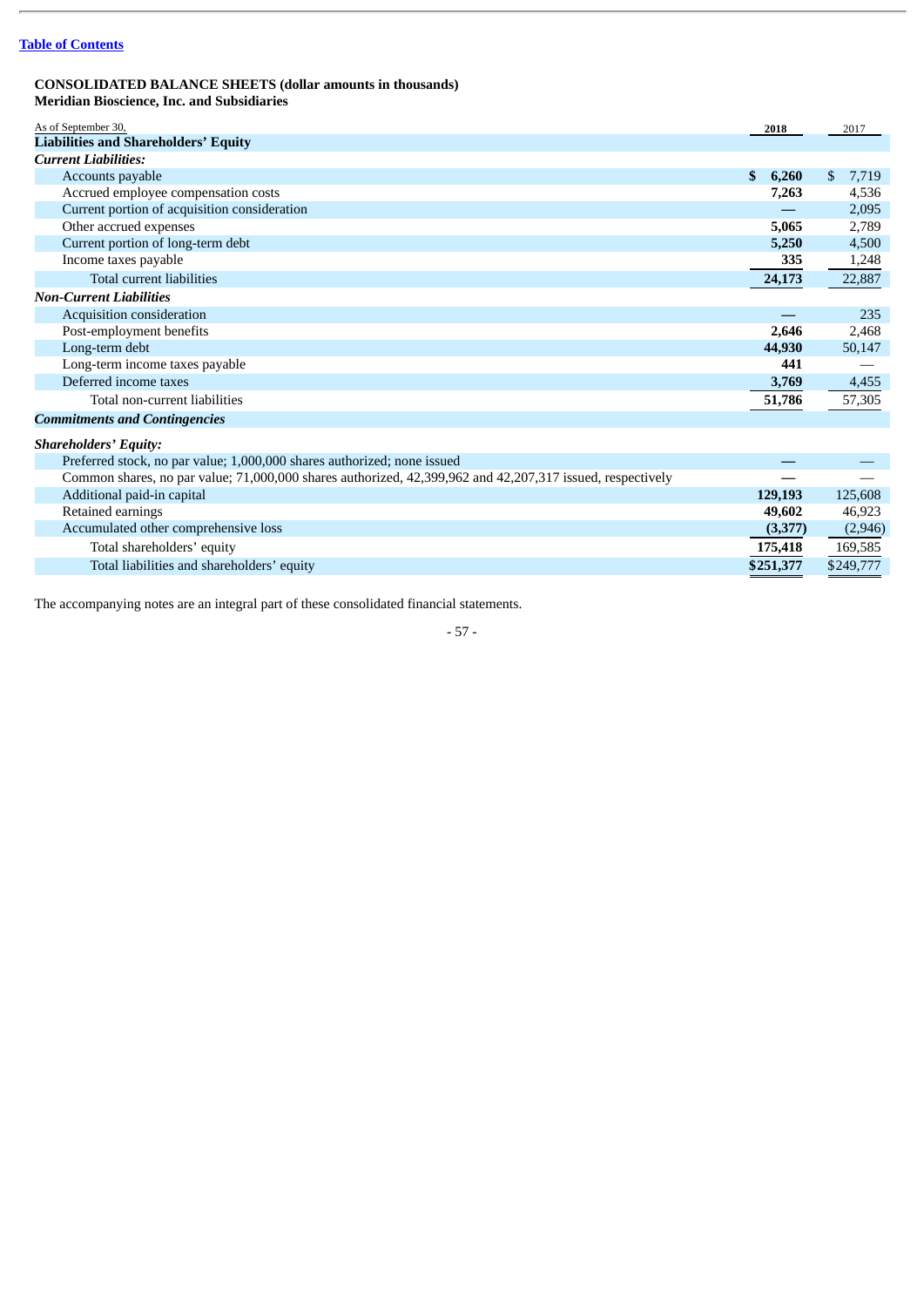# <span id="page-57-0"></span>**CONSOLIDATED STATEMENTS OF SHAREHOLDERS' EQUITY (dollar and share amounts in thousands, except per share data) Meridian Bioscience, Inc. and Subsidiaries**

|                                         | Common<br><b>Shares</b><br>Issued | Additional<br>Paid-in<br>Capital | Retained<br>Earnings |              | <b>Accum Other</b><br>Comp<br>Income<br>(Loss) | Total     |
|-----------------------------------------|-----------------------------------|----------------------------------|----------------------|--------------|------------------------------------------------|-----------|
| <b>Balance at September 30, 2015</b>    | 41,838                            | \$117,151                        | \$51,052             | $\mathbb{S}$ | (2, 330)                                       | \$165,873 |
| Cash dividends paid - \$0.800 per share |                                   |                                  | (33, 649)            |              |                                                | (33, 649) |
| Exercise of stock options               | 152                               | 2,294                            |                      |              |                                                | 2,294     |
| Conversion of restricted share units    | 117                               |                                  |                      |              |                                                |           |
| Stock compensation expense              |                                   | 2,911                            |                      |              |                                                | 2,911     |
| Net earnings                            |                                   |                                  | 32,229               |              |                                                | 32,229    |
| Foreign currency translation adjustment |                                   |                                  |                      |              | (2,732)                                        | (2,732)   |
| Hedging activity, net of tax            |                                   |                                  |                      |              | (454)                                          | (454)     |
| <b>Balance at September 30, 2016</b>    | 42,107                            | 122,356                          | 49,632               |              | (5,516)                                        | 166,472   |
| Cash dividends paid - \$0.575 per share |                                   |                                  | (24, 266)            |              |                                                | (24, 266) |
| Exercise of stock options               | 18                                | (129)                            |                      |              |                                                | (129)     |
| Conversion of restricted share units    | 82                                |                                  |                      |              |                                                |           |
| Stock compensation expense              |                                   | 3,381                            |                      |              |                                                | 3,381     |
| Net earnings                            |                                   |                                  | 21,557               |              | $\overline{\phantom{0}}$                       | 21,557    |
| Foreign currency translation adjustment |                                   |                                  |                      |              | 1,616                                          | 1,616     |
| Hedging activity, net of tax            |                                   |                                  |                      |              | 954                                            | 954       |
| <b>Balance at September 30, 2017</b>    | 42,207                            | 125,608                          | 46,923               |              | (2,946)                                        | 169,585   |
| Cash dividends paid - \$0.500 per share |                                   |                                  | (21, 170)            |              |                                                | (21, 170) |
| Exercise of stock options               | 13                                | 183                              |                      |              |                                                | 183       |
| Conversion of restricted share units    | 180                               |                                  |                      |              |                                                |           |
| <b>Stock compensation expense</b>       |                                   | 3,402                            |                      |              |                                                | 3,402     |
| Net earnings                            |                                   |                                  | 23,849               |              |                                                | 23,849    |
| Foreign currency translation adjustment |                                   |                                  |                      |              | (1,075)                                        | (1,075)   |
| Hedging activity, net of tax            |                                   |                                  |                      |              | 644                                            | 644       |
| <b>Balance at September 30, 2018</b>    | 42,400                            | \$129,193                        | \$49,602             | \$           | (3, 377)                                       | \$175,418 |

The accompanying notes are an integral part of these consolidated financial statements.

- 58 -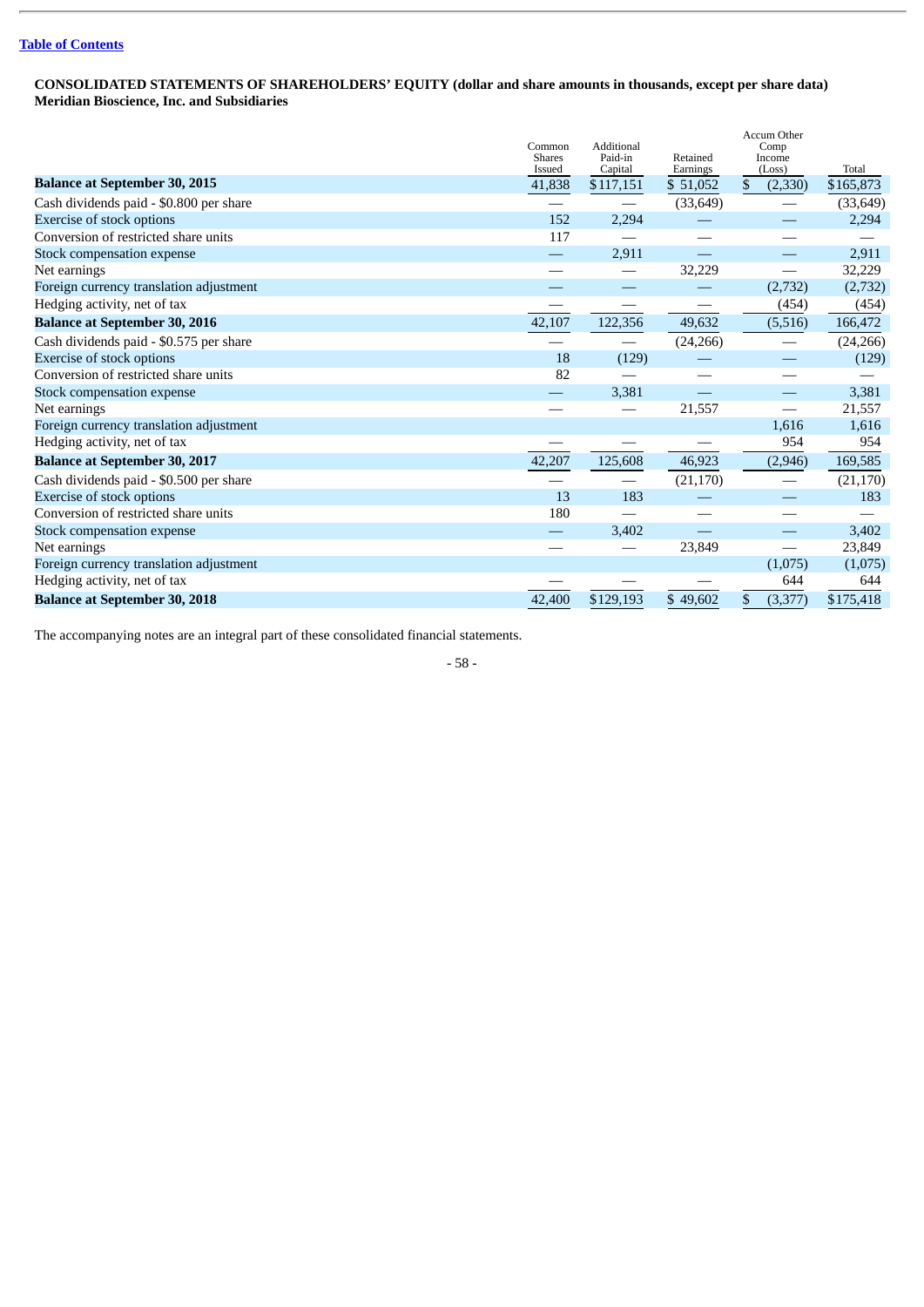# <span id="page-58-0"></span>**NOTES TO CONSOLIDATED FINANCIAL STATEMENTS Meridian Bioscience, Inc. and Subsidiaries (dollar and share amounts in thousands, except per share data)**

# *(1) Summary of Significant Accounting Policies*

- **(a) Nature of Business -** Meridian is a fully-integrated life science company whose principal businesses are: (i) the development, manufacture and distribution of clinical diagnostic test kits primarily for certain gastrointestinal and respiratory infectious diseases, and elevated blood lead levels; and (ii) the manufacture and distribution of bulk antigens, antibodies, PCR/qPCR reagents, nucleotides, competent cells, and bioresearch reagents used by other diagnostic manufacturers and researchers.
- **(b) Principles of Consolidation -** The consolidated financial statements include the accounts of Meridian Bioscience, Inc. and its subsidiaries. All intercompany accounts and transactions have been eliminated in consolidation. Unless the context requires otherwise, references to "Meridian," "we," "us," "our" or "our company" refer to Meridian Bioscience, Inc. and its subsidiaries.
- **(c) Use of Estimates -** The preparation of financial statements in conformity with generally accepted accounting principles requires management to make estimates and assumptions that affect the reported amounts of assets and liabilities, disclosure of contingent assets and liabilities at the date of the financial statements, and the reported amounts of revenues and expenses during the reporting period. Actual results could differ from those estimates.
- **(d) Foreign Currency Translation** Assets and liabilities of foreign operations are translated using year-end exchange rates with gains or losses resulting from translation included as a separate component of accumulated other comprehensive income or loss. Revenues and expenses are translated using exchange rates prevailing during the year. We also recognize foreign currency transaction gains and losses on certain assets and liabilities that are denominated in the Australian dollar, British pound, Chinese yuan and Euro currencies. These gains and losses are included in other income and expense in the accompanying Consolidated Statements of Operations.
- **(e) Cash, Cash Equivalents and Investments -** The primary objectives of our investment activities are to preserve capital and provide sufficient liquidity to meet operating requirements and fund strategic initiatives such as acquisitions. We maintain a written investment policy that governs the management of our investments in fixed income securities. This policy, among other things, provides that we may purchase only high creditquality securities that have short-term ratings of at least A-2, P-2 and F-2, and long-term ratings of at least A, Baa1 and A, by Standard & Poor's, Moody's and Fitch, respectively, at the time of purchase. We consider short-term investments with original maturities of 90 days or less to be cash equivalents, including institutional money market funds. At times our investments of cash and equivalents with various high credit quality financial institutions may be in excess of the Federal Deposit Insurance Corporation (FDIC) insurance limit.

- 59 -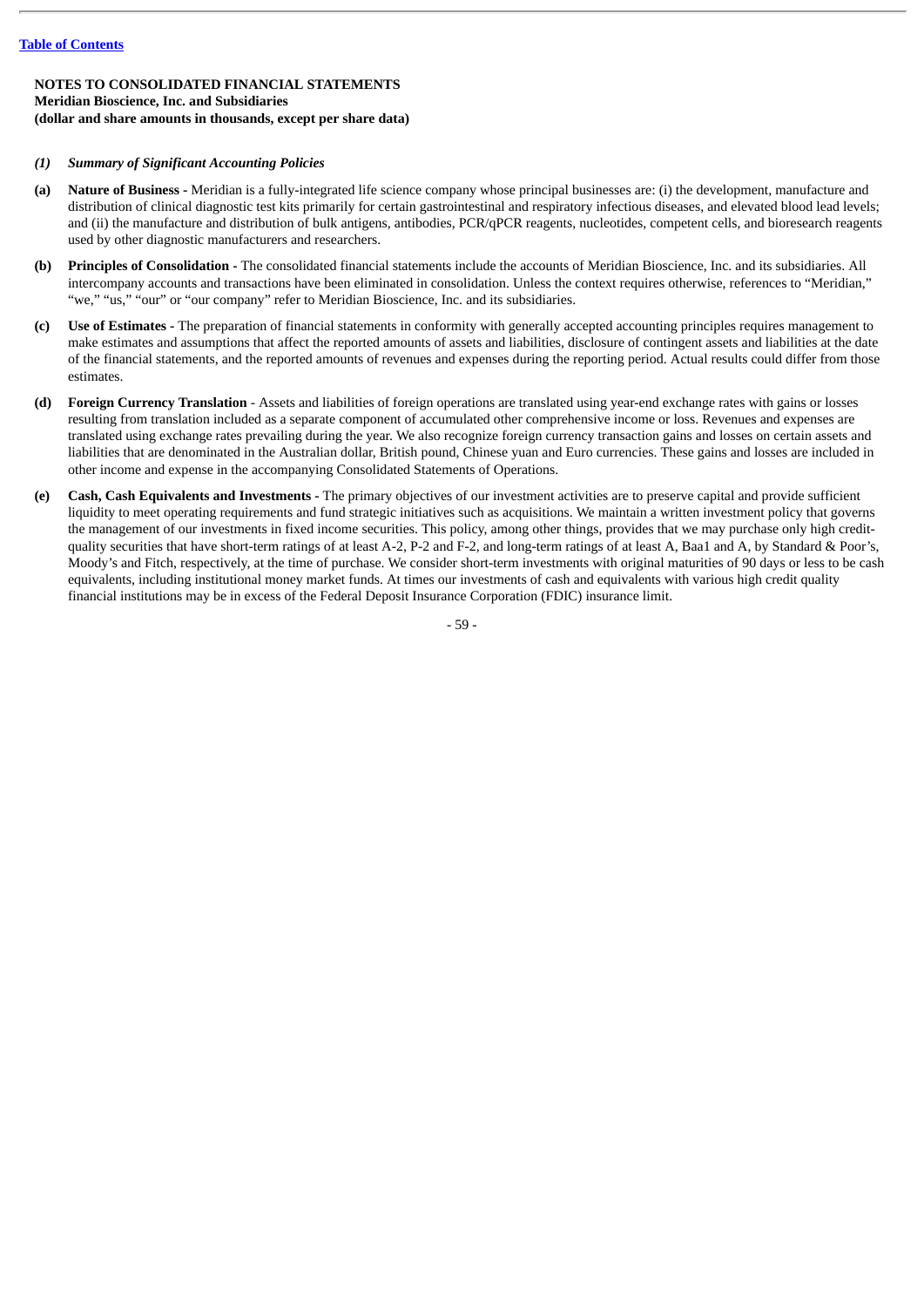Our investment portfolio includes the following components:

|                                  | September 30, 2018             |                               | September 30, 2017      |         |  |
|----------------------------------|--------------------------------|-------------------------------|-------------------------|---------|--|
|                                  | Cash and<br><b>Equivalents</b> | Other                         | Cash and<br>Equivalents | Other   |  |
| Institutional money market funds | 20,421<br>S.                   |                               | \$20,104                |         |  |
| Cash on hand –                   |                                |                               |                         |         |  |
| Restricted                       |                                | 1,000                         |                         | 1,000   |  |
| Unrestricted                     | 39,342                         | $\overbrace{\phantom{12332}}$ | 36,968                  |         |  |
| Total                            | 59,763<br>S.                   | \$1,000                       | \$ 57,072               | \$1,000 |  |

**(f) Inventories** - Inventories are stated at the lower of cost or market. Cost is determined on a first-in, first-out (FIFO) basis. Alethia instruments are carried in inventory until customer placement, at which time they are transferred to deferred instrument costs, unless sold outright. Similarly, blood lead testing instruments are carried in inventory until they are sold outright or placed with a customer under the customer reagent rental program, at which time they are transferred to property, plant and equipment.

We establish reserves against cost for excess and obsolete materials, finished goods whose shelf life may expire before sale to customers, and other identified exposures. Such reserves were \$1,971 and \$2,059 at September 30, 2018 and 2017, respectively. We estimate these reserves based on assumptions about future demand and market conditions. If actual demand and market conditions were to be less favorable than such estimates, additional inventory write-downs would be required and recorded in the period known. Such adjustments would negatively affect gross profit margin and overall results of operations.

**(g) Property, Plant and Equipment** - Property, plant and equipment are stated at cost. Upon retirement or other disposition, the cost and related accumulated depreciation are removed from the accounts and the resulting gain or loss is reflected in earnings. Maintenance and repairs are expensed as incurred. Depreciation is computed on the straight-line method in amounts sufficient to write-off the cost over the estimated useful lives, generally as follows:

Buildings and improvements - 18 to 40 years

Leasehold improvements - life of the lease

Machinery, equipment and furniture - 3 to 10 years

Computer equipment and software - 3 to 5 years

Instruments under customer reagent rental arrangements - 5 years

- 60 -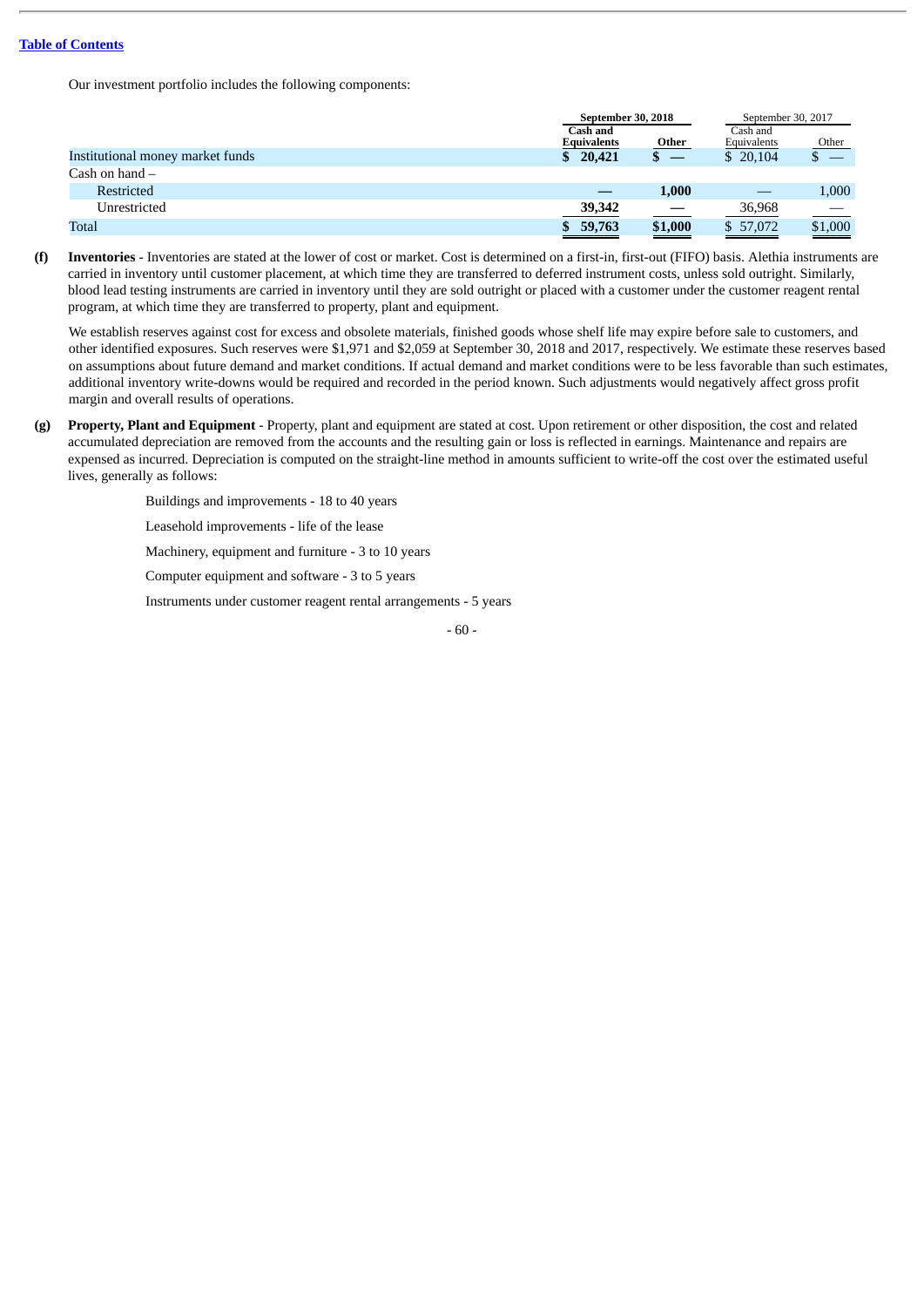**(h) Intangible Assets -** Goodwill is subject to an annual impairment review (or more frequently if impairment indicators arise) at the reporting unit level, which we perform annually as of June 30, the end of our third fiscal quarter. A reporting unit is generally an operating segment or one level below an operating segment that constitutes a business for which discrete financial information is available and regularly reviewed by segment management. Following the fiscal 2018 restructuring and consolidation of separately-run businesses into two integrated global business units (see Note 2), at September 30, 2018, we had two reporting units (Diagnostics and Life Science), both of which contained goodwill. We review our reporting unit structure annually, or more frequently if facts and circumstances warrant. Goodwill is considered impaired if the carrying value of the reporting unit exceeds its fair value. We have no intangible assets with indefinite lives other than goodwill.

During fiscal 2018, we performed quantitative assessments as of June 30, 2018 for each of our Diagnostics and Life Science reporting units. As part of this assessment, fair value, as determined through a valuation performed by a third party, was calculated via both market (comparable company) and income (discounted cash flows) approaches. Based upon these approaches, the fair value of each reporting unit exceeded its carrying value; therefore, each of the Diagnostics and Life Science reporting units satisfied the quantitative assessment for fiscal 2018.

Similarly, during fiscal 2017, we performed quantitative assessments as of June 30, 2017 for each of our Americas Diagnostics, Bioline and Life Science-U.S. reporting units that existed at that time, noting the separate Magellan discussion below. As part of this assessment, fair value, as determined through a valuation performed by a third party, was calculated via both market (comparable company) and income (discounted cash flows) approaches. Based upon these approaches, the fair value of each reporting unit exceeded its carrying value; therefore, each of the Americas Diagnostics, Bioline and Life Science-U.S. reporting units satisfied the quantitative assessment for fiscal 2017.

During the quarter ended June 30, 2017, the events described below occurred, indicating that impairment of the goodwill recorded as part of the Magellan acquisition had occurred.

On May 17, 2017, the FDA issued a field safety notice advising customers to discontinue use of Magellan's lead testing systems with venous blood samples. This field safety notice was followed by product recall notices on May 25th and June 5th. Subsequent to the issuances of these field safety and product recall notices, the FDA completed an inspection of Magellan's quality system, and issued its Form 483, Inspectional Observations, on June 29, 2017, which was expectedly followed by a Warning Letter issued on October 23, 2017. The Warning Letter requires periodic reporting on our remediation progress.

- 61 -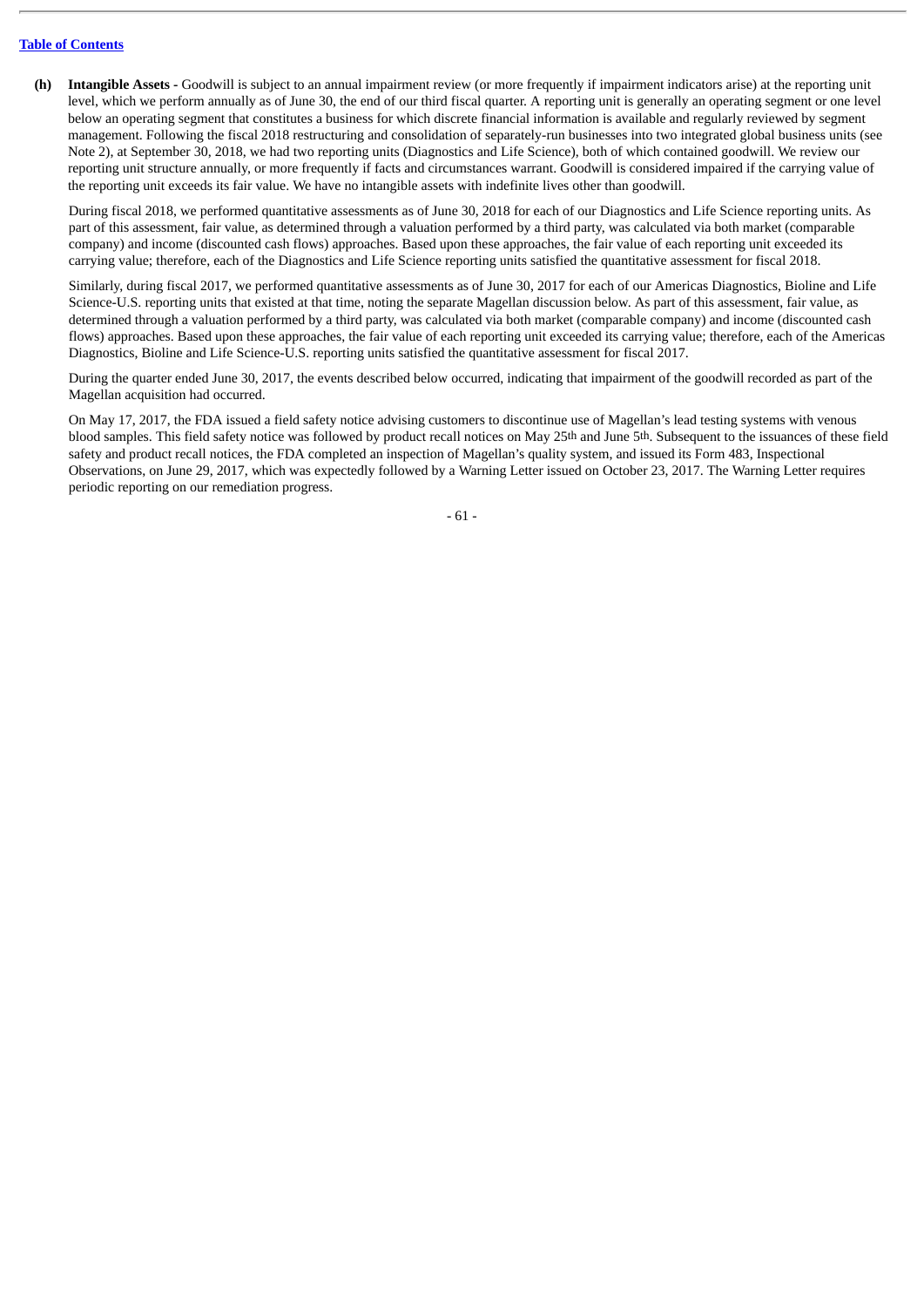In light of these factors and their impacts, during the third quarter of fiscal 2017, it was determined that a potential impairment of goodwill recorded in connection with the acquisition of Magellan had occurred (i.e., a "triggering event"). With the assistance of an independent valuation firm, Magellan's fair value was calculated via both market (comparable company) and income (discounted cash flows) approaches. Based upon these approaches, it was determined that the carrying value of the Magellan reporting unit did, in fact, exceed its fair value. As a result, an impairment charge of \$6,628, on both a pre-tax and after-tax basis, was recorded during the third quarter and is reflected as a separate operating expense line item within the accompanying Consolidated Statement of Operations for the year ended September 30, 2017. This quantitative assessment as of May 31, 2017 was supplemented by a qualitative assessment of Magellan's goodwill as of June 30, 2017, with such assessment indicating that no additional impairment existed.

No impairments were indicated or recorded from the analyses performed for fiscal 2018 or 2016.

During fiscal 2018, goodwill decreased \$289, resulting solely from currency translation adjustments on the goodwill of the Life Science reporting unit. The decrease of \$7,056 in fiscal 2017 reflects: (i) a \$767 acquisition measurement period adjustment downward related to Magellan (Diagnostics segment; see Note 3); (ii) the \$6,628 impairment charge related to Magellan; and (iii) a \$339 increase from the currency translation adjustment on the goodwill of the Life Science segment.

A summary of Meridian's acquired intangible assets subject to amortization, as of September 30, 2018 and 2017 is as follows.

|          | 2017     |                |                  |
|----------|----------|----------------|------------------|
| Gross    |          | Gross          |                  |
| Value    | Amort.   | Value          | Accum.<br>Amort. |
| \$22,297 | \$13,974 | \$22,332       | \$12,807         |
| 8.647    | 5.267    | 8.689          | 4,398            |
| 24,461   | 13,051   | 24,562         | 11,854           |
| 720      | 720      | 720            | 540              |
| \$56,125 | \$33,012 | \$56,303       | \$29,599         |
|          | Carrying | 2018<br>Accum. | Carrying         |

The actual aggregate amortization expense for these intangible assets for fiscal 2018, 2017 and 2016 was \$3,433, \$3,776 and \$2,690, respectively. The estimated aggregate amortization expense for these intangible assets for each of the five succeeding fiscal years is as follows: fiscal 2019 - \$3,328, fiscal 2020 - \$3,165, fiscal 2021 - \$2,560, fiscal 2022 - \$2,182 and fiscal 2023 - \$2,170.

Long-lived assets, excluding goodwill, are reviewed for impairment when events or circumstances indicate that such assets may not be recoverable at their carrying value. Whether an event or circumstance triggers an impairment is determined by comparing an estimate of the asset's future undiscounted cash flows to its carrying value. If impairment has occurred, it is measured by a fair-value based calculation.

### - 62 -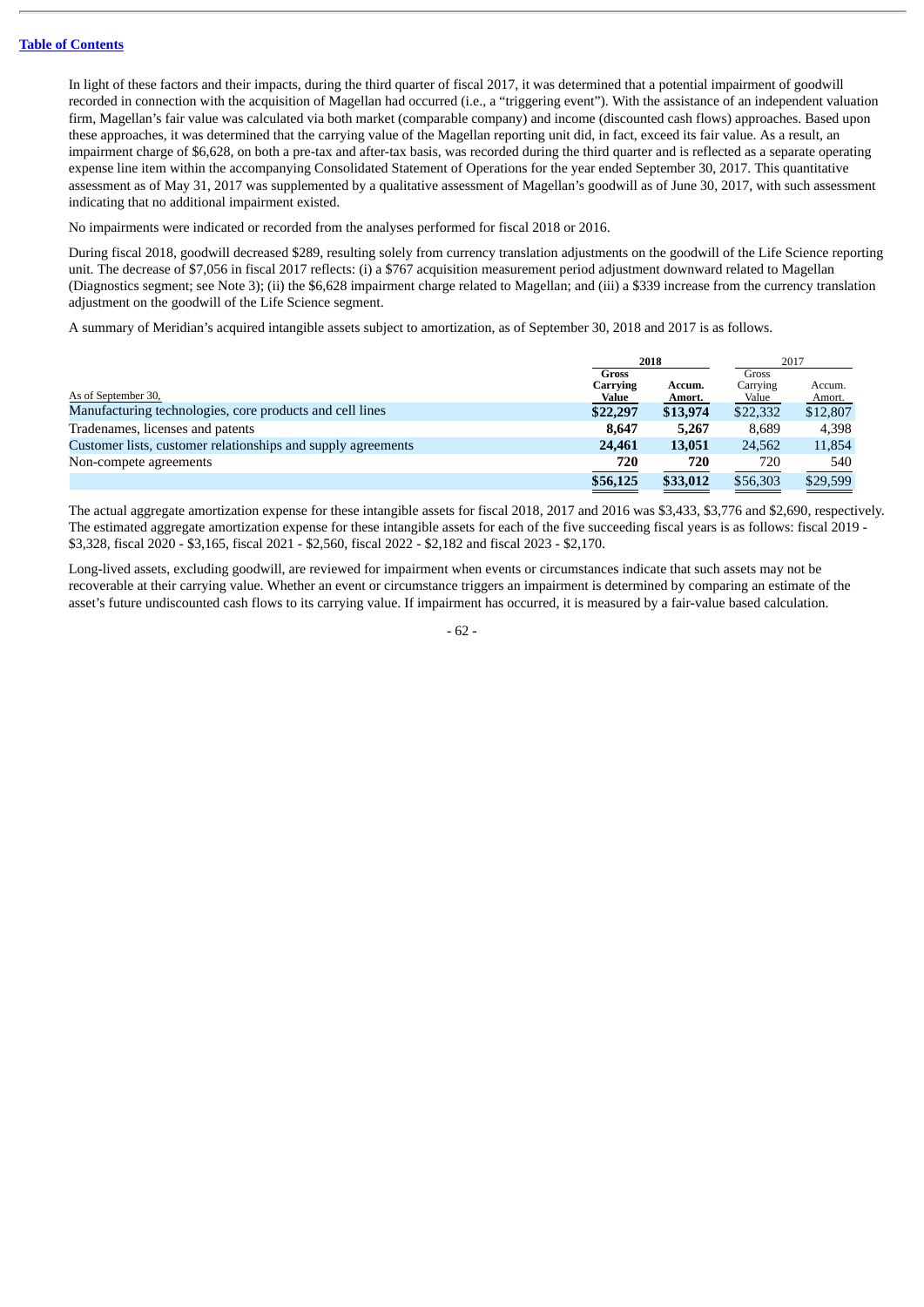Our ability to recover the carrying value of our intangible assets, both identifiable intangibles and goodwill, is dependent upon the future cash flows of the related acquired businesses and assets. We make judgments and assumptions regarding future cash flows, including sales levels, gross profit margins, operating expense levels, working capital levels, and capital expenditures. With respect to identifiable intangibles and fixed assets, we also make judgments and assumptions regarding useful lives.

We consider the following factors in evaluating events and circumstances for possible impairment: (i) significant under-performance relative to historical or projected operating results; (ii) negative industry trends; (iii) sales levels of specific groups of products (related to specific identifiable intangibles); (iv) changes in overall business strategies; and (v) other factors.

If actual cash flows are less favorable than projections, this could trigger impairment of intangible assets and other long-lived assets. If impairment were to occur, this would negatively affect overall results of operations. Aside from the Magellan matter noted above, no triggering events have been identified by the Company for fiscal 2018, 2017 or 2016.

**(i) Revenue Recognition and Accounts Receivable** - Revenue is generally recognized from sales when product is shipped and title has passed to the customer. Revenue is reduced in the period of sale for fees paid to distributors, which are inseparable from the distributor's purchase of our product and for which we receive no goods or services in return. Such fees totaled \$1,453, \$787, and \$339 in fiscal 2018, 2017 and 2016, respectively.

Revenue for the Diagnostics segment is reduced at the date of sale for product price adjustments due to certain distributors under local contracts. Management estimates accruals for distributor price adjustments based on local contract terms, sales data provided by distributors, historical statistics, current trends, and other factors. Changes to the accruals are recorded in the period that they become known. Such accruals were \$4,303 at September 30, 2018 and \$4,190 at September 30, 2017, and have been netted against accounts receivable.

Revenue for our Diagnostics segment includes revenue for our Alethia molecular test system. This system includes an instrument, instrument accessories and test kits. In markets where the test system is sold via multiple deliverable arrangements, the cost of the instrument and instrument accessories is deferred upon placement at a customer and amortized on a straight-line basis into cost of sales over the expected utilization period, generally three years.

- 63 -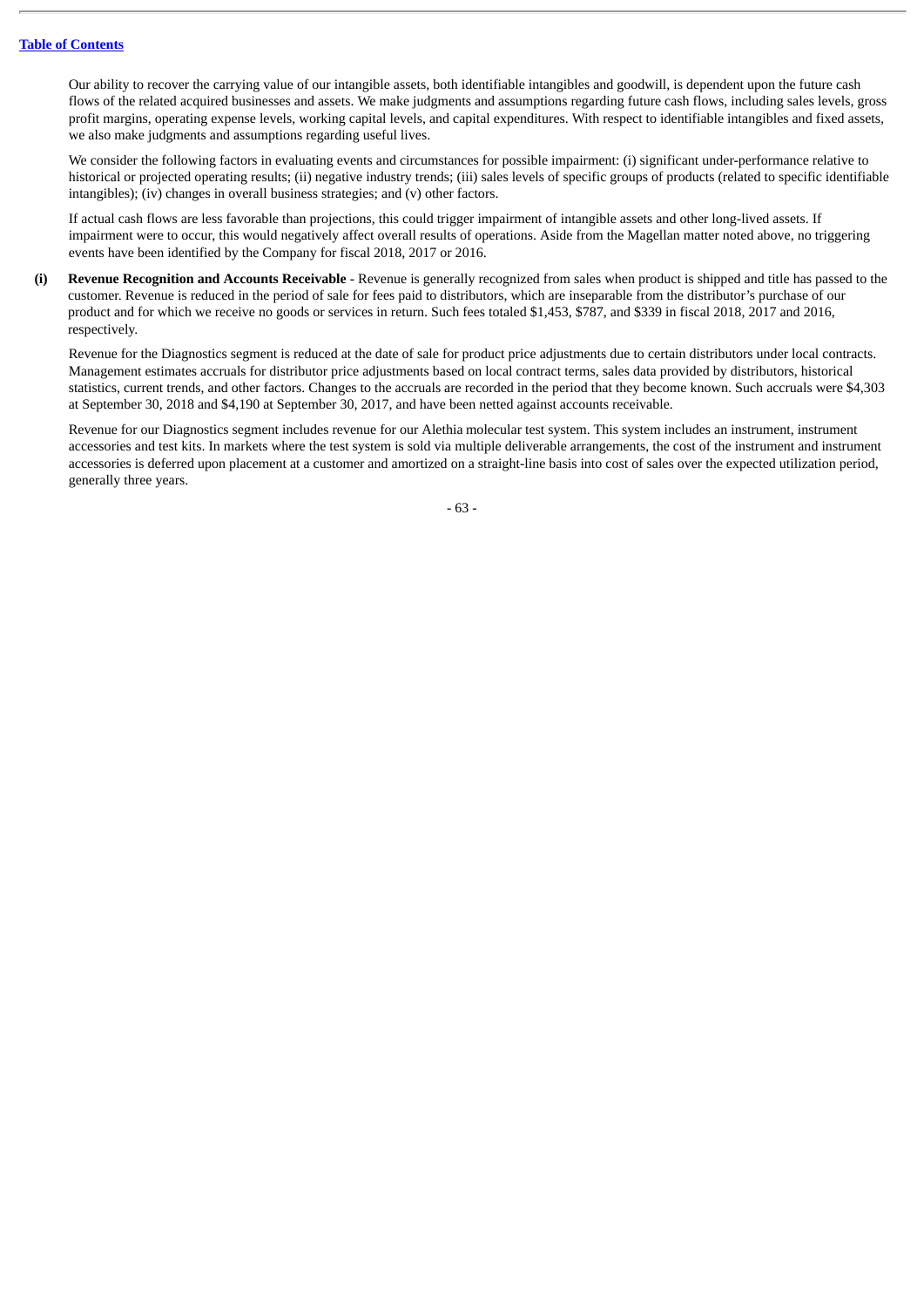We evaluate whether each deliverable in the arrangement is a separate unit of accounting. The significant deliverables are an instrument, instrument accessories (e.g., printer) and test kits. An instrument and instrument accessories are delivered to the customer prior to the start of the customer utilization period in order to accommodate customer set-up and installation. There is *de minimis* consideration received from the customer at the time of instrument placement. We have determined that the instrument and instrument accessories are not a separate unit of accounting because such equipment can only be used to process and read the results from our Alethia diagnostic tests (i.e., our instrument and test kits function together to deliver a diagnostic test result), and therefore the instrument and instrument accessories do not have standalone value to the customer. Consequently, there is no revenue allocated to the placement of the instrument and instrument accessories. Test kits are delivered to the customer over the utilization period of the instrument, which we estimate has a useful life of three years. Our average customer contract period, including estimated renewals, is at least equal to the estimated three-year utilization period. Revenue for the sale of test kits is recognized upon shipment and transfer of title to the customers.

In markets where the test system is not sold via multiple deliverable arrangements, the cost of the instrument and instrument accessories is charged to cost of sales at the time of shipment and transfer of title to the customer. Revenue for the sales of instruments, instrument accessories and test kits is recognized upon shipment and transfer of title to the customers. In these markets, our Alethia molecular test system is sold to independent distributors who inventory the instruments, instrument accessories and test kits for resale to end-users.

Our products are generally not subject to a customer right of return except for product recall events under the rules and regulations of the Food and Drug Administration or equivalent agencies outside the United States. In this circumstance, the costs to replace affected products would be accrued at the time a loss was probable and estimable.

Trade accounts receivable are recorded in the accompanying Consolidated Balance Sheets at invoiced amounts less provisions for distributor price adjustments under local contracts and doubtful accounts. The allowance for doubtful accounts represents our estimate of probable credit losses and is based on historical write-off experience and known conditions that would likely lead to non-payment. The allowance for doubtful accounts and related metrics, such as days' sales outstanding, are reviewed monthly. Accounts with past due balances over 90 days are reviewed individually for collectability. Customer invoices are charged off against the allowance when we believe it is probable that the invoices will not be paid.

**(j) Research and Development Costs** - Research and development costs are charged to expense as incurred. Research and development costs include, among other things, salaries and wages for research scientists, materials and supplies used in the development of new products, costs for development of instrumentation equipment, costs for clinical trials, and costs for facilities and equipment.

- 64 -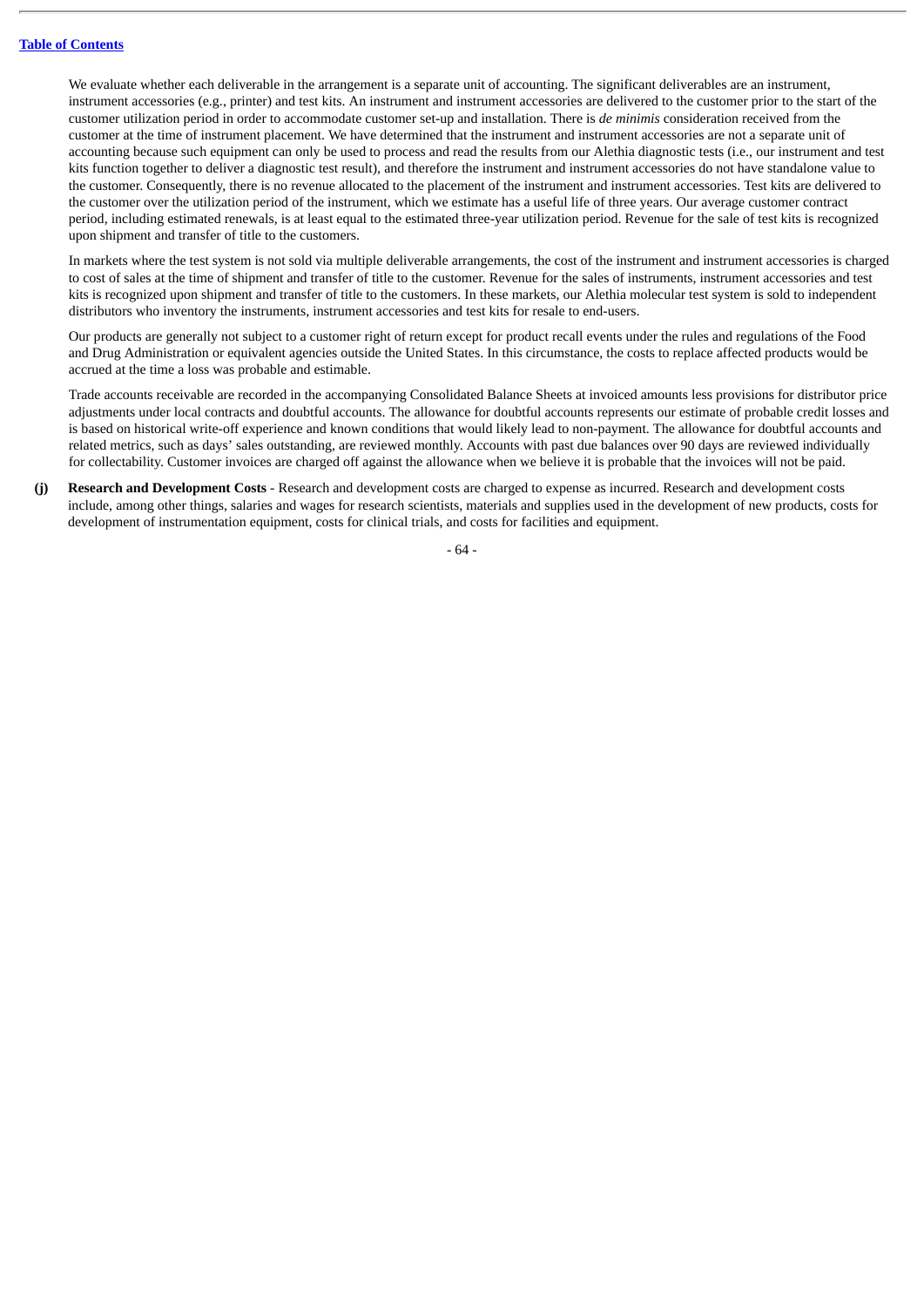**(k) Income Taxes** - The provision for income taxes includes federal, foreign, state and local income taxes currently payable and those deferred because of temporary differences between income for financial reporting and income for tax purposes. We prepare estimates of permanent and temporary differences between income for financial reporting purposes and income for tax purposes. These differences are adjusted to actual upon filing of our tax returns, typically occurring in the third and fourth quarters of the current fiscal year for the preceding fiscal year's estimates.

We account for uncertain tax positions using a benefit recognition model with a two-step approach: (i) a more-likely-than-not recognition criterion; and (ii) a measurement attribute that measures the position as the largest amount of tax benefit that is greater than 50% likely of being ultimately realized upon ultimate settlement. If it is not more likely than not that the benefit will be sustained on its technical merits, no benefit is recorded. We recognize accrued interest related to unrecognized tax benefits as a portion of our income tax provision in the Consolidated Statements of Operations. See Note 6.

- **(l) Stock-Based Compensation** We recognize compensation expense for all share-based awards made to employees, based upon the fair value of the share-based award on the date of the grant. See Note 7(b).
- **(m) Comprehensive Income (Loss)** Comprehensive income (loss) represents the net change in shareholders' equity during a period from sources other than transactions with shareholders. As reflected in the accompanying Consolidated Statements of Comprehensive Income, our comprehensive income is comprised of net earnings, foreign currency translation, unrealized losses on our cash flow hedge, and the income taxes thereon.
- **(n) Shipping and Handling Costs** Shipping and handling costs invoiced to customers are included in net revenues. Costs to distribute products to customers, including freight costs, warehousing costs, and other shipping and handling activities are included in cost of sales.
- **(o) Non-Income Government-Assessed Taxes** We classify all non-income, government-assessed taxes (sales, use and value-added) collected from customers and remitted by us to appropriate revenue authorities, on a net basis (excluded from net revenues) in the accompanying Consolidated Statements of Operations.
- **(p) Recent Accounting Pronouncements** In May 2014, the FASB issued ASU No. 2014-09, *Revenue from Contracts with Customers*, which supersedes and replaces nearly all currently-existing U.S. GAAP revenue recognition guidance including related disclosure requirements. This guidance, including any clarification guidance thereon, is effective for the Company beginning October 1, 2018 (fiscal 2019). The Company anticipates that adoption of ASU 2014-09 on a modified retrospective basis will result in the recording of an immaterial adjustment to retained earnings of approximately \$150 and expanding certain disclosures, as required.

- 65 -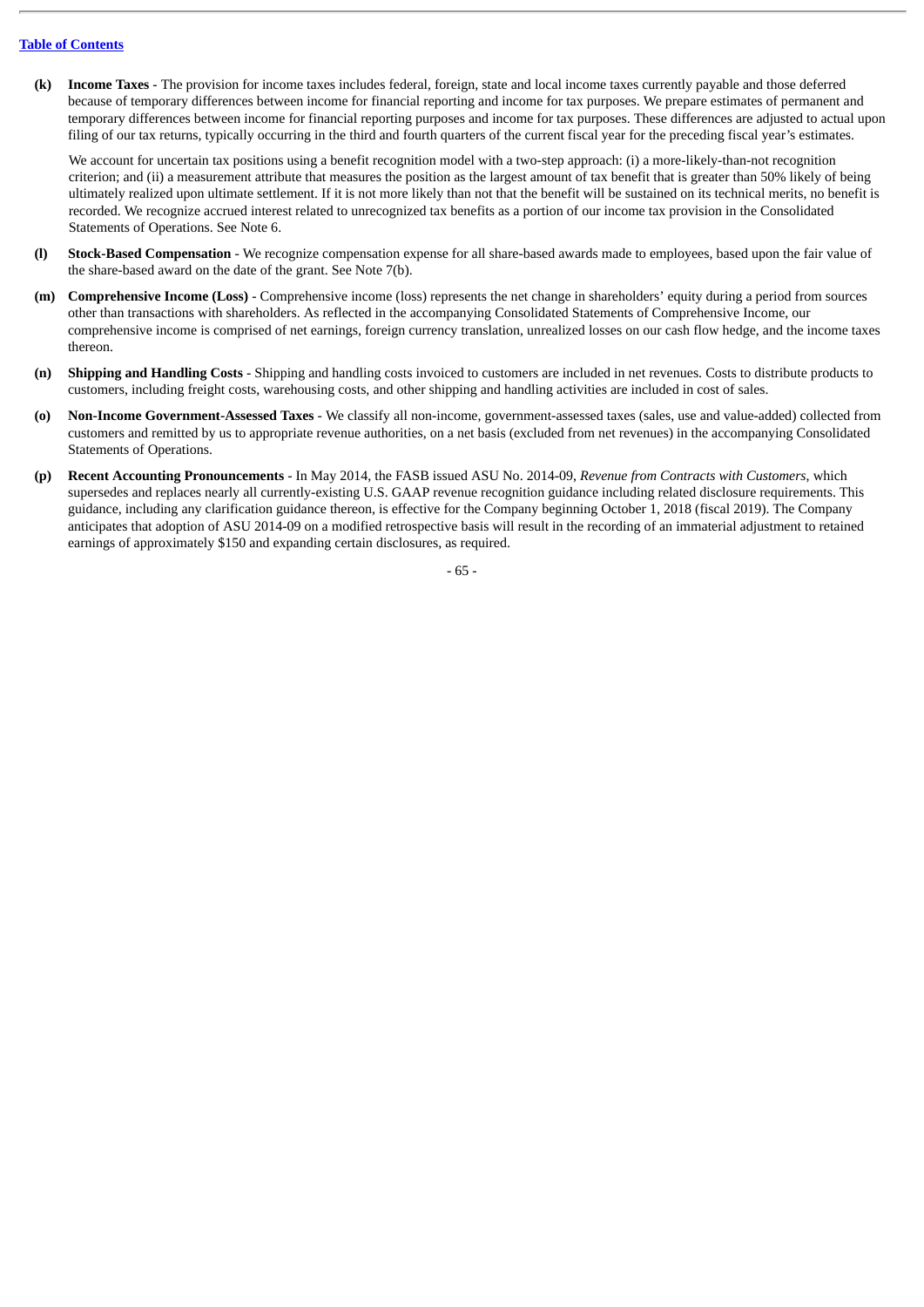In February 2016, the FASB issued ASU 2016-02, *Leases*, which amends the accounting guidance related to leases. These changes, which are designed to increase transparency and comparability among organizations for both lessees and lessors, include, among other things, requiring recognition of lease assets and liabilities on the balance sheet and disclosing key information about leasing arrangements. Adoption and implementation of the guidance is not required by the Company until the beginning of fiscal 2020, although early adoption is permitted. The Company expects to begin its assessment of the impact that adoption of this guidance will have on its financial statements in fiscal 2019.

In March 2016, the FASB issued ASU 2016-09, *Improvements to Employee Share-Based Payment Accounting*, which amends the accounting for share-based payment transactions. These changes, which are designed for simplification, involve several aspects of the accounting for share-based transactions, including the income tax consequences, classification of awards as either equity or liabilities, and classification on the statement of cash flows. The Company adopted this guidance in the first quarter of fiscal 2018, and as a result recorded \$160 to the income tax provision, which under previous guidance would have been recorded in additional paid-in capital. While the future effect of this guidance is dependent on numerous factors (e.g., the market price of the Company's common stock on the equity award grant date, the exercise/lapse dates of equity awards, and the market price of the Company's common stock on such exercise/lapse dates), the effect is not expected to be material. During fiscal 2018, our tax provision included a \$180 charge for application of ASU 2016-09.

In August 2016, the FASB issued ASU 2016-15, *Classification of Certain Cash Receipts and Cash Payments*. The update addresses certain specific cash flows and their treatment, with the objective being to reduce the existing diversity in how the items are presented and classified within the statement of cash flows. Adoption and implementation of the guidance is not required by the Company until the beginning of fiscal 2019, although early adoption is permitted. Adoption of this guidance is not expected to have a significant impact on the Company's statement of cash flows.

**(q) Reclassifications** - Certain reclassifications have been made to the prior fiscal year financial statements to conform to the current year presentation. Such reclassifications had no impact on net earnings or shareholders' equity.

- 66 -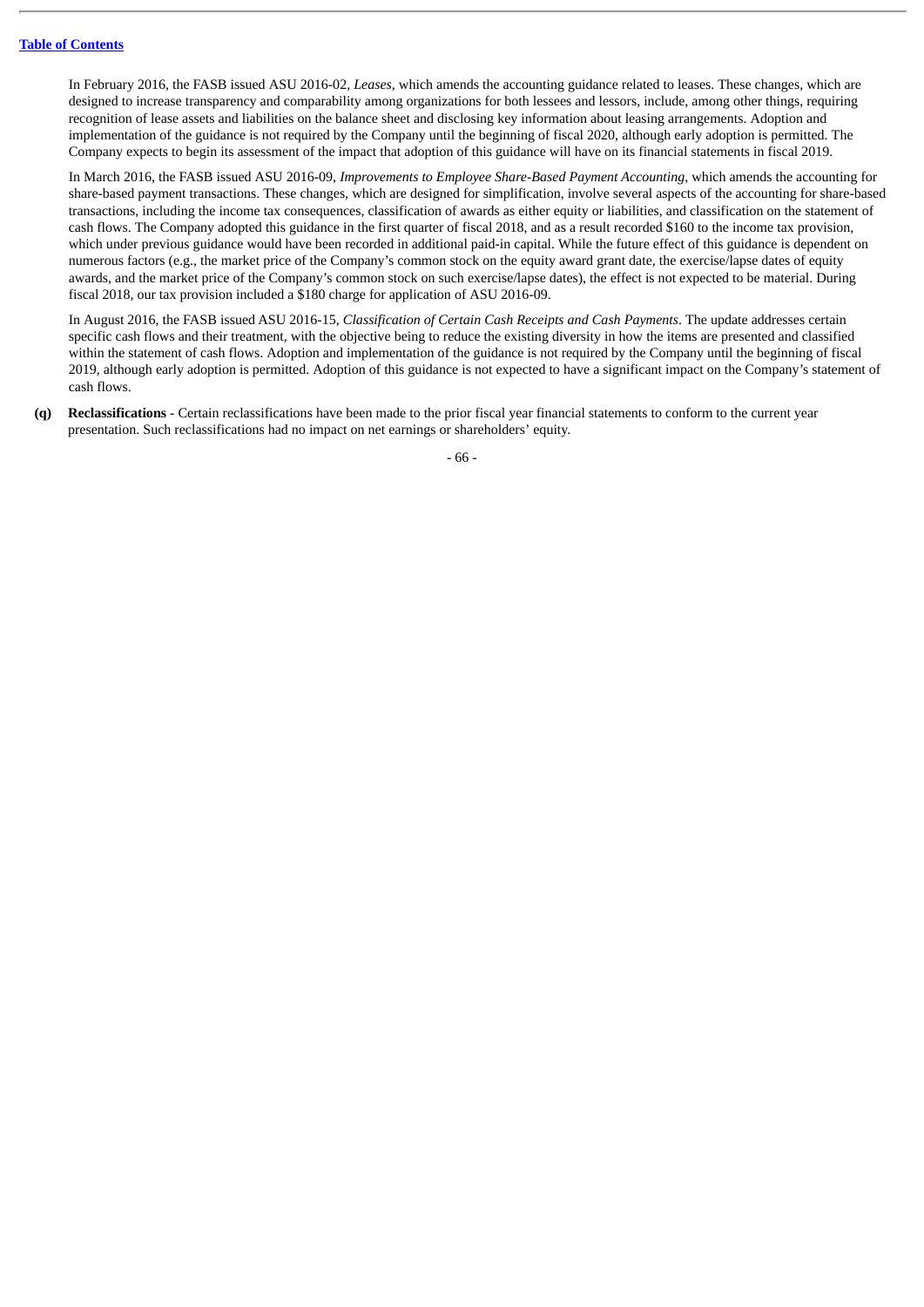### *(2) Restructuring*

During the second quarter of fiscal 2018, the Company began implementation of a plan to realign its business structure into two business units, Diagnostics and Life Science, supported by a global corporate team. As part of this plan, certain functions and locations within both business units have been streamlined, including: (i) the elimination of certain executive management and commercial sales positions; (ii) the closing of Life Science locations in Taunton, Massachusetts and Singapore, the operations of which were transferred to locations in Memphis, Tennessee and London, England, respectively; and (iii) the transfer of certain functions performed in the Billerica, Massachusetts Diagnostics facility to the corporate headquarters in Cincinnati, Ohio.

A summary of the restructuring costs recorded in fiscal 2018 is as follows:

|                                                         | Fiscal 2018<br><b>Restructuring</b><br>Costs |
|---------------------------------------------------------|----------------------------------------------|
| Severance, other termination benefits and related costs | 5,012                                        |
| Lease and other contract termination fees               | 353                                          |
| Loss on fixed asset disposals and inventory scrap       | 225                                          |
| Other                                                   | 742                                          |
| <b>Total</b>                                            | 6,332                                        |

The above table does not include \$2,374 of CEO transition costs, which primarily represents the compensation and benefits for our previous Executive Chairman and CEO, Mr. John A. Kraeutler, throughout fiscal 2018, the period during which we also have the compensation and benefits our new CEO, Mr. Jack Kenny, who began employment at the beginning of fiscal 2018. These CEO transition costs and the restructuring costs set forth in the table above comprise the \$8,706 of restructuring costs set forth in the accompanying Consolidated Statement of Operations.

At September 30, 2018, the accrued liability associated with the restructuring costs noted above consisted of the following:

|                                                         | <b>Balance as of</b><br>September 30,<br>2018 |
|---------------------------------------------------------|-----------------------------------------------|
| Severance, other termination benefits and related costs | 987                                           |
| Lease and other contract termination fees               | 33                                            |
| Other                                                   | 6                                             |
| Total accrued liability balance                         | 1.026                                         |

- 67 -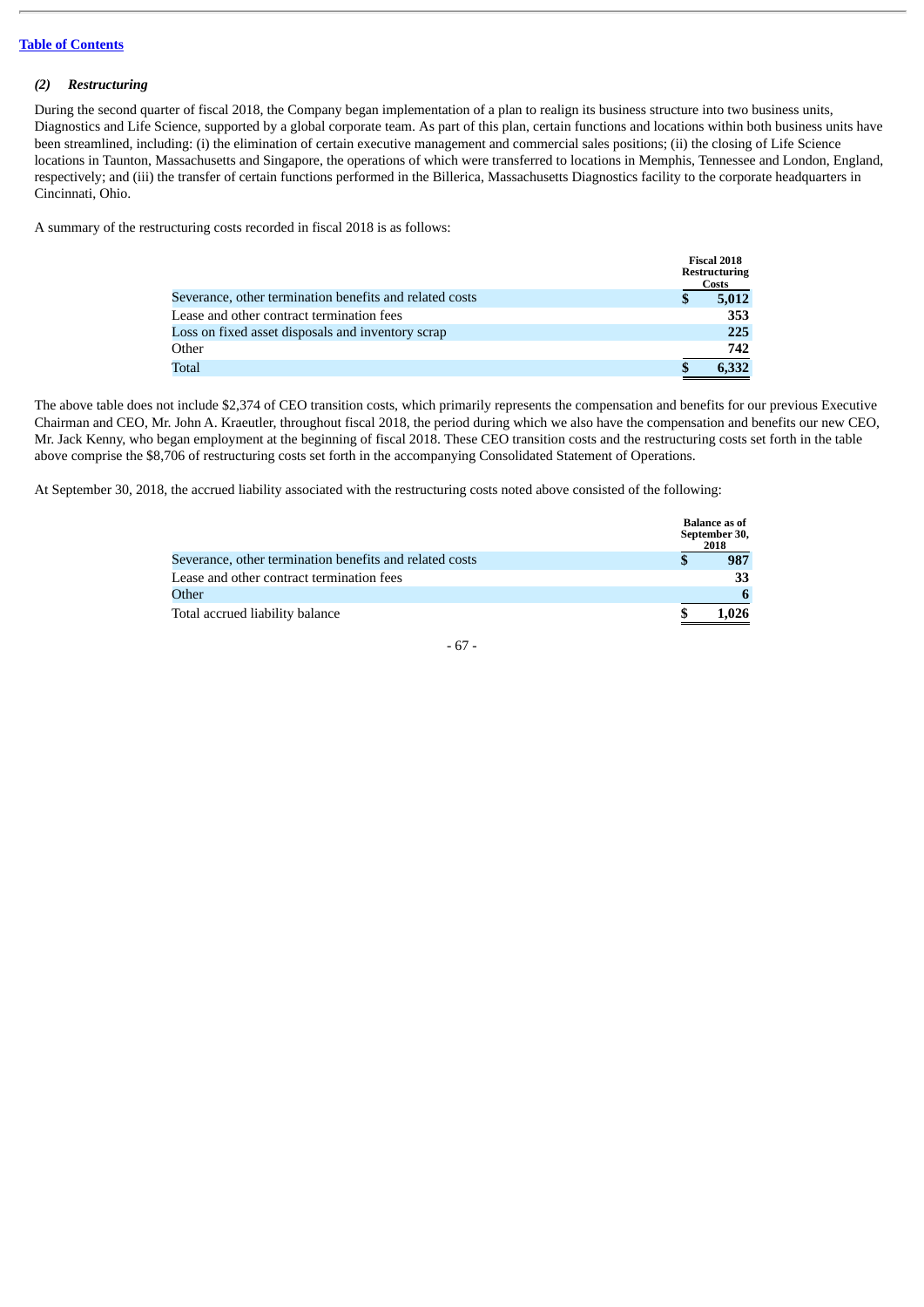### *(3) Magellan Acquisition*

On March 24, 2016, we acquired all of the outstanding common stock of Magellan Biosciences, Inc., and its wholly-owned subsidiary Magellan Diagnostics, Inc. (collectively, "Magellan"), for \$67,874, utilizing the proceeds from a new \$60,000 five-year term loan and cash and equivalents on hand. During fiscal 2018, following the filing of our U.S. tax return and the realization of tax benefits for certain net operating loss carryforwards, the final amount of acquisition consideration totaling approximately \$2,100 was paid to the sellers, resulting in no such amounts payable as of September 30, 2018. Headquartered near Boston, Massachusetts, Magellan is a leading manufacturer of FDA-cleared products for the point-of-care testing of blood to diagnose lead poisoning in children and adults.

As a result of the consideration paid exceeding the preliminary fair value of the net assets acquired, goodwill in the amount of \$40,591 was originally recorded in connection with this acquisition, none of which is deductible for tax purposes. As of June 30, 2017, the goodwill recorded in connection with the acquisition was written down to \$33,963, which remains the balance at September 30, 2018 (see Note 1(h) for a discussion of the \$6,628 impairment write-down). This goodwill results largely from the addition of Magellan's complementary customer base and distribution channels, and its industry reputation in the U.S. as a leader in lead testing.

### *(4) Inventories*

Inventories are comprised of the following:

| As of September 30,                | 2018     | 2017     |
|------------------------------------|----------|----------|
| Raw materials                      | \$6,689  | \$6,575  |
| Work-in-process                    | 12,098   | 11,559   |
| Finished goods - instruments       | 1.191    | 1.460    |
| Finished goods - kits and reagents | 22,015   | 21,899   |
| Total                              | \$41,993 | \$41,493 |

### *(5) Bank Credit Arrangements*

In connection with the acquisition of Magellan (see Note 3), on March 22, 2016 the Company entered into a \$60,000 five-year term loan with a commercial bank. The term loan requires quarterly principal and interest payments, with interest at a variable rate tied to LIBOR, and a balloon principal payment due March 31, 2021. The required principal payments on the term loan for each of the remaining fiscal years are as follows: fiscal 2019 - \$5,250, fiscal 2020 - \$6,000, and fiscal 2021 - \$39,000. In light of the term loan's interest being determined on a variable rate basis, the fair value of the term loan at September 30, 2018 approximates the current carrying value reflected in the accompanying Consolidated Balance Sheet.

- 68 -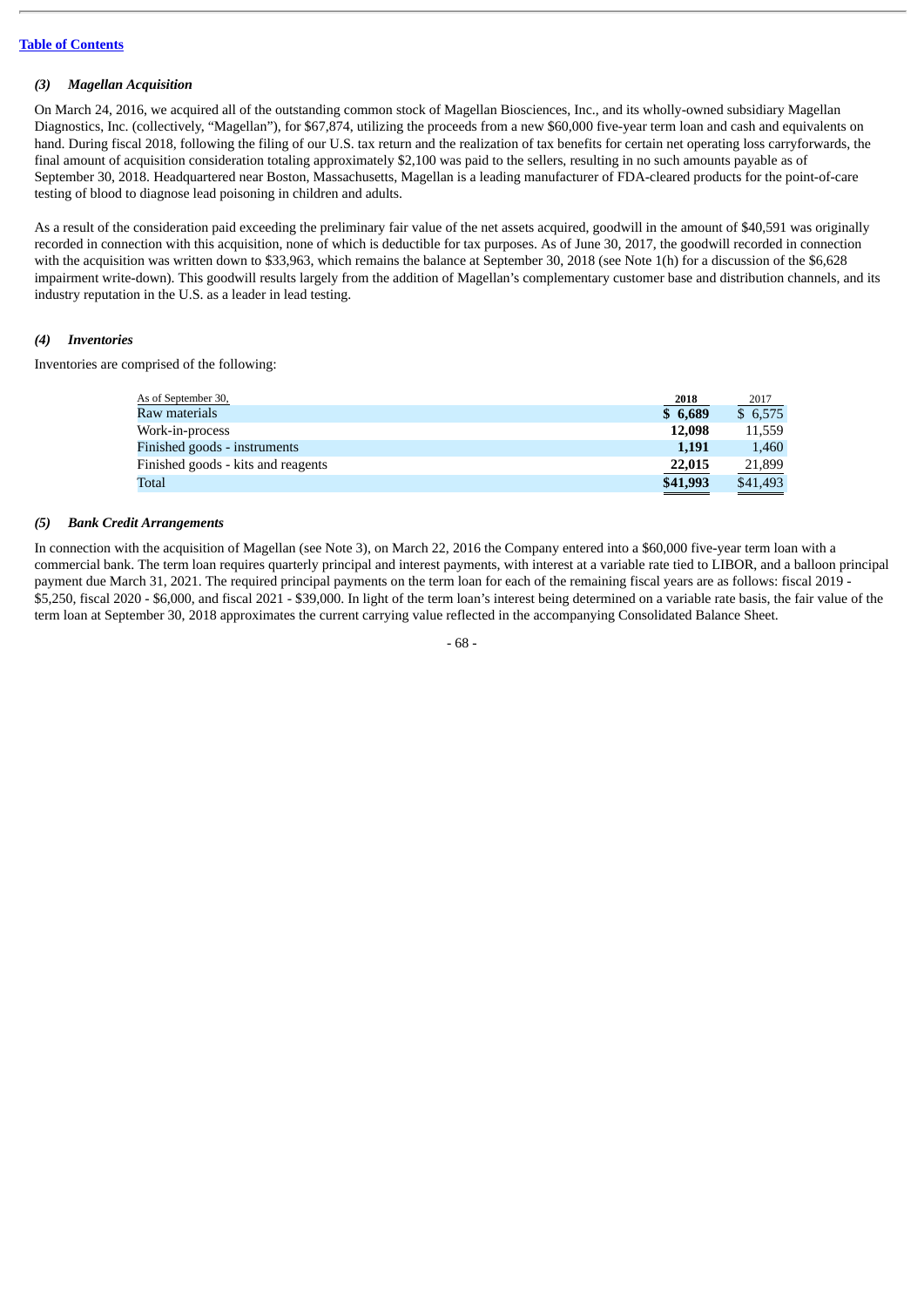In order to limit exposure to volatility in the LIBOR interest rate, the Company and the commercial bank also entered into an interest rate swap that effectively converts the variable interest rate on the term loan to a fixed rate of 2.76%. With an initial notional balance of \$60,000, the interest rate swap was established with critical terms identical to those of the term loan, including: (i) notional reduction amounts and dates; (ii) LIBOR settlement rates; (iii) rate reset dates; and (iv) term/maturity. Due to this, the interest swap has been designated as an effective cash flow hedge, with changes in fair value reflected as a separate component of other comprehensive income in the accompanying Consolidated Statements of Comprehensive Income. At September 30, 2018 and 2017, the fair value of the interest rate swap was an asset of \$1,722 and \$815, respectively, and is reflected as a non-current asset in the accompanying Consolidated Balance Sheets. This fair value was determined by reference to a third-party valuation, and is considered a Level 2 input within the fair value hierarchy of valuation techniques.

In addition, the Company maintains a \$30,000 revolving credit facility with a commercial bank, which expires March 31, 2021. There were no borrowings outstanding on this revolving credit facility at September 30, 2018 or September 30, 2017.

The term loan and revolving credit facility are collateralized by the business assets of the Company's U.S. subsidiaries and require compliance with financial covenants that limit the amount of debt obligations and require a minimum level of coverage of fixed charges, as defined in the borrowing agreement. As of September 30, 2018, the Company is in compliance with all covenants. The Company is also required to maintain a cash compensating balance with the bank in the amount of \$1,000, and is in compliance with this requirement.

### *(6) Income Taxes*

(a) Earnings before income taxes, and the related provision for income taxes for the years ended September 30, 2018, 2017 and 2016 were as follows:

| Year Ended September 30,                            | 2018     | 2017     | 2016     |
|-----------------------------------------------------|----------|----------|----------|
| Domestic                                            | \$27,787 | \$31,885 | \$44,795 |
| Foreign                                             | 2,593    | 4,544    | 5,849    |
| Total earnings before income taxes                  | \$30,380 | \$36,429 | \$50,644 |
| Provision (credit) for income taxes -               |          |          |          |
| Federal -                                           |          |          |          |
| Current                                             | \$6,030  | \$11,262 | \$16,178 |
| Temporary differences                               |          |          |          |
| Fixed asset basis differences and depreciation      | 410      | (181)    | (45)     |
| Intangible asset basis differences and amortization | (4,052)  | (1,158)  | (744)    |
| Currently non-deductible expenses and reserves      | 1,206    | 884      | (694)    |
| Stock-based compensation                            | 1,379    | (635)    | 129      |
| Net operating loss carryforwards utilized           | 61       | 1,831    |          |
| Tax credit carryforwards utilized                   | 181      | 67       | 41       |
| Other, net                                          | (148)    | 99       | 181      |
| Subtotal                                            | 5,067    | 12,169   | 15,046   |
| State and local                                     | 1,066    | 1,900    | 2,421    |
| Foreign                                             | 398      | 803      | 948      |
| Total income tax provision                          | \$6,531  | \$14,872 | \$18,415 |

- 69 -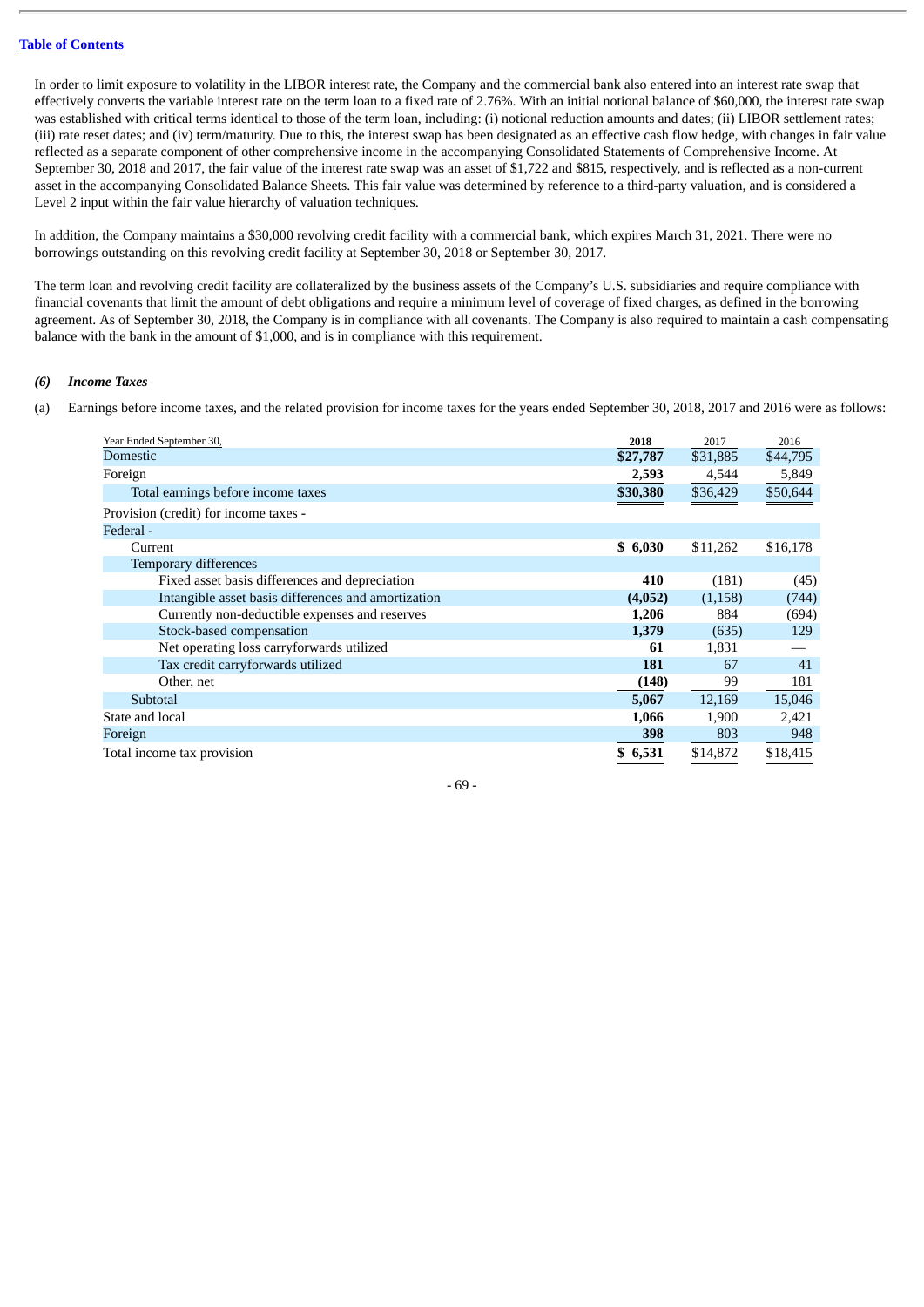(b) The following is a reconciliation between the statutory U.S. income tax rate and the effective rate derived by dividing the provision for income taxes by earnings before income taxes:

| Year Ended September 30,                      | 2018    |       | 2017     |       | 2016     |       |
|-----------------------------------------------|---------|-------|----------|-------|----------|-------|
| Computed income taxes at statutory rate       | \$7,443 | 24.5% | \$12,750 | 35.0% | \$17,719 | 35.0% |
| Increase (decrease) in taxes resulting from - |         |       |          |       |          |       |
| State and local income taxes                  | 982     | 3.2   | 1,093    | 3.0   | 1,329    | 2.6   |
| U.S. tax law change                           | (2,655) | (8.7) |          |       |          |       |
| One-time repatriation tax                     | 876     | 2.9   |          |       |          |       |
| Foreign tax rate differences                  | (104)   | (0.3) | (281)    | (0.8) | (337)    | (0.7) |
| Qualified domestic production incentives      | (550)   | (1.8) | (1,012)  | (2.8) | (1,290)  | (2.5) |
| Acquisition-related costs                     |         |       |          |       | 215      | 0.4   |
| Uncertain tax position activity               | (62)    | (0.2) | 134      | 0.4   | 122      | 0.2   |
| Goodwill impairment charge                    |         |       | 2,320    | 6.4   |          |       |
| Valuation allowance                           | (40)    | (0.1) | __       |       | 327      | 0.7   |
| Stock-based compensation                      | 447     | 1.4   |          |       |          |       |
| Other, net                                    | 194     | 0.6   | (132)    | (0.4) | 330      | 0.7   |
|                                               | \$6,531 | 21.5% | \$14,872 | 40.8% | \$18,415 | 36.4% |

On December 22, 2017, the United States enacted tax reform legislation commonly known as the Tax Cuts and Jobs Act (the "tax reform act"). We have completed the accounting for the tax reform act and the following effects are reflected within the consolidated financial statements for the year ended September 30, 2018: (i) a tax benefit of \$2,655, primarily from the re-measurement of deferred tax assets and liabilities; and (ii) \$876 of tax expense for the mandatory U.S. repatriation transition tax. The re-measurement of deferred tax assets and liabilities reflects the realization of temporary differences during fiscal 2018 at a transitional blended federal rate of 24.5%, with the remaining temporary differences being re-measured at the 21% federal rate.

(c) The components of net deferred tax liabilities were as follows:

| As of September 30,                                 | 2018        | 2017         |
|-----------------------------------------------------|-------------|--------------|
| Deferred tax assets -                               |             |              |
| Valuation reserves and non-deductible expenses      | \$1,473     | 1,762<br>\$. |
| Stock compensation expense not deductible           | 2,033       | 3,367        |
| Net operating loss and tax credit carryforwards     | 433         | 743          |
| Basis difference in equity-method investee          | 302         | 302          |
| Inventory basis differences                         | 383         | 1,269        |
| Other                                               | (530)       | (289)        |
| Subtotal                                            | 4,094       | 7,154        |
| Less valuation allowance                            | (302)       | (342)        |
| Deferred tax assets                                 | 3,792       | 6,812        |
| Deferred tax liabilities -                          |             |              |
| Fixed asset basis differences and depreciation      | (1, 913)    | (1,325)      |
| Intangible asset basis differences and amortization | (5,518)     | (9,784)      |
| Deferred tax liabilities                            | (7, 431)    | (11, 109)    |
| Net deferred tax liabilities                        | $$$ (3,639) | (4,297)      |

- 70 -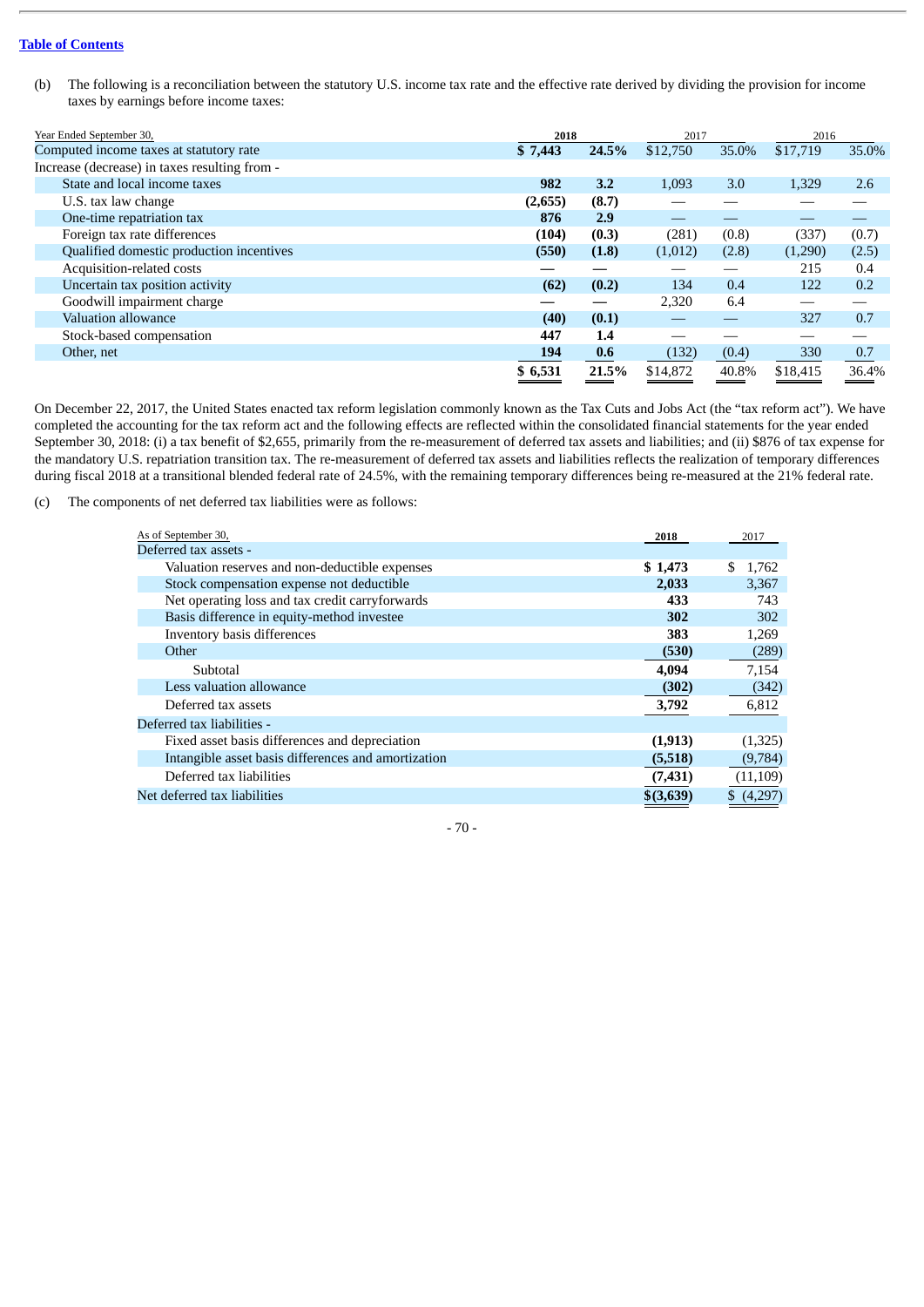For income tax purposes, we have recorded deferred tax assets related to operating loss and tax credit carryforwards in both U.S. and foreign jurisdictions totaling \$303 and \$130, respectively, as of September 30, 2018. At September 30, 2017, such deferred tax assets totaled \$546 and \$197, respectively. The operating loss carryforwards in foreign jurisdictions have no expiration date. The operating loss carryforwards in the U.S. expire between 2023 and 2036 at the federal level, and between 2028 and 2036 at the state level. The aggregate amount of federal, state and foreign operating loss carryforwards totaled \$490, \$2,186 and \$381, respectively, at September 30, 2018. The use of the federal and state losses is limited by the change of ownership provisions of the Internal Revenue Code.

The realization of deferred tax assets is dependent upon the generation of future taxable income in the applicable jurisdictions. We have considered the levels of currently anticipated pre-tax income in U.S. and foreign jurisdictions in assessing the required level of the deferred tax asset valuation allowance including the characterization of the income as ordinary or capital. Taking into consideration historical and current operating results, and other factors, we believe that it is more likely than not that the net deferred tax asset of \$3,792 will be realized. The amount of the net deferred tax asset considered realizable, however, could be reduced in future years if estimates of future taxable income are reduced.

As described in Note 1, we utilize a comprehensive model for the recognition, measurement, presentation and disclosure of uncertain tax positions, assuming full knowledge of all relevant facts by the applicable tax authorities. The total amount of unrecognized tax benefits at September 30, 2018 and September 30, 2017 related to such positions was \$262 and \$517, respectively, of which \$150 would favorably impact the effective tax rate if recognized. We generally recognize interest and penalties related to uncertain tax positions as a component of our income tax provision. During fiscal 2018 and 2017, such penalties and interest totaled approximately \$84 and \$35, respectively. We had approximately \$162 accrued for the payment of interest and penalties at September 30, 2018 compared to \$165 accrued at September 30, 2017. The amount of our liability for uncertain tax positions expected to be paid or settled in the next 12 months is uncertain.

A reconciliation of the beginning and ending amounts of unrecognized tax benefits is as follows:

|                                                    | 2018  | 2017     |
|----------------------------------------------------|-------|----------|
| Unrecognized income tax benefits beginning of year | \$517 | \$502    |
| Additions for tax positions of prior years         |       | 144      |
| Tax examination and other settlements              | (161) | (129)    |
| Expiration of statute of limitations               | (94)  | $\equiv$ |
| Unrecognized income tax benefits at end of year    | \$262 | \$517    |

We are subject to examination by the tax authorities in the U.S. (both federal and state) and the countries of Australia, Belgium, China, England, France, Germany, Holland, Italy and Singapore. In the U.S., open tax years are fiscal 2015, fiscal 2016 and fiscal 2017. In countries outside the U.S., open tax years generally range from fiscal 2013 and forward. However, in Australia, Belgium and Singapore, the utilization of local net operating loss carryforwards extends the statute of limitations for examination well into the foreseeable future. To the extent that adjustments result from the completion of these examinations or the lapsing of statutes of limitation, they will affect tax liabilities in the period known. We believe that the results of any tax authority examinations would not have a significant adverse impact on our financial condition or results of operations.

- 71 -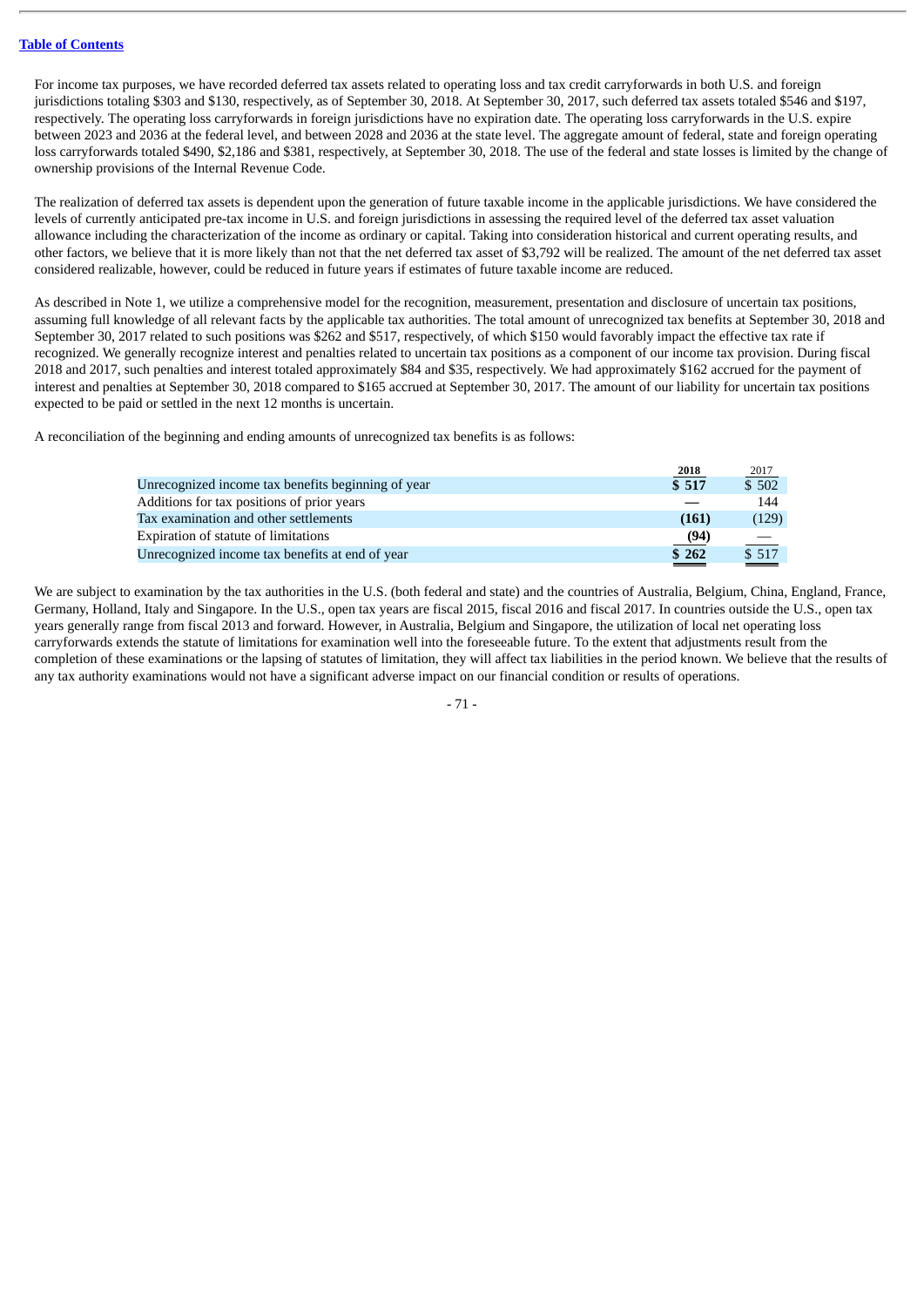### *(7) Employee Benefits*

- **(a) Savings and Investment Plan** We have a profit sharing and retirement savings plan covering substantially all full-time U.S. employees. Profit sharing contributions to the plan, which are discretionary, are approved by the board of directors. The plan permits participants to contribute to the plan through salary reduction. Under terms of the plan, we match 100% of an employee's contributions, up to a maximum match of 4% of eligible compensation (3% through December 31, 2016). Our discretionary and matching contributions to the plan amounted to approximately \$2,118, \$1,912 and \$1,631, during fiscal 2018, 2017 and 2016, respectively.
- **(b) Stock-Based Compensation Plans** During fiscal 2018, we had two active stock-based compensation plans, the 2004 Equity Compensation Plan, which became effective December 7, 2004, as amended (the "2004 Plan") and the 2012 Stock Incentive Plan, which became effective January 25, 2012 (the "2012 Plan").

Each of the 2004 Plan and 2012 Plan authorized the granting of new shares for options, restricted shares or restricted share units for up to 3,000 shares, with the non-granted portion of the 2004 Plan permitted to be carried forward and added to the 2012 Plan authorized limit. As of September 30, 2018, we have granted 1,338 and 1,955 shares under the 2004 Plan and 2012 Plan, respectively, thereby resulting in a remaining authorized limit of 2,707 shares. Options may be granted at exercise prices not less than 100% of the closing market value of the underlying common shares on the date of grant and have maximum terms up to ten years. Vesting schedules for options, restricted shares and restricted share units are established at the time of grant and may be set based on future service periods, achievement of performance targets or a combination thereof. All options contain provisions restricting their transferability and limiting their exercise in the event of termination of employment or the disability or death of the optionee. We recognize compensation expense for all share-based payments made to employees, based upon the fair value of the share-based payment on the date of the grant.

During fiscal years 2016 through 2018, we granted, in the aggregate for the three-year period, approximately 1,220 restricted share units (with a weighted-average grant date fair values of \$19.38 per share in fiscal 2016, \$16.93 per share in fiscal 2017 and \$14.65 per share in fiscal 2018) to certain employees, generally with half of each employee's grant being time-vested restricted share units vesting in total on the fourth anniversary of the grant date, and the remaining half being subject to attainment of a specified earnings target for each fiscal period. While dividend equivalents were paid on these units throughout each fiscal period, the targets for each fiscal period were not met and the performance-based portion of these restricted share units granted were cancelled.

- 72 -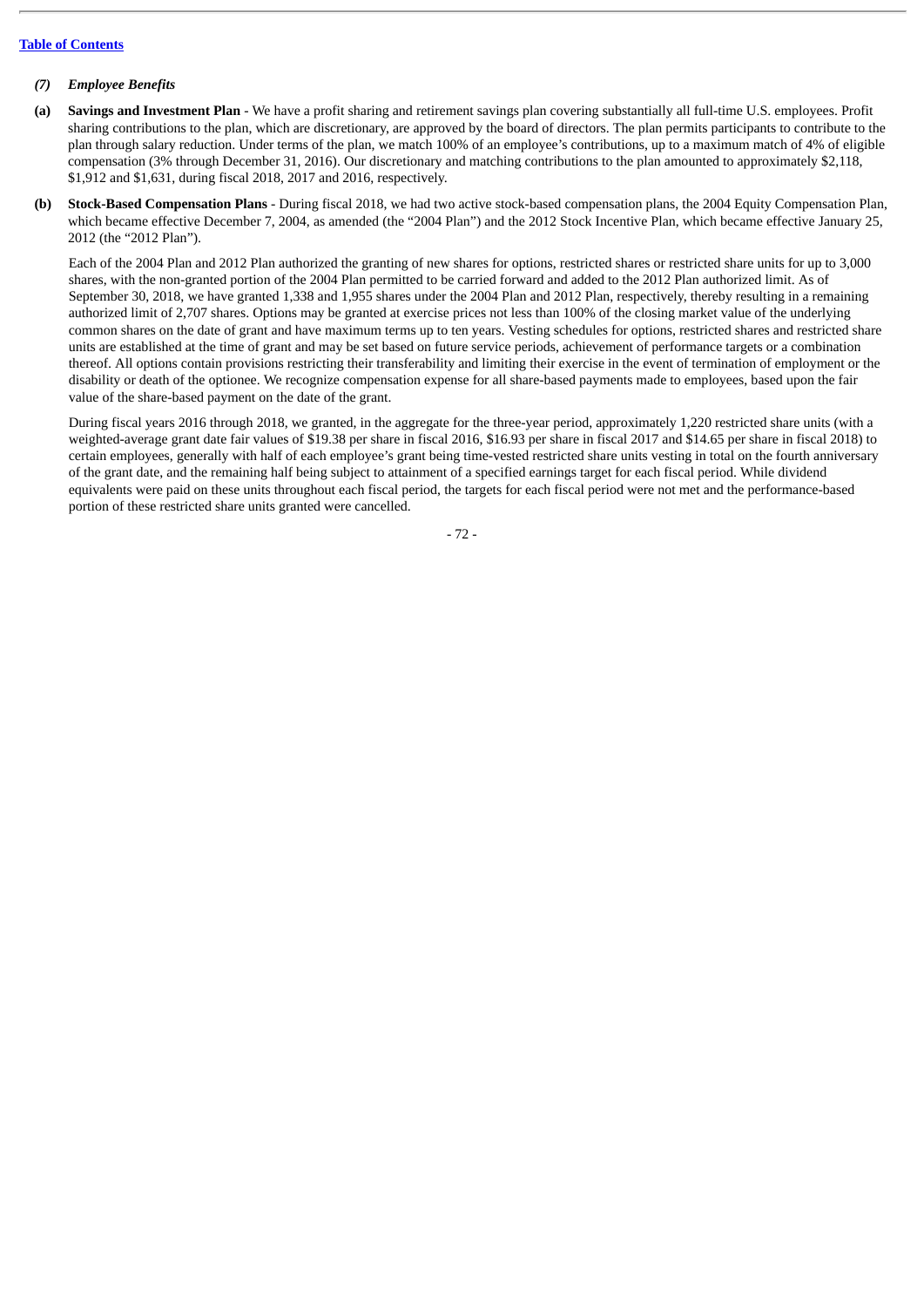During each of fiscal 2016 and fiscal 2017 in connection with his Amended and Restated Employment Agreement, we also granted to our Chairman and Chief Executive Officer at that time, Mr. John A. Kraeutler, 25 restricted share units (with a grant date fair value of \$17.03 per share in fiscal 2016 and \$19.09 per share in fiscal 2017), with each respective grant to be earned only if specified revenue and earnings per share targets were achieved for each of fiscal 2016 and fiscal 2017. As a result of the performance targets not being achieved in either fiscal 2016 or fiscal 2017, the restricted share units related to both grants have been cancelled.

Additionally, during fiscal 2018 in connection with the October 9, 2017 employment of the Company's new Chief Executive Officer, Mr. Jack Kenny, we granted to Mr. Kenny: (i) options to purchase 100 shares of common stock of the Company (with a grant date fair value of \$3.19 per share) vesting on a pro rata basis over four years; and (ii) 13 restricted share units (with a grant date fair value of \$14.50 per share) vesting 100% on the second anniversary of the grant. Also during fiscal 2018 in connection with his Amended and Restated Employment Agreement, we granted to our Chairman and Chief Executive Officer at that time, Mr. John A. Kraeutler, 25 restricted share units (with a grant date fair value of \$15.30 per share) to be earned only if specified revenue and earnings per share targets were achieved for fiscal 2018. As a result of the fiscal 2018 performance targets related to this grant being achieved, these restricted share units have fully vested.

Giving effect to these grants, cancellations and certain other activities for restricted shares and restricted share units throughout the years, including conversions to common shares, forfeitures, and new hire and employee promotion grants, approximately 555 restricted share units remain outstanding as of September 30, 2018, with a weighted-average grant date fair value of \$16.69 per share, a weighted-average remaining vesting period of 1.63 years and an aggregate intrinsic value of \$8,272. The weighted-average grant date fair value of the approximate 175 restricted share units that vested during fiscal 2018 was \$21.32 per share.

The amount of stock-based compensation expense reported was \$3,402, \$3,381 and \$2,911 in fiscal 2018, 2017 and 2016, respectively. The fiscal 2018 expense is comprised of \$793 related to stock options and \$2,609 related to restricted share units; the fiscal 2017 expense is comprised of \$662 related to stock options and \$2,719 related to restricted share units; and the fiscal 2016 expense is comprised of \$560 related to stock options and \$2,351 related to restricted share units. The total income tax benefit recognized in the income statement for these stock-based compensation arrangements was \$303, \$861 and \$1,100, for fiscal 2018, 2017 and 2016, respectively. As of September 30, 2018, we expect future stock compensation expense for unvested options and unvested restricted share units to total \$571 and \$2,317, respectively, which will be recognized during fiscal years 2019 through 2023.

- 73 -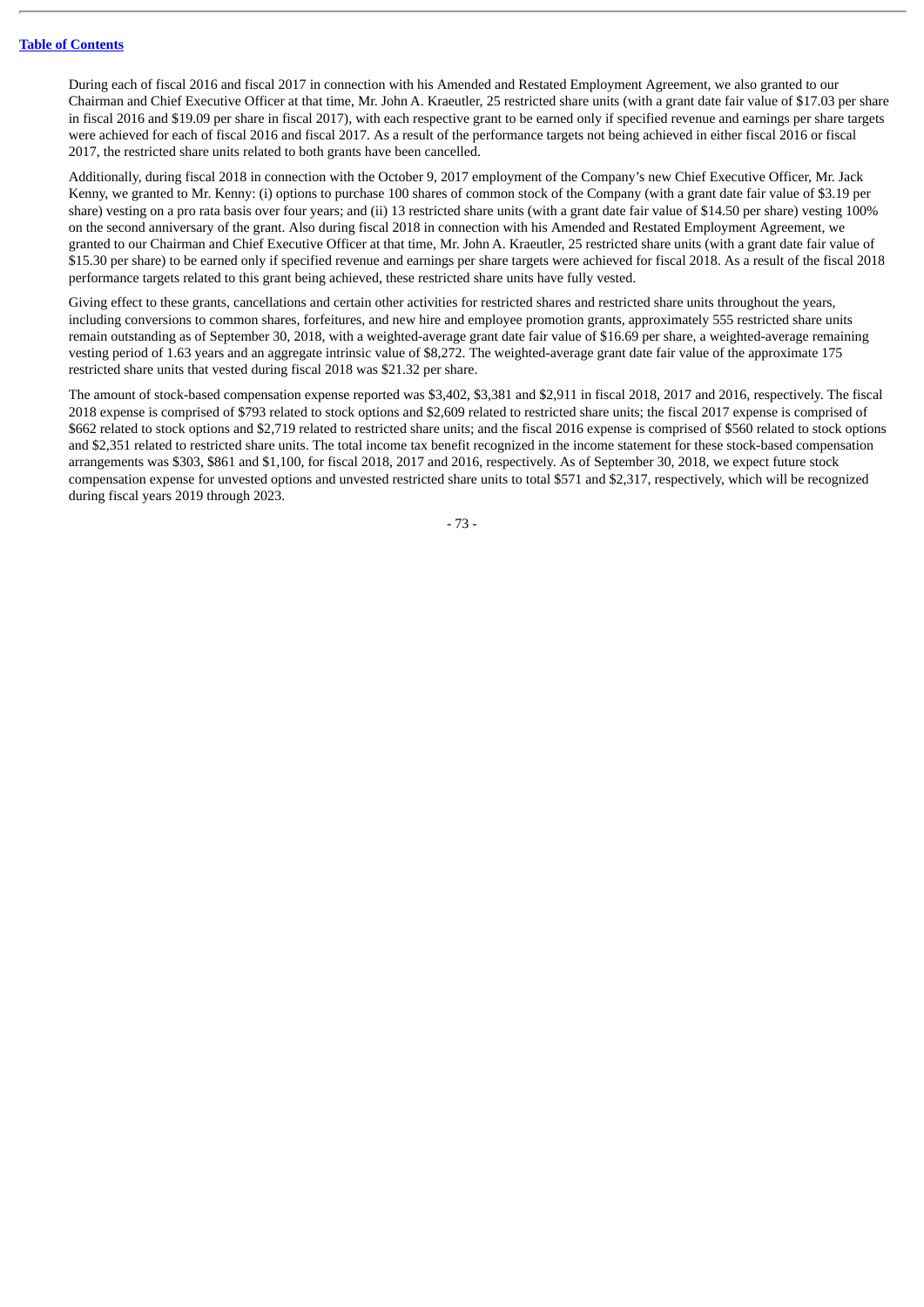We recognize compensation expense only for the portion of shares that we expect to vest. As such, we apply estimated forfeiture rates to our compensation expense calculations. These rates have been derived using historical forfeiture data, stratified by several employee groups. During fiscal 2018, 2017 and 2016, we recorded \$106, \$106 and \$76, respectively, in stock compensation expense to adjust estimated forfeiture rates to actual, noting that total fiscal 2018 stock compensation expense reflects the effect of terminations made in connection with the restructuring activities discussed in Note 2.

We have elected to use the Black-Scholes option pricing model to determine grant-date fair value for stock options, with the following assumptions: (i) expected share price volatility based on the average of Meridian's historical volatility over the options' expected lives and implied volatility based on the value of tradable call options; (ii) expected life of options based on contractual lives, employees' historical exercise behavior and employees' historical post-vesting employment termination behavior; (iii) risk-free interest rates based on treasury rates that correspond to the expected lives of the options; and (iv) dividend yield based on the expected yield on underlying Meridian common stock.

| Year ended September 30,        | 2018         | 2017         | 2016         |
|---------------------------------|--------------|--------------|--------------|
| Risk-free interest rates        | 2.10%        | 1.34%        | 1.63%        |
| Dividend vield                  | 3.3%         | 4.1%         | $4.4\%$      |
| Life of option                  | 6.47 yrs.    | $6.44$ vrs.  | 6.39 yrs.    |
| Share price volatility          | 30%          | 27%          | 31%          |
| Forfeitures (by employee group) | $0\% - 16\%$ | $0\% - 19\%$ | $0\% - 16\%$ |

A summary of the status of our stock option plans as of September 30, 2018, and changes during the year ended September 30, 2018, is presented in the table and narrative below:

|                                 | Options                    | Wtd Avg<br>Exercise<br>Price | Wtd Avg<br>Remaining<br>Life (Yrs) | Aggregate<br>Intrinsic<br>Value |
|---------------------------------|----------------------------|------------------------------|------------------------------------|---------------------------------|
| Outstanding beginning of period | 942                        | \$19.98                      |                                    |                                 |
| Grants                          | 479                        | 14.85                        |                                    |                                 |
| Exercises                       | (12)                       | 14.65                        |                                    |                                 |
| Forfeitures                     | (184)                      | 15.38                        |                                    |                                 |
| <b>Cancellations</b>            | (130)                      | 28.36                        |                                    |                                 |
| Outstanding end of period       | 1,095                      | \$17.56                      | 7.02                               | 249                             |
| Exercisable end of period       | 706<br><u> a shekara t</u> | \$18.70                      | 5.98                               | 147                             |
|                                 |                            |                              |                                    |                                 |

- 74 -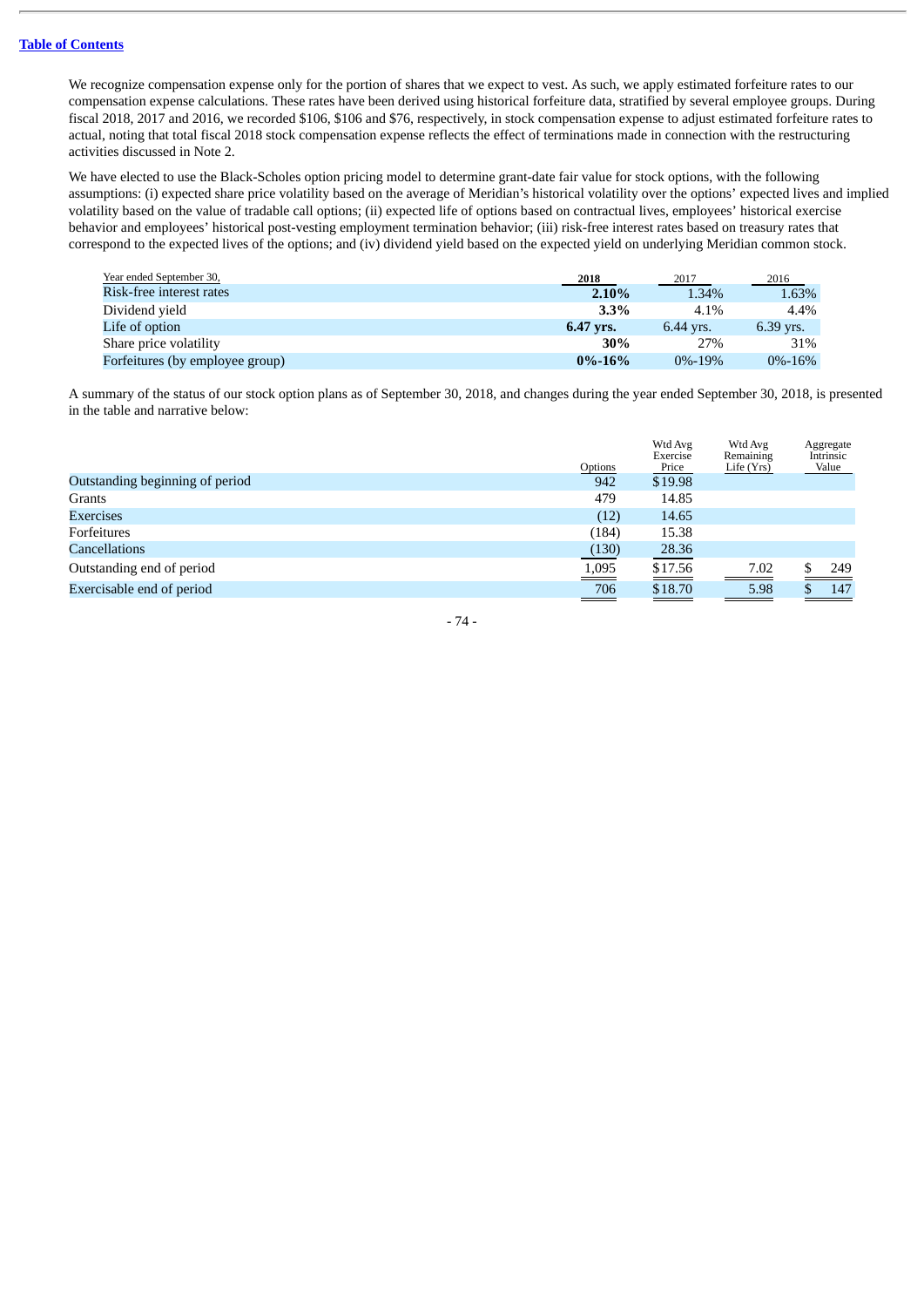A summary of the status of our nonvested options as of September 30, 2018, and changes during the year ended September 30, 2018, is presented below:

|                               | Options | Weighted-<br>Average<br><b>Grant Date</b><br>Fair Value |
|-------------------------------|---------|---------------------------------------------------------|
| Nonvested beginning of period | 281     | 3.00                                                    |
| Granted                       | 479     | 3.27                                                    |
| <b>Vested</b>                 | (188)   | 3.09                                                    |
| Forfeitures                   | (83)    | 2.99                                                    |
| Cancelled                     | (100)   | 3.22                                                    |
| Nonvested end of period       | 389     | 3.24                                                    |

The weighted average grant-date fair value of options granted was \$3.27, \$2.65 and \$3.46 for fiscal 2018, 2017 and 2016, respectively. The total intrinsic value of options exercised was \$2, \$9 and \$616 for fiscal 2018, 2017 and 2016, respectively. The total grant-date fair value of options that vested during fiscal 2018, 2017 and 2016 was \$580, \$494 and \$474, respectively.

Cash received from options exercised was \$183, \$302 and \$2,364 for fiscal 2018, 2017 and 2016, respectively. Tax expense recorded to additional paid-in capital from option exercises totaled \$0, \$431 and \$70 for fiscal 2018, 2017 and 2016, respectively.

#### *(8) Non-Current Liabilities*

The Company has provided certain post-employment benefits to its former Executive Chairman (formerly Chairman and Chief Executive Officer), and these obligations total \$1,864 and \$1,613 at September 30, 2018 and 2017, respectively. In addition, we are required by the governments of certain foreign countries in which we operate to maintain a level of reserves for potential future severance indemnity. These reserves total \$713 and \$652 at September 30, 2018 and 2017, respectively.

# *(9) Reportable Segments and Major Concentration Data*

Our reportable segments are Diagnostics and Life Science. The Diagnostics segment consists of manufacturing operations for infectious disease products in Cincinnati, Ohio, and manufacturing operations for products detecting elevated lead levels in blood in Billerica, Massachusetts (near Boston), and the sale and distribution of diagnostics products domestically and abroad. The Life Science segment consists of manufacturing operations in Memphis, Tennessee; Boca Raton, Florida; London, England; and Luckenwalde, Germany, and the sale and distribution of bulk antigens, antibodies, PCR/qPCR reagents, nucleotides, competent cells, and bioresearch reagents domestically and abroad, including a sales and business development facility in Beijing, China to further pursue growing revenue opportunities in Asia.

- 75 -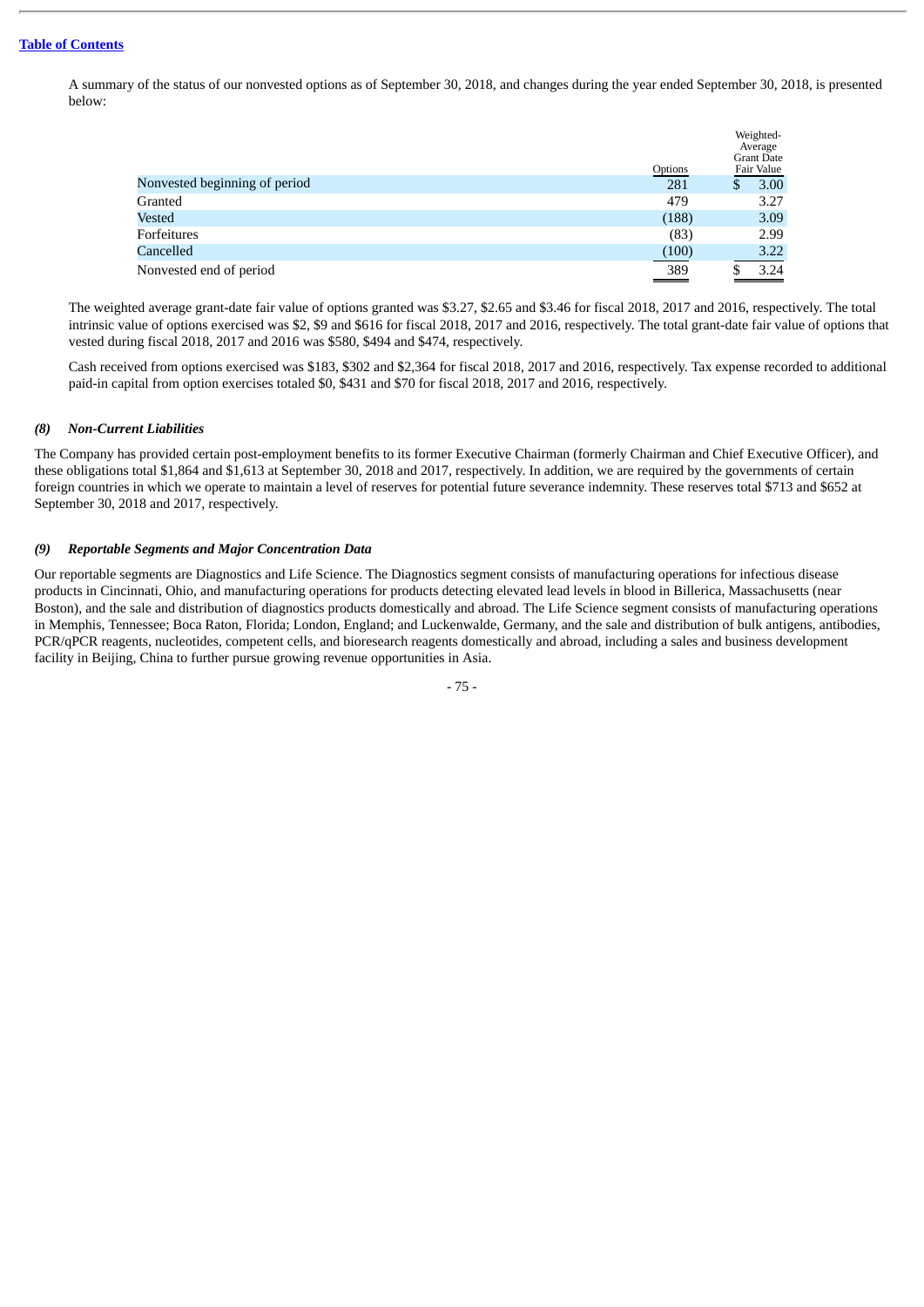Revenues from individual customers constituting 10% or more of consolidated net revenues are as follows:

| Year Ended September 30, | 2018     |          | 201'              |       | 2016             |          |
|--------------------------|----------|----------|-------------------|-------|------------------|----------|
| Customer $A$             | \$22,490 | $(11)\%$ | \$22,397          | (11)% | \$20,246         | $(10)\%$ |
| Customer B               | \$22,040 |          | $(10)\%$ \$17,825 |       | $(9)$ % \$19,585 | $(10)\%$ |

Accounts receivable from these two Diagnostics customers accounted for 12% and 11% of consolidated accounts receivable at September 30, 2018 and September 30, 2017, respectively. The Company's international revenues totaled approximately \$67,170, \$61,812 and \$54,606 in fiscal 2018, 2017 and 2016, respectively, and our three major product families – gastrointestinal, respiratory illnesses and blood chemistry – accounted for 59%, 60% and 66% of consolidated net revenues in fiscal 2018, 2017 and 2016, respectively. We currently purchase on a sole-source basis from a U.S. and an Italian manufacturer, respectively, the instruments on which our Alethia molecular testing platform operates and the LeadCare instruments used to test for blood lead levels. Additionally, two of our foodborne products sourced from another vendor accounted for 9%, 10% and 11% of third-party revenues for our Diagnostics segment in fiscal 2018, 2017 and 2016, respectively.

Significant revenue information by country for the Diagnostics and Life Science segments is as follows. Revenues are attributed to the geographic area based on the location to which the product is delivered.

| Year Ended September 30,  | 2018      | 2017      | 2016      |
|---------------------------|-----------|-----------|-----------|
| <b>United States</b>      | \$125,959 | \$119,332 | \$122,264 |
| Italy                     | 7,648     | 6,601     | 6,717     |
| France                    | 2,363     | 1,856     | 1,619     |
| <b>United Kingdom</b>     | 2,337     | 1,789     | 2,018     |
| Belgium                   | 1,719     | 1,517     | 1,471     |
| Holland                   | 1,460     | 1,297     | 1,215     |
| Japan                     | 1,263     | 2,209     | 1,665     |
| Other countries           | 7,705     | 8,920     | 8,145     |
| <b>Total Diagnostics</b>  | \$150,454 | \$143,521 | \$145,114 |
|                           |           |           |           |
| Year Ended September 30,  | 2018      | 2017      | 2016      |
| <b>United States</b>      | \$20,442  | \$19,627  | \$19,212  |
| China                     | 8,329     | 5,893     | 4,077     |
| Germany                   | 8,198     | 7,400     | 6,999     |
| <b>United Kingdom</b>     | 5,190     | 5,574     | 5,581     |
| <b>Spain</b>              | 4,179     | 3,206     | 2,917     |
| Australia                 | 3,617     | 3,999     | 3,163     |
| South Korea               | 2,040     | 2,306     | 1,043     |
| France                    | 2,037     | 1,791     | 1,054     |
| Japan                     | 1,928     | 1,374     | 1,542     |
| Other countries           | 7,157     | 6,080     | 5,380     |
| <b>Total Life Science</b> | \$63,117  | \$57,250  | \$50,968  |

- 76 -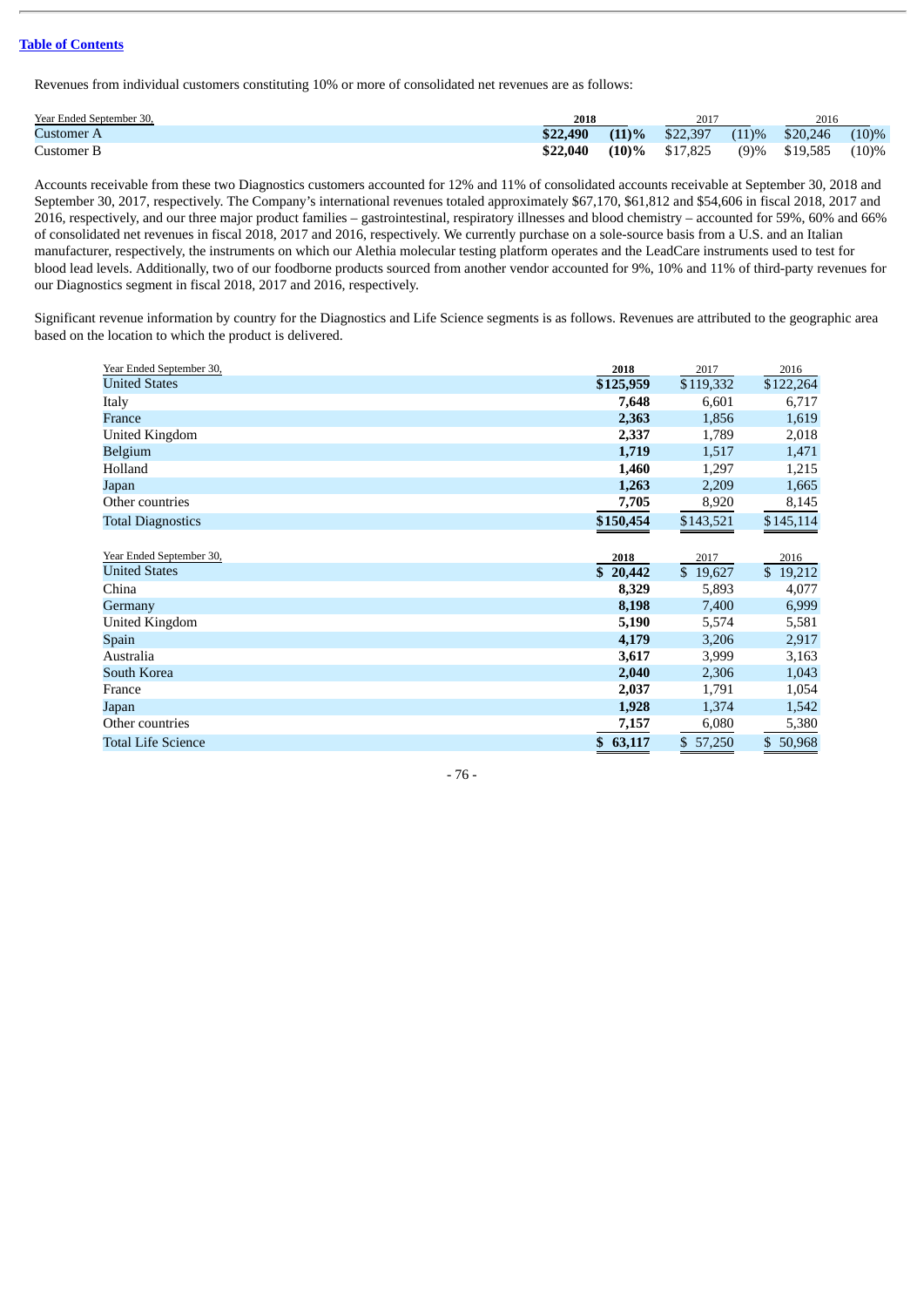In locations outside the U.S., the Company's identifiable assets were concentrated as follows at the end of most recent fiscal years:

As of September 30, 2018: U.K – \$14,816; Germany – \$7,706; Italy – \$7,334; and Australia – \$3,543

As of September 30, 2017: U.K – \$15,755; Germany – \$6,915; Italy – \$7,712; and Australia – \$4,376

Segment information for the years ended September 30, 2018, 2017 and 2016 is as follows:

|                                      | Diagnostics | Life Science           | Unallocated<br>Costs and<br>Eliminations<br>(1) | Total     |
|--------------------------------------|-------------|------------------------|-------------------------------------------------|-----------|
| <b>Fiscal Year 2018 -</b>            |             |                        |                                                 |           |
| Net revenues -                       |             |                        |                                                 |           |
| <b>Third-party</b>                   | \$150,454   | 63,117<br>\$           | \$                                              | \$213,571 |
| Inter-segment                        | 392         | 397                    | (789)                                           |           |
| <b>Operating income</b>              | 29,701      | 14,912                 | (13, 029)                                       | 31,584    |
| <b>Depreciation and amortization</b> | 6,557       | 2,131                  |                                                 | 8,688     |
| <b>Capital expenditures</b>          | 2,477       | 1,724                  |                                                 | 4,201     |
| Goodwill                             | 35,213      | 19,424                 |                                                 | 54,637    |
| <b>Other intangible assets</b>       | 22,068      | 1,045                  |                                                 | 23,113    |
| <b>Total assets</b>                  | 180,978     | 70,341                 | 58                                              | 251,377   |
| Fiscal Year 2017 -                   |             |                        |                                                 |           |
| Net revenues $-$                     |             |                        |                                                 |           |
| Third-party                          | \$143,521   | $\mathbb{S}$<br>57,250 | \$                                              | \$200,771 |
| Inter-segment                        | 389         | 537                    | (926)                                           |           |
| Operating income                     | 23,848      | 14,086                 | (552)                                           | 37,382    |
| Depreciation and amortization        | 7,037       | 2,053                  |                                                 | 9,090     |
| Capital expenditures                 | 2,554       | 1,913                  |                                                 | 4,467     |
| Goodwill                             | 35,213      | 19,713                 |                                                 | 54,926    |
| Other intangible assets              | 24,973      | 1,731                  |                                                 | 26,704    |
| <b>Total assets</b>                  | 180,226     | 69,938                 | (387)                                           | 249,777   |
| Fiscal Year 2016 -                   |             |                        |                                                 |           |
| Net revenues $-$                     |             |                        |                                                 |           |
| Third-party                          | \$145,114   | 50,968<br>\$           | $\mathbb{S}$                                    | \$196,082 |
| Inter-segment                        | 289         | 893                    | (1, 182)                                        |           |
| Operating income                     | 38,202      | 12,997                 | 179                                             | 51,378    |
| Depreciation and amortization        | 5,471       | 2,247                  |                                                 | 7,718     |
| Capital expenditures                 | 2,690       | 1,314                  |                                                 | 4,004     |
| Goodwill                             | 42,608      | 19,374                 |                                                 | 61,982    |
| Other intangible assets              | 27,534      | 2,321                  |                                                 | 29,855    |
| <b>Total assets</b>                  | 185,446     | 66,624                 | (42)                                            | 252,028   |

(1) Unallocated costs for the fiscal years 2018 and 2017 total \$13,051 and \$762, respectively, and are comprised of Restructuring and Litigation Costs, as set forth within the accompanying Condensed Consolidated Statements of Operations. Eliminations consist of inter-segment transactions.

- 77 -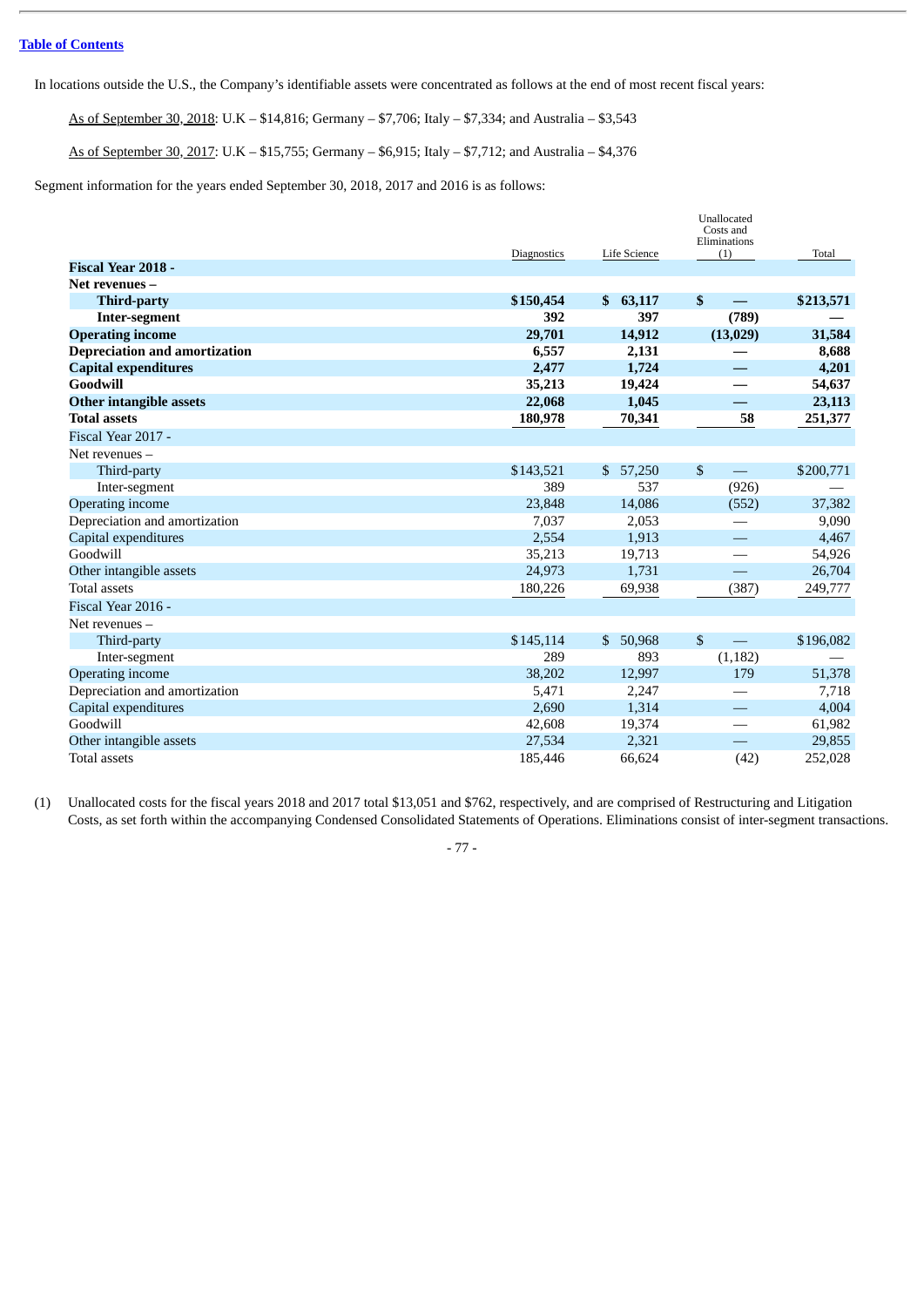A reconciliation of segment operating expenses to consolidated earnings before income taxes for the years ended September 30, 2018, 2017 and 2016 is as follows:

| Year Ended September 30,                  | 2018     | 2017     | 2016     |
|-------------------------------------------|----------|----------|----------|
| Segment operating income                  | \$44,635 | \$38,144 | \$51,378 |
| Restructuring and litigation costs        | (13,051) | (762)    |          |
| Interest income                           | 418      | 171      | 67       |
| Interest expense                          | (1,520)  | (1,642)  | (897)    |
| Other, net                                | (102)    | 518      | 96       |
| Consolidated earnings before income taxes | \$30,380 | \$36,429 | \$50,644 |

Transactions between segments are accounted for at established intercompany prices for internal and management purposes with all intercompany amounts eliminated in consolidation.

#### *(10) Commitments and Contingencies*

- **(a) Royalty Commitments -** We have entered into various license agreements that require payment of royalties based on a specified percentage of the sales of licensed products. Approximately 86% of our royalty expenses relate to our Diagnostics operating segment, where the royalty rates range from 4% to 8%. These royalty expenses are recognized on an as-earned basis and recorded in the year earned as a component of cost of sales. Annual royalty expenses associated with these agreements were approximately \$2,579, \$2,600 and \$3,134 for the fiscal years ended September 30, 2018, 2017 and 2016, respectively.
- **(b) Purchase Commitments -** Excluding the operating lease commitments reflected in Note 10(c) below, we have purchase commitments primarily for inventory and service items as part of the normal course of business. Commitments made under these obligations are \$11,271 for fiscal 2019 and \$127 for fiscal 2020 through fiscal 2023. No purchase commitments have been made beyond fiscal 2023.
- **(c) Operating Lease Commitments -** Meridian and its subsidiaries are lessees of: (i) certain office and warehouse buildings in the U.S., Europe, Australia and China; (ii) automobiles for use by the direct sales forces in the U.S. and Europe; and (iii) certain office equipment such as facsimile and copier machines across all business units, under operating lease agreements that expire at various dates. Amounts charged to expense under operating leases were \$2,457, \$2,140 and \$1,966 for fiscal 2018, 2017 and 2016, respectively. Operating lease commitments for each of the five succeeding fiscal years are as follows: fiscal 2019 - \$1,866; fiscal 2020 - \$1,700; fiscal 2021 - \$1,461; fiscal 2022 - \$978; and fiscal 2023 - \$876.
- **(d) Litigation -** We are a party to various litigation matters from time to time that we believe are in the normal course of business. The ultimate resolution of these matters is not expected to have a material adverse effect on our financial position, results of operations or cash flows. See Item 3. "Legal Proceedings" for a discussion of the status of certain litigation.

- 78 -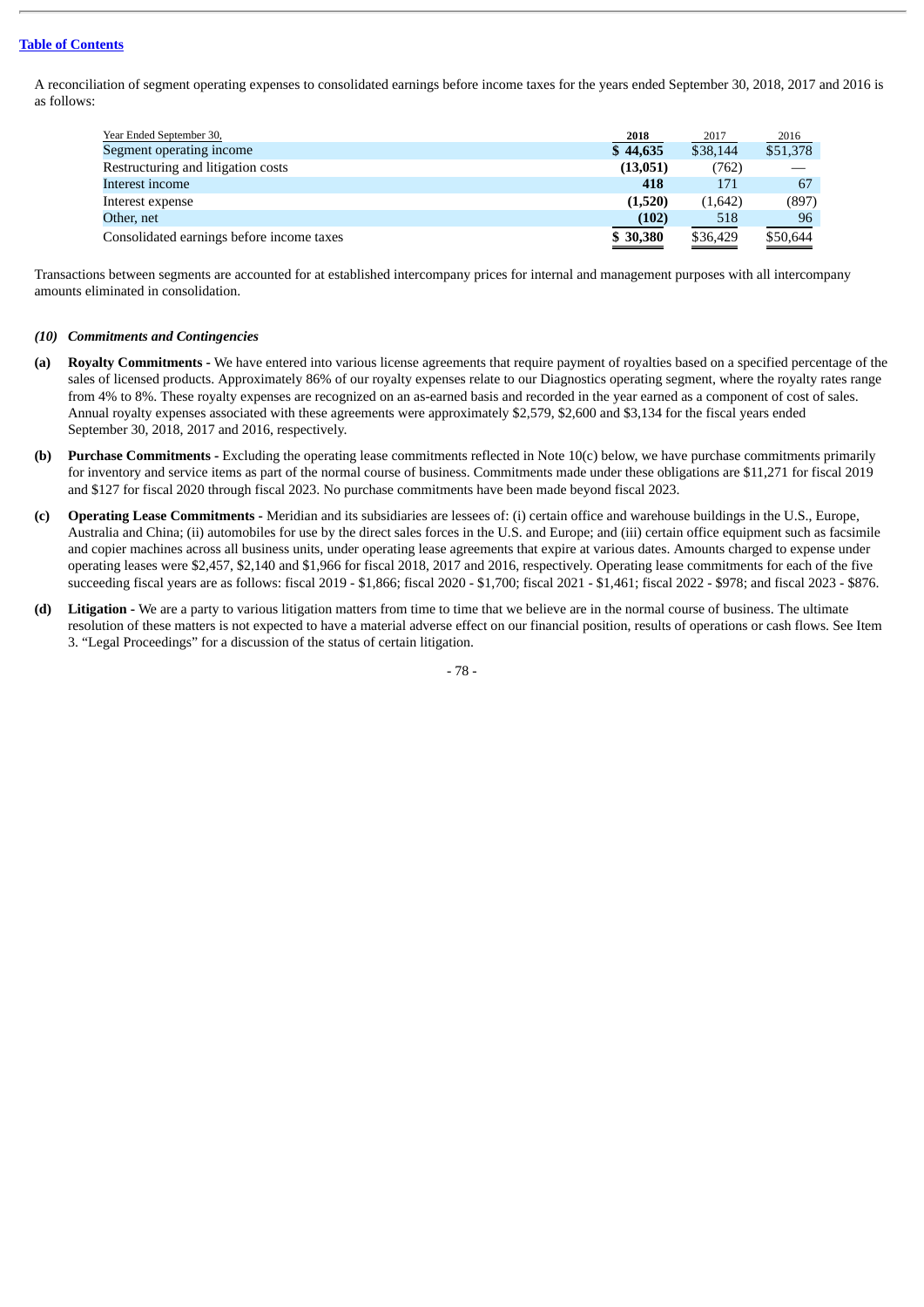**(e) Indemnifications -** In conjunction with certain contracts and agreements, we provide routine indemnifications related to our performance obligations. The terms of these indemnifications range in duration and in some circumstances are not explicitly defined. The maximum obligation under some such indemnifications is not explicitly stated and, as a result of our having no history of paying such indemnifications, cannot be reasonably estimated. We have not made any payments for these indemnifications and no liability is recorded at September 30, 2018 or September 30, 2017.

## *(11) Quarterly Financial Data (Unaudited)*

The sum of the earnings per common share may not equal the corresponding annual amounts due to interim quarter rounding.

| December 31  | March 31 | June 30  | September 30 |
|--------------|----------|----------|--------------|
| 52,283       | \$56,451 | \$51,737 | \$<br>53,100 |
| 31,786       | 34,569   | 31,956   | 32,150       |
| 6,302        | 5,288    | 6,825    | 5,434        |
| 0.15         | 0.12     | 0.16     | 0.13         |
| 0.15         | 0.12     | 0.16     | 0.13         |
| 0.125        | 0.125    | 0.125    | 0.125        |
|              |          |          |              |
| December 31  | March 31 | June 30  | September 30 |
| \$<br>46,809 | \$54,125 | \$50,140 | \$<br>49,697 |
| 29,039       | 33,477   | 31,146   | 30,630       |
| 6.279        | 9,312    | 240      | 5,726        |
| 0.15         | 0.22     | 0.01     | 0.14         |
| 0.15         | 0.22     | 0.01     | 0.13         |
| 0.200        | 0.125    | 0.125    | 0.125        |
|              |          |          |              |

## *(12) Subsequent Events*

On October 9, 2018, the Company and DiaSorin Inc. entered into a strategic collaboration to sell DiaSorin's *Helicobacter pylori* stool antigen test to detect *H. pylori* for use on its automated LIAISON platform under the Meridian brand name worldwide. The new collaboration results in the termination of all pending legal disputes between the two parties and will expand the previous agreement between DiaSorin and Meridian, which focused on the sale, by DiaSorin, of co-developed products in major countries in continental Europe.

- 79 -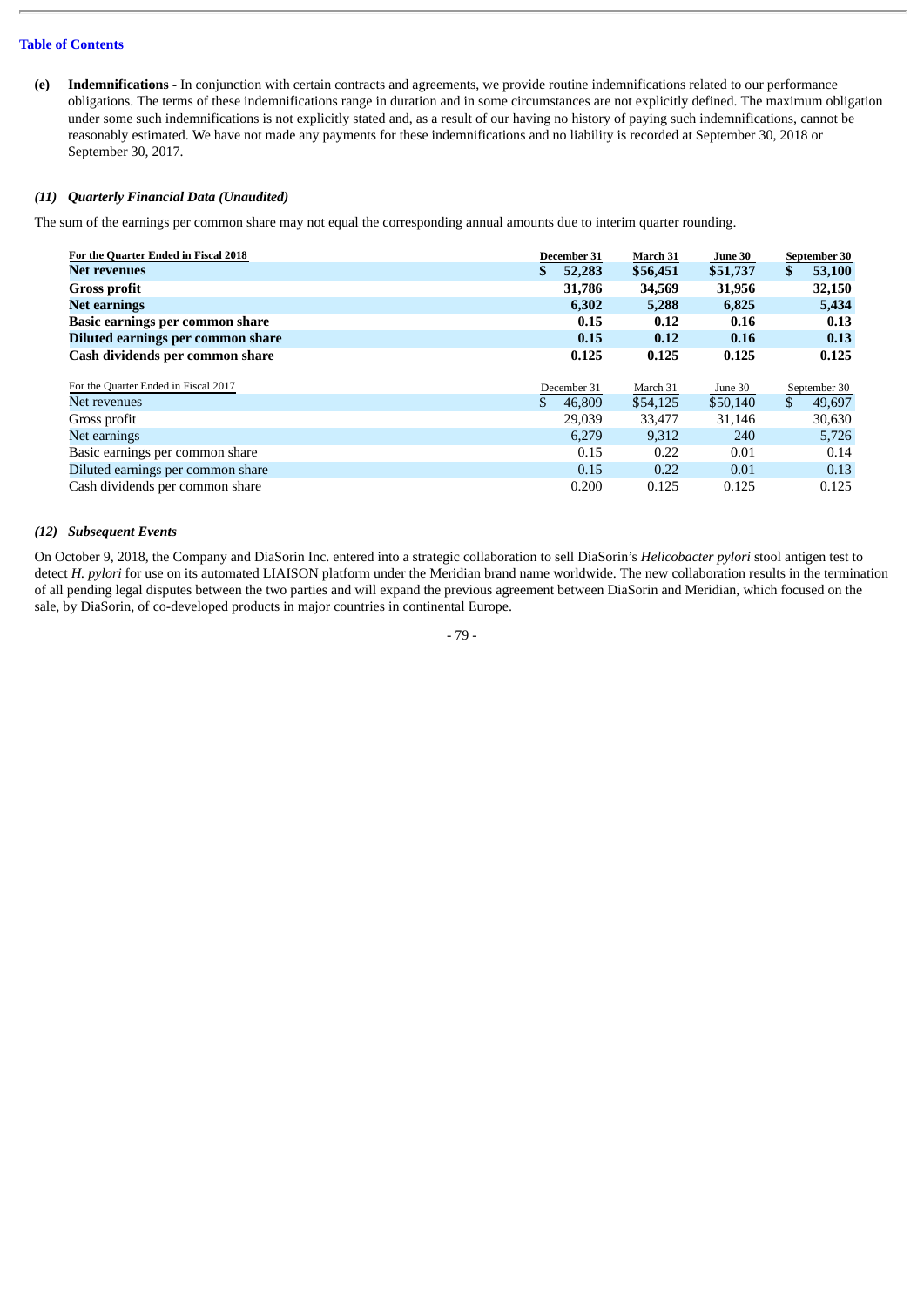#### ITEM 9.

#### CHANGES IN AND DISAGREEMENTS WITH ACCOUNTANTS ON ACCOUNTING AND FINANCIAL DISCLOSURE

Not applicable.

#### ITEM 9A.

#### CONTROLS AND PROCEDURES

As of September 30, 2018, an evaluation was completed under the supervision and with the participation of our management, including our Chief Executive Officer and Chief Financial Officer, of the effectiveness of the design and operation of our disclosure controls and procedures pursuant to Rule 13a-15(b) and 15d-15(b) promulgated under the Securities Exchange Act of 1934, as amended (the "Exchange Act"). Based on that evaluation, our management, including the CEO and CFO, concluded that our disclosure controls and procedures were effective as of September 30, 2018. There have been no changes in our internal control over financial reporting identified in connection with the evaluation of internal control that occurred during the fourth fiscal quarter that has materially affected, or is reasonably likely to affect, our internal control over financial reporting, or in other factors that could significantly affect internal control subsequent to September 30, 2018.

Our internal control report is included in this Annual Report on Form 10-K after Item 8, under the caption "Management's Report on Internal Control over Financial Reporting."

#### ITEM 9B.

## OTHER INFORMATION

Not applicable.

- 80 -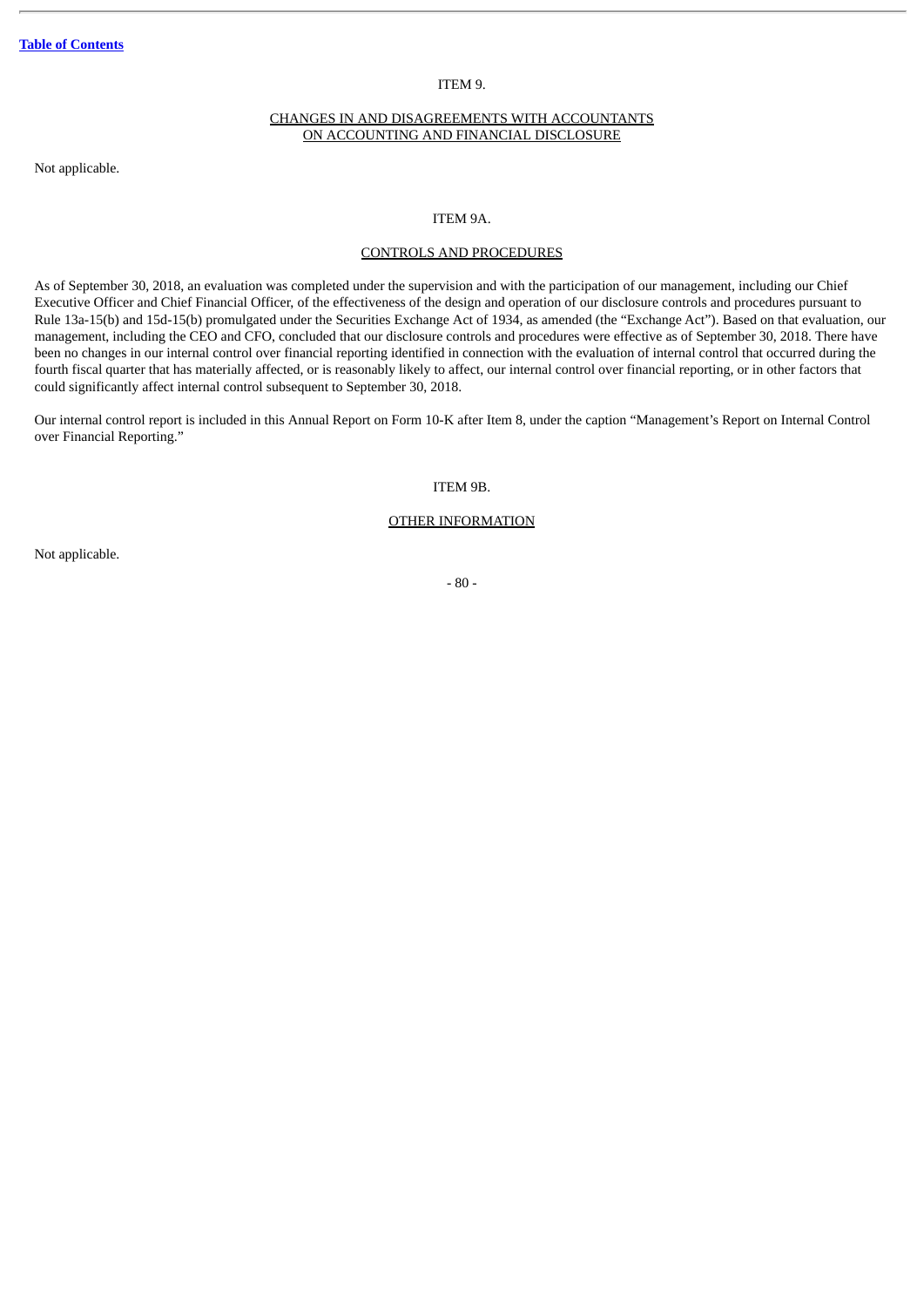# PART III.

The information required by Items 10, 11, 12 (other than that portion set forth below), 13 and 14, of Part III are incorporated by reference from the Registrant's Proxy Statement for its 2019 Annual Shareholders' Meeting to be filed with the Commission pursuant to Regulation 14A.

The following information regarding the Company's directors and executive officers is provided pursuant to Exchange Act Rule 14a-3(b)(8):

#### **DIRECTORS**

**James M. Anderson David C. Phillips** Retired President and Chief Executive Officer,<br>
Co-founder,<br>
Cincinnati Children's Hospital Medical Center<br>
Cincinnati Works, Inc. Cincinnati Children's Hospital Medical Center

**Dwight E. Ellingwood John M. Rice, Jr.** President, **Managing Partner,** Managing Partner,

**Jack Kenny Catherine A. Sazdanoff** Chief Executive Officer, The Chief Executive Officer, The Chief Executive Officer, Business Advisor, Business Advisor, Neridian Bioscience. Inc.

**John C. McIlwraith Felicia Williams** Allos Ventures Macy's, Inc.

### **OFFICERS AND EXECUTIVES**

**Jack Kenny** Chief Executive Officer

**Lawrence J. Baldini Eric S. Rasmussen**

**Melissa A. Lueke Lourdes G. Weltzien** Executive Vice President, Executive Vice President, Chief Financial Officer and Secretary Life Science

D.E.E. Strategy Consulting, LLC Triathlon Medical Ventures Partners

Strata Oncology, Inc.

Managing Director, Executive Vice President, Controller and Enterprise Risk,

Executive Vice President, Executive Vice President, Global Operations **Corporations** Corporate Development

- 81 -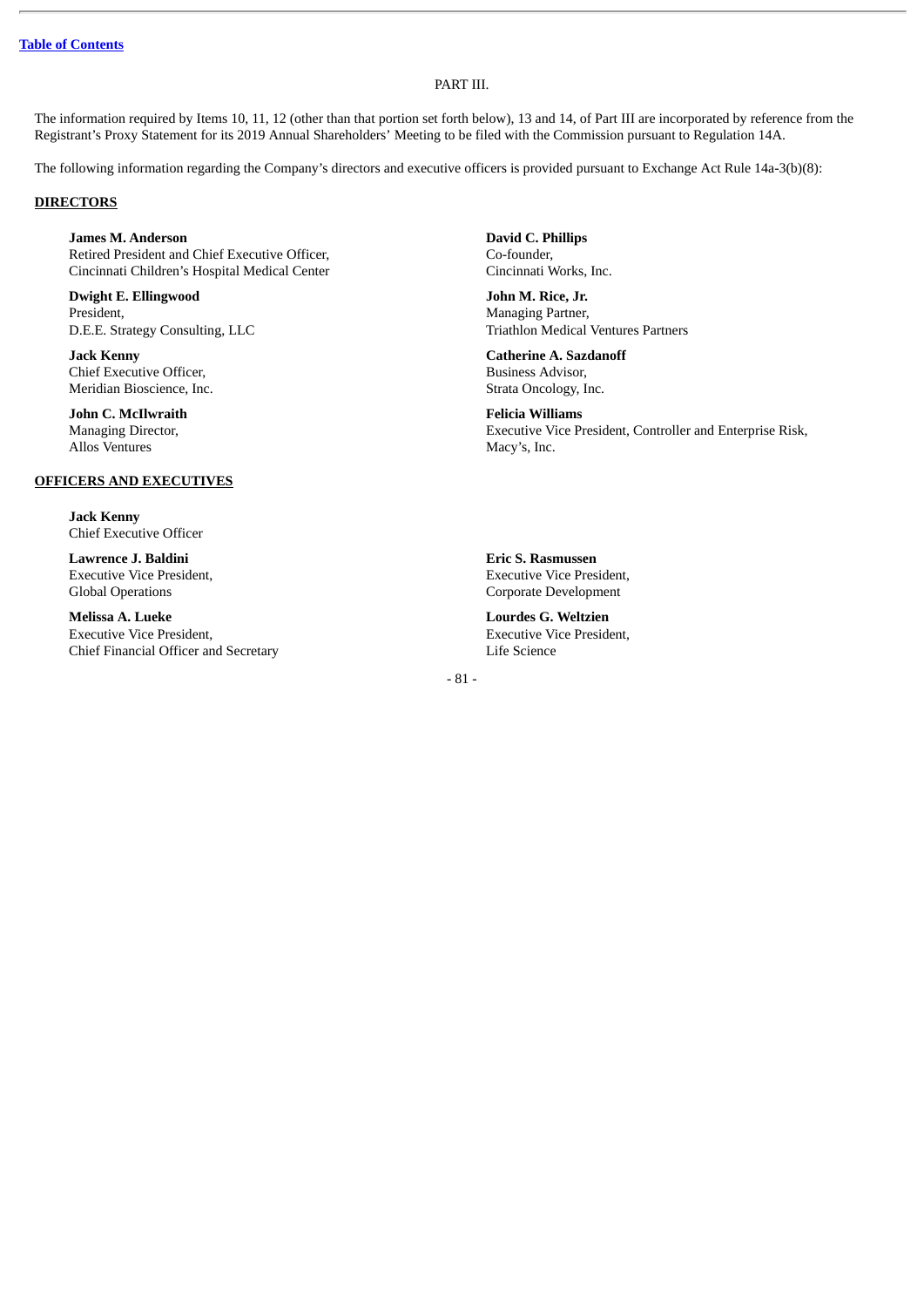# ITEM 12.

### EQUITY COMPENSATION PLAN INFORMATION

The following table presents summary information as of September 30, 2018 with respect to all of our equity compensation plans (number of securities information in thousands).

| <b>Plan Category</b>                           | (a)<br>Number of<br><b>Securities to be</b><br>issued upon<br>exercise of<br>outstanding<br>options, warrants<br>and rights | (b)<br>Weighted-<br>average exercise<br>price of<br>outstanding<br>options,<br>warrants and<br>rights | <b>Number of securities</b><br>remaining available<br>for future issuance<br>under equity<br>compensation plans<br>(excluding securities<br>reflected in column<br>(a)) |
|------------------------------------------------|-----------------------------------------------------------------------------------------------------------------------------|-------------------------------------------------------------------------------------------------------|-------------------------------------------------------------------------------------------------------------------------------------------------------------------------|
| Equity compensation plans approved by security |                                                                                                                             |                                                                                                       |                                                                                                                                                                         |
| holders $(1)$                                  | 1,095                                                                                                                       | 17.561                                                                                                | 2,707                                                                                                                                                                   |
| Total $(2)$                                    | 1,095                                                                                                                       | 17.561                                                                                                | 2,707                                                                                                                                                                   |

(1) 2004 Equity Compensation Plan, as amended 2012 Stock Incentive Plan

(2) Weighted-average remaining term of 7.02 years

# ITEM 15.

# EXHIBITS AND FINANCIAL STATEMENT SCHEDULES

## (a) (1) and (2) FINANCIAL STATEMENTS AND SCHEDULES.

All financial statements and schedules required to be filed by Item 8 of this Form and included in this report have been so identified under Item 8. No additional financial statements or schedules are being filed since the requirements of paragraph (c) under Item 15 are not applicable to Meridian.

## (b) (3) EXHIBITS.

| Exhibit<br>$\ensuremath{\underline{\text{Number}}}$ | Description of Exhibit                                                                                                                                                                                                                                                                                                                 |
|-----------------------------------------------------|----------------------------------------------------------------------------------------------------------------------------------------------------------------------------------------------------------------------------------------------------------------------------------------------------------------------------------------|
| 3.1                                                 | Articles of Incorporation, including amendments not related to Company name change (Incorporated by reference to Registration<br>Statement No. 333-02613 on Form S-3 filed with the Securities and Exchange Commission on April 18, 1996 and Meridian's Form 8-K<br>filed with the Securities and Exchange Commission on May 16, 2007) |

3.2 **Amended and Restated Code of Regulations [\(Incorporated](http://www.sec.gov/Archives/edgar/data/794172/000089225118000069/form8k092418_ex3_1.htm) by reference to Meridian's Form 8-K filed with the Securities and Exchange** Commission on September 24, 2018)

# - 82 -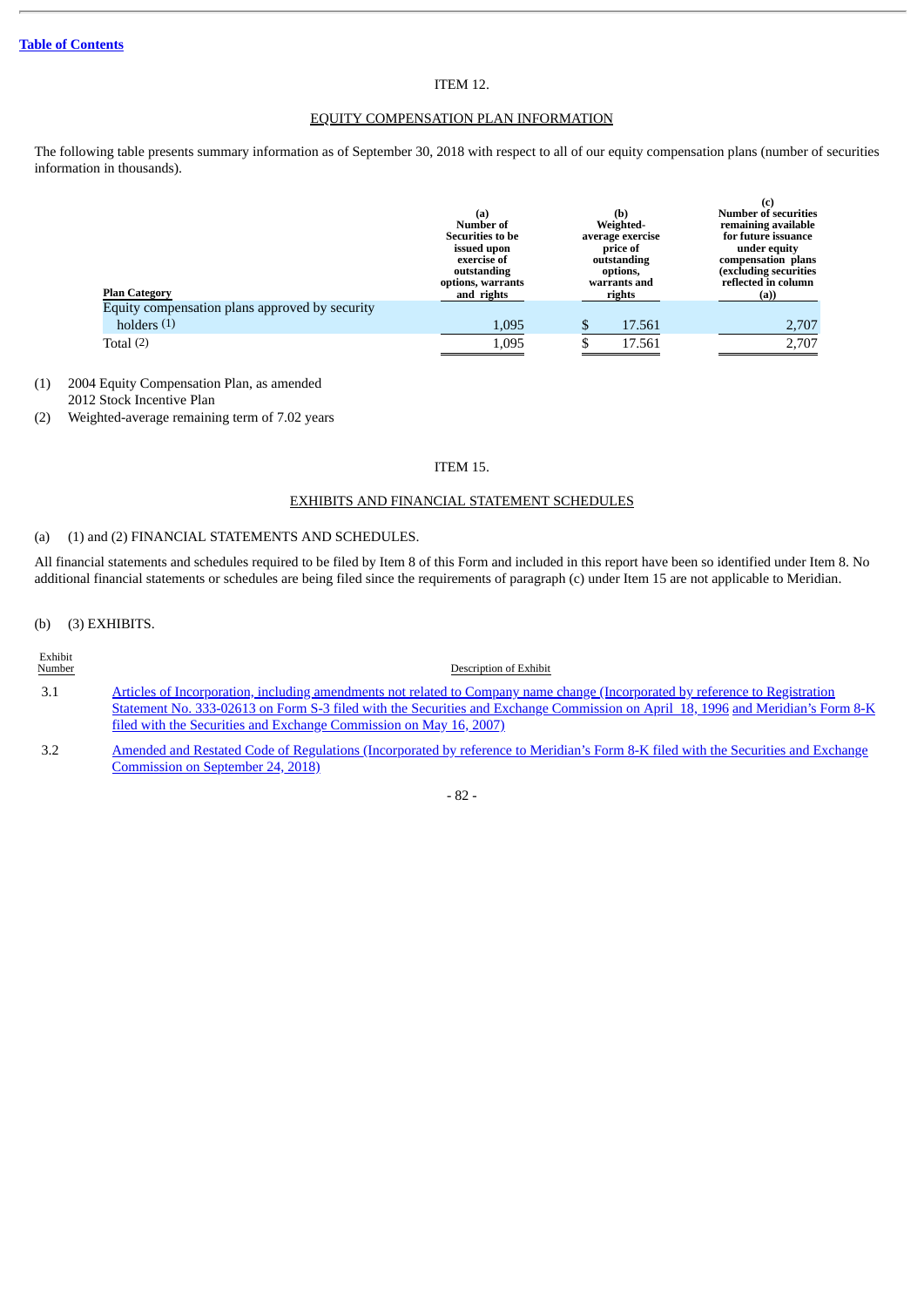| $10.1*$ | Amendment No. 1 to Supplemental Benefit Agreement Dated September 23, 2014 between Meridian and John A. Kraeutler (Incorporated<br>by reference to Meridian's Form 8-K filed with the Securities and Exchange Commission on September 25, 2014)                                                                                                    |
|---------|----------------------------------------------------------------------------------------------------------------------------------------------------------------------------------------------------------------------------------------------------------------------------------------------------------------------------------------------------|
| $10.2*$ | Third Amended and Restated Employment Agreement Dated October 3, 2016 between Meridian and John A. Kraeutler (Incorporated by<br>reference to Meridian's Form 8-K filed with the Securities and Exchange Commission on October 5, 2016).                                                                                                           |
| $10.3*$ | Employment Agreement dated October 9, 2017 between Meridian and John P. Kenny (Incorporated by reference to Meridian's Form 8-K<br>filed with the Securities and Exchange Commission on October 11, 2017)                                                                                                                                          |
| $10.4*$ | Dividend Reinvestment Plan (Incorporated by reference to Meridian's Annual Report on Form 10-K for the Fiscal Year Ended<br>September 30, 1999)                                                                                                                                                                                                    |
| $10.5*$ | 2004 Equity Compensation Plan, amended and restated effective January 25, 2012 (Incorporated by reference to Meridian's Quarterly<br>Report on Form 10-Q for the Quarterly Period Ended December 31, 2011)                                                                                                                                         |
| $10.6*$ | 2012 Stock Incentive Plan, effective January 25, 2012 (Incorporated by reference to Meridian's Quarterly Report on Form 10-Q for the<br>Quarterly Period Ended December 31, 2011)                                                                                                                                                                  |
| $10.7*$ | Form of Time-Based Restricted Share Unit Award Agreement (Filed herewith)                                                                                                                                                                                                                                                                          |
| $10.8*$ | Form of Meridian Bioscience, Inc. Change in Control Agreement dated August 4, 2016 (Incorporated by reference to Meridian's<br>Quarterly Report on Form 10-Q for the Quarterly Period Ended June 30, 2016)                                                                                                                                         |
| 10.9    | Agreement and Plan of Merger among Meridian Bioscience, Inc., Mariner Merger Sub, Inc., Magellan Biosciences, Inc. and Ampersand<br>2006 Limited Partnership as the Stockholder Representative dated as of March 24, 2016 (Incorporated by reference to Meridian's<br>Quarterly Report on Form 10-Q for the Quarterly Period Ended March 31, 2016) |
| 10.10   | Loan and Security Agreement among Meridian Bioscience, Inc., Meridian Bioscience Corporation, Omega Technologies, Inc. Meridian<br>Life Science, Inc. and Fifth Third Bank dated August 1, 2007 (Incorporated by reference to Meridian's Annual Report on Form 10-K for<br>the Fiscal Year Ended September 30, 2007)                               |
| 10.10.1 | Term Note among Meridian Bioscience, Inc., Meridian Bioscience Corporation, Omega Technologies, Inc. Meridian Life Science, Inc.,<br>Bioline USA, Inc. and Fifth Third Bank dated March 22, 2016 (Incorporated by reference to Meridian's Quarterly Report on Form 10-Q<br>for the Fiscal Quarter Ended March 31, 2016)                            |
| 10.10.2 | Amended and Restated Revolving Note with Fifth Third Bank dated March 22, 2016 (Incorporated by reference to Meridian's Quarterly<br>Report on Form 10-Q for the Fiscal Quarter Ended March 31, 2016)                                                                                                                                              |

10.10.3 First Amendment to Loan and Security Agreement among Meridian Bioscience, Inc., Meridian Bioscience Corporation, Omega [Technologies,](http://www.sec.gov/Archives/edgar/data/794172/000095012310109251/c08969exv10w18w2.htm) Inc., Meridian Life Science, Inc. and Fifth Third Bank dated September 2, 2010 (Incorporated by reference to Meridian's Annual Report on Form 10-K for the Fiscal Year Ended September 30, 2010)

- 83 -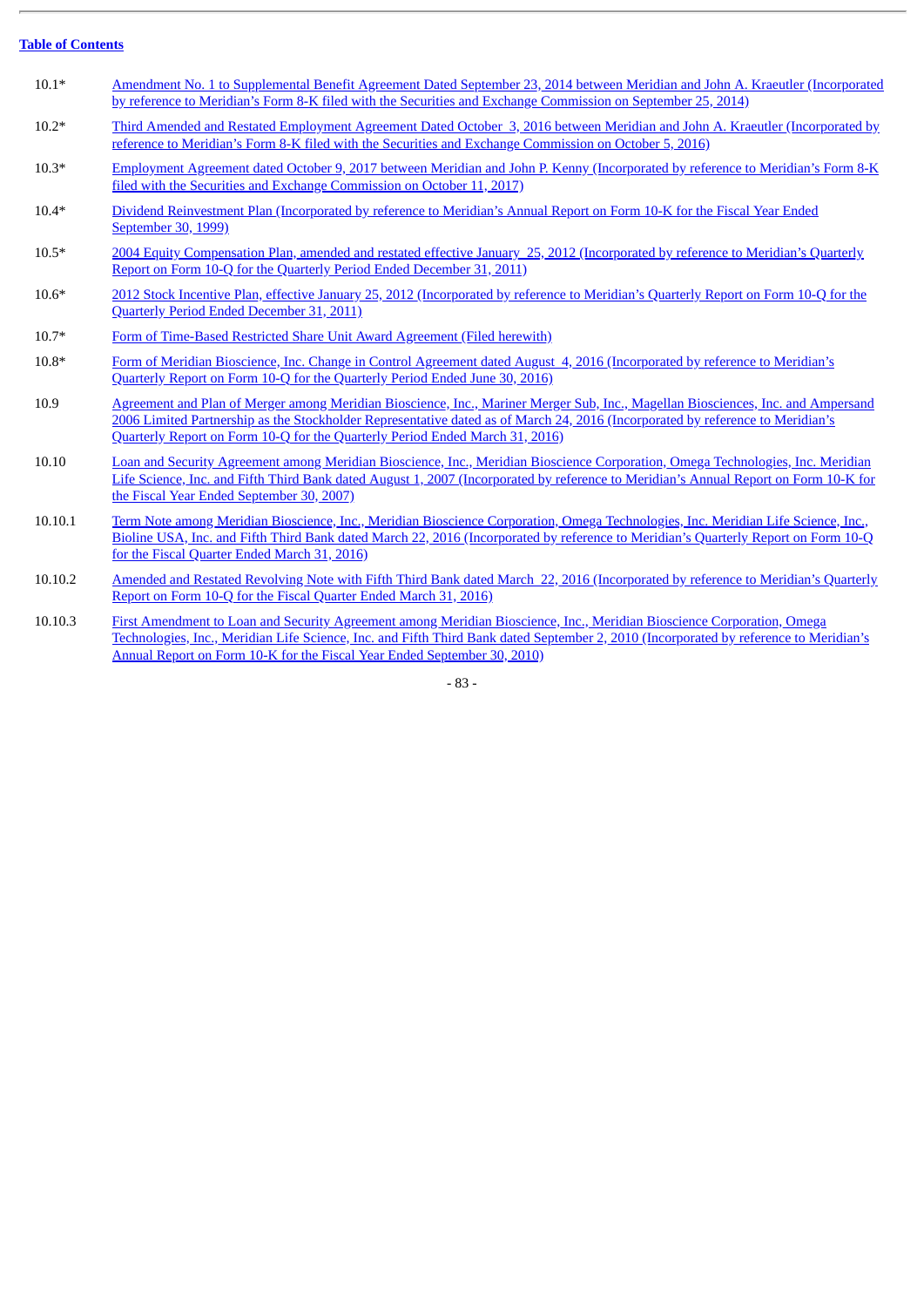Ē.

| 10.10.4  | Second Amendment to Loan and Security Agreement among Meridian Bioscience, Inc., Meridian Bioscience Corporation, Omega<br>Technologies, Inc., Meridian Life Science, Inc. and Fifth Third Bank dated December 1, 2010 (Incorporated by reference to Meridian's<br>Quarterly Report on Form 10-Q for the Fiscal Quarter Ended December 31, 2010).               |
|----------|-----------------------------------------------------------------------------------------------------------------------------------------------------------------------------------------------------------------------------------------------------------------------------------------------------------------------------------------------------------------|
| 10.10.5  | Third Amendment to Loan and Security Agreement among Meridian Bioscience, Inc., Meridian Bioscience Corporation, Omega<br>Technologies, Inc., Meridian Life Science, Inc. and Fifth Third Bank dated September 15, 2012 (Incorporated by reference to Meridian's<br>Annual Report on Form 10-K for the Fiscal Year Ended September 30, 2012)                    |
| 10.10.6  | Fifth Amendment to Loan and Security Agreement among Meridian Bioscience, Inc., Meridian Bioscience Corporation, Omega<br>Technologies, Inc., Meridian Life Science, Inc., Bioline USA, Inc. and Fifth Third Bank dated April 21, 2015 (Incorporated by reference<br>to Meridian's Quarterly Report on Form 10-Q for the Fiscal Quarter Ended June 30, 2015)    |
| 10.10.7  | Sixth Amendment to Loan and Security Agreement among Meridian Bioscience, Inc., Meridian Bioscience Corporation, Omega<br>Technologies, Inc., Meridian Life Science, Inc., Bioline USA, Inc. and Fifth Third Bank dated March 22, 2016 (Incorporated by<br>reference to Meridian's Quarterly Report on Form 10-Q for the Fiscal Quarter Ended March 31, 2016)   |
| 10.10.8  | Seventh Amendment to Loan and Security Agreement among Meridian Bioscience, Inc., Meridian Bioscience Corporation, Omega<br>Technologies, Inc., Meridian Life Science, Inc., Bioline USA, Inc. and Fifth Third Bank dated February 6, 2017 (Incorporated by<br>reference to Meridian's Annual Report on Form 10-K for the Fiscal Year Ended September 30, 2017) |
| 10.10.9  | Eighth Amendment to Loan and Security Agreement among Meridian Bioscience, Inc., Meridian Bioscience Corporation, Omega<br>Technologies, Inc., Meridian Life Science, Inc., Bioline USA, Inc. and Fifth Third Bank dated July 20, 2017 (Incorporated by reference<br>to Meridian's Annual Report on Form 10-K for the Fiscal Year Ended September 30, 2017).    |
| 10.10.10 | Ninth Amendment to Loan and Security Agreement among Meridian Bioscience, Inc., Meridian Bioscience Corporation, Omega<br>Technologies, Inc., Meridian Life Science, Inc., Bioline USA, Inc. and Fifth Third Bank dated September 24, 2018 (Filed herewith)                                                                                                     |
| 14       | Code of Ethics (Incorporated by reference to Meridian's Annual Report on Form 10-K for the Fiscal Year Ended September 30, 2003)                                                                                                                                                                                                                                |
| 21       | <b>Subsidiaries of the Registrant (Filed herewith)</b>                                                                                                                                                                                                                                                                                                          |
| 23       | <b>Consent of Independent Registered Public Accounting Firm (Filed herewith)</b>                                                                                                                                                                                                                                                                                |
| 31.1     | Certification of Principal Executive Officer required by Rule 13a-14(a) (Filed herewith)                                                                                                                                                                                                                                                                        |
| 31.2     | Certification of Principal Financial Officer required by Rule 13a-14(a) (Filed herewith)                                                                                                                                                                                                                                                                        |
|          |                                                                                                                                                                                                                                                                                                                                                                 |

32 Section 1350 [Certification](#page-99-0) of Chief Executive Officer and Chief Financial Officer (Filed herewith)

- 84 -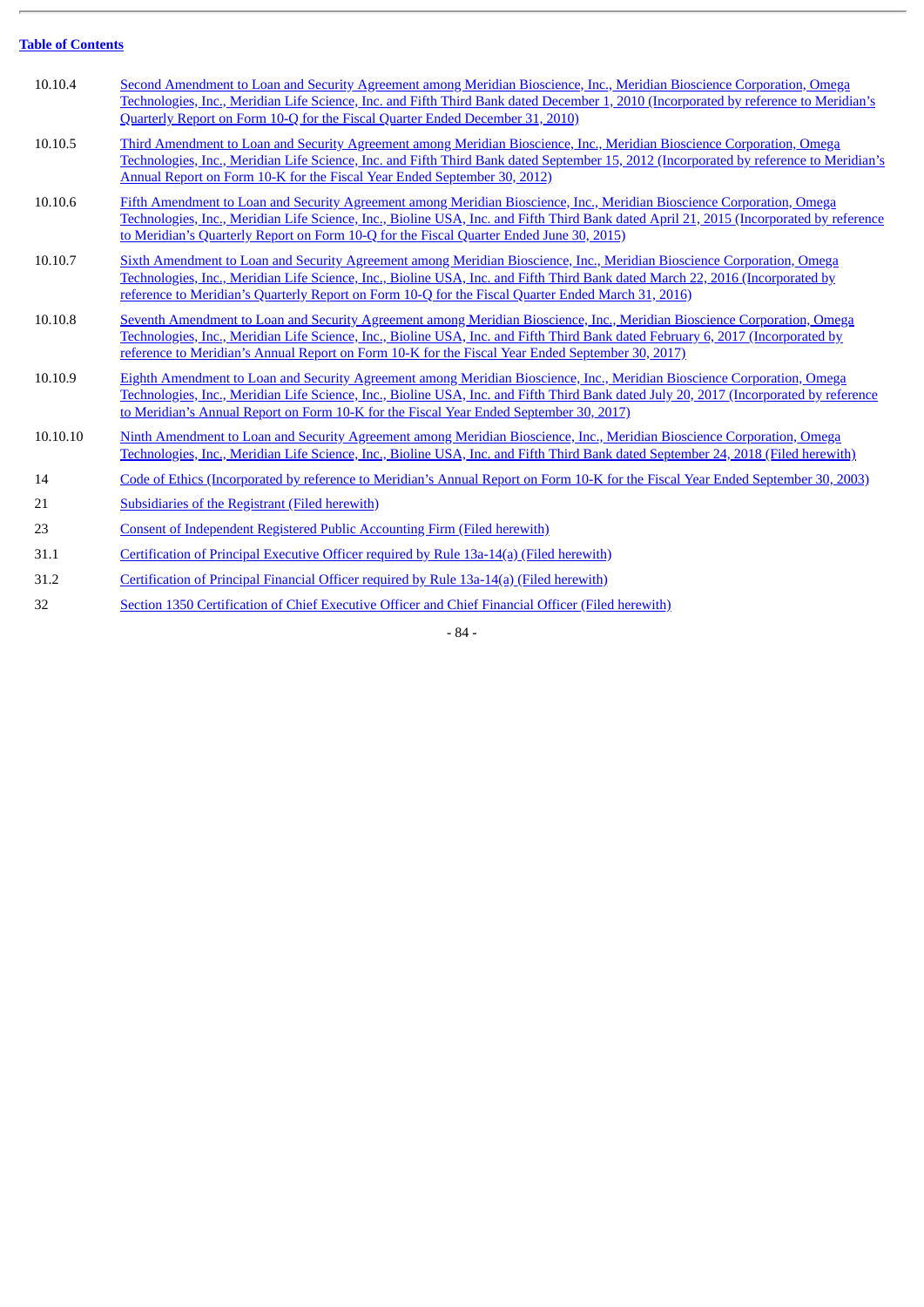- 101 The following financial information from Meridian Bioscience Inc.'s Annual Report on Form 10-K for the fiscal year ended September 30, 2018 filed with the SEC on November 29, 2018, formatted in XBRL includes: (i) Consolidated Statements of Operations for the years ended September 30, 2018, 2017 and 2016; (ii) Consolidated Statements of Comprehensive Income for the years ended September 30, 2018, 2017 and 2016; (iii) Consolidated Statements of Cash Flows for the years ended September 30, 2018, 2017 and 2016; (iv) Consolidated Balance Sheets as of September 30, 2018 and 2017; (v) Consolidated Statements of Shareholders' Equity for the years ended September 30, 2018, 2017 and 2016; and (vi) the Notes to Consolidated Financial Statements
- \* Management Compensatory Contracts

Meridian will provide shareholders with any exhibit upon the payment of a specified reasonable fee, which fee shall be limited to Meridian's reasonable expenses in furnishing such exhibit.

### ITEM 16.

### FORM 10-K SUMMARY

None.

- 85 -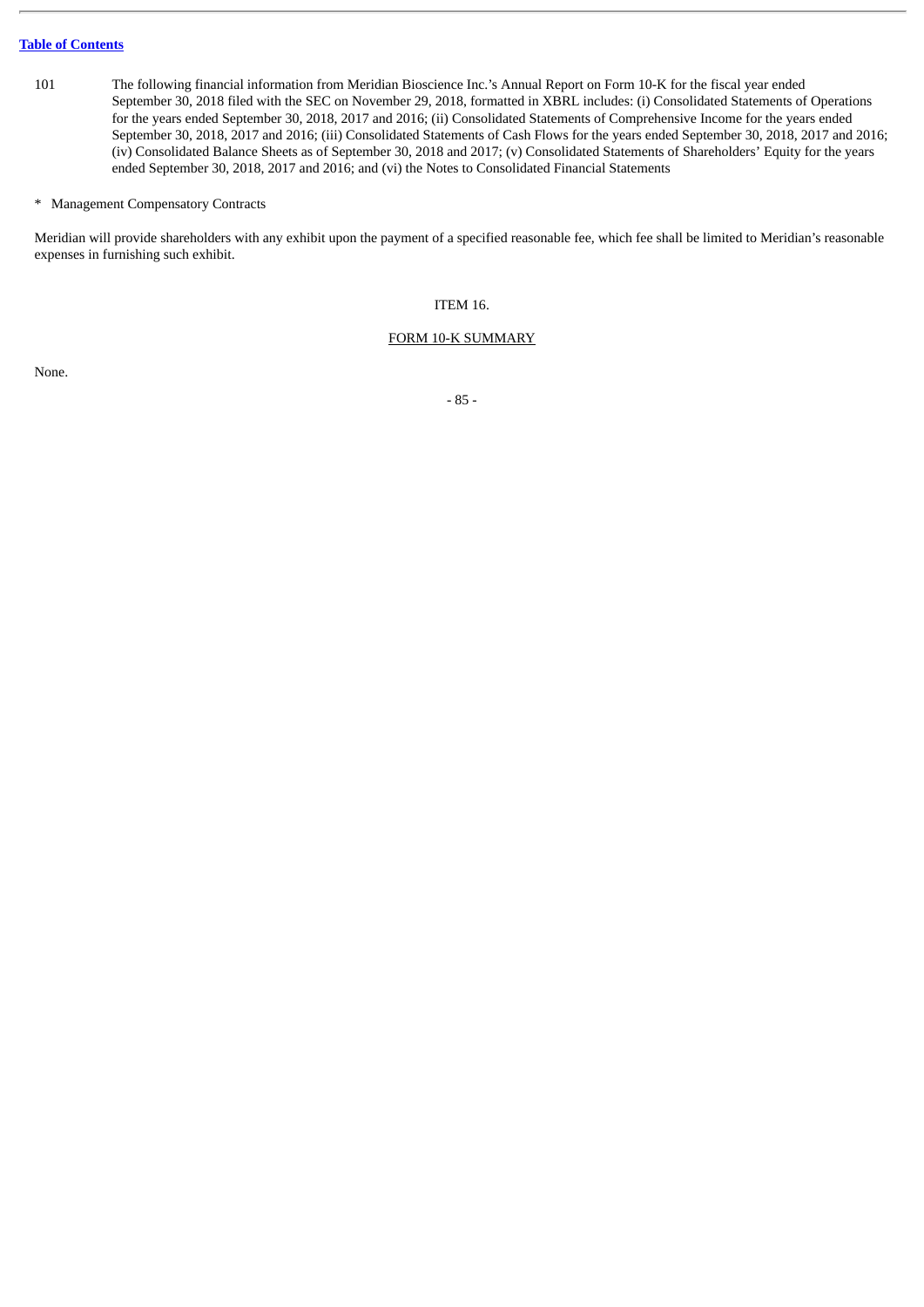## SIGNATURES

Pursuant to the requirements of Sections 13 or 15(d) of the Securities Exchange Act of 1934, the Registrant has duly caused this report to be signed on its behalf by the undersigned, thereunto duly authorized.

MERIDIAN BIOSCIENCE, INC.

By: /s/ Jack Kenny

Date: November 29, 2018 Jack Kenny Chief Executive Officer

We, the undersigned directors and officers of the Registrant, hereby severally constitute Jack Kenny and Melissa A. Lueke, and each of them singly, our true and lawful attorneys with full power to them and each of them to sign for us, in our names in the capacities indicated below, any and all amendments to the Annual Report on Form 10-K filed with the Securities and Exchange Commission.

Pursuant to the requirements of the Securities Exchange Act of 1934, this report has been signed by the following persons on behalf of the Registrant and in the capacities and on the dates indicated.

| Signature                                            | Capacity                                                                                                                   | Date              |
|------------------------------------------------------|----------------------------------------------------------------------------------------------------------------------------|-------------------|
| /s/ Jack Kenny<br>Jack Kenny                         | Chief Executive Officer and Director                                                                                       | November 29, 2018 |
| /s/ Melissa A. Lueke<br>Melissa A. Lueke             | <b>Executive Vice President, Chief</b><br>Financial Officer, and Secretary<br>(Principal Financial and Accounting Officer) | November 29, 2018 |
| /s/ David C. Phillips<br>David C. Phillips           | Chairman of the Board                                                                                                      | November 29, 2018 |
| /s/ James M. Anderson<br>James M. Anderson           | Director                                                                                                                   | November 29, 2018 |
| /s/ Dwight E. Ellingwood<br>Dwight E. Ellingwood     | Director                                                                                                                   | November 29, 2018 |
| /s/ John C. McIlwraith<br>John C. McIlwraith         | Director                                                                                                                   | November 29, 2018 |
| /s/ John M. Rice, Jr.<br>John M. Rice, Jr.           | Director                                                                                                                   | November 29, 2018 |
| /s/ Catherine A. Sazdanoff<br>Catherine A. Sazdanoff | Director                                                                                                                   | November 29, 2018 |
| /s/ Felicia Williams<br>Felicia Williams             | Director                                                                                                                   | November 29, 2018 |

- 86 -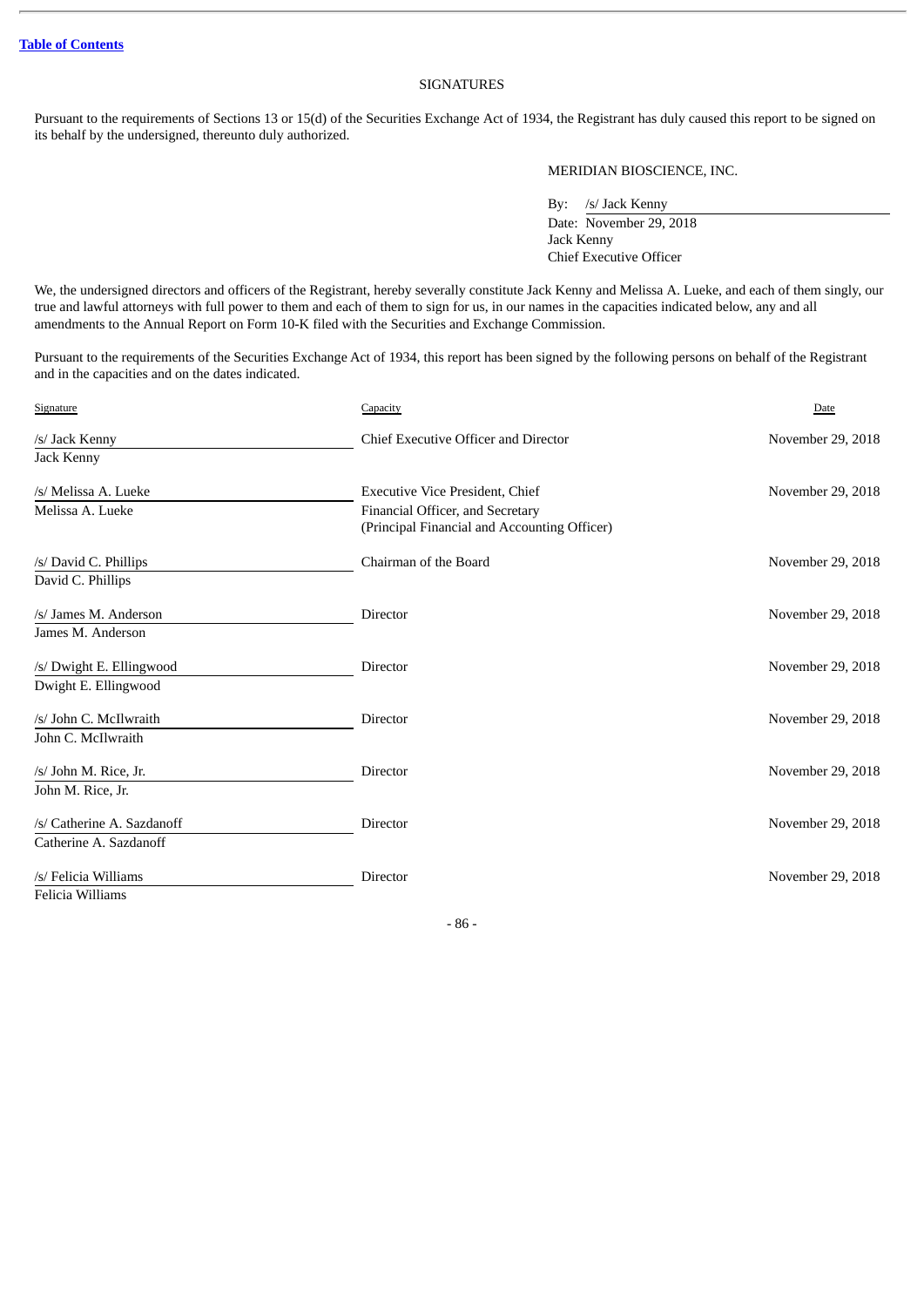## SCHEDULE II Meridian Bioscience, Inc. and Subsidiaries

## Valuation and Qualifying Accounts (Dollars in thousands) Years Ended September 30, 2018, 2017 and 2016

| Description                           | Balance at<br><b>Beginning</b><br>of Period | Charged to<br>Costs and<br>Expenses | Deductions  | Other (a) | Balance at<br>End of<br>Period |
|---------------------------------------|---------------------------------------------|-------------------------------------|-------------|-----------|--------------------------------|
| <b>Year Ended September 30, 2018:</b> |                                             |                                     |             |           |                                |
| Allowance for doubtful accounts       | \$<br>307                                   | \$<br>39                            | \$<br>(32)  | \$<br>(4) | \$<br>310                      |
| Inventory realizability reserves      | 2,059                                       | 321                                 | (405)       | (4)       | 1,971                          |
| Valuation allowances – deferred taxes | 342                                         |                                     | (40)        |           | 302                            |
| <b>Year Ended September 30, 2017:</b> |                                             |                                     |             |           |                                |
| Allowance for doubtful accounts       | \$<br>334                                   | \$<br>90                            | \$<br>(134) | \$<br>17  | \$<br>307                      |
| Inventory realizability reserves      | 2,680                                       | 35                                  | (661)       | 5         | 2,059                          |
| Valuation allowances – deferred taxes | 342                                         |                                     |             |           | 342                            |
| <b>Year Ended September 30, 2016:</b> |                                             |                                     |             |           |                                |
| Allowance for doubtful accounts       | 248                                         | \$<br>139                           | \$<br>(69)  | \$<br>16  | \$.<br>334                     |
| Inventory realizability reserves      | 2,456                                       | 1,285                               | (1,072)     | 11        | 2,680                          |
| Valuation allowances - deferred taxes | 15                                          | 327                                 |             |           | 342                            |

(a) Balances reflect the effects of currency translation and in 2016, the acquisition of Magellan.

$$
-87
$$
 -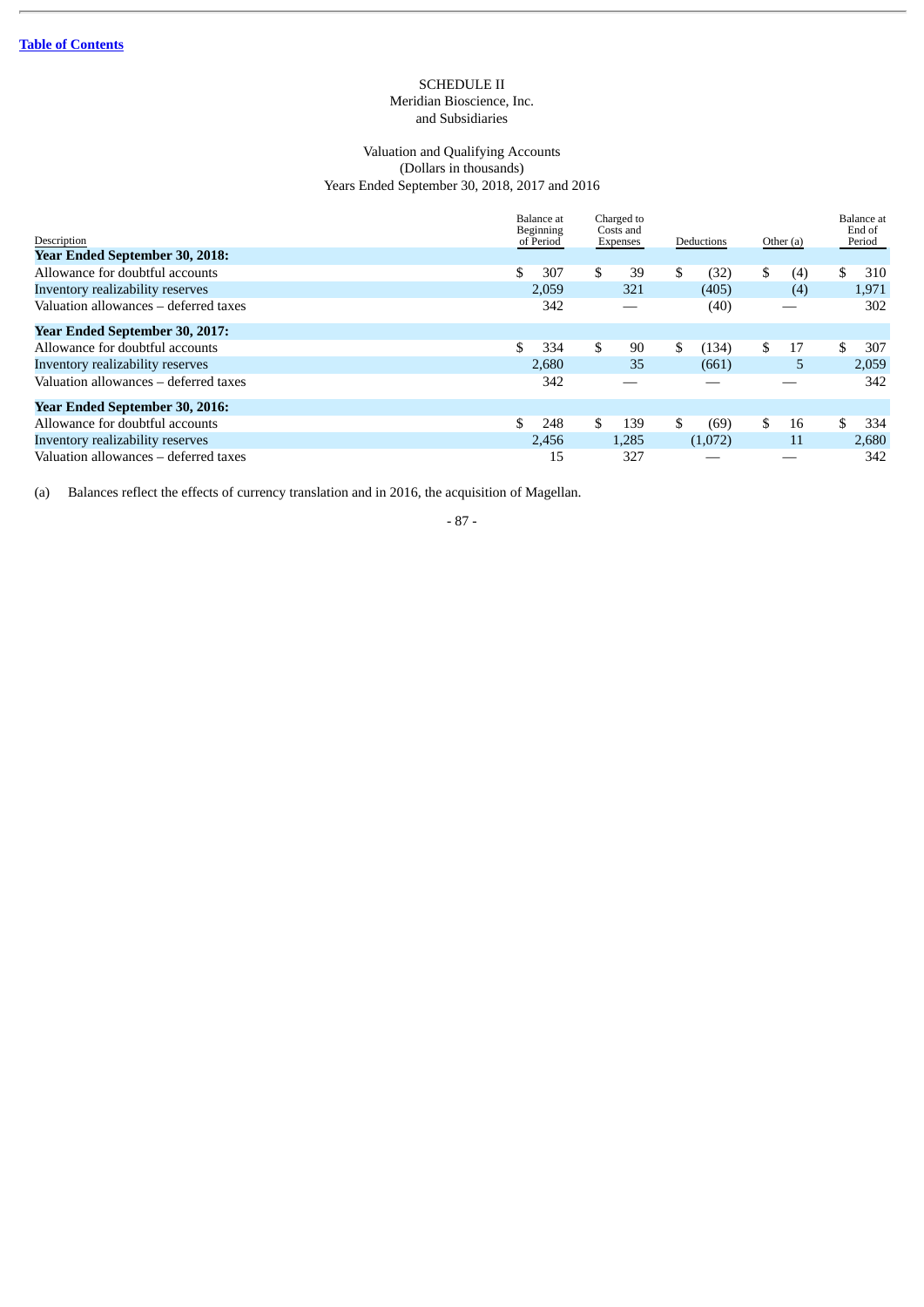#### **MERIDIAN BIOSCIENCE, INC. 2012 STOCK INCENTIVE PLAN**

## **RESTRICTED SHARE UNIT AWARD AGREEMENT TIME-BASED (U.S. EMPLOYEES)**

### <span id="page-87-0"></span>Summary of Restricted Share Unit Award Grant

Meridian Bioscience, Inc., an Ohio corporation (the "Company"), grants to the Grantee named below, in accordance with the terms of the Meridian Bioscience, Inc. 2012 Stock Incentive Plan (the "Plan") and this Restricted Share Unit Award Agreement (the "Agreement"), the following number of Restricted Share Units of the Company (the "Restricted Units"), on the Grant Date set forth below:

| Name of Grantee:     |                   |
|----------------------|-------------------|
| Number of Units:     |                   |
| Grant Date:          | November 15, 2018 |
| <b>Vesting Date:</b> | November 15, 2021 |

# Terms of Agreement

**1. Grant of Restricted Share Unit Awards.** Subject to and upon the terms, conditions, and restrictions set forth in this Agreement and in the Plan, the Company hereby grants to the Grantee as of the Grant Date, the total number of Restricted Units set forth above. The Restricted Units shall be credited in a book entry account established for the Grantee until payment in accordance with Section 4 hereof.

## **2. Vesting of Restricted Units.**

(a) Except as otherwise provided in this Agreement, this grant of Restricted Units shall vest in full on the Vesting Date above. Prior to the Vesting Date, no portion of the award is vested, except as otherwise provided in Section 2(b) or (c).

(b) All of the Restricted Units shall vest in full prior to the Vesting Date upon the occurrence of any of the following: (i) the Grantee dies while in the employ of the Company; (ii) the Grantee satisfies the requirements for Retirement, including separation from employment with the Company; (iii) the Grantee has a Disability; or (iv) there is a Change in Control event described in Section 2(g) of the Plan.

(c) The Committee may, in its sole discretion, accelerate the time at which the Restricted Units become vested and non-forfeitable to a time other than the Vesting Date as provided in Section 2(a) or to a time other than provided in Section (2)(b)(i), (ii), (iii) or (iv) on such terms and conditions as it deems appropriate in accordance with the terms and conditions of the Plan, provided such acceleration does not result in an impermissible acceleration of payments under Section 409A of the Code.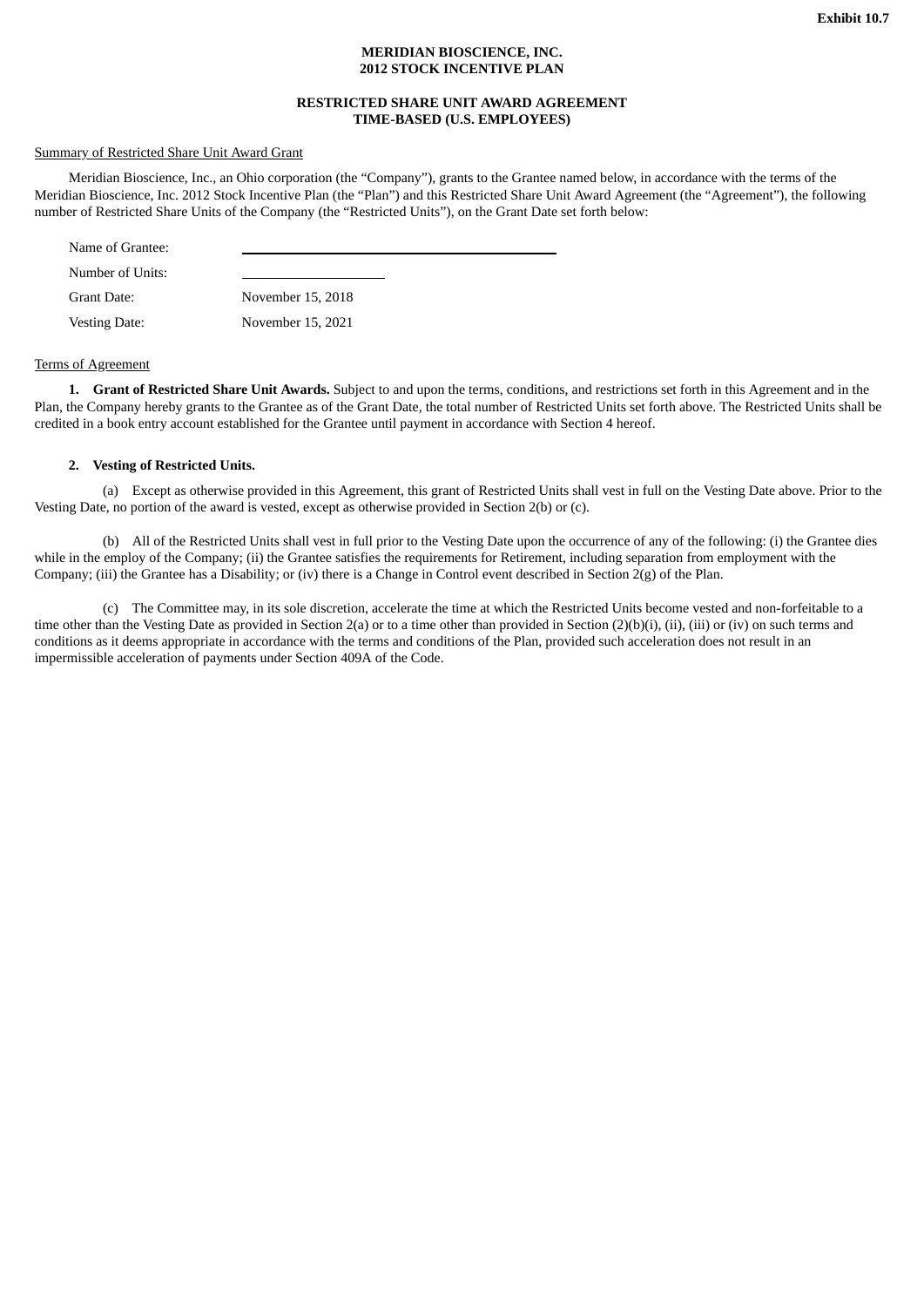#### **3. Forfeiture of Restricted Units.**

(a) The Restricted Units that have not yet vested pursuant to Section 2 shall be forfeited automatically without further action or notice if the Grantee ceases to be employed by the Company other than as provided in Section 2(b) or (c) hereof.

(b) The Grantee hereby acknowledges that in order for the Restricted Units to vest, Grantee must, prior to the first Vesting Date identified on the first page hereof under "Summary of Restricted Share Unit Award Grant", (i) accept the Restricted Units online or by telephone in accordance with the procedures established by the Company and Merrill Lynch, and; (ii) open a Merrill Lynch brokerage account through the system maintained on behalf of the Company. If the Grantee has not completed both of the tasks prior to the first Vesting Date identified on the first page hereof under "Summary of Restricted Share Unit Award Grant", the Restricted Units shall be forfeited as of such date.

#### **4. Payment.**

(a) Except as otherwise provided in this Agreement, the Company shall deliver to the Grantee one share of its common stock ("Share") for each vested Restricted Unit within thirty (30) days following the earlier of:

- (i) the Vesting Date identified on the first page hereof under "Summary of Restricted Share Unit Award Grant";
- (ii) the date of the Grantee's death;

(iii) the date of the Grantee's Disability, provided such Disability also constitutes a "disability" within the meaning of Section 409A of the Code with respect to a Grantee whose Restricted Units are subject to Section 409A of the Code;

(iv) the date of Grantee's termination of employment with the Company as a result of Retirement or a Change in Control event described in Section 2(g)(i) or (ii) of the Plan, provided such termination of employment also constitutes a "separation from service" within the meaning of Section 409A of the Code with respect to a Grantee whose Restricted Units are subject to Section 409A of the Code; or

(v) the date of an event described in Section 2(g)(iii) or (iv) of the Plan, provided such event also constitutes a "change in control event" within the meaning of Section 409A of the Code with respect to a Grantee whose Restricted Units are subject to Section 409A of the Code.

If the Grantee is a "specified employee" within the meaning of Section 409A of the Code on the date of the Grantee's separation from service and the Grantee's Restricted Units are subject to Section 409A of the Code, then payment under (iv) above shall be made on the first day of the seventh month following the Grantee's separation from service, or, if earlier, the date of the Grantee's death.

(b) The Company's obligations with respect to the Restricted Units shall be satisfied in full upon the delivery of its Shares pursuant to Section 4(a) herein.

**5. Transferability.** The Restricted Units may not be transferred and shall not be subject in any manner to assignment, alienation, pledge, encumbrance or charge, until all restrictions are removed or have expired, unless otherwise provided under the Plan. Any purported Transfer or encumbrance in violation of the provisions of this Section 5 shall be void, and the other party to any such purported transaction shall not obtain any rights to or interest in such Restricted Units.

 $-2 -$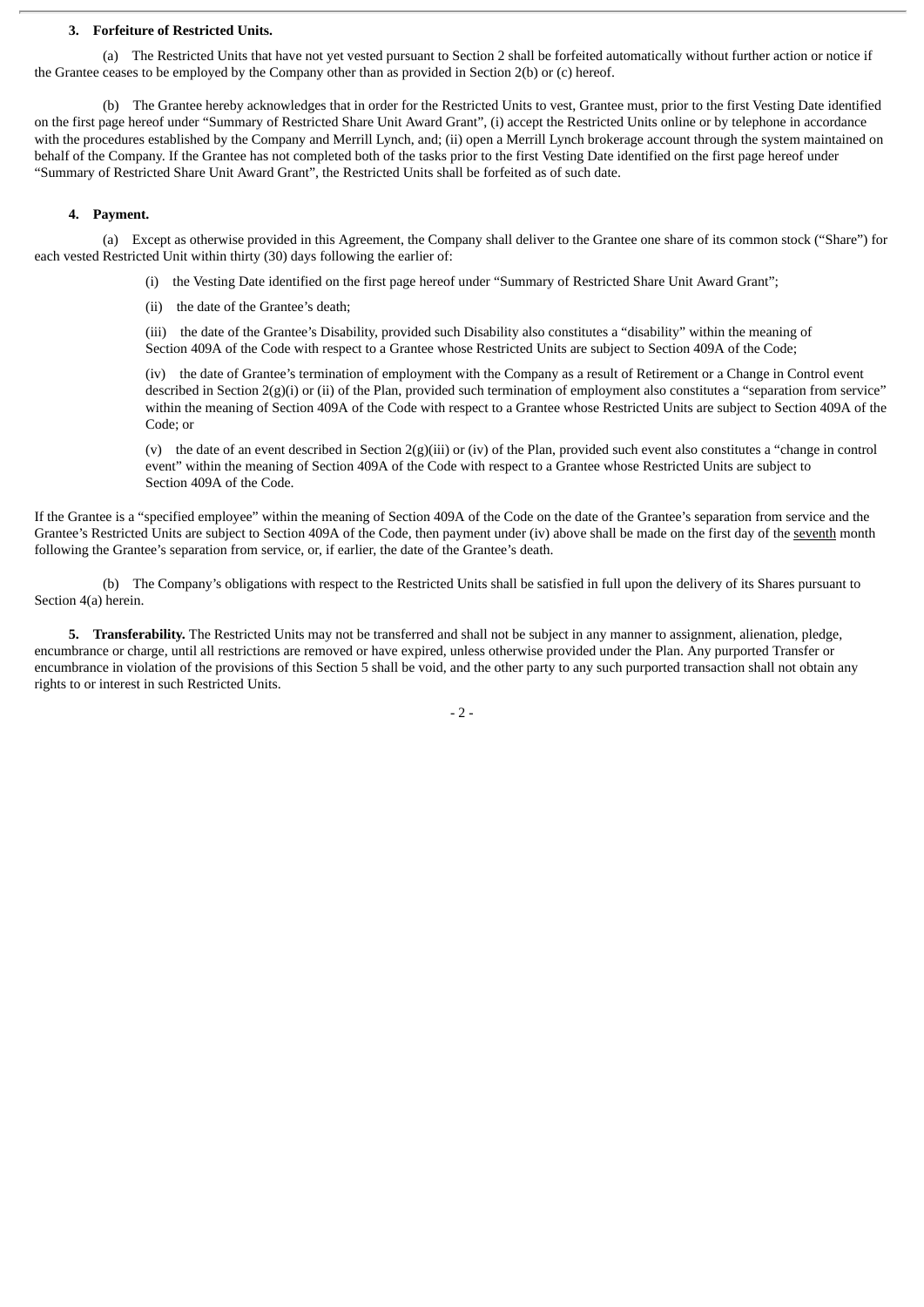**6. Voting and Other Rights.** The Grantee will not have any rights of a shareholder of the Company with respect to the Restricted Units until the delivery of the underlying Shares. The obligations of the Company under this Agreement will be merely that of an unfunded and unsecured promise of the Company to deliver Shares in the future, and the rights of the Grantee will be no greater than that of an unsecured general creditor. No assets of the Company will be held or set aside as security for the obligations of the Company under this Agreement.

**7. Dividend Equivalent Payment Rights.** The Grantee shall possess dividend equivalent payment rights with respect to the Restricted Units granted pursuant to this Agreement as of the Grant Date. Any dividend equivalent payment on the Restricted Units shall be based on the number of Restricted Units credited to the Grantee as of the dividend record date and such credited dividend equivalent payment amount shall be paid in accordance with quarterly dividend declarations by the Board of Directors on the Company's common stock.

**8. Continuous Employment.** Unless otherwise specified by the Plan, for purposes of this Agreement, the continuous employment of the Grantee with the Company shall not be deemed to have been interrupted, and the Grantee shall not be deemed to have ceased to be an employee of the Company, by reason of the transfer of his employment among the Company or a leave of absence approved by the Committee.

**9. No Employment Contract.** Nothing contained in this Agreement shall confer upon the Grantee any right with respect to continuance of employment by the Company, nor limit or affect in any manner the right of the Company to terminate the employment or adjust the compensation of the Grantee.

**10. Relation to Other Benefits.** Any economic or other benefit to the Grantee under this Agreement or the Plan shall not be taken into account in determining any benefits to which the Grantee may be entitled under any profit-sharing, retirement or other benefit or compensation plan maintained by the Company and shall not affect the amount of any life insurance coverage available to any beneficiary under any life insurance plan covering employees of the Company.

**11. Taxes and Withholding.** To the extent that the Company is required to withhold any federal, state, local, foreign or other tax in connection with the Restricted Units or dividend equivalent payments thereon pursuant to this Agreement, it shall be a condition to earning the award that the Grantee make arrangements satisfactory to the Company for payment of such taxes required to be withheld. With respect to payments under Section 4 herein, the Committee may, in its sole discretion, require the Grantee to satisfy such required withholding obligation by surrendering to the Company a portion of the Shares earned by the Grantee hereunder, and the Shares so surrendered by the Grantee shall be credited against any such withholding obligation at the Fair Market Value of such Shares on the date of surrender.

**12. Adjustments.** The number and kind of Shares deliverable pursuant to a Restricted Unit are subject to adjustment as provided in Section 8 of the Plan.

**13. Compliance with Law.** While the Company shall make reasonable efforts to comply with all applicable federal and state securities laws and listing requirements with respect to the Restricted Units or Shares that may be delivered pursuant to Section 4 herein, the Company shall not be obligated to deliver any Restricted Units or Shares pursuant to this Agreement if the delivery thereof would result in a violation of any such law or listing requirement.

**14. Amendments.** Subject to the terms of the Plan, the Committee may modify this Agreement upon written notice to the Grantee. Any amendment to the Plan shall be deemed to be an amendment to this Agreement to the extent that the amendment is applicable hereto; provided, however, no amendment of the Plan or this Agreement shall adversely affect the rights of the Grantee under this Agreement without the Grantee's consent unless the Committee determines, in good faith, that such amendment is required for the Agreement to either be exempt from the application of, or comply with, the requirements of Section 409A of the Code, or as otherwise may be provided in the Plan.

- 3 -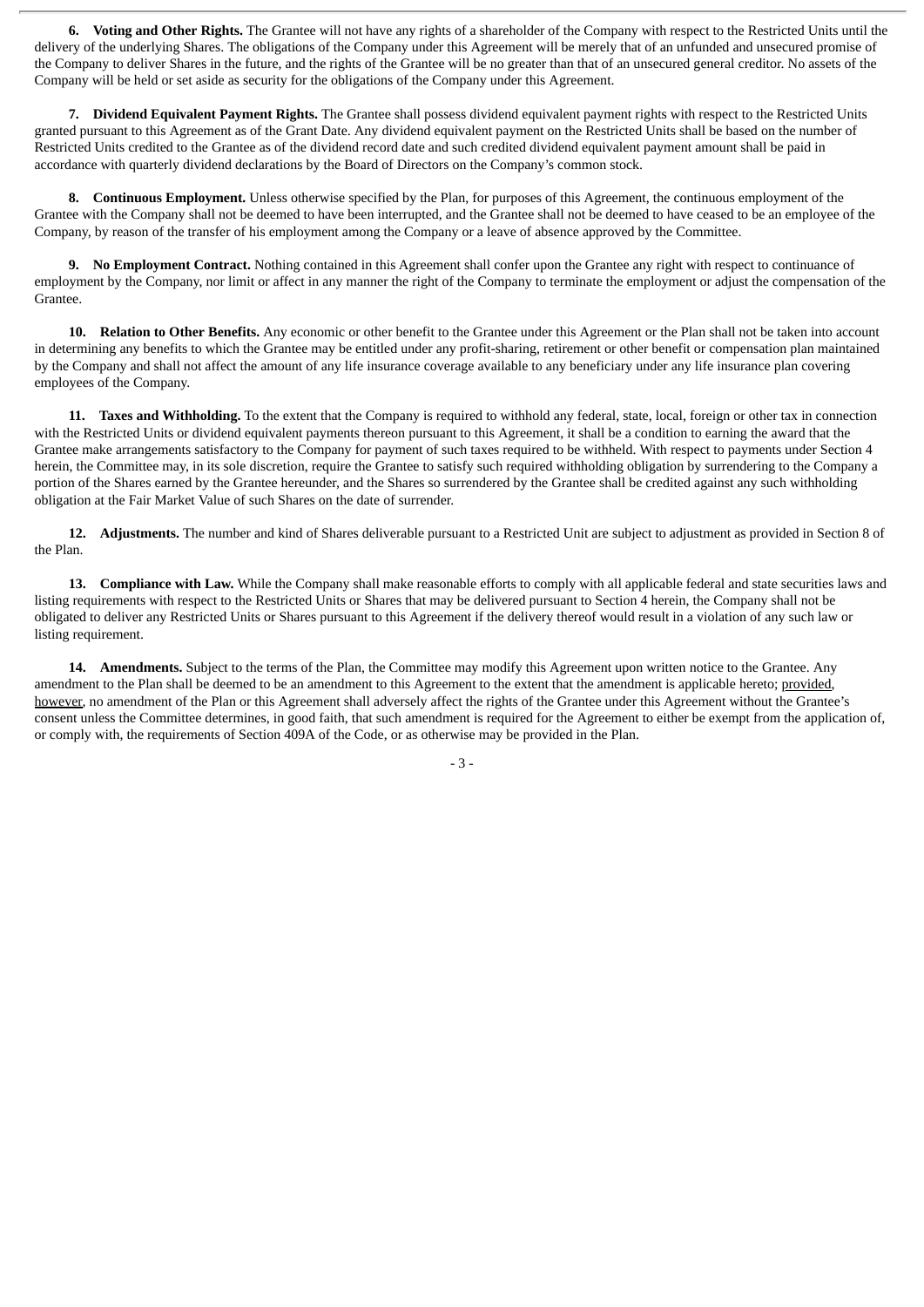**15. Section 409A of the Code.** It is intended that the Restricted Units shall be exempt from the application of, or comply with, the requirements of Section 409A of the Code. The terms of this Agreement shall be construed, administered, and governed in a manner that effects such intent, and the Committee shall not take any action that would be inconsistent with such intent. Without limiting the foregoing, the Restricted Units shall not be deferred, accelerated, extended, paid out, settled, adjusted, substituted, exchanged or modified in a manner that would cause the award to fail to satisfy the conditions of an applicable exception from the requirements of Section 409A of the Code or otherwise would subject the Grantee to the additional tax imposed under Section 409A of the Code.

**16. Severability.** In the event that one or more of the provisions of this Agreement shall be invalidated for any reason by a court of competent jurisdiction, any provision so invalidated shall be deemed to be separable from the other provisions hereof, and the remaining provisions hereof shall continue to be valid and fully enforceable.

**17. Relation to Plan.** This Agreement is subject to the terms and conditions of the Plan. This Agreement and the Plan contain the entire agreement and understanding of the parties with respect to the subject matter contained in this Agreement, and supersede all prior written or oral communications, representations and negotiations in respect thereto. In the event of any inconsistency between the provisions of this Agreement and the Plan, the Plan shall govern except with respect to Section 2(a) of this Agreement. Capitalized terms used herein without definition shall have the meanings assigned to them in the Plan. The Committee acting pursuant to the Plan, as constituted from time to time, shall, except as expressly provided otherwise herein, have the right to determine any questions which arise in connection with the grant of the Restricted Units.

**18. Successors and Assigns.** Without limiting Section 5, the provisions of this Agreement shall inure to the benefit of, and be binding upon, the successors, administrators, heirs, legal representatives and assigns of the Grantee, and the successors and assigns of the Company.

**19. No Advice Regarding Award.** The Company is not providing any tax, legal or financial advice, nor is the Company making any recommendations regarding the Grantee's participation in the Plan or the acquisition or sale of the underlying securities. The Grantee is hereby advised to consult with the Grantee's personal tax, legal or financial advisors regarding the decision to participate in the Plan before taking any action related to the Plan.

### **20. Governing Law.**

(a) The interpretation, performance, and enforcement of this Agreement, including tort claims, shall be governed by the laws of the State of Ohio, without giving effect to the principles of conflict of laws thereof.

(b) Any party bringing a legal action or proceeding against another party arising out of or relating to this Agreement may bring the legal action or proceeding only in the United States District Court for the Southern District of Ohio and any of the courts of the State of Ohio, in each case sitting in Cincinnati, Ohio.

(c) Each of the Company and the Grantee waives, to the fullest extent permitted by law, (i) any objection which it may now or later have to the laying of venue of any legal action or proceeding arising out of or relating to this Agreement brought in any court of the State of Ohio sitting in Cincinnati, Ohio or the United States District Court for the Southern District of Ohio sitting in Cincinnati, Ohio, including, without limitation, a motion to dismiss on the grounds of *forum non conveniens* or lack of subject matter jurisdiction; and (ii) any claim that any action or proceeding brought in any such court has been brought in an inconvenient forum.

 $\Lambda$  -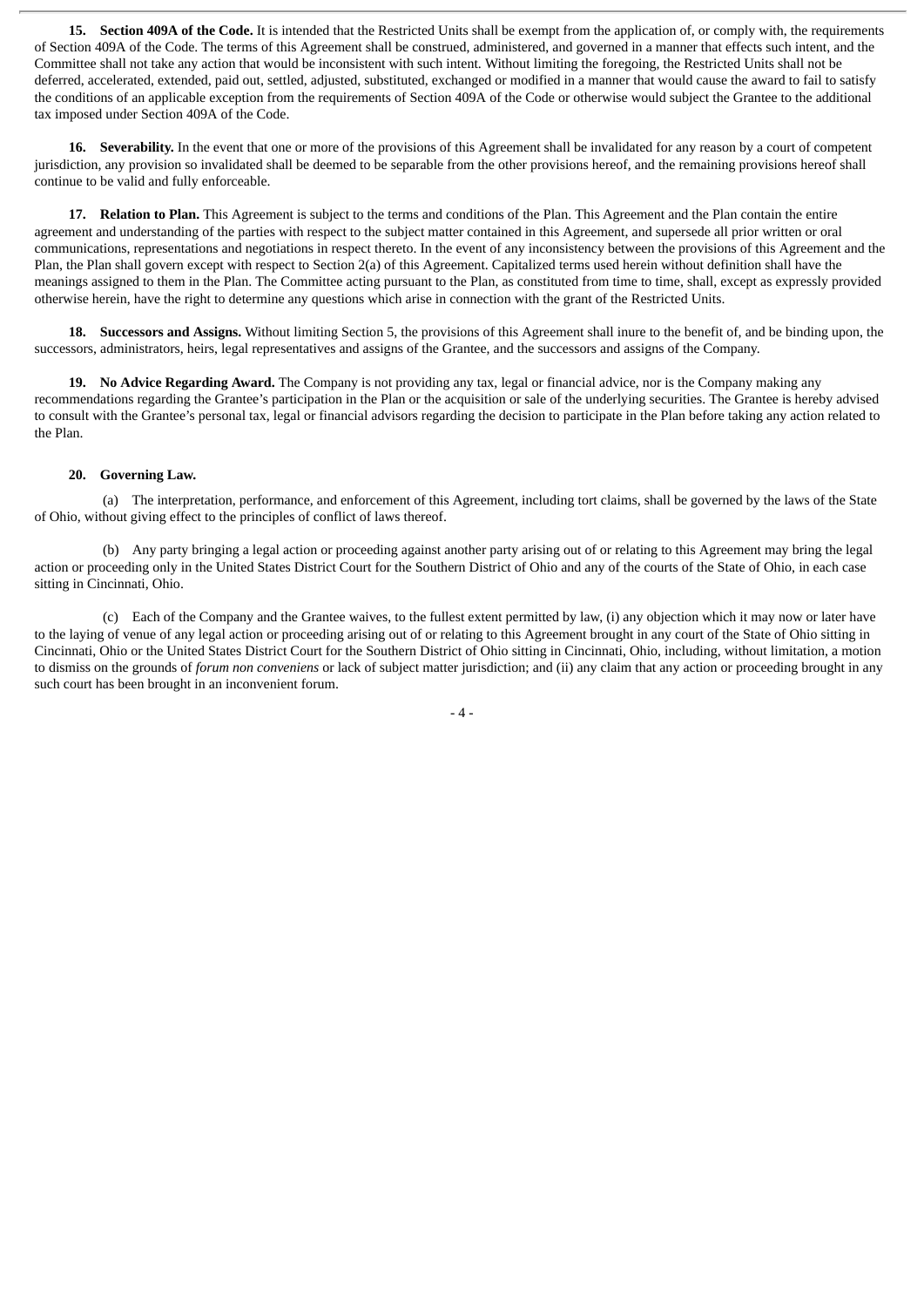(d) Each of the Company and the Grantee submits to the exclusive jurisdiction (both personal and subject matter) of (i) the United States District Court for the Southern District of Ohio sitting in Cincinnati, Ohio and its appellate courts, and (ii) any court of the State of Ohio sitting in Cincinnati, Ohio and its appellate courts, for the purposes of all legal actions and proceedings arising out of or related to this Agreement.

**21. Language.** If the Grantee receives this Agreement or any other document related to the Plan translated into a language other than English and if the meaning of the translated version is different than the English version, the English version will control.

**22. Electronic Delivery.** The Grantee hereby consents and agrees to electronic delivery of any documents that the Company may elect to deliver (including, but not limited to, prospectuses, prospectus supplements, grant or award notifications and agreements, account statements, annual and quarterly reports, and all other forms of communications) in connection with this and any other award made or offered under the Plan. The Grantee understands that, unless earlier revoked by the Grantee by giving written notice to the Secretary of the Company, this consent shall be effective for the duration of the Agreement. The Grantee also understands that he or she shall have the right at any time to request that the Company deliver written copies of any and all materials referred to above at no charge. The Grantee hereby consents to any and all procedures the Company has established or may establish for an electronic signature system for delivery and acceptance of any such documents that the Company may elect to deliver, and agrees that his or her electronic signature is the same as, and shall have the same force and effect as, his or her manual signature. The Grantee consents and agrees that any such procedures and delivery may be effected by a third party engaged by the Company to provide administrative services related to the Plan.

IN WITNESS WHEREOF, the Company has caused this Agreement to be executed on its behalf by its duly authorized officer and the Grantee has also executed this Agreement, as of the Grant Date.

## MERIDIAN BIOSCIENCE, INC.

By:

Name: Bryan T. Baldasare Title: Sr. Vice President, Corporate Controller and Treasurer

- 5 -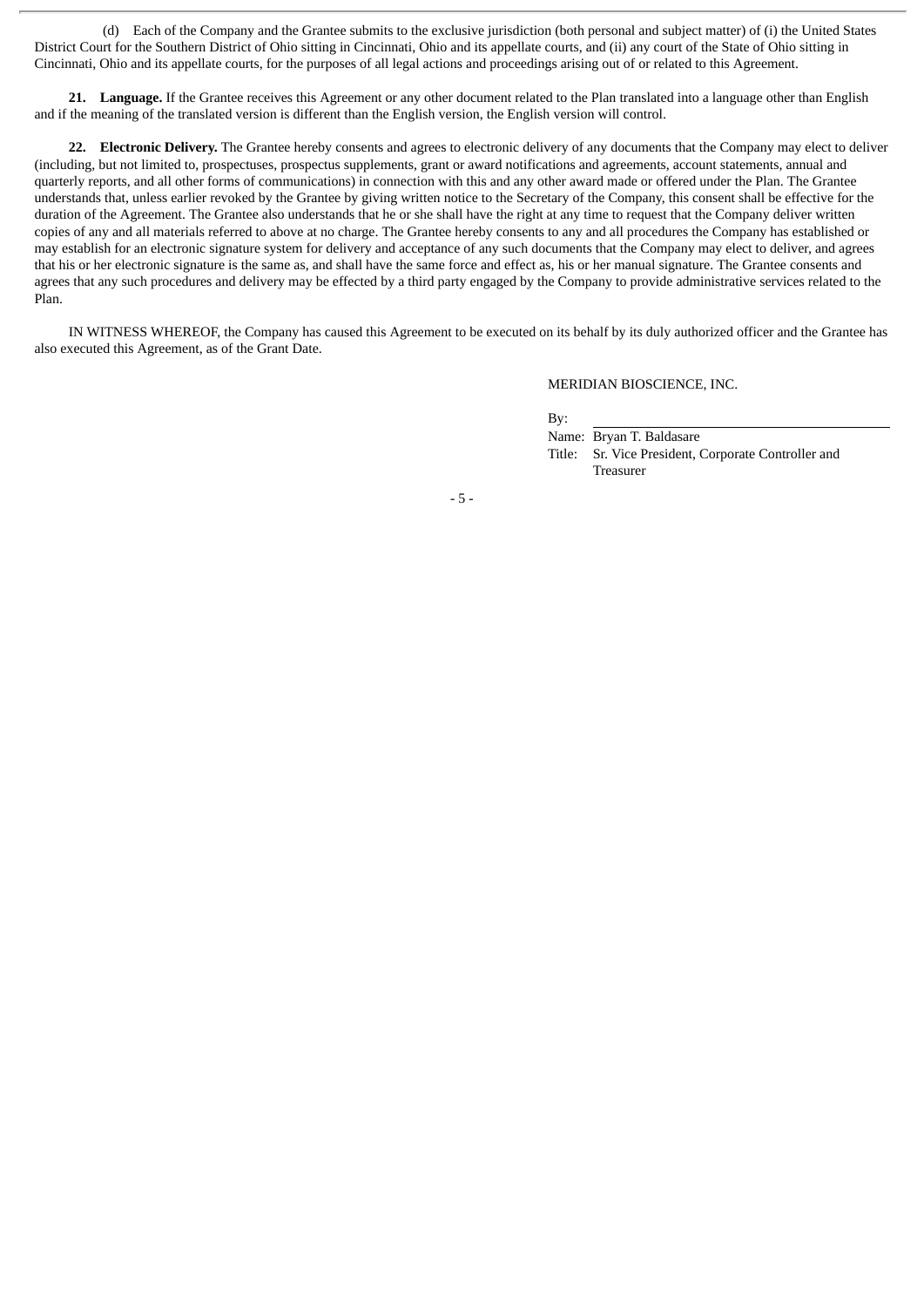### **NINTH AMENDMENT TO LOAN AND SECURITY AGREEMENT**

<span id="page-92-0"></span>This Ninth Amendment to the Loan and Security Agreement (the "Amendment") is entered into as of September 24, 2018, by and among **Fifth Third Bank**, an Ohio banking corporation (the "Bank") and **Meridian Bioscience, Inc.**, an Ohio corporation ("Parent" or "Agent"), **Meridian Bioscience Corporation**, an Ohio corporation ("Corp."), **Omega Technologies, Inc.**, an Ohio corporation ("Omega"), **Meridian Life Science, Inc.**, a Maine corporation ("MLS") and **Bioline USA, Inc.**, a Massachusetts corporation ("Bio") (collectively, the "Borrowers" and individually a "Borrower").

WHEREAS, Bank and Borrowers (except Bio) entered into that certain Loan and Security Agreement, dated as of August 1, 2007, as amended from time to time (the "Agreement"); Bio became a party to the Agreement by an amendment to the Agreement dated December 14, 2012;

WHEREAS, Bank and Borrowers wish to amend the Agreement to modify certain provisions of the Agreement.

NOW THEREFORE, intending to be legally bound, the parties hereto agree as follows:

### 1. Amendments.

- (a) Section 5.15 of the Agreement is hereby amended and restated in its entirety to read as follows:
	- 5.15 Fixed Charge Coverage Ratio. At the end of each fiscal quarter, commencing with the fiscal quarter ending September 30, 2018, Borrowers shall maintain a Fixed Charge Coverage Ratio of at least 1.15:1.0. "Fixed Charge Coverage Ratio" means the ratio of (a) EBITDA for a given measurement period minus the sum of (i) unfunded capital expenditures, (ii) income taxes paid in cash, (iii) distributions and other dividend paid in cash, plus the sum of (x) one-time, non-recurring expenses attributable to the CEO transition, Diasorin, Forman/Edelson shareholder class action, the Magellan FDA Department of Justice matter and severance benefits and related costs for terminated executives and similar costs for business unit reorganization taking place in the 4th quarter of 2018 in the following amounts for the following specified quarters: (A) \$12,500,000 for the quarter ending September 30, 2018, (B) \$13,500,00 for the quarter ending December 31, 2018, (C) \$8,500,000 for the quarter ending March 31, 2019, (D) \$6,500,000 for the quarter ending June 30, 2019 and (E) \$2,500,000 for the quarter ending September 30, 2019, (y) all non-cash stock compensation expenses and (z) all non-cash goodwill impairment charges to (b) the sum of (i) interest expense (including the interest portion of any lease which is capitalized under GAAP) payable in cash plus (ii) all principal payments on Funded Indebtedness that were paid by Borrowers during the measurement period.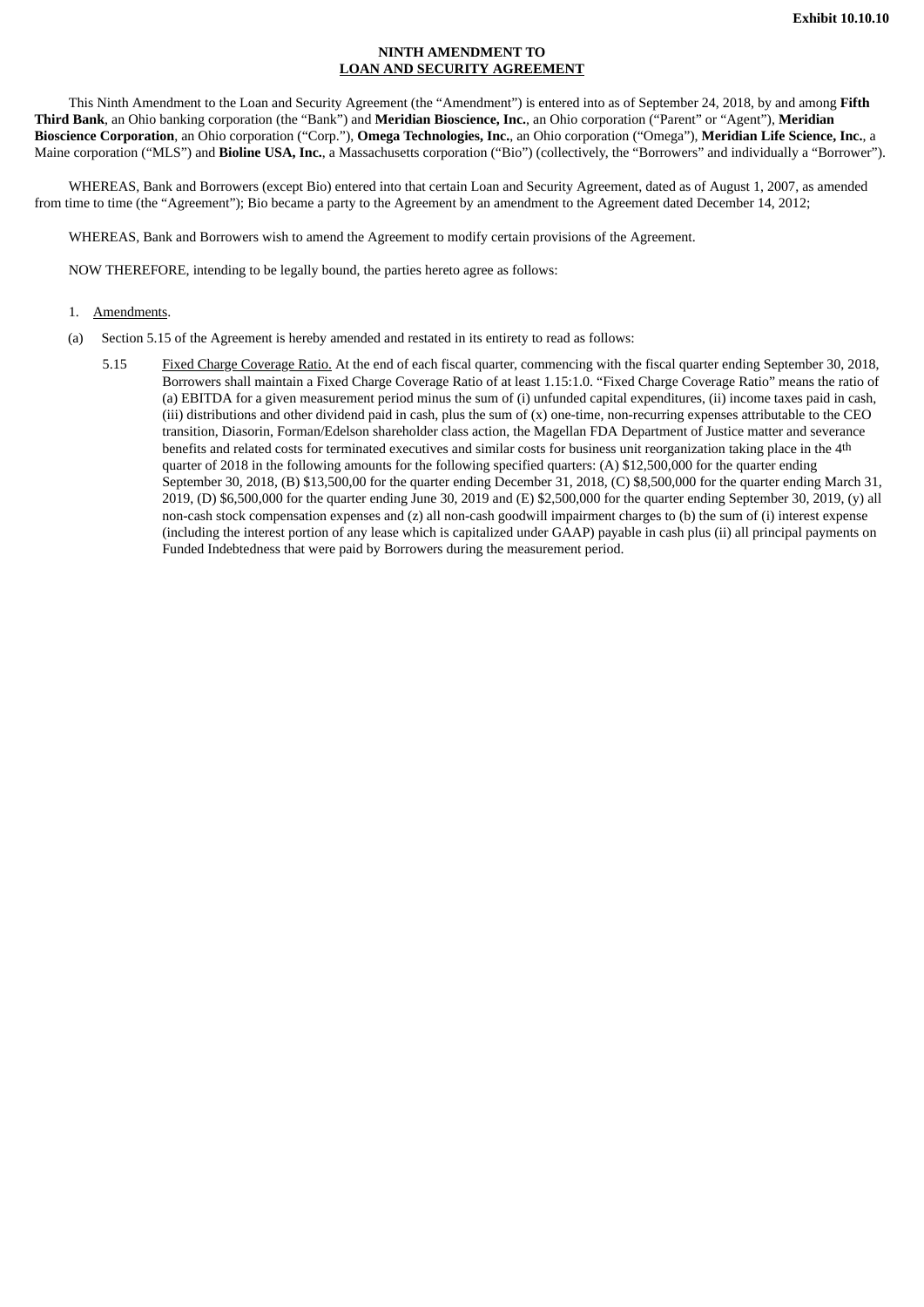- (b) Section 5.12 of the Agreement (entitled **Management**) is hereby deleted from the Agreement.
- (c) Borrowers have informed Bank that MLS will be assuming all assets and operations of Bio and that going forward Bio will cease to exist (either through legal dissolution or other acceptable method) (the "MLS Assumption"). The Bank hereby acknowledges and consents to the MLS Assumption and the related dissolution or other method of disposition of Bio.
- 2. Representations, Warranties and Covenants of Borrowers. To induce Bank to enter into this Amendment, Borrowers represent and warrant as

follows:

- (a) No Event of Default (as such term is defined in Section 8 of the Agreement) or event or condition which, with the lapse of time or giving of notice or both, would constitute an Event of Default exists on the date hereof.
- (b) The person executing this Amendment is a duly elected and acting officer of each Borrower and is duly authorized by the Board of Directors of such Borrower to execute and deliver this Amendment on behalf of such Borrower.

### 3. General.

- (a) Except as expressly modified hereby, the Agreement remains unaltered and in full force and effect. Borrowers acknowledge that Bank has made no oral representations to Borrowers with respect to the Agreement and this Amendment thereto and that all prior understandings between the parties are merged into the Agreement as amended by this writing. All Loans outstanding on the date of execution of this Amendment shall be considered for all purposes to be Loans outstanding under the Agreement as amended by this Amendment.
- (b) Capitalized terms used and not otherwise defined herein will have the meanings set forth in the Agreement.
- (c) Nothing contained herein will be construed as waiving any default or Event of Default under the Agreement or will affect or impair any right, power or remedy of the Bank under or with respect to the Loans, the Agreement, or any other agreement or instrument guaranteeing, securing or otherwise relating to the Loans.
- (d) This Amendment shall be considered an integral part of the Agreement, and all references to the Agreement in the Agreement itself or any document referring thereto shall, on and after the date of execution of this Amendment, be deemed to be references to the Agreement as amended by this Amendment.

2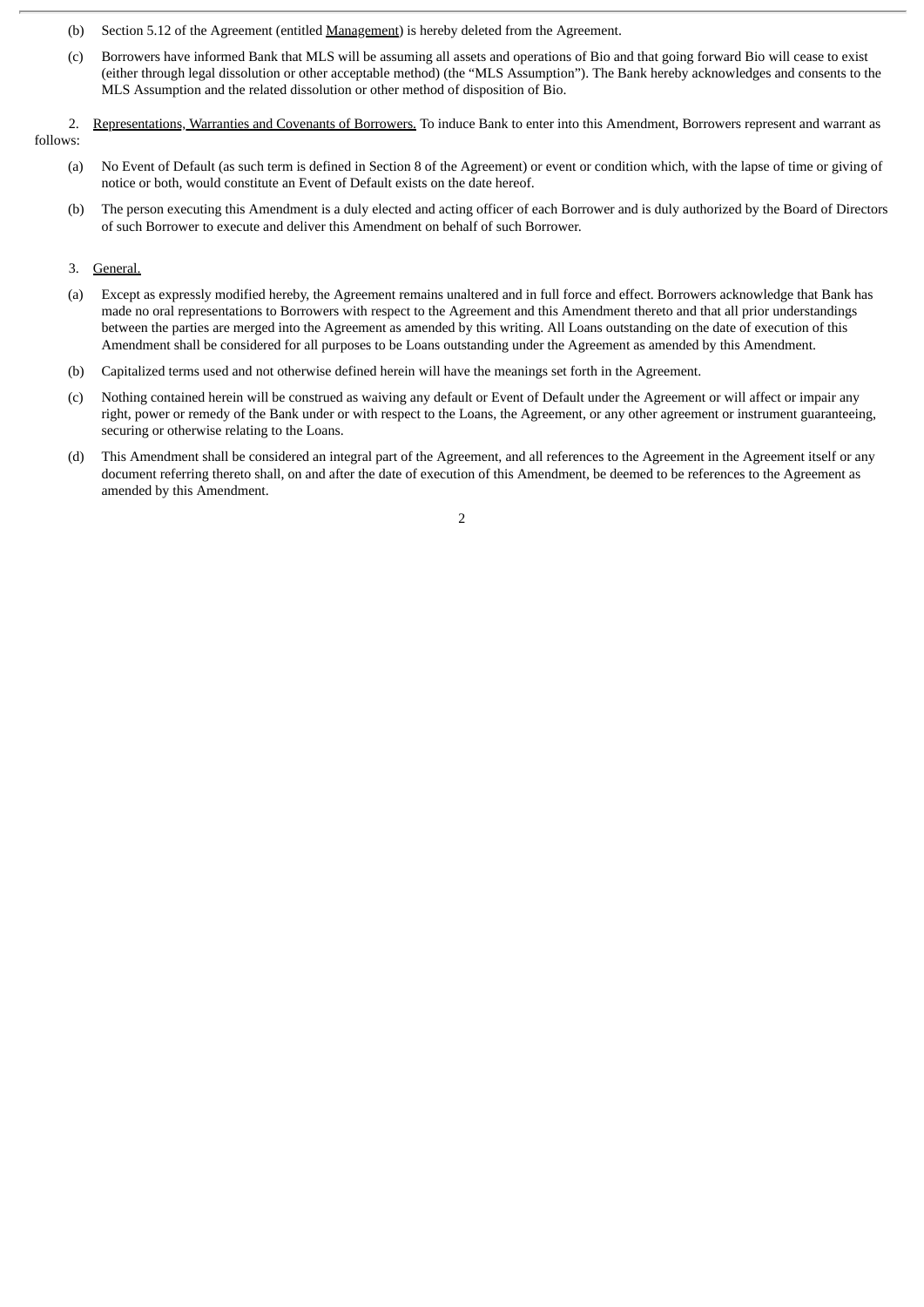- (e) This Amendment will be binding upon and inure to the benefit of Borrowers and Bank and their respective successors and assigns.
- (f) All representations, warranties and covenants made by Borrowers herein will survive the execution and delivery of this Amendment.
- (g) This Amendment will, in all respects, be governed and construed in accordance with the laws of the State of Ohio.
- (h) This Amendment may be executed in one or more counterparts, each of which will be deemed an original and all of which together will constitute one and the same instrument.

IN WITNESS WHEREOF, Borrowers and Bank have executed this Agreement by their duly authorized officers as of the date first above written.

MERIDIAN BIOSCIENCE CORPORATION MERIDIAN BIOSCIENCE, INC.

By: /s/ Melissa A. Lueke By: /s/ Melissa A. Lueke By: /s/ Melissa A. Lueke

OMEGA TECHNOLOGIES, INC.  $\hfill$  MERIDIAN LIFE SCIENCE, INC.

By: /s/ Melissa A. Lueke By: /s/ Melissa A. Lueke By: /s/ Melissa A. Lueke

FIFTH THIRD BANK BIOLINE USA, INC.

By: /s/ Andrew Faust By: /s/ Melissa A. Lueke

Melissa A. Lueke, CFO & Secretary Melissa A. Lueke, Executive Vice President, CFO & Secretary

Melissa A. Lueke, CFO & Secretary Melissa A. Lueke, CFO & Secretary

Andrew Faust, Vice President **Melissa A. Lueke, CFO & Secretary** Melissa A. Lueke, CFO & Secretary

3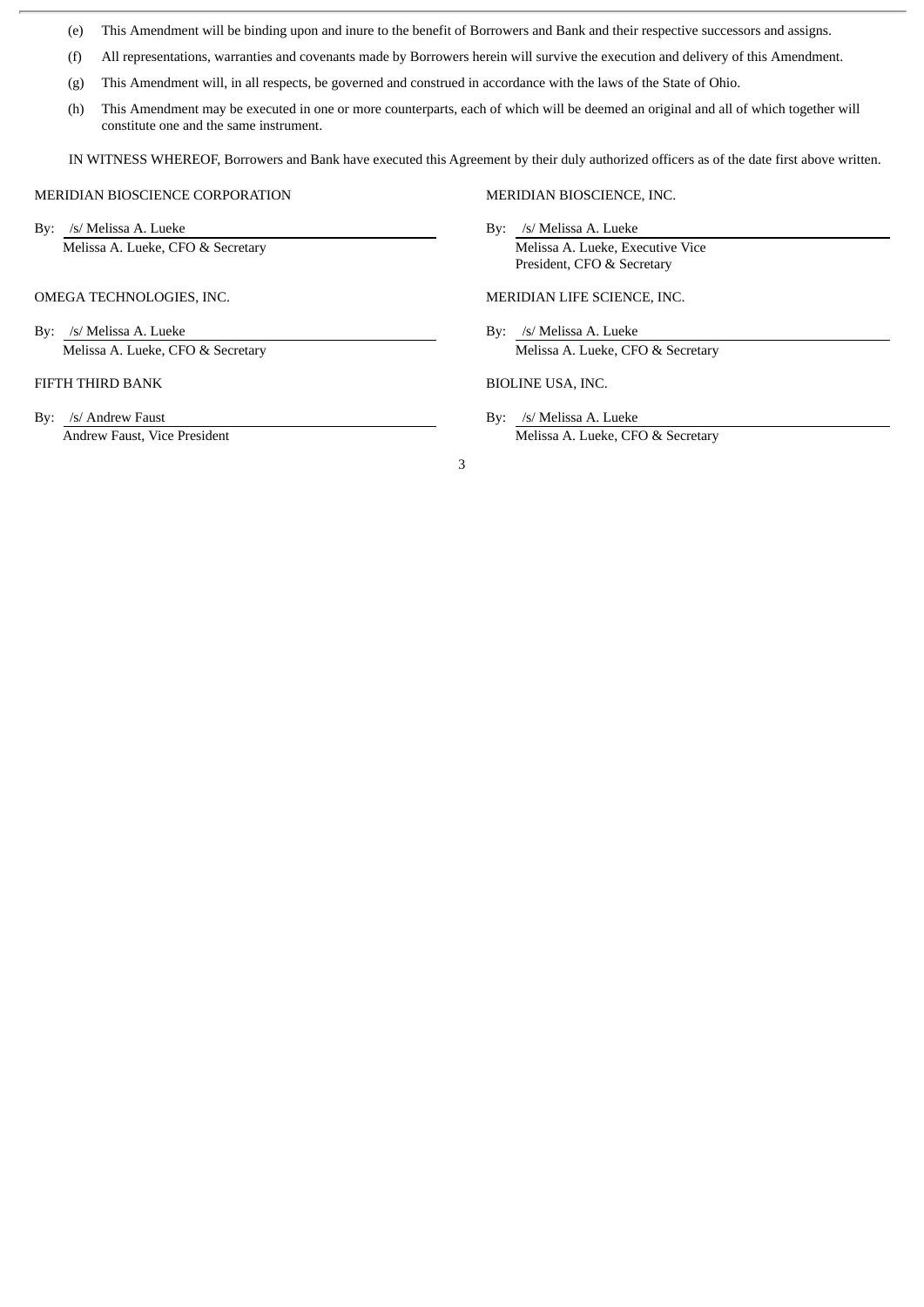# **Exhibit 21**

# **Subsidiaries of the Registrant**

- <span id="page-95-0"></span>1. Meridian Bioscience Corporation, an Ohio corporation
- 2. Meridian Life Science, Inc., a Maine corporation
- 3. Meridian Bioscience Europe, s.r.l., an Italian corporation
- 4. Meridian Bioscience Europe S.A., a Belgian corporation
- 5. Meridian Bioscience Europe B.V., a Dutch corporation
- 6. Meridian Bioscience Asia Pte. Ltd., a Singapore corporation
- 7. Meridian Bioscience UK Ltd., a United Kingdom corporation
- 8. Meridian Bioscience International Ltd., a United Kingdom corporation
- 9. Meridian Bioscience Beijing, LLC, a Wholly Foreign Owned Enterprise located in Beijing, China
- 10. Bioline Ltd., a United Kingdom corporation
- 11. Bioline Reagents Ltd., a United Kingdom corporation
- 12. Bioline GmbH, a German corporation
- 13. Bioline (Aust) Pty Ltd., an Australian corporation
- 14. Magellan Biosciences, Inc., a Delaware corporation
- 15. Magellan Diagnostics, Inc., a Delaware corporation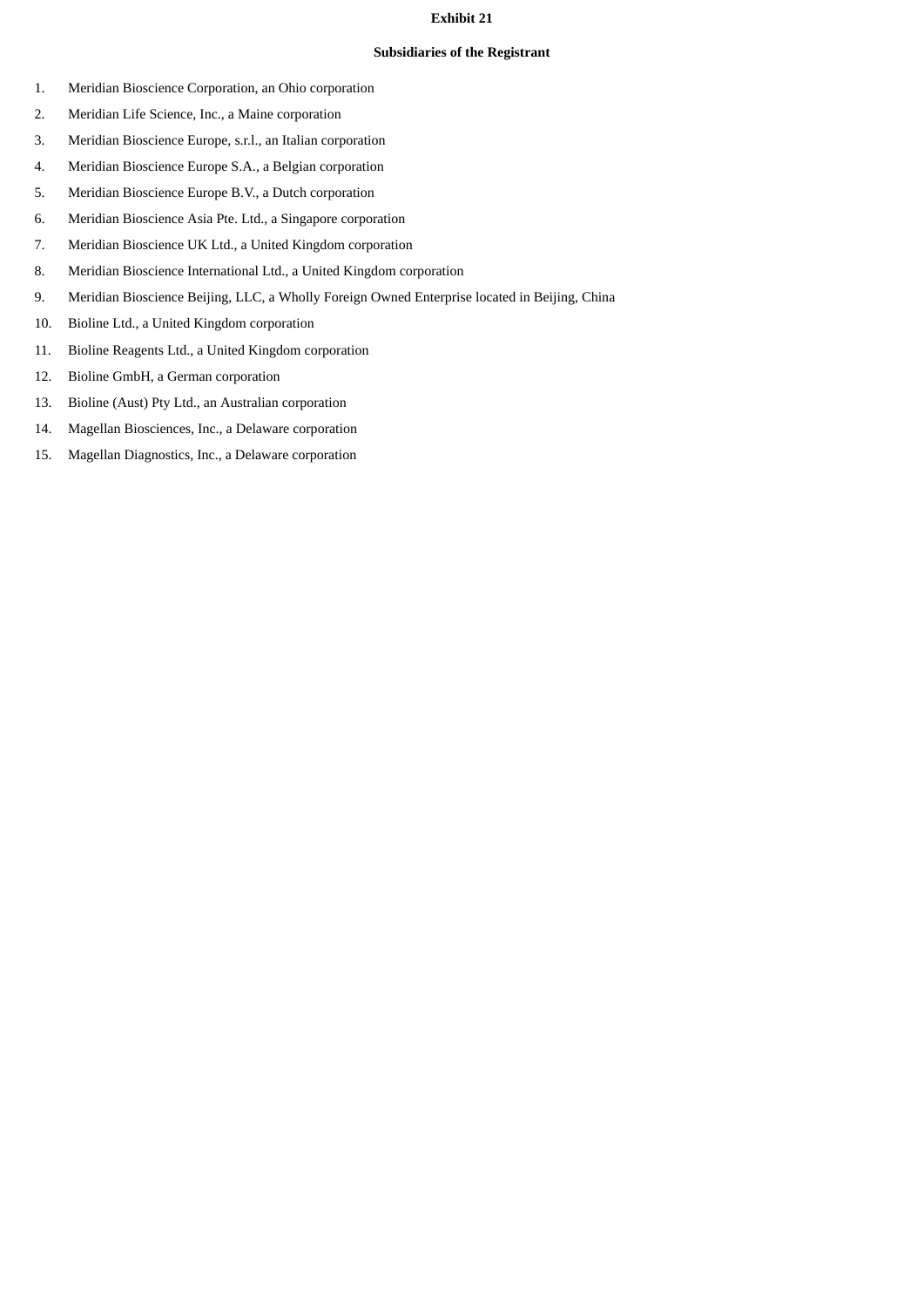# **Exhibit 23**

# **Consent of Independent Registered Public Accounting Firm**

<span id="page-96-0"></span>We have issued our reports dated November 29, 2018, with respect to the consolidated financial statements, schedule, and internal control over financial reporting included in the Annual Report of Meridian Bioscience, Inc. on Form 10-K for the year ended September 30, 2018. We consent to the incorporation by reference of said reports in the Registration Statements of Meridian Bioscience, Inc. on Form S-3 (File No. 333-221794), and on Forms S-8 (File No. 333-179440, File No. 333-155703 and File No. 333-122554).

/s/ GRANT THORNTON LLP

Cincinnati, Ohio November 29, 2018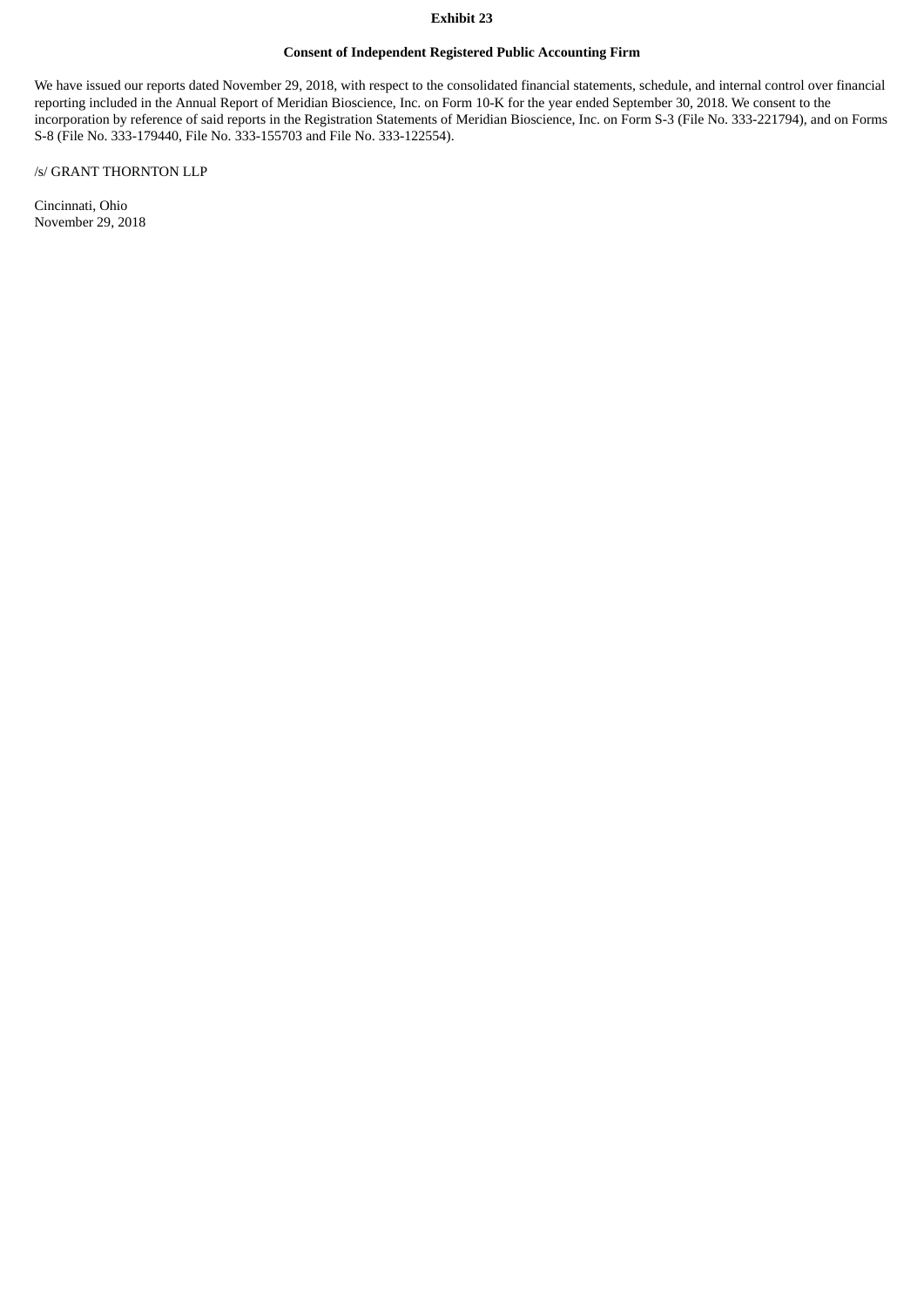## **Exhibit 31.1**

### **Certification of Principal Executive Officer Pursuant to Securities Exchange Act Rule 13a-14(a)**

<span id="page-97-0"></span>I, Jack Kenny, certify that:

- 1. I have reviewed this annual report on Form 10-K of Meridian Bioscience, Inc.;
- 2. Based on my knowledge, this report does not contain any untrue statement of a material fact or omit to state a material fact necessary to make the statements made, in light of the circumstances under which such statements were made, not misleading with respect to the period covered by this report;
- 3. Based on my knowledge, the financial statements, and other financial information included in this report, fairly present in all material respects the financial condition, results of operations and cash flows of the registrant as of, and for, the periods presented in this report;
- 4. The registrant's other certifying officer(s) and I are responsible for establishing and maintaining disclosure controls and procedures (as defined in Exchange Act Rules 13a-15(e) and 15d-15(e)) and internal control over financial reporting (as defined in Exchange Act Rules 13a-15(f) and 15d-15(f)) for the registrant and have:
	- a) Designed such disclosure controls and procedures, or caused such disclosure controls and procedures to be designed under our supervision, to ensure that material information relating to the registrant, including its consolidated subsidiaries, is made known to us by others within those entities, particularly during the period in which this report is being prepared;
	- b) Designed such internal controls over financial reporting, or caused such internal control over financial reporting to be designed under our supervision, to provide reasonable assurance regarding the reliability of financial reporting and the preparation of the financial statements for external purposes in accordance with generally accepted accounting principles;
	- c) Evaluated the effectiveness of the registrant's disclosure controls and procedures and presented in this report our conclusions about the effectiveness of the disclosure controls and procedures, as of the end of the period covered by this report based on such evaluation; and
	- d) Disclosed in this report any change in the registrant's internal control over financial reporting that occurred during the registrant's fourth fiscal quarter that has materially affected, or is reasonably likely to materially affect, the registrant's internal control over financial reporting; and
- 5. The registrant's other certifying officer(s) and I have disclosed, based on our most recent evaluation of internal control over financial reporting, to the registrant's auditors and the audit committee of the registrant's board of directors (or persons performing the equivalent functions):
	- a) All significant deficiencies and material weaknesses in the design or operation of internal control over financial reporting which are reasonably likely to adversely affect the registrant's ability to record, process, summarize and report financial information; and
	- b) Any fraud, whether or not material, that involves management or other employees who have a significant role in the registrant's internal control over financial reporting.

Date: November 29, 2018

/s/ Jack Kenny

Jack Kenny Chief Executive Officer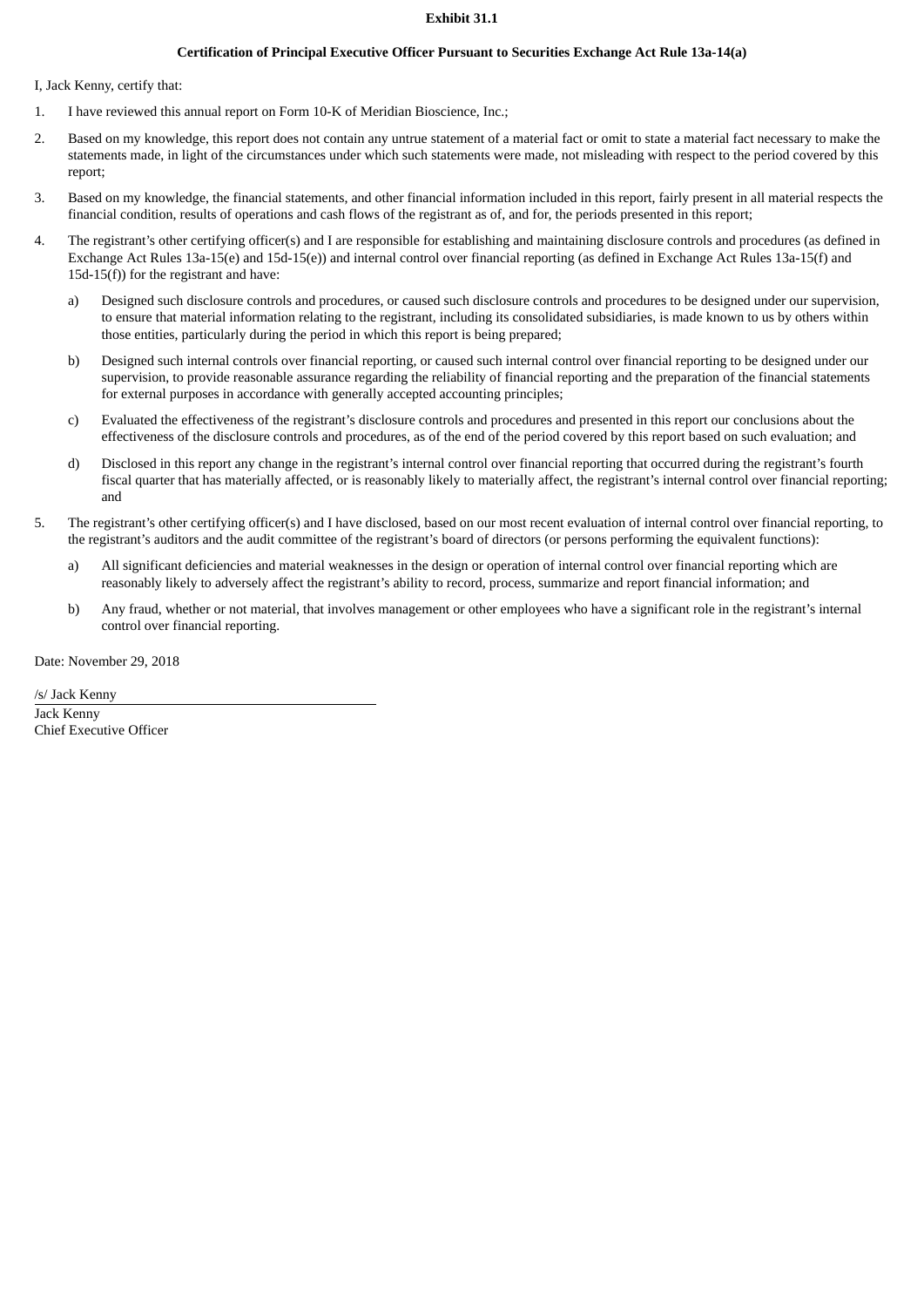## **Exhibit 31.2**

#### **Certification of Principal Financial Officer Pursuant to Securities Exchange Act Rule 13a-14(a)**

<span id="page-98-0"></span>I, Melissa A. Lueke, certify that:

- 1. I have reviewed this annual report on Form 10-K of Meridian Bioscience, Inc.;
- 2. Based on my knowledge, this report does not contain any untrue statement of a material fact or omit to state a material fact necessary to make the statements made, in light of the circumstances under which such statements were made, not misleading with respect to the period covered by this report;
- 3. Based on my knowledge, the financial statements, and other financial information included in this report, fairly present in all material respects the financial condition, results of operations and cash flows of the registrant as of, and for, the periods presented in this report;
- 4. The registrant's other certifying officer(s) and I are responsible for establishing and maintaining disclosure controls and procedures (as defined in Exchange Act Rules 13a-15(e) and 15d-15(e)) and internal control over financial reporting (as defined in Exchange Act Rules 13a-15(f) and 15d-15(f)) for the registrant and have:
	- a) Designed such disclosure controls and procedures, or caused such disclosure controls and procedures to be designed under our supervision, to ensure that material information relating to the registrant, including its consolidated subsidiaries, is made known to us by others within those entities, particularly during the period in which this report is being prepared;
	- b) Designed such internal controls over financial reporting, or caused such internal control over financial reporting to be designed under our supervision, to provide reasonable assurance regarding the reliability of financial reporting and the preparation of the financial statements for external purposes in accordance with generally accepted accounting principles;
	- c) Evaluated the effectiveness of the registrant's disclosure controls and procedures and presented in this report our conclusions about the effectiveness of the disclosure controls and procedures, as of the end of the period covered by this report based on such evaluation; and
	- d) Disclosed in this report any change in the registrant's internal control over financial reporting that occurred during the registrant's fourth fiscal quarter that has materially affected, or is reasonably likely to materially affect, the registrant's internal control over financial reporting; and
- 5. The registrant's other certifying officer(s) and I have disclosed, based on our most recent evaluation of internal control over financial reporting, to the registrant's auditors and the audit committee of the registrant's board of directors (or persons performing the equivalent functions):
	- a) All significant deficiencies and material weaknesses in the design or operation of internal control over financial reporting which are reasonably likely to adversely affect the registrant's ability to record, process, summarize and report financial information; and
	- b) Any fraud, whether or not material, that involves management or other employees who have a significant role in the registrant's internal control over financial reporting.

Date: November 29, 2018

/s/ Melissa A. Lueke Melissa A. Lueke Executive Vice President and Chief Financial Officer